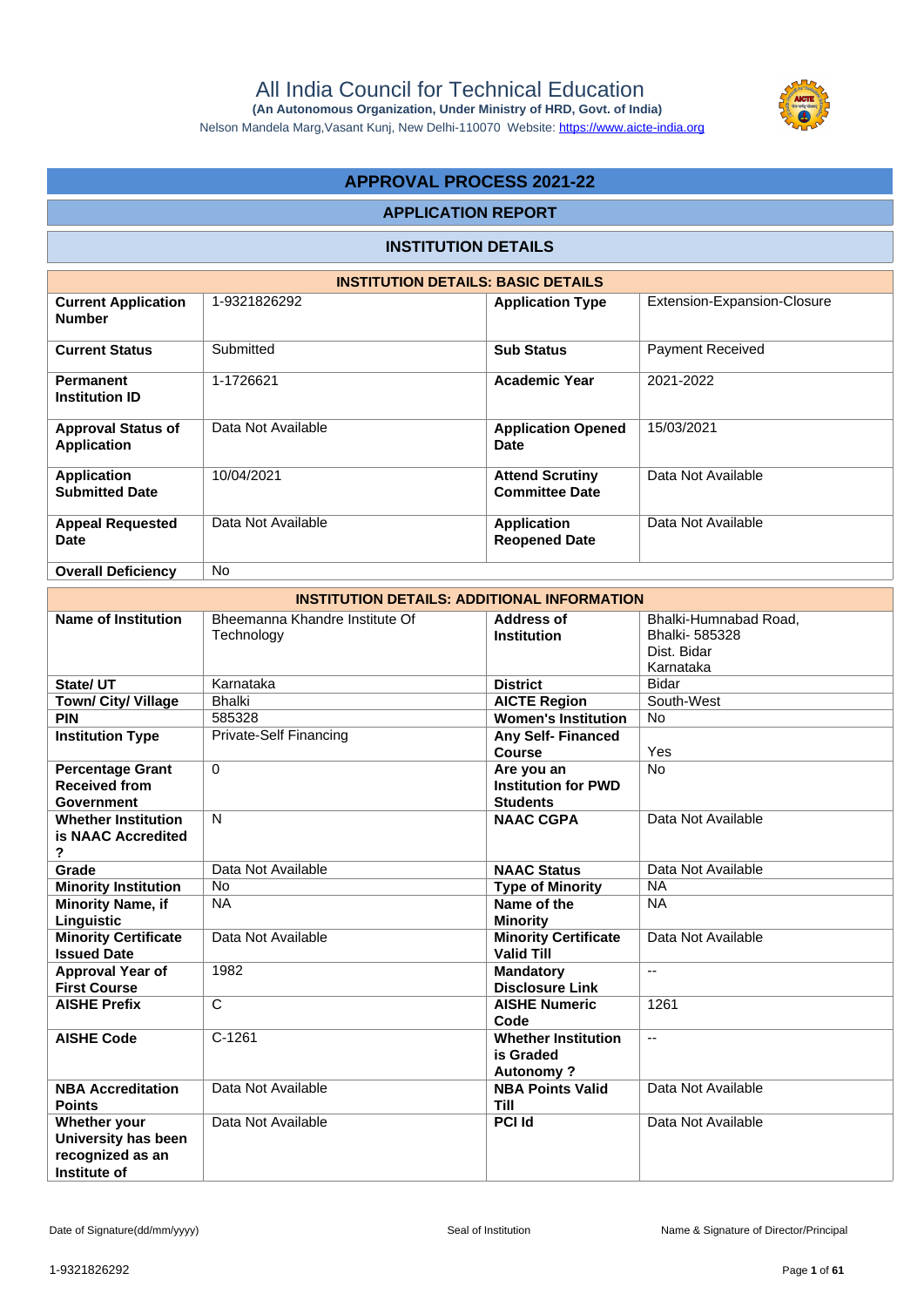| <b>Eminence by MHRD</b> |                    |
|-------------------------|--------------------|
| <b>COA Id</b>           | Data Not Available |
|                         |                    |

**ODL DETAILS**

Data not entered by Institution

#### **OL DETAILS**

#### Data not entered by Institution

| <b>ORGANIZATION</b>                                        |                                         |                                                           |                    |  |  |  |  |  |  |  |
|------------------------------------------------------------|-----------------------------------------|-----------------------------------------------------------|--------------------|--|--|--|--|--|--|--|
| Name of the Parent Organization<br>(Trust/Society/Company) | <b>Shanti Vardhak Education Society</b> | <b>Type of the Organization</b><br>(Trust/Society/Company | Society            |  |  |  |  |  |  |  |
| <b>Registered With</b>                                     | District Registrar                      | <b>Registration Date</b>                                  | 04/09/1963         |  |  |  |  |  |  |  |
| <b>Registration Number</b>                                 | 5/1963-64                               | <b>Organization Address</b>                               | Data Not Available |  |  |  |  |  |  |  |
| State/UT                                                   | Karnataka                               | <b>District</b>                                           | Bidar              |  |  |  |  |  |  |  |
| Town / City / Village                                      | Bhalki                                  | <b>PIN</b>                                                | 585328             |  |  |  |  |  |  |  |
| <b>Land Phone STD Code</b>                                 | 8484                                    | <b>Land Phone Number</b>                                  | 262409             |  |  |  |  |  |  |  |
| <b>PAN</b>                                                 | <b>BLRS18100F</b>                       | <b>Organization Website</b>                               |                    |  |  |  |  |  |  |  |

**TRUSTEE DETAILS**

# **Sr.No Name Designation Trustee Since Trustee Till Mobile Number Email** 1 Eshwar President 01/07/1994 30/06/2022 9448131606 2 Baswanappa Secretary 01/07/1979 30/06/2017 8482282226 3 Shivraj Member 01/07/1997 30/06/2017 8482232822 4 Nagshettappa Member 01/07/1967 30/06/2017 5 Devaraya Member 01/07/2003 30/06/2022 9448124503 6 Sharanappa Member 01/07/1967 30/06/2017 9448480122 7 Keshavrao Member 01/07/1967 30/06/2022 9481428257 8 Veershetty Member 01/07/1987 30/06/2017 9 Amar Kumar Member 01/07/2006 30/06/2022 9448485397 10 Bheemanna Member 04/09/1963 30/06/2022 9448050765 11 Kantilal Member 01/04/2016 30/06/2022 12 Geeta Member 01/04/2016 30/06/2022 13 Bharati Member 01/04/2016 30/06/2022 9900230358

| <b>QUESTIONS</b>                                                                                                                        |            |  |  |  |  |  |  |
|-----------------------------------------------------------------------------------------------------------------------------------------|------------|--|--|--|--|--|--|
| Do you wish to Apply for 'Extension of Approval (EOA)'?                                                                                 |            |  |  |  |  |  |  |
| Do you wish to apply for any change(s) as per the provisions of this year Approval Process<br>Handbook?                                 | <b>Yes</b> |  |  |  |  |  |  |
| Do you wish to Apply for Increase of Intake in Existing Course(Division Size change)/New Course<br>(Normal/Vocational/Dual/Integrated)? | Yes        |  |  |  |  |  |  |
| Do you wish to Apply for Reduction of Intake in Existing Course((Division Size change)/Closure<br>Course?                               | <b>Yes</b> |  |  |  |  |  |  |
| Do you wish to Apply for Introduction of NRI?                                                                                           | No.        |  |  |  |  |  |  |
| Do you wish to Apply for Introduction of OCI or Twinning Program?                                                                       | <b>No</b>  |  |  |  |  |  |  |
| Do you wish to Apply for Extended EoA?                                                                                                  | <b>No</b>  |  |  |  |  |  |  |
| Conversion of Diploma Level into Degree Level and vice-versa                                                                            | <b>No</b>  |  |  |  |  |  |  |
| Merger of Courses in 'ENGINEERING AND TECHNOLOGY'                                                                                       | <b>No</b>  |  |  |  |  |  |  |
| Start New Programme(s)/ Level(s) in the Existing Institutions                                                                           | No.        |  |  |  |  |  |  |
| Start Diploma in Degree Pharmacy Institutions and vice-versa                                                                            | No.        |  |  |  |  |  |  |
| <b>Conversion of Management Institutions running PGDM Course into MBA Course</b>                                                        | No.        |  |  |  |  |  |  |
| Change in the Name of the Course(s)                                                                                                     | No.        |  |  |  |  |  |  |
| Closing of MBA Programme and Introduction of MCA Programme and vice-versa                                                               | No.        |  |  |  |  |  |  |
| Merger of Institutions under the same Trust/ Society/ Company operating in the same Campus                                              | No.        |  |  |  |  |  |  |
| Change in the Name of the Institution                                                                                                   | <b>No</b>  |  |  |  |  |  |  |
| <b>Change of Site/ Location</b>                                                                                                         | No.        |  |  |  |  |  |  |

#### Date of Signature(dd/mm/yyyy) exacts and the Seal of Institution Seal of Institution Name & Signature of Director/Principal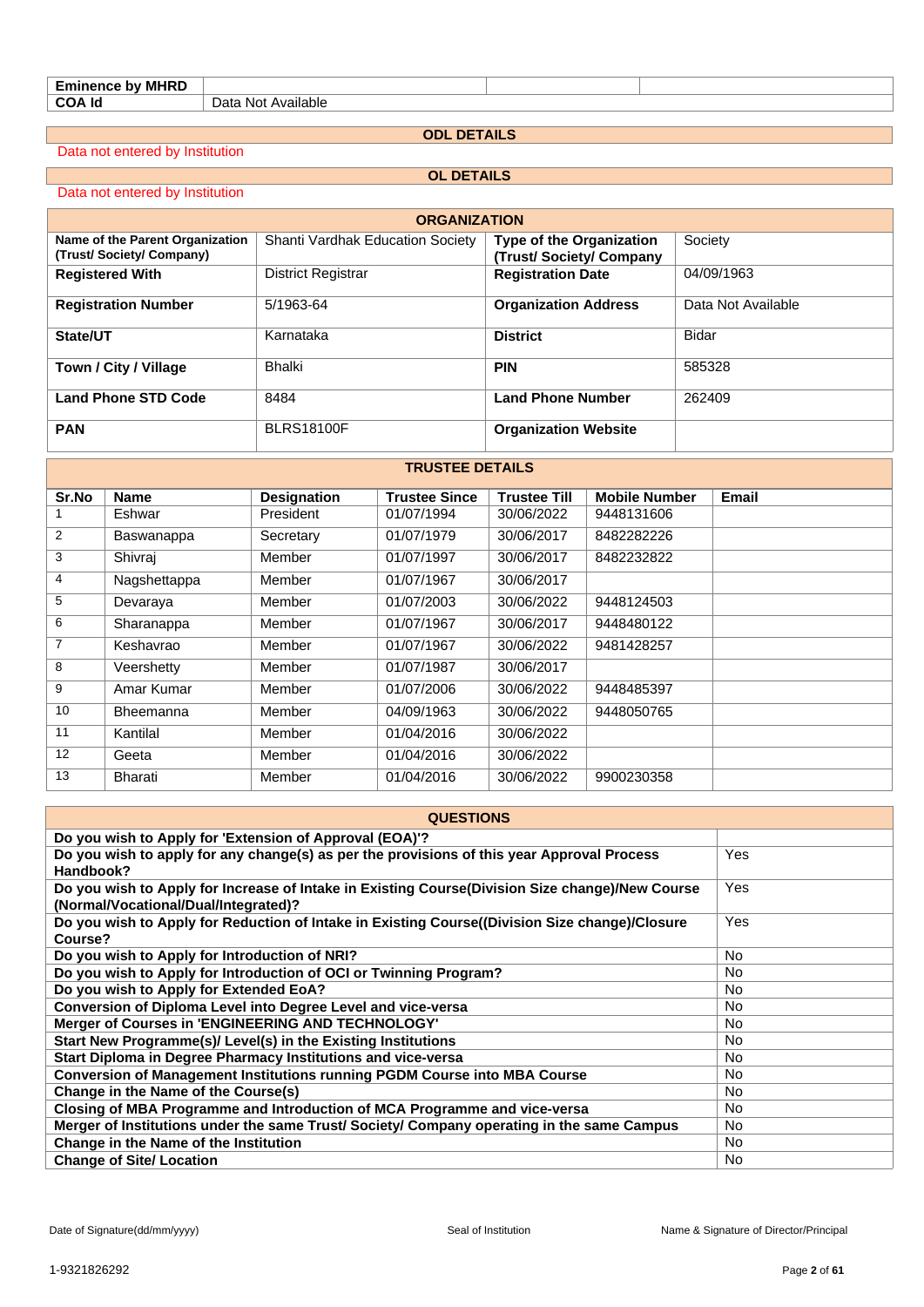| Conversion of Women's Institution into Co-ed Institution                                        | No.       |
|-------------------------------------------------------------------------------------------------|-----------|
| <b>Conversion of Co-ed Institution into Women's Institution</b>                                 | No        |
| Change in the Name of the Affiliating University/Board                                          | <b>No</b> |
| Change in the Name of the Trust/ Society/ Company                                               | No.       |
| Has your Institution got affiliation from University/DTE/Board?                                 | Yes       |
| Is your Institution selected for 'Study in India' Program by Govt. by India?                    | No.       |
| Whether your institution have the approval from PCI for PHARM.D. or/and PHARM.D. (POST          | <b>No</b> |
| <b>BACCALAUREATE)</b>                                                                           |           |
| Whether your institution have the approval from PCI for M.PHARMA.                               | <b>No</b> |
| Do you want to change minority status of the institution?                                       | No.       |
| Whether your Institution has converted into Deemed to be/State Private University?              | No.       |
| Is your Institution having Autonomous Status (Academic Autonomy) as conferred by the            | <b>No</b> |
| <b>Affiliating University?</b>                                                                  |           |
| Is your Institution newly Approved last year(LoA) & failed to Admit Students?                   | <b>No</b> |
| Whether the Affiliating Foreign University is having ranking within top 500 as per THE/QS World | <b>No</b> |
| Ranking or Indian University/Institution is having NIRF ranking in top 100?                     |           |
| Do you wish to Apply for Restoration of Intake?                                                 | <b>No</b> |
|                                                                                                 |           |

| <b>CONTACT PERSON\REGISTRAR DETAILS</b> |                     |                       |                                                                                                 |  |  |  |  |  |  |  |
|-----------------------------------------|---------------------|-----------------------|-------------------------------------------------------------------------------------------------|--|--|--|--|--|--|--|
| Title:                                  | Dr.                 | <b>First Name:</b>    | Nagshetteppa                                                                                    |  |  |  |  |  |  |  |
| <b>Last Name:</b>                       | <b>Biradar</b>      | Address:              | Principal,<br>Bheemanna Khandre Institute Of<br>Technology,<br>Bhalki, Dist. Bidar<br>Karnataka |  |  |  |  |  |  |  |
| Designation:                            | Principal           | State/ UT:            | Karnataka                                                                                       |  |  |  |  |  |  |  |
| District:                               | Bidar               | Town/ City/ Village:  | Bhalki                                                                                          |  |  |  |  |  |  |  |
| <b>Postal Code:</b>                     | 585328              | <b>STD Code:</b>      | 8484                                                                                            |  |  |  |  |  |  |  |
| <b>Land Phone Number:</b>               | 262128              | <b>Mobile Number:</b> | 9449822128                                                                                      |  |  |  |  |  |  |  |
| <b>Alternate Mobile</b><br>Number:      | 9448505353          | <b>Email Address:</b> | bkitbhalki@gmail.com                                                                            |  |  |  |  |  |  |  |
| <b>Alternate Email</b><br>Address:      | nmbiradar@gmail.com |                       |                                                                                                 |  |  |  |  |  |  |  |

| <b>PROGRAMS &amp; COURSES</b>               |                               |  |  |  |  |  |  |
|---------------------------------------------|-------------------------------|--|--|--|--|--|--|
| <b>PROGRAMS</b>                             |                               |  |  |  |  |  |  |
| Programme                                   | <b>New/Existing Programme</b> |  |  |  |  |  |  |
| <b>ENGINEERING AND</b><br><b>TECHNOLOGY</b> | <b>Existing Programme</b>     |  |  |  |  |  |  |
| <b>MCA</b>                                  | <b>Existing Programme</b>     |  |  |  |  |  |  |

#### **COURSE DETAILS**

|                | <b>Programme</b>                                                |           | <b>Engineering &amp; Technology</b> |                                                         |                               |                               |                |                                     |                                            |                                       |                                         |                                                       |                                          |
|----------------|-----------------------------------------------------------------|-----------|-------------------------------------|---------------------------------------------------------|-------------------------------|-------------------------------|----------------|-------------------------------------|--------------------------------------------|---------------------------------------|-----------------------------------------|-------------------------------------------------------|------------------------------------------|
| Sr.<br>No.     | Course<br>Name                                                  | Level     | FT/PT                               | <b>Affiliating</b><br>body/<br><b>University</b>        | Intake<br>approved<br>2019-20 | Intake<br>Approved<br>2020-21 | Applied<br>For | <b>Applied</b><br>intake<br>2021-22 | <b>Number</b><br>of<br>Required<br>Faculty | <b>Number</b><br>of<br><b>Faculty</b> | <b>NRI</b><br>Approval<br><b>Status</b> | <b>OCI/</b><br><b>FN</b><br>Approval<br><b>Status</b> | Status of<br><b>NBA</b><br>accreditation |
| 1              | CHEMICAL<br><b>ENGINEERING</b>                                  | <b>UG</b> | FT                                  | Visvesvaraya<br>Technological<br>University,<br>Belgaum | 30                            | 30                            | EoA<br>Only    | 60                                  | 6                                          | 7                                     | Not<br>interested                       | Not<br>interested                                     | Eligible-Not<br>Applied                  |
| $\overline{2}$ | <b>CIVIL</b><br><b>ENGINEERING</b>                              | UG        | FT                                  | Visvesvaraya<br>Technological<br>University,<br>Belgaum | 120                           | 120                           | EoA<br>Only    | 120                                 | 24                                         | 24                                    | Not<br>interested                       | Not<br>linterested                                    | Eligible-Not<br>Applied                  |
| 3              | <b>COMPUTER</b><br><b>SCIENCE AND</b><br><b>ENGINEERING</b>     | UG        | FT                                  | Visvesvaraya<br>Technological<br>University,<br>Belgaum | 120                           | 120                           | EoA<br>Only    | 120                                 | 24                                         | 24                                    | Not<br>interested                       | Not<br>interested                                     | Eligible-Not<br>Applied                  |
| 4              | <b>ELECTRONICS</b><br>&<br><b>COMMUNICATI</b><br><b>ON ENGG</b> | <b>UG</b> | FT                                  | Visvesvaraya<br>Technological<br>University,<br>Belgaum | 120                           | 120                           | EoA<br>Only    | 90                                  | 23                                         | 23                                    | Not<br>interested                       | Not<br>linterested                                    | Eligible-Not<br>Applied                  |
| 5              | <b>GEOTECHNICA PG</b><br><b>ENGINEERING</b>                     |           | FT                                  | Visvesvaraya<br>Technological<br>University,            | 18                            | 18                            | EoA<br>Only    | 18                                  | 3                                          | 3                                     | Not<br>interested                       | Not<br>interested                                     | Eligible-Not<br>Applied                  |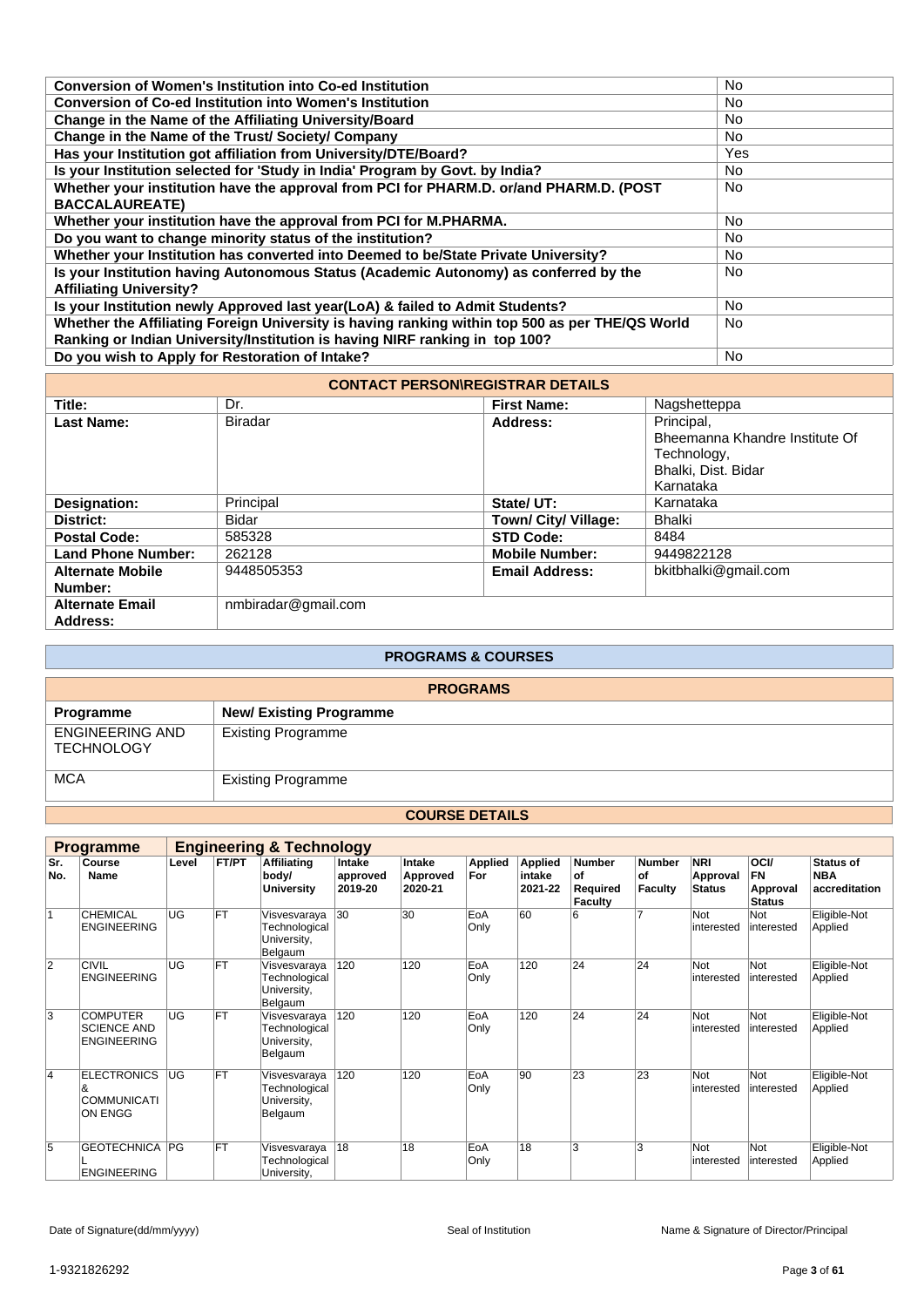|    |                                                                             |    |           | Belgaum                                                   |             |     |                                      |    |                |                 |                   |                   |                         |
|----|-----------------------------------------------------------------------------|----|-----------|-----------------------------------------------------------|-------------|-----|--------------------------------------|----|----------------|-----------------|-------------------|-------------------|-------------------------|
| 6  | <b>WATER</b><br><b>RESOURCE</b><br><b>MANAGEMENT</b>                        | PG | <b>FT</b> | Visvesvaraya 9<br>Technological<br>University,<br>Belgaum |             | 18  | EoA<br>Only                          | 18 | 3              | 3               | Not<br>interested | Not<br>interested | Eligible-Not<br>Applied |
| 7  | <b>MECHANICAL</b><br><b>ENGINEERING</b>                                     | UG | <b>FT</b> | Visvesvaraya<br>Technological<br>University,<br>Belgaum   | 180         | 120 | EoA with<br>Closure<br>of Div        | 60 | 27             | 27              | Not<br>interested | Not<br>interested | Eligible-Not<br>Applied |
| 8  | <b>DIGITAL</b><br><b>COMMUNICATI</b><br><b>ONS AND</b><br><b>NETWORKING</b> | PG | <b>FT</b> | Visvesvaraya<br>Technological<br>University,<br>Belgaum   | 18          | 18  | EoA<br>Only                          | 18 | 3              | 3               | Not<br>interested | Not<br>interested | Eligible-Not<br>Applied |
| 9  | <b>COMPUTER</b><br><b>SCIENCE AND</b><br><b>ENGINEERING</b>                 | PG | FT        | Visvesvaraya<br>Technological<br>University,<br>Belgaum   | 18          | 18  | EoA<br>Only                          | 18 | 3              | 3               | Not<br>interested | Not<br>interested | Eligible-Not<br>Applied |
| 10 | <b>ARTIFICIAL</b><br><b>INTELLIGENCE</b><br><b>AND MACHINE</b><br>LEARNING  | UG | FT        | Visvesvaraya 0<br>Technological<br>University,<br>Belgaum |             | 60  | EoA<br>Only                          | 60 | 6              | $6\overline{6}$ | Not<br>interested | Not<br>interested | Not Applicable          |
| 11 | <b>ROBOTICS</b><br><b>AND</b><br><b>ARTIFICIAL</b><br><b>INTELLIGENCE</b>   | UG | <b>FT</b> | Visvesvaraya<br>Technological<br>University,<br>Belgaum   | $ 0\rangle$ | l0  | Applicati<br>on for<br>new<br>course | 60 | $\overline{0}$ |                 | Not<br>interested | Not<br>interested | Not Applicable          |

|            | <b>Programme</b>                                            | <b>MCA</b> |            |                                                         |                               |                               |                       |                                     |                                                     |                                |                                         |                                                       |                                          |
|------------|-------------------------------------------------------------|------------|------------|---------------------------------------------------------|-------------------------------|-------------------------------|-----------------------|-------------------------------------|-----------------------------------------------------|--------------------------------|-----------------------------------------|-------------------------------------------------------|------------------------------------------|
| Sr.<br>No. | Course<br>Name                                              | Level      | FT/PT      | <b>Affiliating</b><br>body/<br><b>University</b>        | Intake<br>approved<br>2019-20 | Intake<br>Approved<br>2020-21 | <b>Applied</b><br>For | <b>Applied</b><br>intake<br>2021-22 | <b>Number</b><br>l of<br>Reauired<br><b>Faculty</b> | <b>Number</b><br>οf<br>Faculty | <b>NRI</b><br>Approval<br><b>Status</b> | <b>OCI/</b><br><b>FN</b><br>Approval<br><b>Status</b> | <b>Status of</b><br>NBA<br>accreditation |
|            | <b>MASTERS IN</b><br><b>COMPUTER</b><br><b>APPLICATIONS</b> | PG         | <b>IFT</b> | Visvesvaraya<br>Technological<br>University,<br>Belgaum | 60                            | 60                            | EoA<br>Only           | 60                                  | 6                                                   |                                | Not<br>interested                       | Not<br>interested                                     | Eligible-Not<br>Applied                  |

# **COURSES IN REGIONAL LANGUAGE**

## Data not entered by Institution

| <b>VOCATIONAL COURSES</b> |                                       |                                                    |                            |                                             |  |  |  |  |  |  |
|---------------------------|---------------------------------------|----------------------------------------------------|----------------------------|---------------------------------------------|--|--|--|--|--|--|
| Sr.<br>No.                | <b>Course Unique Id</b>               | 1-9587409223                                       | Program                    | <b>ENGINEERING AND</b><br><b>TECHNOLOGY</b> |  |  |  |  |  |  |
|                           | Course                                | SOFTWARE DEVELOPMENT                               | Level                      | DIPLOMA OF VOCATION (D.<br>VOC)             |  |  |  |  |  |  |
|                           | <b>Approved Intake for</b><br>2020-21 | $\Omega$                                           | Intake Applied for 2021-22 | 30                                          |  |  |  |  |  |  |
| Sr.<br>No.                | <b>Course Unique Id</b>               | 1-9590657358                                       | Program                    | <b>ENGINEERING AND</b><br><b>TECHNOLOGY</b> |  |  |  |  |  |  |
| 2                         | Course                                | <b>ELECTRONIC</b><br><b>MANUFACTURING SERVICES</b> | Level                      | DIPLOMA OF VOCATION (D.<br>VOC)             |  |  |  |  |  |  |
|                           | <b>Approved Intake for</b><br>2020-21 | $\Omega$                                           | Intake Applied for 2021-22 | 30                                          |  |  |  |  |  |  |
| Sr.<br>No.                | <b>Course Unique Id</b>               | 1-9590657361                                       | Program                    | <b>ENGINEERING AND</b><br><b>TECHNOLOGY</b> |  |  |  |  |  |  |
| 3                         | <b>Course</b>                         | <b>INDUSTRIAL TOOL</b><br>MANUFACTURING (ITM)      | Level                      | DIPLOMA OF VOCATION (D.<br>VOC)             |  |  |  |  |  |  |
|                           | <b>Approved Intake for</b><br>2020-21 | $\Omega$                                           | Intake Applied for 2021-22 | 30                                          |  |  |  |  |  |  |
| Sr.<br>No.                | <b>Course Unique Id</b>               | 1-9590657365                                       | Program                    | <b>ENGINEERING AND</b><br><b>TECHNOLOGY</b> |  |  |  |  |  |  |
| $\overline{4}$            | <b>Course</b>                         | <b>BUILDING TECHNOLOGY</b>                         | Level                      | DIPLOMA OF VOCATION (D.<br>VOC)             |  |  |  |  |  |  |
|                           | <b>Approved Intake for</b><br>2020-21 | $\mathbf 0$                                        | Intake Applied for 2021-22 | 30                                          |  |  |  |  |  |  |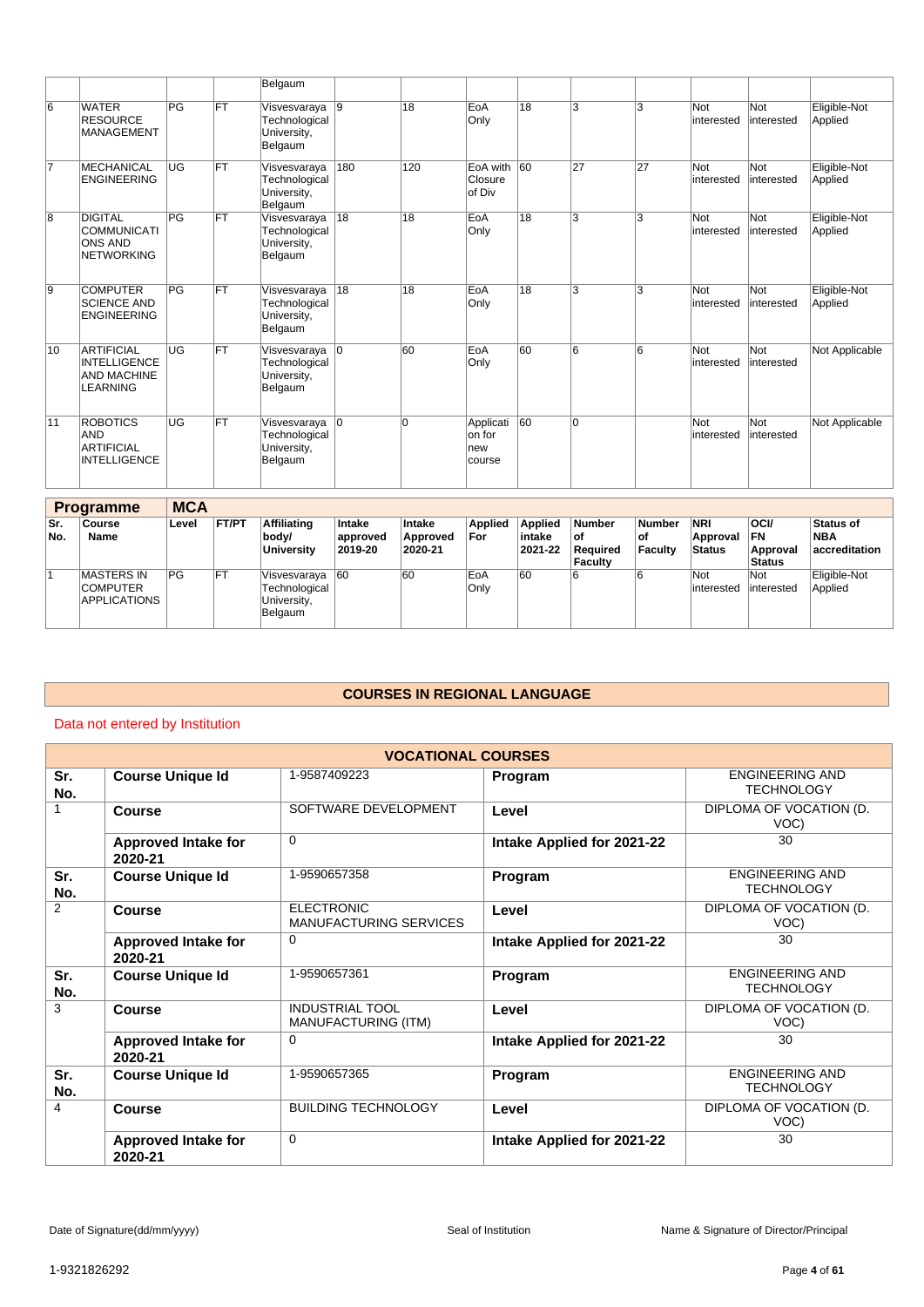### **ODL COURSE DETAILS**

Data not entered by Institution

#### **OL COURSE DETAILS**

Data not entered by Institution

| <b>INFRASTRUCTURE DETAILS</b> |                               |                              |                    |
|-------------------------------|-------------------------------|------------------------------|--------------------|
|                               |                               | <b>LAND DETAILS</b>          |                    |
| Location:                     | Rural                         | Land in Hilly Area:          | N <sub>o</sub>     |
| <b>Total Area in Acres:</b>   | 34.33                         | <b>FSI/FSR:</b>              | Data Not Available |
| <b>Built Up Area (Sqm):</b>   | Data Not Available            | <b>Number of Pieces:</b>     |                    |
| Land Piece Area 1 in          | 34.33                         | Land Piece Area 2 in         | Data Not Available |
| Acres:                        |                               | Acres:                       |                    |
| Land Piece Area 3 in          | Data Not Available            | Max distance in farthest     | Data Not Available |
| Acres:                        |                               | land pieces (Km):            |                    |
| Land registered with:         | Sub Registrar, Bhalki         | <b>Date of Registration:</b> | 05/05/1977         |
| Land use certificate          | <b>REVENUE OFFICER BHALKI</b> | Land use certificate         | 26/03/2009         |
| issued by:                    |                               | issued Date:                 |                    |
| <b>Ownership Details:</b>     | <b>Registered Sale Deed</b>   | Is the Land Mortgaged:       | No.                |
| <b>Mortgaged Purpose:</b>     | N                             |                              |                    |
| Land (North/South):           | North                         | Latitude Degree:             | 18                 |
| <b>Latitude Minute:</b>       | 2                             | Latitude Second:             | $\Omega$           |
| Longitude (East/West)         | East                          | <b>Longitude Degree:</b>     | 77                 |
| <b>Longitude Minute:</b>      | 13                            | <b>Longitude Second:</b>     | 0                  |

#### **LAND DETAILS: MORE INFORMATION**

| Sr.            | <b>Land Registration</b>            | 1317/77-78                       | Date of Registration:       | 26/07/1977                                       |
|----------------|-------------------------------------|----------------------------------|-----------------------------|--------------------------------------------------|
| No.            | Number:                             |                                  |                             |                                                  |
| $\mathbf{1}$   | Area of Land:                       | 7.17                             | <b>Khasra Number:</b>       | 321                                              |
|                | <b>Plot Number/</b>                 | 344                              | <b>Land Situated At:</b>    | <b>BHALKI</b>                                    |
|                | <b>Survey Number:</b>               |                                  |                             |                                                  |
|                | <b>Land Registered in</b>           | President, Shantivardhak         | Ownership or                | <b>OWNERSHIP</b>                                 |
|                | the Name of:                        | Education Society, Bhalki        | <b>Government Lease:</b>    |                                                  |
|                | Land use                            | Yes                              | <b>Land Use Certificate</b> | Revenue Inspector, Tahsiloffice                  |
|                | <b>Certificate Issued</b>           |                                  | <b>Issuing Authority:</b>   | <b>Bhalki</b>                                    |
|                | Is it for Change of<br><b>Site</b>  | <b>No</b>                        |                             |                                                  |
| Sr.<br>No.     | <b>Land Registration</b><br>Number: | 440/77-78                        | Date of Registration:       | 08/06/1977                                       |
| $\overline{2}$ | Area of Land:                       | 8.26                             | <b>Khasra Number:</b>       | 321                                              |
|                | <b>Plot Number/</b>                 | 345                              | <b>Land Situated At:</b>    | <b>BHALKI</b>                                    |
|                | <b>Survey Number:</b>               |                                  |                             |                                                  |
|                | <b>Land Registered in</b>           | President, Shantivardhak         | Ownership or                | <b>OWNERSHIP</b>                                 |
|                | the Name of:                        | <b>Education Society, Bhalki</b> | <b>Government Lease:</b>    |                                                  |
|                | Land use                            | Yes                              | <b>Land Use Certificate</b> | Revenue Inspector Tahsil Office<br><b>Bhalki</b> |
|                | <b>Certificate Issued</b>           | <b>No</b>                        | <b>Issuing Authority:</b>   |                                                  |
|                | Is it for Change of<br><b>Site</b>  |                                  |                             |                                                  |
| Sr.<br>No.     | <b>Land Registration</b><br>Number: | 1316/77-78                       | Date of Registration:       | 25/07/1977                                       |
| 3              | Area of Land:                       | 7.2                              | Khasra Number:              | 321                                              |
|                | <b>Plot Number/</b>                 | 346/A                            | <b>Land Situated At:</b>    | <b>BHALKI</b>                                    |
|                | <b>Survey Number:</b>               |                                  |                             |                                                  |
|                | <b>Land Registered in</b>           | President, Shantivardhak         | Ownership or                | <b>OWNERSHIP</b>                                 |
|                | the Name of:                        | Education Society, Bhalki        | <b>Government Lease:</b>    |                                                  |
|                | Land use                            | Yes                              | <b>Land Use Certificate</b> | Revenue Inspector, Tahsil Office                 |
|                | <b>Certificate Issued</b>           |                                  | <b>Issuing Authority:</b>   | <b>Bhalki</b>                                    |
|                | Is it for Change of<br><b>Site</b>  | <b>No</b>                        |                             |                                                  |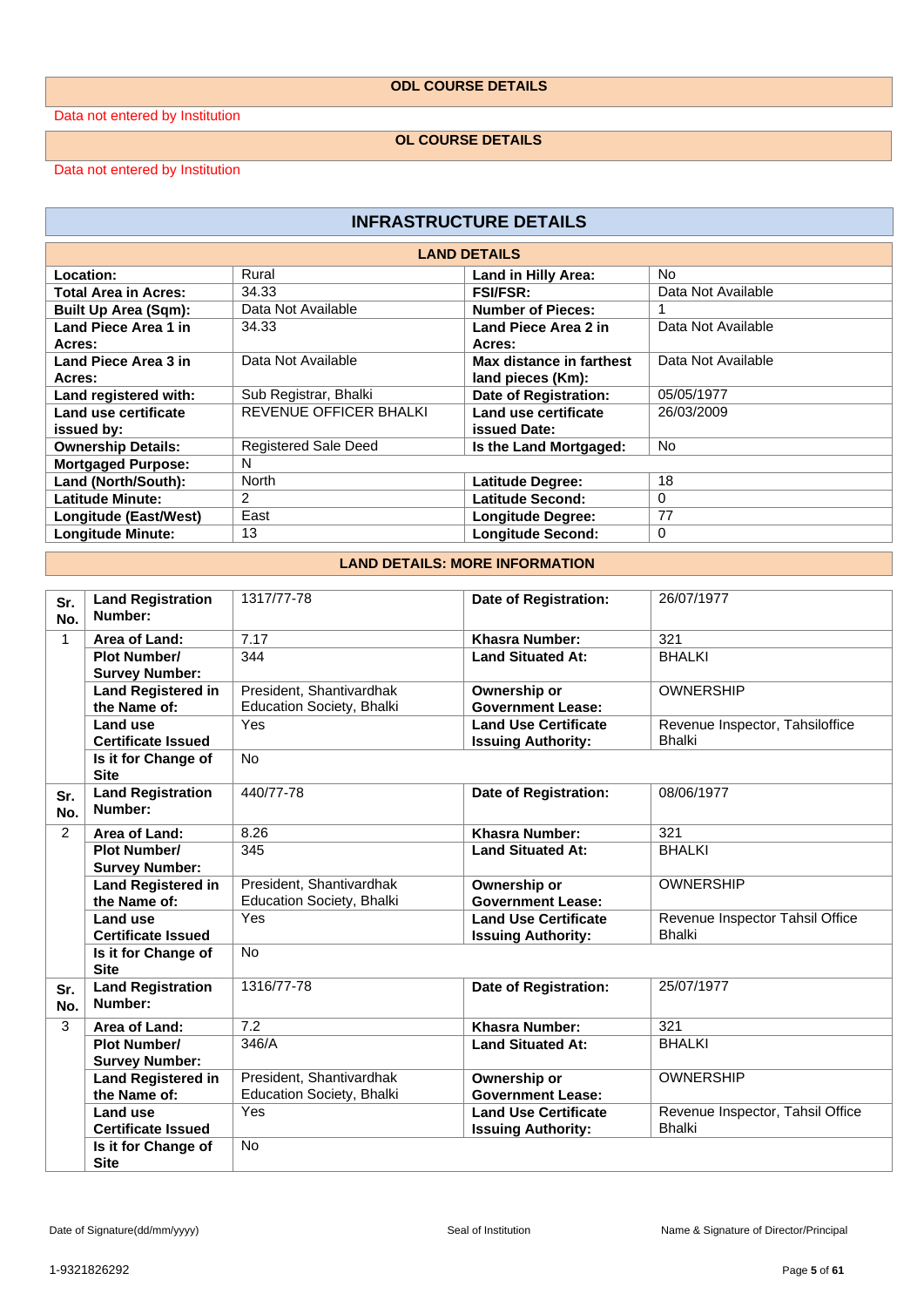| Sr.<br>No. | <b>Land Registration</b><br>Number:          | 4046/98-99                                            | <b>Date of Registration:</b>                             | 05/03/1999                                        |
|------------|----------------------------------------------|-------------------------------------------------------|----------------------------------------------------------|---------------------------------------------------|
| 4          | Area of Land:                                | $\overline{4}$                                        | <b>Khasra Number:</b>                                    | 321                                               |
|            | <b>Plot Number/</b><br><b>Survey Number:</b> | 346/A                                                 | <b>Land Situated At:</b>                                 | <b>BHALKI</b>                                     |
|            | <b>Land Registered in</b><br>the Name of:    | President, Shantivardhak<br>Education Society, Bhalki | Ownership or<br><b>Government Lease:</b>                 | <b>OWNERSHIP</b>                                  |
|            | <b>Land use</b><br><b>Certificate Issued</b> | Yes                                                   | <b>Land Use Certificate</b><br><b>Issuing Authority:</b> | Revenue Inspector, Tahsil Office<br><b>Bhalki</b> |
|            | Is it for Change of<br><b>Site</b>           | <b>No</b>                                             |                                                          |                                                   |
| Sr.<br>No. | <b>Land Registration</b><br>Number:          | 4047/98-99                                            | Date of Registration:                                    | 05/03/1999                                        |
| 5          | Area of Land:                                | 4                                                     | <b>Khasra Number:</b>                                    | 321                                               |
|            | <b>Plot Number/</b><br><b>Survey Number:</b> | 346/A                                                 | <b>Land Situated At:</b>                                 | <b>BHALKI</b>                                     |
|            | <b>Land Registered in</b><br>the Name of:    | President, Shantivardhak<br>Education Society, Bhalki | Ownership or<br><b>Government Lease:</b>                 | <b>OWNERSHIP</b>                                  |
|            | Land use<br><b>Certificate Issued</b>        | Yes                                                   | <b>Land Use Certificate</b><br><b>Issuing Authority:</b> | Revenue Inspector, Tahsil Office<br><b>Bhalki</b> |
|            | Is it for Change of<br><b>Site</b>           | <b>No</b>                                             |                                                          |                                                   |
| Sr.<br>No. | <b>Land Registration</b><br>Number:          | 1837/83-84                                            | <b>Date of Registration:</b>                             | 13/03/1984                                        |
| 6          | Area of Land:                                | 3.1                                                   | <b>Khasra Number:</b>                                    | 321                                               |
|            | <b>Plot Number/</b><br><b>Survey Number:</b> | 350                                                   | <b>Land Situated At:</b>                                 | <b>BHALKI</b>                                     |
|            | <b>Land Registered in</b><br>the Name of:    | President, Shantivardhak<br>Education Society, Bhalki | Ownership or<br><b>Government Lease:</b>                 | <b>OWNERSHIP</b>                                  |
|            | Land use<br><b>Certificate Issued</b>        | Yes                                                   | <b>Land Use Certificate</b><br><b>Issuing Authority:</b> | Revenue Inspector, Tahsil Office<br><b>Bhalki</b> |
|            | Is it for Change of<br><b>Site</b>           | <b>No</b>                                             |                                                          |                                                   |

|                                                                        | <b>BUILDING DETAILS</b> |                                                                                                                                                           |             |  |
|------------------------------------------------------------------------|-------------------------|-----------------------------------------------------------------------------------------------------------------------------------------------------------|-------------|--|
| <b>Building Status:</b>                                                | Available               | <b>Total built up Area</b><br>(ready) Sqm:                                                                                                                | 69829       |  |
| Activities in the building<br>other than courses<br>approved by AICTE: | <b>NO</b>               | <b>Whether Access</b><br><b>&amp;Circulation Area and</b><br><b>Toilet Area are</b><br>maintained as per<br><b>National Building Code</b><br>(NBC) Norms? | <b>Yes</b>  |  |
| <b>Total Carpet Instructional</b><br>Area (ready) -Sqm:                | 36727                   | <b>Total Carpet</b><br><b>Administrative Area</b><br>(ready) -Sqm:                                                                                        | 3057        |  |
| <b>Access and Circulation</b><br>Area (Sqm):                           | 9217                    | Total built up Area -Sqm<br>Planned:                                                                                                                      | $\mathbf 0$ |  |
| <b>Total Carpet Amenities</b><br>Area (ready) -Sqm:                    | 25216.69                |                                                                                                                                                           |             |  |

# **BUILDING DETAILS: MORE INFORMATION**

| Sr.<br>No. | <b>Building Name:</b>                              | <b>Bkit Building</b> | <b>Building Approval</b><br>Number:                       | $4 - 1 - 2$ |
|------------|----------------------------------------------------|----------------------|-----------------------------------------------------------|-------------|
|            | <b>Sanctioned Built</b><br>Up Area:                | 26056                | <b>Constructed Built Up</b><br>Area:                      | 26056       |
|            | <b>Approved Carpet</b><br>Area-Instructional:      | 15064                | <b>Constructed Carpet Area-</b><br>Instructional:         | 15064       |
|            | <b>Approved Carpet</b><br>Area-<br>Administrative: | 3207                 | <b>Constructed Carpet Area-</b><br><b>Administrative:</b> | 3207        |
|            | <b>Approved Carpet</b>                             | 9150                 | <b>Constructed Carpet Area-</b>                           | 9150        |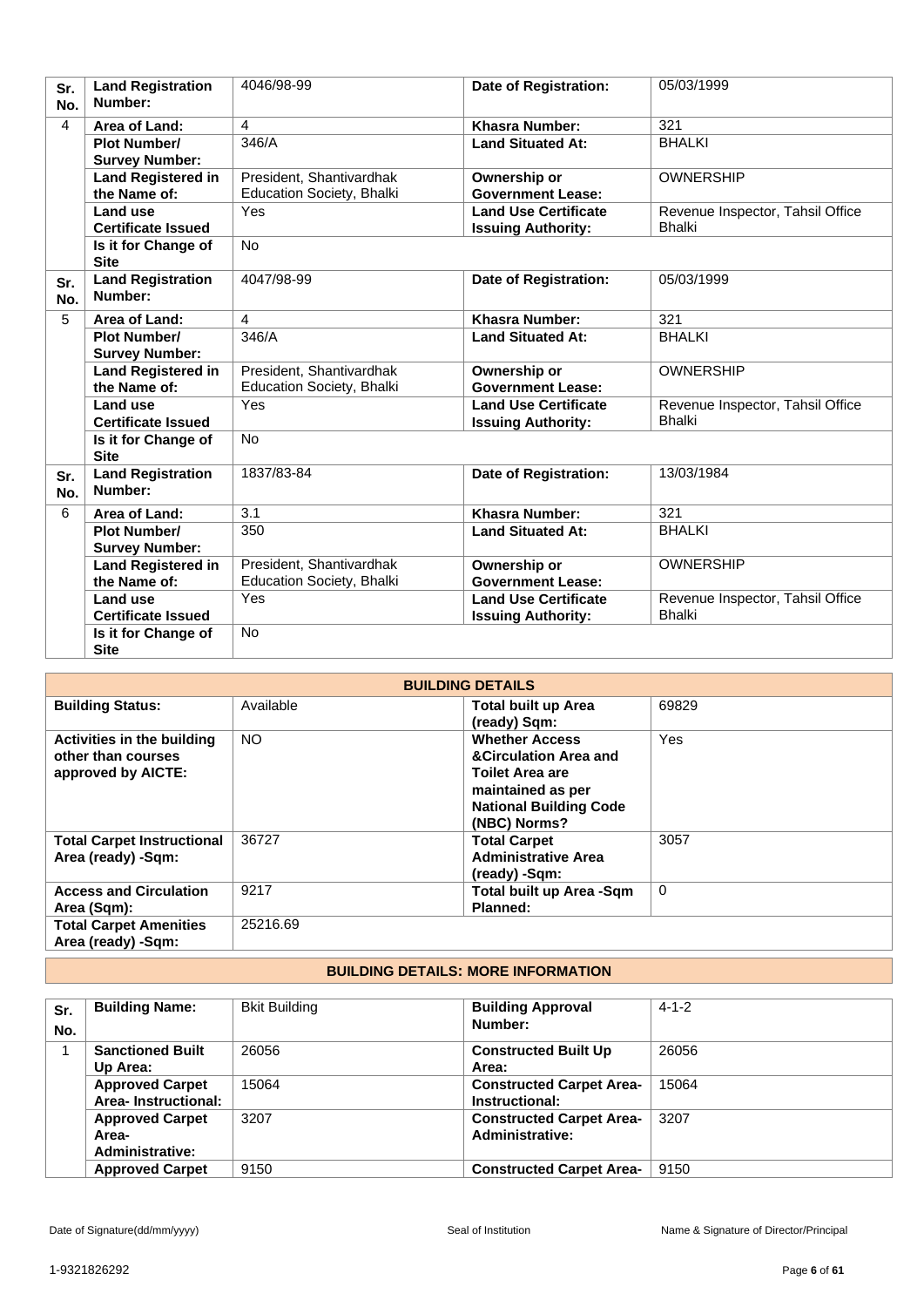|                | <b>Area-Amenities:</b>                                           |                                                         | <b>Amenities:</b>                                                                |                          |
|----------------|------------------------------------------------------------------|---------------------------------------------------------|----------------------------------------------------------------------------------|--------------------------|
|                | <b>Total Area</b><br>Approved:                                   | 26056                                                   | <b>Total Area Constructed:</b>                                                   | 26056                    |
|                | <b>Activities</b><br><b>Conducted in the</b><br><b>Building:</b> | Running courses of BE, M.Tech.,<br><b>MBA &amp; MCA</b> | <b>Non AICTE Approved</b><br>courses running in the<br><b>Building (if any):</b> | цü                       |
|                | <b>Building Plan</b><br><b>Approving</b><br><b>Authority:</b>    | Town Muncipal Council, Bhalki                           | <b>Building Plan Approval</b><br>Date:                                           | 13/10/1983               |
| Sr.<br>No.     | <b>Building Name:</b>                                            | <b>Bkit Boys Hostel</b>                                 | <b>Building Approval</b><br>Number:                                              | $4 - 1 - 8$              |
| $\overline{2}$ | <b>Sanctioned Built</b><br>Up Area:                              | 10811                                                   | <b>Constructed Built Up</b><br>Area:                                             | 10811                    |
|                | <b>Approved Carpet</b><br><b>Area-Instructional:</b>             | $\Omega$                                                | <b>Constructed Carpet Area-</b><br>Instructional:                                | $\mathbf 0$              |
|                | <b>Approved Carpet</b><br>Area-<br><b>Administrative:</b>        | 768                                                     | <b>Constructed Carpet Area-</b><br><b>Administrative:</b>                        | 768                      |
|                | <b>Approved Carpet</b><br><b>Area- Amenities:</b>                | 10043                                                   | <b>Constructed Carpet Area-</b><br><b>Amenities:</b>                             | 10043                    |
|                | <b>Total Area</b><br>Approved:                                   | 10811                                                   | <b>Total Area Constructed:</b>                                                   | 10811                    |
|                | <b>Activities</b><br><b>Conducted in the</b><br><b>Building:</b> | <b>HOSTEL FOR BOYS</b>                                  | <b>Non AICTE Approved</b><br>courses running in the<br>Building (if any):        | $\overline{\phantom{a}}$ |
|                | <b>Building Plan</b><br><b>Approving</b><br><b>Authority:</b>    | Town Muncipal Council, Bhalki                           | <b>Building Plan Approval</b><br>Date:                                           | 13/10/1983               |
| Sr.<br>No.     | <b>Building Name:</b>                                            | <b>Mess Building</b>                                    | <b>Building Approval</b><br>Number:                                              | $4 - 1 - 8/1$            |
| 3              | <b>Sanctioned Built</b><br>Up Area:                              | 794                                                     | <b>Constructed Built Up</b><br>Area:                                             | 794                      |
|                | <b>Approved Carpet</b><br><b>Area-Instructional:</b>             | $\Omega$                                                | <b>Constructed Carpet Area-</b><br>Instructional:                                | $\mathbf 0$              |
|                | <b>Approved Carpet</b><br>Area-<br><b>Administrative:</b>        | $\Omega$                                                | <b>Constructed Carpet Area-</b><br>Administrative:                               | $\Omega$                 |
|                | <b>Approved Carpet</b><br><b>Area-Amenities:</b>                 | 794                                                     | <b>Constructed Carpet Area-</b><br><b>Amenities:</b>                             | 794                      |
|                | <b>Total Area</b><br>Approved:                                   | 794                                                     | <b>Total Area Constructed:</b>                                                   | 794                      |
|                | <b>Activities</b><br><b>Conducted in the</b><br><b>Building:</b> | <b>MESS FOR BOYS HOSTEL</b>                             | <b>Non AICTE Approved</b><br>courses running in the<br>Building (if any):        | $\overline{\phantom{a}}$ |
|                | <b>Building Plan</b><br><b>Approving</b><br><b>Authority:</b>    | Town Muncipal Council, Bhalki                           | <b>Building Plan Approval</b><br>Date:                                           | 13/10/1983               |
| Sr.<br>No.     | <b>Building Name:</b>                                            | <b>Bkit Girls Hostel</b>                                | <b>Building Approval</b><br>Number:                                              | $4 - 1 - 8/2$            |
| 4              | <b>Sanctioned Built</b><br>Up Area:                              | 6303                                                    | <b>Constructed Built Up</b><br>Area:                                             | 6303                     |
|                | <b>Approved Carpet</b><br><b>Area-Instructional:</b>             | $\Omega$                                                | <b>Constructed Carpet Area-</b><br>Instructional:                                | $\mathbf 0$              |
|                | <b>Approved Carpet</b><br>Area-<br><b>Administrative:</b>        | 600                                                     | <b>Constructed Carpet Area-</b><br><b>Administrative:</b>                        | 600                      |
|                | <b>Approved Carpet</b><br><b>Area- Amenities:</b>                | 5703                                                    | <b>Constructed Carpet Area-</b><br><b>Amenities:</b>                             | 5703                     |
|                | <b>Total Area</b><br>Approved:                                   | 6303                                                    | <b>Total Area Constructed:</b>                                                   | 6303                     |
|                | <b>Activities</b><br><b>Conducted in the</b><br><b>Building:</b> | <b>GIRLS HOSTEL</b>                                     | <b>Non AICTE Approved</b><br>courses running in the<br>Building (if any):        | $\mathbf{u}$             |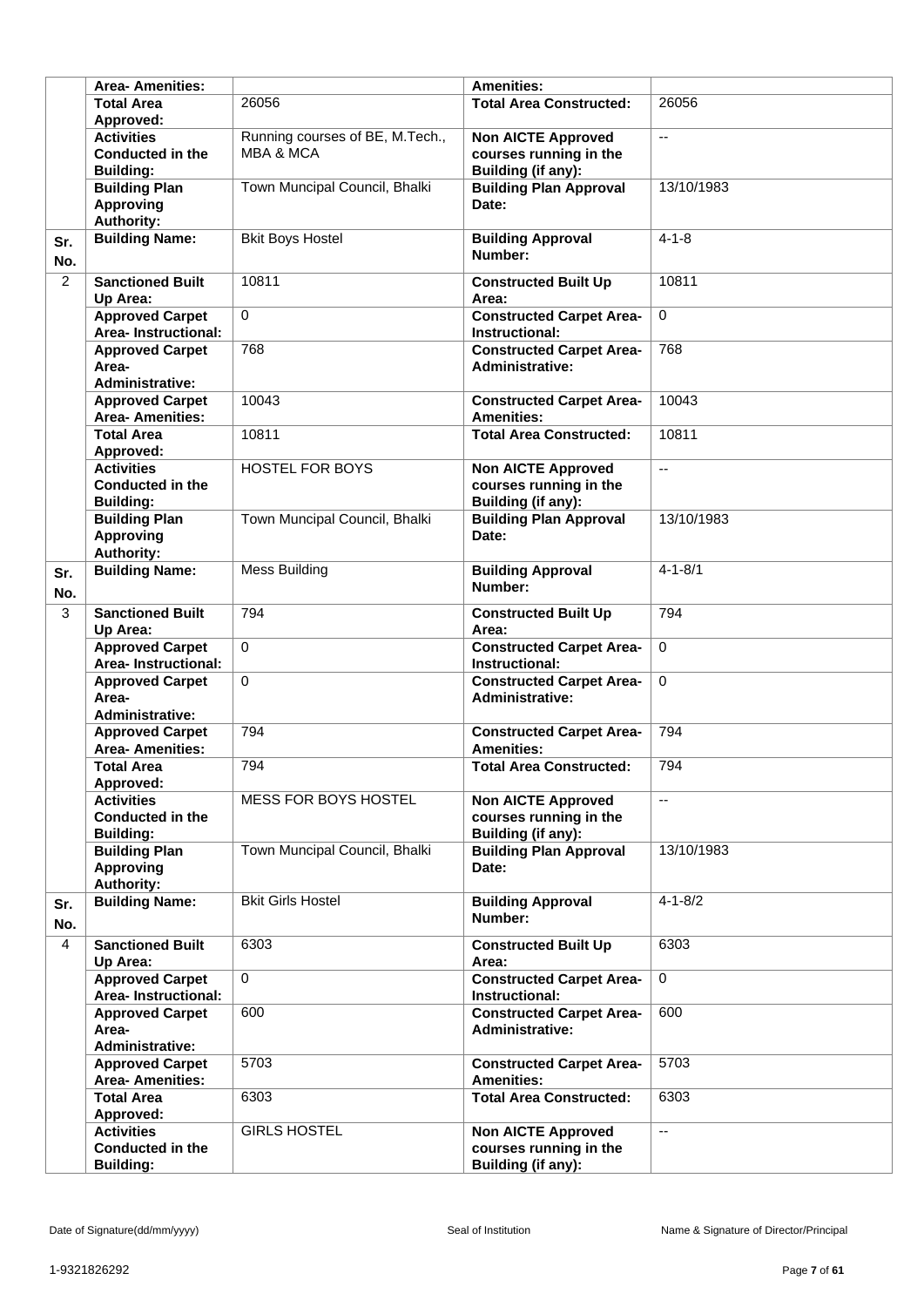|                | <b>Building Plan</b><br><b>Approving</b><br><b>Authority:</b>    | Town Muncipal Council, Bhalki                                                                                                | <b>Building Plan Approval</b><br>Date:                                    | 13/10/1983               |
|----------------|------------------------------------------------------------------|------------------------------------------------------------------------------------------------------------------------------|---------------------------------------------------------------------------|--------------------------|
| Sr.<br>No.     | <b>Building Name:</b>                                            | <b>Civil Annexure Block</b>                                                                                                  | <b>Building Approval</b><br>Number:                                       | $4 - 1 - 2$              |
| 5              | <b>Sanctioned Built</b><br>Up Area:                              | 855                                                                                                                          | <b>Constructed Built Up</b><br>Area:                                      | 855                      |
|                | <b>Approved Carpet</b><br>Area-Instructional:                    | 855                                                                                                                          | <b>Constructed Carpet Area-</b><br>Instructional:                         | 855                      |
|                | <b>Approved Carpet</b><br>Area-<br><b>Administrative:</b>        | $\Omega$                                                                                                                     | <b>Constructed Carpet Area-</b><br><b>Administrative:</b>                 | $\mathbf 0$              |
|                | <b>Approved Carpet</b><br><b>Area- Amenities:</b>                | $\Omega$                                                                                                                     | <b>Constructed Carpet Area-</b><br><b>Amenities:</b>                      | $\Omega$                 |
|                | <b>Total Area</b><br>Approved:                                   | 855                                                                                                                          | <b>Total Area Constructed:</b>                                            | 855                      |
|                | <b>Activities</b><br><b>Conducted in the</b><br><b>Building:</b> | M.TECH. COURSES                                                                                                              | <b>Non AICTE Approved</b><br>courses running in the<br>Building (if any): | $\mathbf{u}$             |
|                | <b>Building Plan</b><br><b>Approving</b><br><b>Authority:</b>    | Town Muncipal Council, Bhalki                                                                                                | <b>Building Plan Approval</b><br>Date:                                    | 13/10/1983               |
| Sr.<br>No.     | <b>Building Name:</b>                                            | <b>Other Buildings</b>                                                                                                       | <b>Building Approval</b><br>Number:                                       | Data Not Available       |
| 6              | <b>Sanctioned Built</b><br>Up Area:                              | 1089                                                                                                                         | <b>Constructed Built Up</b><br>Area:                                      | 1089                     |
|                | <b>Approved Carpet</b><br>Area-Instructional:                    | $\Omega$                                                                                                                     | <b>Constructed Carpet Area-</b><br>Instructional:                         | $\mathbf 0$              |
|                | <b>Approved Carpet</b><br>Area-<br><b>Administrative:</b>        | $\Omega$                                                                                                                     | <b>Constructed Carpet Area-</b><br><b>Administrative:</b>                 | $\mathbf 0$              |
|                | <b>Approved Carpet</b><br><b>Area-Amenities:</b>                 | 1089                                                                                                                         | <b>Constructed Carpet Area-</b><br><b>Amenities:</b>                      | 1089                     |
|                | <b>Total Area</b><br>Approved:                                   | 1089                                                                                                                         | <b>Total Area Constructed:</b>                                            | 1089                     |
|                | <b>Activities</b><br><b>Conducted in the</b><br><b>Building:</b> | USING FOR INDOOR GAMES,<br>HEALTH CENTRE, SECURITY<br>ROOM, GENERATOR ROOM,<br>BANK, POST OFFICE, OPEN AIR<br><b>THEATER</b> | <b>Non AICTE Approved</b><br>courses running in the<br>Building (if any): | u.                       |
|                | <b>Building Plan</b><br><b>Approving</b><br><b>Authority:</b>    | Town Muncipal Council, Bhalki                                                                                                | <b>Building Plan Approval</b><br>Date:                                    | 13/10/1983               |
| Sr.<br>No.     | <b>Building Name:</b>                                            | <b>Additional Class Rooms</b>                                                                                                | <b>Building Approval</b><br>Number:                                       | Data Not Available       |
| $\overline{7}$ | <b>Sanctioned Built</b><br>Up Area:                              | 2809                                                                                                                         | <b>Constructed Built Up</b><br>Area:                                      | 2809                     |
|                | <b>Approved Carpet</b><br>Area-Instructional:                    | $\mathbf{0}$                                                                                                                 | <b>Constructed Carpet Area-</b><br>Instructional:                         | 2809                     |
|                | <b>Approved Carpet</b><br>Area-<br>Administrative:               | $\mathbf 0$                                                                                                                  | <b>Constructed Carpet Area-</b><br><b>Administrative:</b>                 | $\mathbf 0$              |
|                | <b>Approved Carpet</b><br><b>Area- Amenities:</b>                | $\Omega$                                                                                                                     | <b>Constructed Carpet Area-</b><br><b>Amenities:</b>                      | $\mathbf 0$              |
|                | <b>Total Area</b><br>Approved:                                   | $\mathbf 0$                                                                                                                  | <b>Total Area Constructed:</b>                                            | $\mathbf 0$              |
|                | <b>Activities</b><br><b>Conducted in the</b><br><b>Building:</b> | Data Not Available                                                                                                           | <b>Non AICTE Approved</b><br>courses running in the<br>Building (if any): | $\overline{\phantom{a}}$ |
|                | <b>Building Plan</b><br><b>Approving</b><br><b>Authority:</b>    | Town Muncipal Council, Bhalki                                                                                                | <b>Building Plan Approval</b><br>Date:                                    | 20/10/2011               |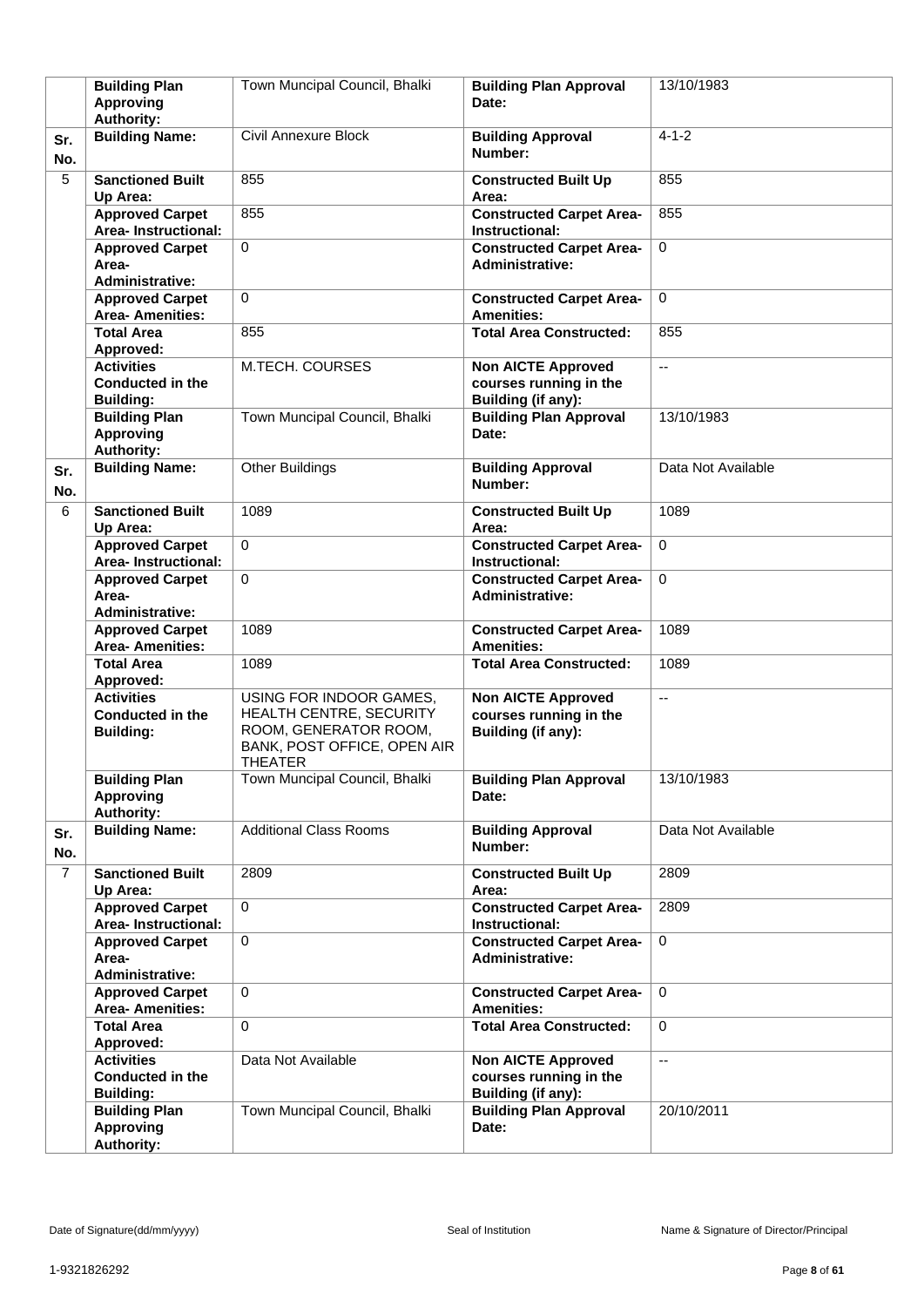| <b>LABORATORY DETAILS</b> |                            |                                                                                                             |                                           |                                         |
|---------------------------|----------------------------|-------------------------------------------------------------------------------------------------------------|-------------------------------------------|-----------------------------------------|
| Sr.<br>No.                | Programme:                 | <b>ENGINEERING AND</b><br><b>TECHNOLOGY</b>                                                                 | Department:                               | Electronics & Communication Engg        |
| $\mathbf{1}$              | Course:                    | <b>ELECTRONICS &amp;</b><br><b>COMMUNICATION ENGG</b>                                                       | Level:                                    | <b>Under Graduate</b>                   |
|                           | Name of the<br>Laboratory: | Aanalog Circuit /Commnunication<br>Lab                                                                      | Is it Research lab for PG<br>Course(Y/N): | <b>No</b>                               |
|                           | <b>Major Equipments:</b>   | 1. Dual Trace Cro<br>2. Af/Rf Signal Generator<br>3. Ofc Kit<br>4. Signal Generator & Function<br>Generator | <b>Building Name</b>                      | <b>E&amp;CE BLOCK</b>                   |
|                           | <b>Building Number</b>     | <b>B5</b>                                                                                                   |                                           |                                         |
| Sr.<br>No.                | Programme:                 | <b>ENGINEERING AND</b><br><b>TECHNOLOGY</b>                                                                 | Department:                               | <b>Computer Science And Engineering</b> |
| $\overline{2}$            | Course:                    | <b>COMPUTER SCIENCE AND</b><br><b>ENGINEERING</b>                                                           | Level:                                    | Post Graduate                           |
|                           | Name of the<br>Laboratory: | Adbms/Data Science Lab/                                                                                     | Is it Research lab for PG<br>Course(Y/N): | <b>No</b>                               |
|                           | <b>Major Equipments:</b>   | 1) 18 Nos. Hp Desktop<br>2) Printer-1<br>3) Projectr-1                                                      | <b>Building Name</b>                      | <b>COMPUTER BLOCK</b>                   |
|                           | <b>Building Number</b>     | <b>B11</b>                                                                                                  |                                           |                                         |
| Sr.<br>No.                | Programme:                 | <b>ENGINEERING AND</b><br><b>TECHNOLOGY</b>                                                                 | Department:                               | <b>Computer Science And Engineering</b> |
| 3                         | Course:                    | <b>COMPUTER SCIENCE AND</b><br><b>ENGINEERING</b>                                                           | Level:                                    | <b>Under Graduate</b>                   |
|                           | Name of the<br>Laboratory: | Ade/Aimal Lab                                                                                               | Is it Research lab for PG<br>Course(Y/N): | <b>No</b>                               |
|                           | <b>Major Equipments:</b>   | 1.50 Nos. I lii Computers<br>2.01 No. Printer<br>3. Ac                                                      | <b>Building Name</b>                      | <b>COMPUTER BLOCK</b>                   |
|                           | <b>Building Number</b>     | B <sub>8</sub>                                                                                              |                                           |                                         |
| Sr.<br>No.                | Programme:                 | <b>ENGINEERING AND</b><br><b>TECHNOLOGY</b>                                                                 | Department:                               | Electronics & Communication Engg        |
| 4                         | Course:                    | DIGITAL COMMUNICATIONS<br>AND NETWORKING                                                                    | Level:                                    | Post Graduate                           |
|                           | Name of the<br>Laboratory: | Advanced Communication Lab                                                                                  | Is it Research lab for PG<br>Course(Y/N): | <b>No</b>                               |
|                           | <b>Major Equipments:</b>   | Microwave Bench,<br>Vswr Meter<br>Micro Wave Signal Generator<br>.Cro.                                      | <b>Building Name</b>                      | EC PG BLOCK                             |
|                           | <b>Building Number</b>     | <b>B13</b>                                                                                                  |                                           |                                         |
| Sr.<br>No.                | Programme:                 | <b>ENGINEERING AND</b><br><b>TECHNOLOGY</b>                                                                 | Department:                               | Electronics & Communication Engg        |
| 5                         | Course:                    | DIGITAL COMMUNICATIONS<br>AND NETWORKING                                                                    | Level:                                    | Post Graduate                           |
|                           | Name of the<br>Laboratory: | Advanced Dsp.Lab                                                                                            | Is it Research lab for PG<br>Course(Y/N): | No                                      |
|                           | <b>Major Equipments:</b>   | Computers - 10 No. Printer -01<br>No. Microwave<br><b>Bench</b><br>Vswr Meter<br><b>Gun Setup</b>           | <b>Building Name</b>                      | EC PG BLOCK                             |
|                           | <b>Building Number</b>     | <b>B13</b>                                                                                                  |                                           |                                         |
| Sr.<br>No.                | Programme:                 | <b>ENGINEERING AND</b><br><b>TECHNOLOGY</b>                                                                 | Department:                               | Civil Engineering                       |
| 6                         | Course:                    | <b>GEOTECHNICAL ENGINEERING</b>                                                                             | Level:                                    | Post Graduate                           |
|                           | Name of the<br>Laboratory: | Advanced Geo Technical Engg<br>Lab I                                                                        | Is it Research lab for PG<br>Course(Y/N): | <b>No</b>                               |
|                           | <b>Major Equipments:</b>   | Using Undergraduate Laboratory                                                                              | <b>Building Name</b>                      | <b>CIVIL BLOCK</b>                      |
|                           | <b>Building Number</b>     | <b>B4</b>                                                                                                   |                                           |                                         |
| Sr.                       | Programme:                 | <b>ENGINEERING AND</b>                                                                                      | Department:                               | Civil Engineering                       |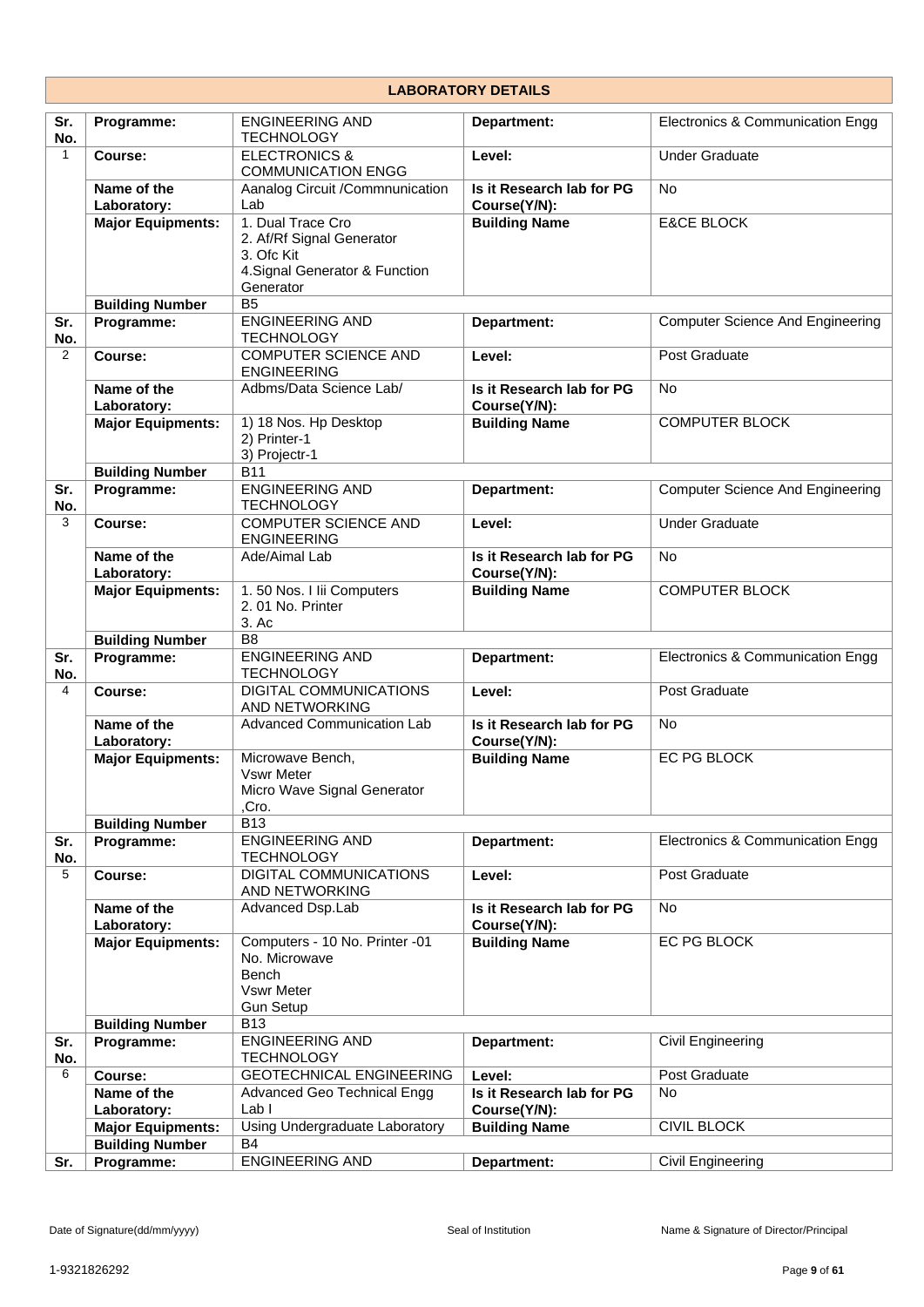| No.            |                          | <b>TECHNOLOGY</b>                                       |                           |                                           |
|----------------|--------------------------|---------------------------------------------------------|---------------------------|-------------------------------------------|
| $\overline{7}$ | Course:                  | <b>GEOTECHNICAL ENGINEERING</b>                         | Level:                    | Post Graduate                             |
|                | Name of the              | Advanced Geo Technical Engg                             | Is it Research lab for PG | <b>No</b>                                 |
|                | Laboratory:              | Lab li                                                  | Course(Y/N):              |                                           |
|                | <b>Major Equipments:</b> | 1) Triaxile Test App.                                   | <b>Building Name</b>      | <b>CIVIL BLOCK</b>                        |
|                |                          | 2) Consolidation Test App.                              |                           |                                           |
|                |                          | 3) Plate Load Test App.                                 |                           |                                           |
|                |                          | 4) Standard Penetration                                 |                           |                                           |
|                | <b>Building Number</b>   | <b>B4</b>                                               |                           |                                           |
| Sr.            | Programme:               | <b>ENGINEERING AND</b>                                  | Department:               | Civil Engineering                         |
| No.            |                          | <b>TECHNOLOGY</b>                                       |                           |                                           |
| 8              | Course:                  | <b>WATER RESOURCE</b>                                   | Level:                    | Post Graduate                             |
|                |                          | <b>MANAGEMENT</b>                                       |                           |                                           |
|                | Name of the              | <b>Advanced Water Resources</b>                         | Is it Research lab for PG | <b>No</b>                                 |
|                | Laboratory:              | Engg. Lab I                                             | Course(Y/N):              |                                           |
|                | <b>Major Equipments:</b> | Using Undergraduate Laboratory                          | <b>Building Name</b>      | <b>CIVIL BLOCK</b>                        |
|                |                          | 05 - Piv System                                         |                           |                                           |
|                | <b>Building Number</b>   | <b>B4</b>                                               |                           |                                           |
| Sr.            | Programme:               | <b>ENGINEERING AND</b>                                  | Department:               | Civil Engineering                         |
| No.            |                          | <b>TECHNOLOGY</b>                                       |                           |                                           |
| 9              | Course:                  | <b>WATER RESOURCE</b>                                   | Level:                    | Post Graduate                             |
|                |                          | MANAGEMENT                                              |                           |                                           |
|                | Name of the              | <b>Advanced Water Resources</b>                         | Is it Research lab for PG | <b>No</b>                                 |
|                | Laboratory:              | Engg. Lab li                                            | Course(Y/N):              |                                           |
|                | <b>Major Equipments:</b> | Using Undergraduate Laboratory                          | <b>Building Name</b>      | <b>CIVIL BLOCK</b>                        |
|                |                          | 05 - Piv System                                         |                           |                                           |
|                | <b>Building Number</b>   | <b>B4</b>                                               |                           |                                           |
| Sr.<br>No.     | Programme:               | <b>ENGINEERING AND</b><br><b>TECHNOLOGY</b>             | Department:               | <b>Computer Science &amp; Engineering</b> |
| 10             | Course:                  | ARTIFICIAL INTELLIGENCE AND                             | Level:                    | <b>Under Graduate</b>                     |
|                |                          | MACHINE LEARNING                                        |                           |                                           |
|                | Name of the              | Analog Digital                                          | Is it Research lab for PG | <b>No</b>                                 |
|                | Laboratory:              | Electronics/Microcontroller &                           | Course(Y/N):              |                                           |
|                |                          | Embeded Sytem La.                                       |                           |                                           |
|                | <b>Major Equipments:</b> | System - 20                                             | <b>Building Name</b>      | Data Not Available                        |
|                |                          | Printer - 01                                            |                           |                                           |
|                |                          | Stepper Moter - 4                                       |                           |                                           |
|                |                          | Als - $4$                                               |                           |                                           |
|                |                          | Microcontroller Kit - 4                                 |                           |                                           |
|                |                          | Frt Cables - 8                                          |                           |                                           |
|                | <b>Building Number</b>   | Data Not Available                                      |                           |                                           |
| Sr.            | Programme:               | <b>ENGINEERING AND</b>                                  | Department:               | First Year/Other                          |
| No.            |                          | <b>TECHNOLOGY</b>                                       |                           |                                           |
| 11             | Course:                  | <b>FIRST YEAR/OTHER</b>                                 | Level:                    | <b>Under Graduate</b>                     |
|                | Name of the              | <b>Basic Electrical Engg Lab</b>                        | Is it Research lab for PG | No.                                       |
|                | Laboratory:              |                                                         | Course(Y/N):              |                                           |
|                | <b>Major Equipments:</b> | Measurement Of 3 Phase Power                            | <b>Building Name</b>      | <b>E&amp;CE BLOCK</b>                     |
|                |                          | <b>Star Delta Connection</b><br>Dc/ Ac Machine Modules. |                           |                                           |
|                | <b>Building Number</b>   | B <sub>6</sub>                                          |                           |                                           |
| Sr.            | Programme:               | <b>ENGINEERING AND</b>                                  | Department:               | First Year/Other                          |
| No.            |                          | <b>TECHNOLOGY</b>                                       |                           |                                           |
| 12             | Course:                  | FIRST YEAR/OTHER                                        | Level:                    | <b>Under Graduate</b>                     |
|                | Name of the              | <b>Basic Workshop</b>                                   | Is it Research lab for PG | <b>No</b>                                 |
|                | Laboratory:              |                                                         | Course(Y/N):              |                                           |
|                | <b>Major Equipments:</b> | 1 Ac Welding Machine                                    | <b>Building Name</b>      | <b>MECH BLOCK</b>                         |
|                |                          | 2 Wolf Brand Drilling M/C                               |                           |                                           |
|                |                          | 3 Portable Grinding M/C                                 |                           |                                           |
|                |                          | 4 Wood Turning Lathe M/C                                |                           |                                           |
|                | <b>Building Number</b>   | B <sub>3</sub>                                          |                           |                                           |
| Sr.            | Programme:               | <b>ENGINEERING AND</b>                                  | Department:               | Civil Engineering                         |
| No.            |                          | <b>TECHNOLOGY</b>                                       |                           |                                           |
| 13             | Course:                  | <b>CIVIL ENGINEERING</b>                                | Level:                    | <b>Under Graduate</b>                     |
|                | Name of the              | <b>Building Materials Testing Lab</b>                   | Is it Research lab for PG | No                                        |
|                | Laboratory:              |                                                         | Course(Y/N):              |                                           |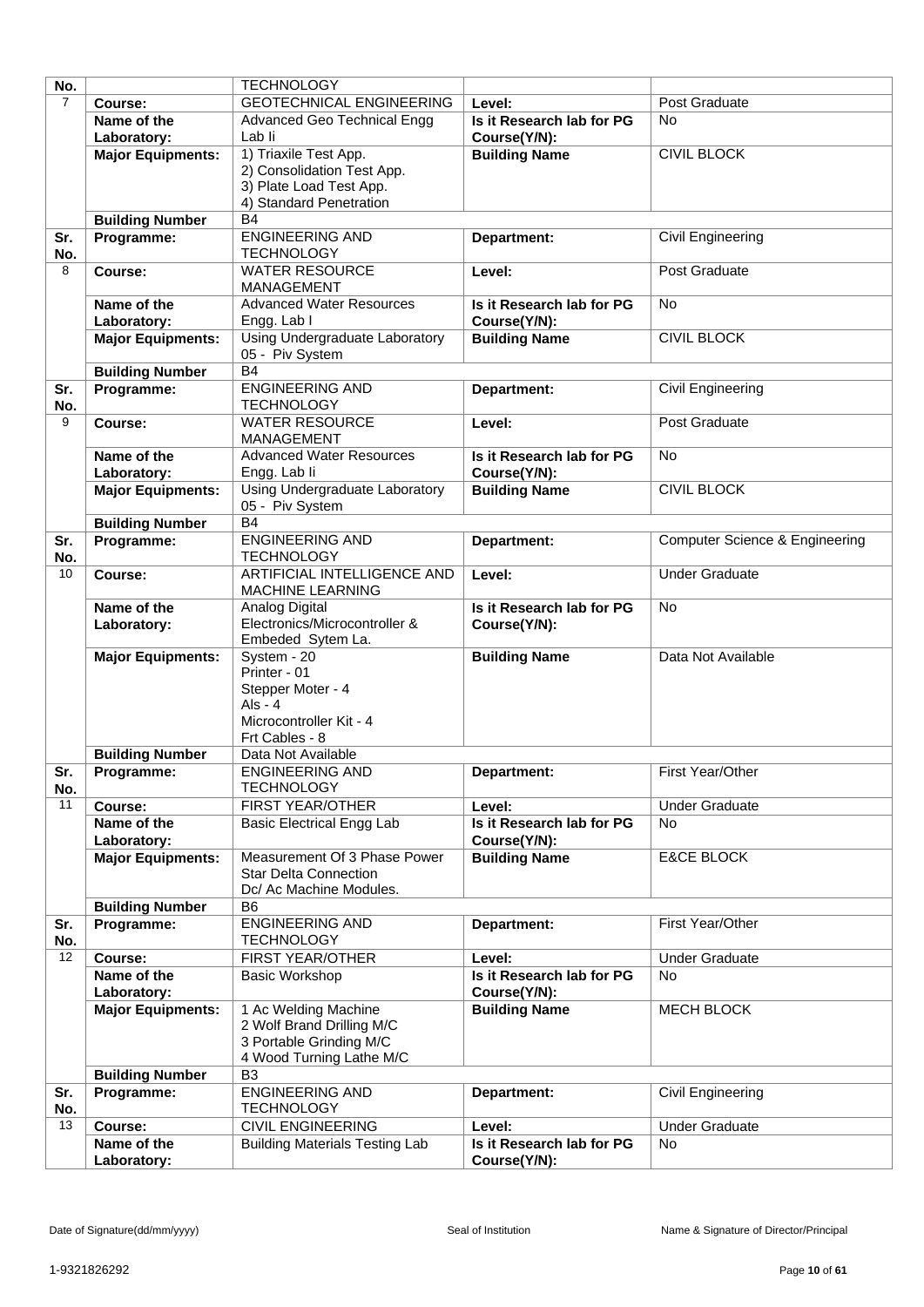|            | <b>Major Equipments:</b>   | 1.Utm 60 Tonnes Pc Based<br>2. Torsion Testing Machine<br>3. Extenso Meter                                          | <b>Building Name</b>                      | <b>CIVIL BLOCK</b>          |
|------------|----------------------------|---------------------------------------------------------------------------------------------------------------------|-------------------------------------------|-----------------------------|
|            |                            | 4. Impact Testing Machine                                                                                           |                                           |                             |
|            | <b>Building Number</b>     | <b>B4</b>                                                                                                           |                                           |                             |
| Sr.<br>No. | Programme:                 | <b>ENGINEERING AND</b><br><b>TECHNOLOGY</b>                                                                         | Department:                               | First Year/Other            |
| 14         | Course:                    | First Year/Other                                                                                                    | Level:                                    | <b>Under Graduate</b>       |
|            | Name of the<br>Laboratory: | C Programming Lab                                                                                                   | Is it Research lab for PG<br>Course(Y/N): | <b>No</b>                   |
|            | <b>Major Equipments:</b>   | 26Nos. Inter Core I5 2.90 Ghz<br>Computers<br>01 No. Printer                                                        | <b>Building Name</b>                      | <b>COMPUTER BLOCK</b>       |
|            | <b>Building Number</b>     | B <sub>8</sub>                                                                                                      |                                           |                             |
| Sr.<br>No. | Programme:                 | <b>ENGINEERING AND</b><br><b>TECHNOLOGY</b>                                                                         | Department:                               | First Year/Other            |
| 15         | Course:                    | FIRST YEAR/OTHER                                                                                                    | Level:                                    | <b>Under Graduate</b>       |
|            | Name of the<br>Laboratory: | C Programming Lab li                                                                                                | Is it Research lab for PG<br>Course(Y/N): | <b>No</b>                   |
|            | <b>Major Equipments:</b>   | 31 Inter Core I5 2.90 Ghz<br>Computers<br>01 Printer                                                                | <b>Building Name</b>                      | <b>COMPUTER BLOCK</b>       |
|            | <b>Building Number</b>     | B <sub>8</sub>                                                                                                      |                                           |                             |
| Sr.<br>No. | Programme:                 | <b>ENGINEERING AND</b><br><b>TECHNOLOGY</b>                                                                         | Department:                               | <b>Chemical Engineering</b> |
| 16         | Course:                    | <b>CHEMICAL ENGINEERING</b>                                                                                         | Level:                                    | <b>Under Graduate</b>       |
|            | Name of the                | <b>Chemical Engineering Drawing</b>                                                                                 | Is it Research lab for PG                 | <b>No</b>                   |
|            | Laboratory:                |                                                                                                                     | Course(Y/N):                              |                             |
|            | <b>Major Equipments:</b>   | 1. Solid Edge Software<br>2. Desk Top<br>3. Printer                                                                 | <b>Building Name</b>                      | CH BLOCK                    |
|            | <b>Building Number</b>     | B <sub>2</sub>                                                                                                      |                                           |                             |
| Sr.<br>No. | Programme:                 | <b>ENGINEERING AND</b><br><b>TECHNOLOGY</b>                                                                         | Department:                               | <b>Chemical Engineering</b> |
| 17         | Course:                    | <b>CHEMICAL ENGINEERING</b>                                                                                         | Level:                                    | <b>Under Graduate</b>       |
|            | Name of the<br>Laboratory: | Chemical Reaction Engg Lab                                                                                          | Is it Research lab for PG<br>Course(Y/N): | No                          |
|            | <b>Major Equipments:</b>   | 1. Bio Chemical Reactor<br>2. Plug Flow Reactor<br>3. Mixed Flow Reactor<br>4. Semi Batch Reactor                   | <b>Building Name</b>                      | CH BLOCK                    |
|            | <b>Building Number</b>     | <b>B2</b>                                                                                                           |                                           |                             |
| Sr.<br>No. | Programme:                 | <b>ENGINEERING AND</b><br><b>TECHNOLOGY</b>                                                                         | Department:                               | First Year/Other            |
| 18         | Course:                    | FIRST YEAR/OTHER                                                                                                    | Level:                                    | Doctor Of Philosophy        |
|            | Name of the                | Chemistry Research Lab                                                                                              | Is it Research lab for PG                 | <b>No</b>                   |
|            | Laboratory:                |                                                                                                                     | Course(Y/N):                              |                             |
|            | <b>Major Equipments:</b>   | Automatic Melting Point<br>Apparatus<br>Mini Quartz Distiller XI - Rsh<br><b>Series</b><br><b>Water Bath</b><br>Fum | <b>Building Name</b>                      | <b>H&amp;S BLOCK</b>        |
|            | <b>Building Number</b>     | B <sub>3</sub>                                                                                                      |                                           |                             |
| Sr.<br>No. | Programme:                 | <b>ENGINEERING AND</b><br><b>TECHNOLOGY</b>                                                                         | Department:                               | Civil Engineering           |
| 19         | Course:                    | <b>CIVIL ENGINEERING</b>                                                                                            | Level:                                    | <b>Under Graduate</b>       |
|            | Name of the<br>Laboratory: | <b>Computer Aided Building Planing</b><br>& Drawing Lab                                                             | Is it Research lab for PG<br>Course(Y/N): | <b>No</b>                   |
|            | <b>Major Equipments:</b>   | 1) 21 I5 Hp Computers.<br>2) Ups 10Kv With 16No'S<br>Batteries.<br>3) Lcd Projector<br>4) .Software                 | <b>Building Name</b>                      | <b>CIVIL BLOCK</b>          |
|            | <b>Building Number</b>     | B4                                                                                                                  |                                           |                             |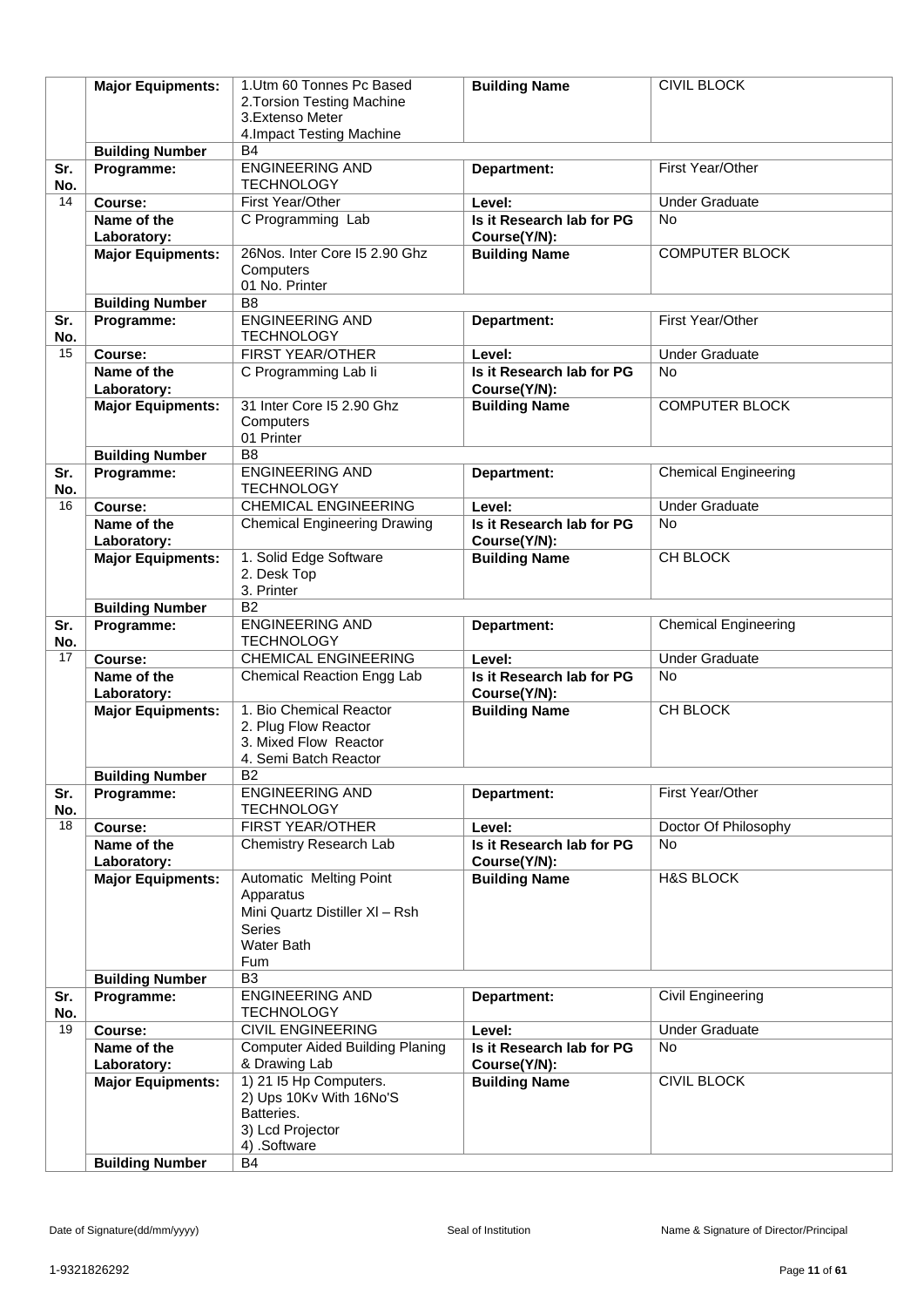| Sr.        | Programme:               | <b>ENGINEERING AND</b>                        | Department:               | Civil Engineering                       |
|------------|--------------------------|-----------------------------------------------|---------------------------|-----------------------------------------|
| No.        |                          | <b>TECHNOLOGY</b>                             |                           |                                         |
| 20         | Course:                  | <b>CIVIL ENGINEERING</b>                      | Level:                    | <b>Under Graduate</b>                   |
|            | Name of the              | <b>Computer Aided Detailing Of</b>            | Is it Research lab for PG | <b>No</b>                               |
|            | Laboratory:              | <b>Structures</b>                             | Course(Y/N):              |                                         |
|            | <b>Major Equipments:</b> | 1) Computers 2) Printer 3)                    | <b>Building Name</b>      | <b>CIVIL BLOCK</b>                      |
|            |                          | <b>Softwares</b>                              |                           |                                         |
|            |                          | <b>B4</b>                                     |                           |                                         |
|            | <b>Building Number</b>   |                                               |                           |                                         |
| Sr.        | Programme:               | <b>ENGINEERING AND</b>                        | Department:               | <b>Mechanical Engineering</b>           |
| No.        |                          | <b>TECHNOLOGY</b>                             |                           |                                         |
| 21         | Course:                  | MECHANICAL ENGINEERING                        | Level:                    | <b>Under Graduate</b>                   |
|            | Name of the              | <b>Computer Aided Machine Drawing</b>         | Is it Research lab for PG | <b>No</b>                               |
|            | Laboratory:              |                                               | Course(Y/N):              |                                         |
|            | <b>Major Equipments:</b> | 1. Computer Systems P-Iv -25                  | <b>Building Name</b>      | MECH BLOCK                              |
|            |                          | No'S                                          |                           |                                         |
|            |                          | 2. Hp Deskjet Plotter 430                     |                           |                                         |
|            |                          | 3. Hp Photo Smart 8038                        |                           |                                         |
|            |                          | 4. Tv                                         |                           |                                         |
|            | <b>Building Number</b>   | B <sub>3</sub>                                |                           |                                         |
| Sr.        | Programme:               | <b>ENGINEERING AND</b>                        | Department:               | <b>Mechanical Engineering</b>           |
| No.        |                          | <b>TECHNOLOGY</b>                             |                           |                                         |
| 22         | Course:                  | <b>MECHANICAL ENGINEERING</b>                 | Level:                    | <b>Under Graduate</b>                   |
|            |                          |                                               |                           |                                         |
|            | Name of the              | Computer Aided Modeling &                     | Is it Research lab for PG | <b>No</b>                               |
|            | Laboratory:              | Analysis/Cim Lab                              | Course(Y/N):              |                                         |
|            | <b>Major Equipments:</b> | 1. Cnc Lathe 50 2. Pc Mill 50                 | <b>Building Name</b>      | <b>MECH BLOCK</b>                       |
|            |                          | 3. Computer 10 Nos                            |                           |                                         |
|            |                          | 4. Ups-5                                      |                           |                                         |
|            |                          | 5. Mastercam X4                               |                           |                                         |
|            |                          | 6. Ansys                                      |                           |                                         |
|            |                          | 7.6 Axix Robot                                |                           |                                         |
|            | <b>Building Number</b>   | B <sub>3</sub>                                |                           |                                         |
| Sr.        | Programme:               | <b>ENGINEERING AND</b>                        | Department:               | <b>Chemical Engineering</b>             |
| No.        |                          | <b>TECHNOLOGY</b>                             |                           |                                         |
| 23         | Course:                  | <b>CHEMICAL ENGINEERING</b>                   | Level:                    | <b>Under Graduate</b>                   |
|            | Name of the              | <b>Computer Applications &amp;</b>            | Is it Research lab for PG | No                                      |
|            | Laboratory:              | Simulation Lab                                | Course(Y/N):              |                                         |
|            | <b>Major Equipments:</b> | 1. Computer- 18 Nos.                          | <b>Building Name</b>      | CH BLOCK                                |
|            |                          | 2. Design - li Software                       |                           |                                         |
|            |                          | 3. Laserjet Printer                           |                           |                                         |
|            |                          | 4. Lcd Projector                              |                           |                                         |
|            | <b>Building Number</b>   | <b>B2</b>                                     |                           |                                         |
| Sr.        | Programme:               | <b>ENGINEERING AND</b>                        | Department:               | <b>Computer Science And Engineering</b> |
| No.        |                          | <b>TECHNOLOGY</b>                             |                           |                                         |
| 24         | Course:                  | <b>COMPUTER SCIENCE AND</b>                   | Level:                    | <b>Under Graduate</b>                   |
|            |                          | <b>ENGINEERING</b>                            |                           |                                         |
|            | Name of the              | <b>Computer Graphics With Mini</b>            | Is it Research lab for PG | No                                      |
|            | Laboratory:              | Project                                       | Course(Y/N):              |                                         |
|            |                          | 15 Nos. P-Iv@2.8Ghz Computers                 |                           |                                         |
|            | <b>Major Equipments:</b> | 03 Dual Core Computer                         | <b>Building Name</b>      | <b>COMPUTER BLOCK</b>                   |
|            |                          | 01Nos. Printer                                |                           |                                         |
|            |                          |                                               |                           |                                         |
|            | <b>Building Number</b>   | B <sub>8</sub>                                |                           |                                         |
| Sr.        | Programme:               | <b>ENGINEERING AND</b>                        | Department:               | Electronics & Communication Engg        |
| No.        |                          | <b>TECHNOLOGY</b>                             |                           |                                         |
| 25         |                          |                                               |                           |                                         |
|            | Course:                  | <b>ELECTRONICS &amp;</b>                      | Level:                    | <b>Under Graduate</b>                   |
|            |                          | <b>COMMUNICATION ENGG</b>                     |                           |                                         |
|            | Name of the              | Computer Networking/VIsi Lab                  | Is it Research lab for PG | <b>No</b>                               |
|            | Laboratory:              |                                               | Course(Y/N):              |                                         |
|            | <b>Major Equipments:</b> | 1. 28-Nos. Computers                          | <b>Building Name</b>      | <b>E&amp;CE BLOCK</b>                   |
|            |                          | 2. Cro Storage                                |                           |                                         |
|            |                          | 3. Printer                                    |                           |                                         |
|            |                          | 4. Dsp Kits                                   |                           |                                         |
|            |                          | B <sub>5</sub>                                |                           |                                         |
|            | <b>Building Number</b>   |                                               |                           |                                         |
| Sr.<br>No. | Programme:               | <b>ENGINEERING AND</b>                        | Department:               | Civil Engineering                       |
| 26         | Course:                  | <b>TECHNOLOGY</b><br><b>CIVIL ENGINEERING</b> | Level:                    | <b>Under Graduate</b>                   |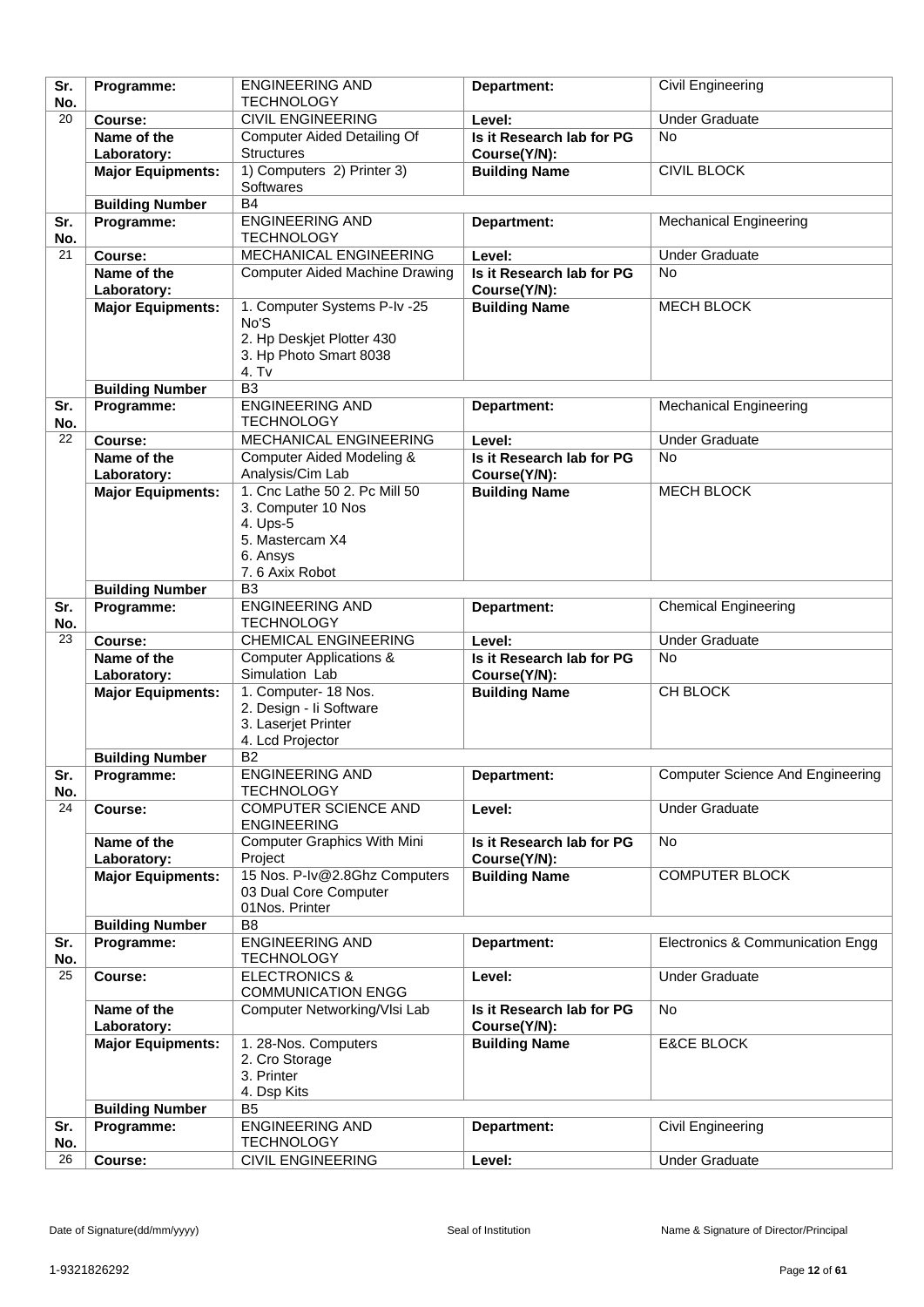|            | Name of the                             | Concrete & Highway Materials               | Is it Research lab for PG                 | No                                        |
|------------|-----------------------------------------|--------------------------------------------|-------------------------------------------|-------------------------------------------|
|            | Laboratory:                             | Lab                                        | Course(Y/N):                              |                                           |
|            | <b>Major Equipments:</b>                | 1) Ductility Test App.                     | <b>Building Name</b>                      | <b>CIVIL BLOCK</b>                        |
|            |                                         | 2) Abrasion Test App.                      |                                           |                                           |
|            |                                         | 3) Attresion Testing Machine               |                                           |                                           |
|            |                                         | 4) Marshall Stability A                    |                                           |                                           |
|            | <b>Building Number</b>                  | <b>B4</b>                                  |                                           |                                           |
| Sr.        | Programme:                              | <b>ENGINEERING AND</b>                     | Department:                               | <b>Computer Science And Engineering</b>   |
| No.        |                                         | <b>TECHNOLOGY</b>                          |                                           |                                           |
| 27         | Course:                                 | <b>COMPUTER SCIENCE AND</b>                | Level:                                    | Post Graduate                             |
|            | Name of the                             | <b>ENGINEERING</b><br>Daa/Project Work Lab |                                           | <b>No</b>                                 |
|            |                                         |                                            | Is it Research lab for PG<br>Course(Y/N): |                                           |
|            | Laboratory:<br><b>Major Equipments:</b> | 18 Computers                               | <b>Building Name</b>                      | MECH BLOCK                                |
|            |                                         | 01 Printer                                 |                                           |                                           |
|            |                                         | <b>Lcd Projector</b>                       |                                           |                                           |
|            | <b>Building Number</b>                  | <b>B11</b>                                 |                                           |                                           |
| Sr.        | Programme:                              | <b>MCA</b>                                 | Department:                               | Masters In Computer Applications          |
| No.        |                                         |                                            |                                           |                                           |
| 28         | Course:                                 | <b>MASTERS IN COMPUTER</b>                 | Level:                                    | Post Graduate                             |
|            |                                         | <b>APPLICATIONS</b>                        |                                           |                                           |
|            | Name of the                             | Data Alalytic/ Mini Project With lot       | Is it Research lab for PG                 | <b>No</b>                                 |
|            | Laboratory:                             | Lab                                        | Course(Y/N):                              |                                           |
|            | <b>Major Equipments:</b>                | P4 Systems & Printers                      | <b>Building Name</b>                      | <b>MCA BLOCK</b>                          |
|            | <b>Building Number</b>                  | <b>B10</b>                                 |                                           |                                           |
| Sr.<br>No. | Programme:                              | <b>MCA</b>                                 | Department:                               | Masters In Computer Applications          |
| 29         | Course:                                 | <b>MASTERS IN COMPUTER</b>                 | Level:                                    | Post Graduate                             |
|            |                                         | <b>APPLICATIONS</b>                        |                                           |                                           |
|            | Name of the                             | Data Structure/Adv. Java Lab               | Is it Research lab for PG                 | <b>No</b>                                 |
|            | Laboratory:                             |                                            | Course(Y/N):                              |                                           |
|            | <b>Major Equipments:</b>                | P4 Systems 30 Nos. Printers 3              | <b>Building Name</b>                      | <b>MCA BLOCK</b>                          |
|            | <b>Building Number</b>                  | <b>B10</b>                                 |                                           |                                           |
| Sr.        | Programme:                              | <b>ENGINEERING AND</b>                     | Department:                               | <b>Computer Science &amp; Engineering</b> |
| No.        |                                         | <b>TECHNOLOGY</b>                          |                                           |                                           |
| 30         | Course:                                 | ARTIFICIAL INTELLIGENCE AND                | Level:                                    | <b>Under Graduate</b>                     |
|            |                                         | MACHINE LEARNING                           | Is it Research lab for PG                 | <b>No</b>                                 |
|            | Name of the<br>Laboratory:              | Data Structure/Daa Lab                     | Course(Y/N):                              |                                           |
|            | <b>Major Equipments:</b>                | 25 Systems                                 | <b>Building Name</b>                      | Data Not Available                        |
|            |                                         | 1 Printer                                  |                                           |                                           |
|            | <b>Building Number</b>                  | Data Not Available                         |                                           |                                           |
| Sr.        | Programme:                              | <b>MCA</b>                                 | Department:                               | Masters In Computer Applications          |
| No.        |                                         |                                            |                                           |                                           |
| 31         | Course:                                 | <b>MASTERS IN COMPUTER</b>                 | Level:                                    | Post Graduate                             |
|            |                                         | <b>APPLICATIONS</b>                        |                                           |                                           |
|            | Name of the                             | Dbms With Mini Project                     | Is it Research lab for PG                 | No                                        |
|            | Laboratory:                             | P4 Systems 30 Nos. Printers 3 D-           | Course(Y/N):                              | <b>MCA BLOCK</b>                          |
|            | <b>Major Equipments:</b>                | Link Internet Card 30 Nos.                 | <b>Building Name</b>                      |                                           |
|            | <b>Building Number</b>                  | <b>B10</b>                                 |                                           |                                           |
| Sr.        | Programme:                              | <b>ENGINEERING AND</b>                     | Department:                               | <b>Mechanical Engineering</b>             |
| No.        |                                         | <b>TECHNOLOGY</b>                          |                                           |                                           |
| 32         | Course:                                 | MECHANICAL ENGINEERING                     | Level:                                    | <b>Under Graduate</b>                     |
|            | Name of the                             | Design Lab                                 | Is it Research lab for PG                 | No                                        |
|            | Laboratory:                             |                                            | Course(Y/N):                              |                                           |
|            | <b>Major Equipments:</b>                | 1. 12" Poliroscope                         | <b>Building Name</b>                      | <b>MECH BLOCK</b>                         |
|            |                                         | 2. Journal Bearing                         |                                           |                                           |
|            |                                         | 3. Strain Rossette                         |                                           |                                           |
|            |                                         | 4. Whirling Of Shaft<br>5. Vib Lab.        |                                           |                                           |
|            | <b>Building Number</b>                  | B <sub>3</sub>                             |                                           |                                           |
| Sr.        | Programme:                              | <b>ENGINEERING AND</b>                     | Department:                               | Electronics & Communication Engg          |
| No.        |                                         | <b>TECHNOLOGY</b>                          |                                           |                                           |
| 33         | Course:                                 | <b>ELECTRONICS &amp;</b>                   | Level:                                    | <b>Under Graduate</b>                     |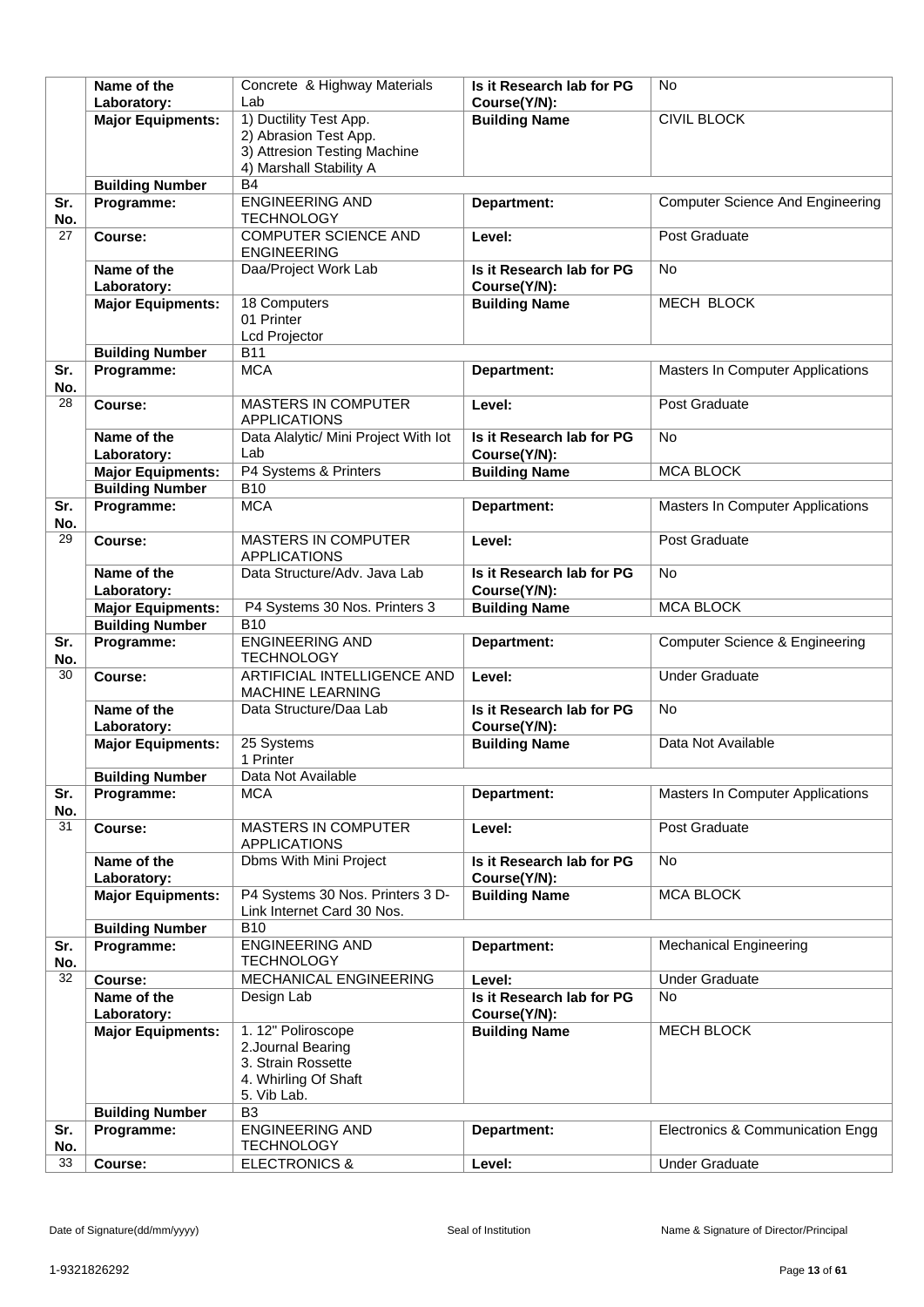|            |                            | <b>COMMUNICATION ENGG</b>                                                                                           |                                           |                                         |
|------------|----------------------------|---------------------------------------------------------------------------------------------------------------------|-------------------------------------------|-----------------------------------------|
|            | Name of the<br>Laboratory: | Digital System Design Lab                                                                                           | Is it Research lab for PG<br>Course(Y/N): | <b>No</b>                               |
|            | <b>Major Equipments:</b>   | Cro, Signal Generataor, Power<br>Supply, Ic Trainer Kit,<br><b>Ic Tester</b>                                        | <b>Building Name</b>                      | <b>E&amp;CE BLOCK</b>                   |
|            | <b>Building Number</b>     | B <sub>5</sub>                                                                                                      |                                           |                                         |
| Sr.<br>No. | Programme:                 | <b>ENGINEERING AND</b><br><b>TECHNOLOGY</b>                                                                         | Department:                               | <b>Computer Science And Engineering</b> |
| 34         | Course:                    | <b>COMPUTER SCIENCE AND</b><br><b>ENGINEERING</b>                                                                   | Level:                                    | <b>Under Graduate</b>                   |
|            | Name of the<br>Laboratory: | Ds Lab With Mini Project                                                                                            | Is it Research lab for PG<br>Course(Y/N): | <b>No</b>                               |
|            | <b>Major Equipments:</b>   | <b>Shared With E&amp;Ce Department</b>                                                                              | <b>Building Name</b>                      | <b>COMPUTER BLOCK</b>                   |
|            | <b>Building Number</b>     | B <sub>8</sub>                                                                                                      |                                           |                                         |
| Sr.<br>No. | Programme:                 | <b>ENGINEERING AND</b><br><b>TECHNOLOGY</b>                                                                         | Department:                               | Electronics & Communication Engg        |
| 35         | Course:                    | <b>ELECTRONICS &amp;</b><br><b>COMMUNICATION ENGG</b>                                                               | Level:                                    | <b>Under Graduate</b>                   |
|            | Name of the<br>Laboratory: | Electronics Devices &<br>Instrumentation Lab                                                                        | Is it Research lab for PG<br>Course(Y/N): | <b>No</b>                               |
|            | <b>Major Equipments:</b>   | 1. 25Mhz Dual Trace Cro<br>2. Power Supply 0-30V Dual<br>Output<br>3. Signal Generator<br>4. Fun. Gen 20Mhz         | <b>Building Name</b>                      | <b>E&amp;CE BLOCK</b>                   |
|            | <b>Building Number</b>     | B <sub>5</sub>                                                                                                      |                                           |                                         |
| Sr.<br>No. | Programme:                 | <b>ENGINEERING AND</b><br><b>TECHNOLOGY</b>                                                                         | Department:                               | <b>Mechanical Engineering</b>           |
| 36         | Course:                    | MECHANICAL ENGINEERING                                                                                              | Level:                                    | <b>Under Graduate</b>                   |
|            | Name of the<br>Laboratory: | <b>Energy Conversion Lab</b>                                                                                        | Is it Research lab for PG<br>Course(Y/N): | <b>No</b>                               |
|            | <b>Major Equipments:</b>   | 1. Multi Cylinder Petrol Engine<br>2. Twin Cylinder Engine<br>3. Vcr Engine<br>4. Single Cylinder Engine            | <b>Building Name</b>                      | <b>MECH BLOCK</b>                       |
|            | <b>Building Number</b>     | B <sub>3</sub>                                                                                                      |                                           |                                         |
| Sr.<br>No. | Programme:                 | <b>ENGINEERING AND</b><br><b>TECHNOLOGY</b>                                                                         | Department:                               | First Year/Other                        |
| 37         | Course:                    | First Year/Other                                                                                                    | Level:                                    | <b>Under Graduate</b>                   |
|            | Name of the<br>Laboratory: | Engg. Chemistry Lab                                                                                                 | Is it Research lab for PG<br>Course(Y/N): | <b>No</b>                               |
|            | <b>Major Equipments:</b>   | 1.Spectrophotometer<br>2.Colorimeter<br>3.Ph Meter<br>4. Conductivity Mtr.<br>5. Flame Photo Mtr.<br>6.Hot Air Oven | <b>Building Name</b>                      | <b>H&amp;S BLCOK</b>                    |
|            | <b>Building Number</b>     | <b>B7</b>                                                                                                           |                                           |                                         |
| Sr.<br>No. | Programme:                 | <b>ENGINEERING AND</b><br><b>TECHNOLOGY</b>                                                                         | Department:                               | First Year/Other                        |
| 38         | Course:                    | First Year/Other                                                                                                    | Level:                                    | <b>Under Graduate</b>                   |
|            | Name of the<br>Laboratory: | Engg. Physics Lab                                                                                                   | Is it Research lab for PG<br>Course(Y/N): | <b>No</b>                               |
|            | <b>Major Equipments:</b>   | 1. Laser Experiment Kit<br>2. Zener Diode Experiment Kit<br>3. Transistor Experiment Kit<br>4. Photo Diode          | <b>Building Name</b>                      | <b>H&amp;S BLOCK</b>                    |
|            | <b>Building Number</b>     | B7                                                                                                                  |                                           |                                         |
| Sr.<br>No. | Programme:                 | <b>ENGINEERING AND</b><br><b>TECHNOLOGY</b>                                                                         | Department:                               | Civil Engineering                       |
| 39         | Course:                    | <b>CIVIL ENGINEERING</b>                                                                                            | Level:                                    | <b>Under Graduate</b>                   |
|            | Name of the                | <b>Engineering Geology Lab</b>                                                                                      | Is it Research lab for PG                 | <b>No</b>                               |
|            | Laboratory:                |                                                                                                                     | Course(Y/N):                              |                                         |
|            | <b>Major Equipments:</b>   | 1. Resistivity Meter Crm-500                                                                                        | <b>Building Name</b>                      | <b>CIVIL BLOCK</b>                      |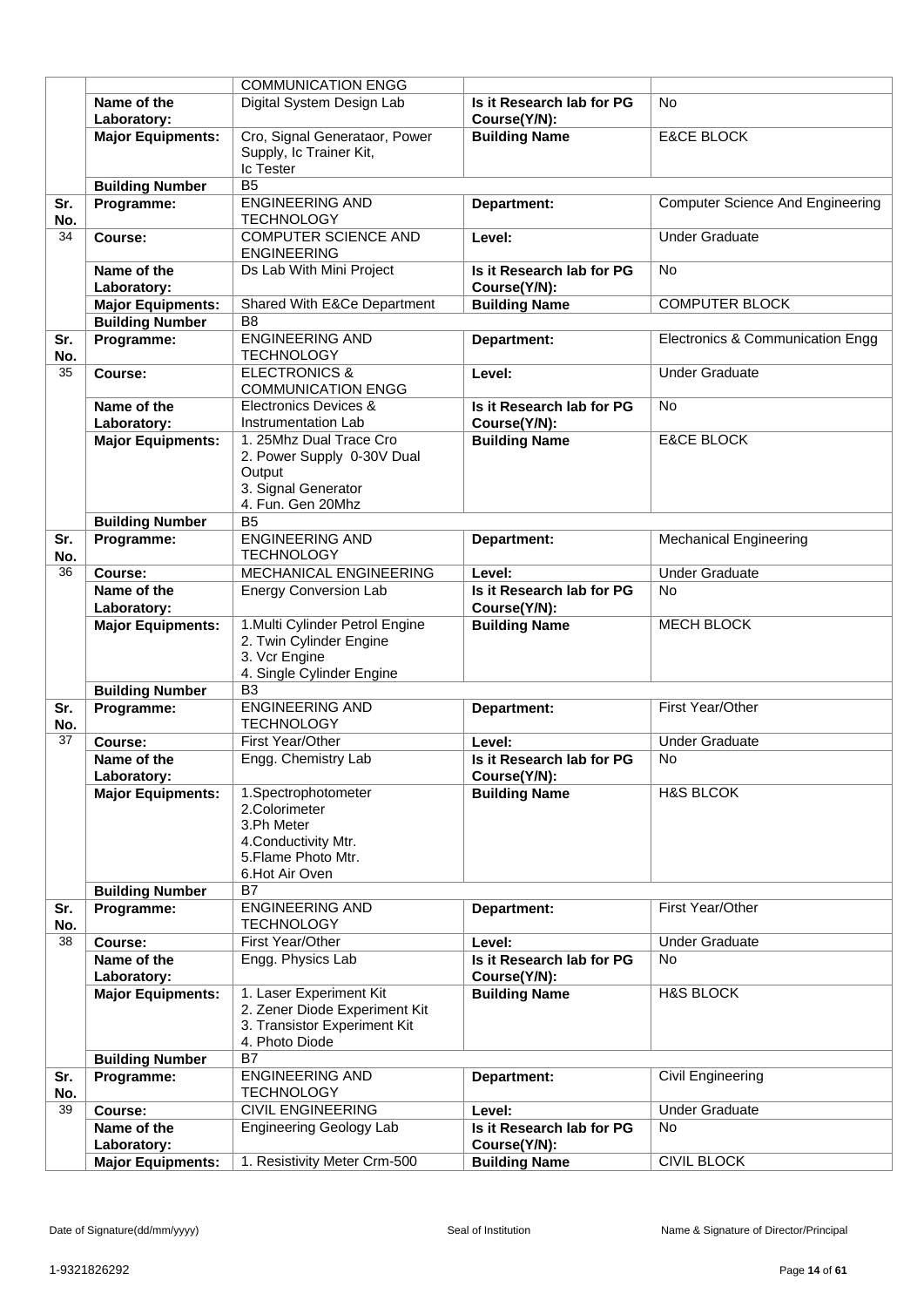|            |                            | 2. Elico Dc Earth Registivity Meter           |                                           |                                  |
|------------|----------------------------|-----------------------------------------------|-------------------------------------------|----------------------------------|
|            | <b>Building Number</b>     | <b>B4</b>                                     |                                           |                                  |
| Sr.        | Programme:                 | <b>ENGINEERING AND</b>                        | Department:                               | First Year/Other                 |
| No.        |                            | <b>TECHNOLOGY</b>                             |                                           |                                  |
| 40         | Course:                    | <b>FIRST YEAR/OTHER</b>                       | Level:                                    | <b>Under Graduate</b>            |
|            | Name of the<br>Laboratory: | <b>Engineering Graphics</b>                   | Is it Research lab for PG<br>Course(Y/N): | No                               |
|            | <b>Major Equipments:</b>   | 30 No. Computer                               | <b>Building Name</b>                      | <b>MECH BLOCK</b>                |
|            |                            | Lcd Projector                                 |                                           |                                  |
|            |                            | 10 Kva Ups                                    |                                           |                                  |
|            |                            | Solid Edge Software (30 User)                 |                                           |                                  |
|            | <b>Building Number</b>     | B <sub>3</sub>                                |                                           |                                  |
| Sr.<br>No. | Programme:                 | <b>ENGINEERING AND</b><br><b>TECHNOLOGY</b>   | Department:                               | Civil Engineering                |
| 41         | Course:                    | <b>CIVIL ENGINEERING</b>                      | Level:                                    | <b>Under Graduate</b>            |
|            | Name of the                | Environmental Engg. Lab                       | Is it Research lab for PG                 | <b>No</b>                        |
|            | Laboratory:                |                                               | Course(Y/N):                              |                                  |
|            | <b>Major Equipments:</b>   | 1) Spectrophotometer                          | <b>Building Name</b>                      | <b>CIVIL BLOCK</b>               |
|            |                            | 2) Hot Air Oven                               |                                           |                                  |
|            |                            | 3) Incubator (Bod)                            |                                           |                                  |
|            |                            | 4. High Precision Water Bath                  |                                           |                                  |
|            | <b>Building Number</b>     | <b>B4</b>                                     |                                           |                                  |
| Sr.        | Programme:                 | <b>ENGINEERING AND</b>                        | Department:                               | <b>Mechanical Engineering</b>    |
| No.        |                            | <b>TECHNOLOGY</b>                             |                                           |                                  |
| 42         | Course:                    | <b>MECHANICAL ENGINEERING</b>                 | Level:                                    | <b>Under Graduate</b>            |
|            | Name of the                | Fluid Mechanic/ Machines Lab.                 | Is it Research lab for PG                 | <b>No</b>                        |
|            | Laboratory:                |                                               | Course(Y/N):                              |                                  |
|            | <b>Major Equipments:</b>   | 1 Pelton Turbine 2. Francis                   | <b>Building Name</b>                      | <b>MECH BLOCK</b>                |
|            |                            | Turbine 3. Kaplan Turbine 4.                  |                                           |                                  |
|            |                            | Centri Fogual Pump 4. Air                     |                                           |                                  |
|            |                            | Compressor                                    |                                           |                                  |
|            | <b>Building Number</b>     | B <sub>3</sub>                                |                                           |                                  |
| Sr.        | Programme:                 | <b>ENGINEERING AND</b>                        | Department:                               | Civil Engineering                |
| No.        |                            | <b>TECHNOLOGY</b>                             |                                           |                                  |
| 43         | Course:                    | <b>CIVIL ENGINEERING</b>                      | Level:                                    | <b>Under Graduate</b>            |
|            | Name of the                | Fluid Mechanics And Hydraulic                 | Is it Research lab for PG                 | Yes                              |
|            | Laboratory:                | <b>Machines Lab</b>                           | Course(Y/N):                              |                                  |
|            | <b>Major Equipments:</b>   | 1. Veturimeter And Orifice Meter              | <b>Building Name</b>                      | <b>CIVIL BLOCK</b>               |
|            |                            | 2. Losses In Pepes App 3. Notch               |                                           |                                  |
|            |                            | App                                           |                                           |                                  |
|            |                            | 4. Orifice And Mouth Pieces                   |                                           |                                  |
|            | <b>Building Number</b>     | В4                                            |                                           |                                  |
| Sr.        | Programme:                 | <b>ENGINEERING AND</b>                        | Department:                               | <b>Mechanical Engineering</b>    |
| No.        |                            | <b>TECHNOLOGY</b>                             |                                           |                                  |
| 44         | Course:                    | MECHANICAL ENGINEERING                        | Level:                                    | <b>Under Graduate</b>            |
|            | Name of the                | Foundry, Forging & Welding Lab                | Is it Research lab for PG                 | <b>No</b>                        |
|            | Laboratory:                |                                               | Course(Y/N):                              |                                  |
|            | <b>Major Equipments:</b>   | 1. Hand Shearing Machine 2.                   | <b>Building Name</b>                      | <b>MECH BLOCK</b>                |
|            |                            | Permeability Test Meter 3. Core               |                                           |                                  |
|            |                            | Hardness Tester. 4. Compression               |                                           |                                  |
|            |                            | Strengt                                       |                                           |                                  |
|            | <b>Building Number</b>     | B <sub>3</sub>                                |                                           |                                  |
| Sr.<br>No. | Programme:                 | <b>ENGINEERING AND</b>                        | Department:                               | Civil Engineering                |
| 45         | Course:                    | <b>TECHNOLOGY</b><br><b>CIVIL ENGINEERING</b> |                                           | <b>Under Graduate</b>            |
|            |                            |                                               | Level:                                    |                                  |
|            | Name of the                | Geotechnical Engineering Lab                  | Is it Research lab for PG                 | No                               |
|            | Laboratory:                |                                               | Course(Y/N):                              |                                  |
|            | <b>Major Equipments:</b>   | 1. Triaxile Appartus                          | <b>Building Name</b>                      | <b>CIVIL BLOCK</b>               |
|            |                            | 2.Cbr Test App<br>3. Direct Shear Test App    |                                           |                                  |
|            |                            | 4) Standard Penetration Test App.             |                                           |                                  |
|            | <b>Building Number</b>     | <b>B4</b>                                     |                                           |                                  |
| Sr.        | Programme:                 | <b>ENGINEERING AND</b>                        | Department:                               | Electronics & Communication Engg |
| No.        |                            | <b>TECHNOLOGY</b>                             |                                           |                                  |
| 46         | Course:                    | <b>ELECTRONICS &amp;</b>                      | Level:                                    | <b>Under Graduate</b>            |
|            |                            |                                               |                                           |                                  |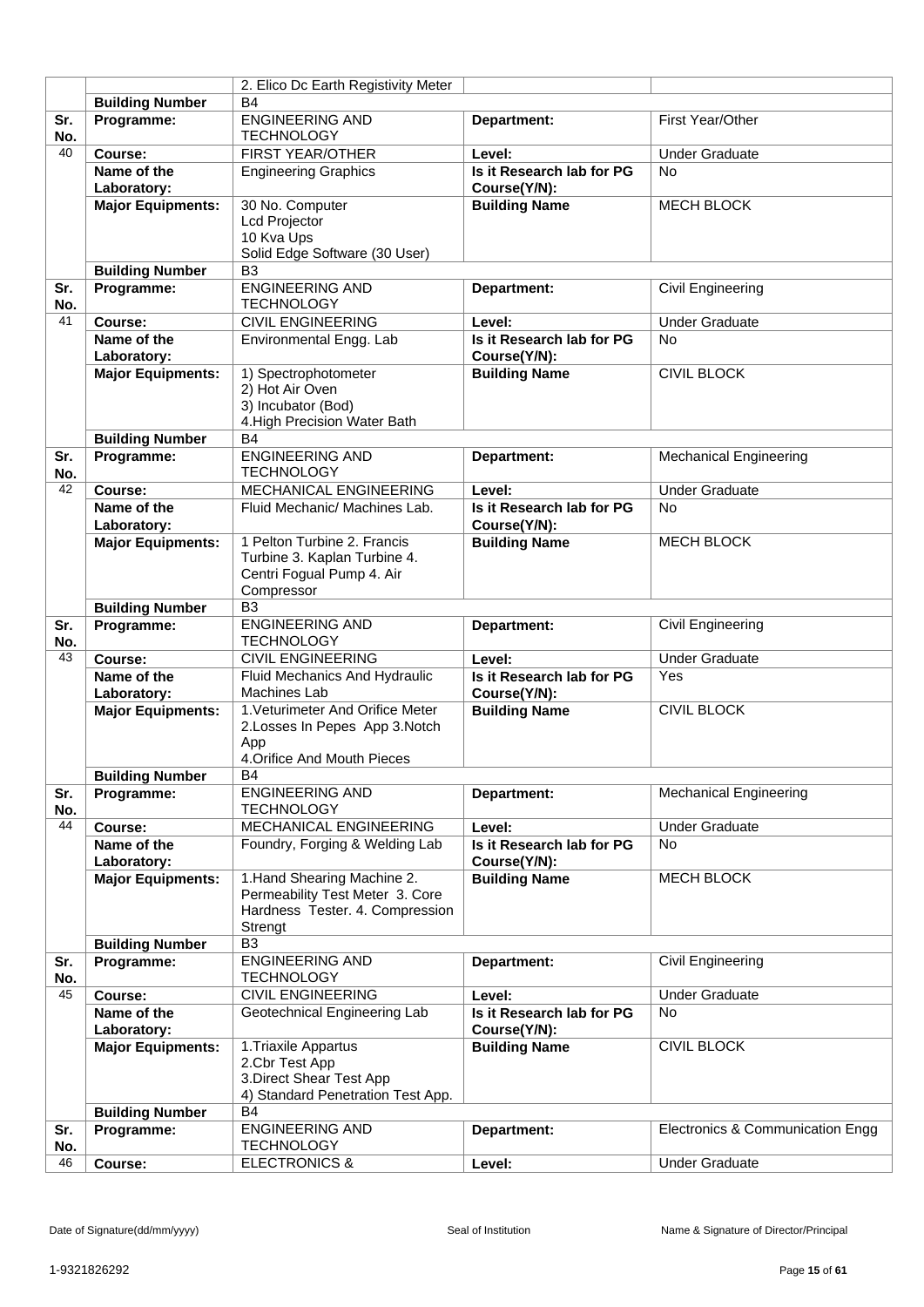|            |                            | <b>COMMUNICATION ENGG</b>                                                                                     |                                           |                                         |
|------------|----------------------------|---------------------------------------------------------------------------------------------------------------|-------------------------------------------|-----------------------------------------|
|            | Name of the<br>Laboratory: | Hdl/Dsp Lab                                                                                                   | Is it Research lab for PG<br>Course(Y/N): | <b>No</b>                               |
|            | <b>Major Equipments:</b>   | 1 Hdl Trainer Kit<br>2 Power Supply<br>3 Interfacing Module                                                   | <b>Building Name</b>                      | <b>E&amp;CE BLOCK</b>                   |
|            | <b>Building Number</b>     | B <sub>5</sub>                                                                                                |                                           |                                         |
| Sr.<br>No. | Programme:                 | <b>ENGINEERING AND</b><br><b>TECHNOLOGY</b>                                                                   | Department:                               | <b>Chemical Engineering</b>             |
| 47         | Course:                    | <b>CHEMICAL ENGINEERING</b>                                                                                   | Level:                                    | <b>Under Graduate</b>                   |
|            | Name of the                | <b>Heat Transfer Lab</b>                                                                                      | Is it Research lab for PG                 | <b>No</b>                               |
|            | Laboratory:                |                                                                                                               | Course(Y/N):                              |                                         |
|            | <b>Major Equipments:</b>   | 1. Vertical Condenser<br>2. Shell And Tube He<br>3. Surface Emissivity<br>4. Double Pipe He                   | <b>Building Name</b>                      | CH BLOCK                                |
|            | <b>Building Number</b>     | B <sub>2</sub>                                                                                                |                                           |                                         |
| Sr.<br>No. | Programme:                 | <b>ENGINEERING AND</b><br><b>TECHNOLOGY</b>                                                                   | Department:                               | <b>Mechanical Engineering</b>           |
| 48         | Course:                    | MECHANICAL ENGINEERING                                                                                        | Level:                                    | <b>Under Graduate</b>                   |
|            | Name of the<br>Laboratory: | Heat Transfer Lab.                                                                                            | Is it Research lab for PG<br>Course(Y/N): | <b>No</b>                               |
|            | <b>Major Equipments:</b>   | 1. Heat Transfer Pin Gin App.<br>2. Thermal Conductivity<br>Ofcomposite Wall 3. A.C Test Rig<br>4. Refrign.   | <b>Building Name</b>                      | <b>MECH BLOCK</b>                       |
|            | <b>Building Number</b>     | B <sub>3</sub>                                                                                                |                                           |                                         |
| Sr.<br>No. | Programme:                 | <b>ENGINEERING AND</b><br><b>TECHNOLOGY</b>                                                                   | Department:                               | First Year/Other                        |
| 49         | Course:                    | <b>FIRST YEAR/OTHER</b>                                                                                       | Level:                                    | <b>Under Graduate</b>                   |
|            | Name of the<br>Laboratory: | Language Lab                                                                                                  | Is it Research lab for PG<br>Course(Y/N): | <b>No</b>                               |
|            | <b>Major Equipments:</b>   | Computer, Software, Ups, Head<br>Phone                                                                        | <b>Building Name</b>                      | <b>EC BLOCK</b>                         |
|            | <b>Building Number</b>     | <b>B14</b>                                                                                                    |                                           |                                         |
| Sr.<br>No. | Programme:                 | <b>ENGINEERING AND</b><br><b>TECHNOLOGY</b>                                                                   | Department:                               | <b>Computer Science And Engineering</b> |
| 50         | Course:                    | <b>COMPUTER SCIENCE AND</b><br><b>ENGINEERING</b>                                                             | Level:                                    | <b>Under Graduate</b>                   |
|            | Name of the<br>Laboratory: | Mad Lab/ Project Work                                                                                         | Is it Research lab for PG<br>Course(Y/N): | <b>No</b>                               |
|            | <b>Major Equipments:</b>   | 1.43Nos. P-Iv Computers<br>2.02 Printers<br>3. Air Condtioner                                                 | <b>Building Name</b>                      | <b>COMPUTER BLOCK</b>                   |
|            | <b>Building Number</b>     | B <sub>8</sub>                                                                                                |                                           |                                         |
| Sr.<br>No. | Programme:                 | <b>ENGINEERING AND</b><br><b>TECHNOLOGY</b>                                                                   | Department:                               | <b>Chemical Engineering</b>             |
| 51         | Course:                    | <b>CHEMICAL ENGINEERING</b>                                                                                   | Level:                                    | <b>Under Graduate</b>                   |
|            | Name of the                | Mass Transfer Operations Lab.                                                                                 | Is it Research lab for PG                 | <b>No</b>                               |
|            | Laboratory:                |                                                                                                               | Course(Y/N):                              |                                         |
|            | <b>Major Equipments:</b>   | 1. Plate Column Distillation.<br>2. Vacuum Tray Dryer<br>3. Adsorption Studies<br>4. Hold Up Studies          | <b>Building Name</b>                      | CH BLOCK                                |
|            | <b>Building Number</b>     | B <sub>2</sub>                                                                                                |                                           |                                         |
| Sr.<br>No. | Programme:                 | <b>ENGINEERING AND</b><br><b>TECHNOLOGY</b>                                                                   | Department:                               | <b>Mechanical Engineering</b>           |
| 52         | Course:                    | MECHANICAL ENGINEERING                                                                                        | Level:                                    | <b>Under Graduate</b>                   |
|            | Name of the<br>Laboratory: | <b>Material Testing Lab</b>                                                                                   | Is it Research lab for PG<br>Course(Y/N): | <b>No</b>                               |
|            | <b>Major Equipments:</b>   | 1. Impact Test Machine 2. Torsion<br>Test M/C 3. Rock Well & Brinell<br>Hardness Test, 4. Wear Testing<br>M/C | <b>Building Name</b>                      | <b>MECH BLOCK</b>                       |
|            | <b>Building Number</b>     | B <sub>3</sub>                                                                                                |                                           |                                         |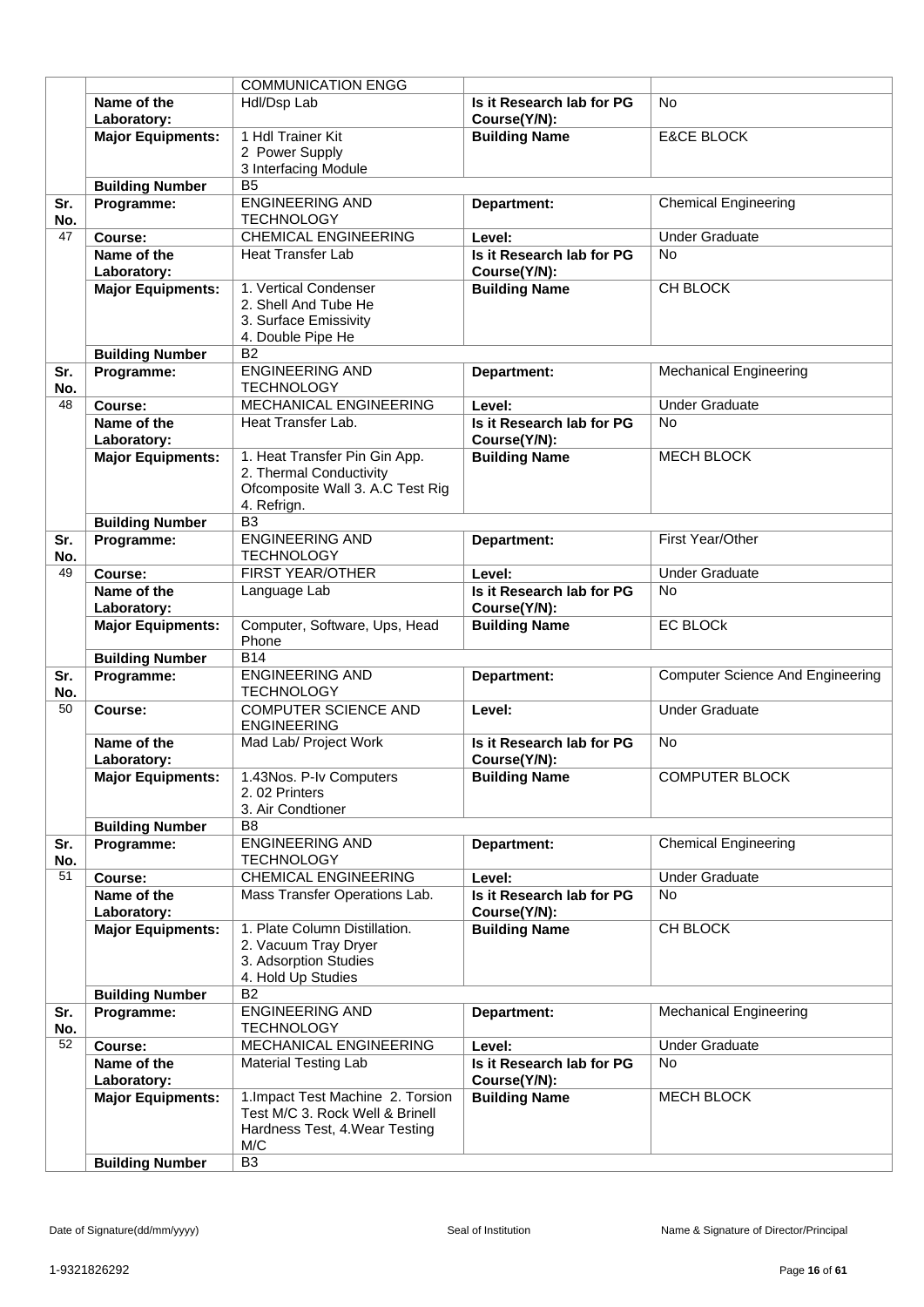| Sr.       | Programme:                              | <b>ENGINEERING AND</b>                                | Department:                               | First Year/Other                        |
|-----------|-----------------------------------------|-------------------------------------------------------|-------------------------------------------|-----------------------------------------|
| No.<br>53 |                                         | <b>TECHNOLOGY</b>                                     |                                           |                                         |
|           | Course:                                 | FIRST YEAR/OTHER                                      | Level:                                    | Doctor Of Philosophy                    |
|           | Name of the<br>Laboratory:              | Mathematics Research Lab                              | Is it Research lab for PG<br>Course(Y/N): | <b>No</b>                               |
|           | <b>Major Equipments:</b>                | Soft Were                                             | <b>Building Name</b>                      | <b>H&amp;S BLOCK</b>                    |
|           |                                         | 1. Mathematica,                                       |                                           |                                         |
|           |                                         | 2. 2. Origin,                                         |                                           |                                         |
|           |                                         | 3. Mat Lab, And                                       |                                           |                                         |
|           |                                         | 4. Sci Lab                                            |                                           |                                         |
|           | <b>Building Number</b>                  | B <sub>3</sub>                                        |                                           |                                         |
| Sr.       | Programme:                              | <b>ENGINEERING AND</b><br><b>TECHNOLOGY</b>           | Department:                               | <b>Computer Science And Engineering</b> |
| No.<br>54 | Course:                                 | <b>COMPUTER SCIENCE AND</b>                           | Level:                                    | <b>Under Graduate</b>                   |
|           |                                         | <b>ENGINEERING</b>                                    |                                           |                                         |
|           | Name of the                             | Mc&Es /Dbms With Mini Project                         | Is it Research lab for PG                 | No                                      |
|           | Laboratory:                             |                                                       | Course(Y/N):                              |                                         |
|           | <b>Major Equipments:</b>                | 1. 27 No.15 2.90 Ghz Computers                        | <b>Building Name</b>                      | <b>COMPUTER BLOCK</b>                   |
|           |                                         | 2. Printer                                            |                                           |                                         |
|           | <b>Building Number</b>                  | B <sub>8</sub>                                        |                                           |                                         |
| Sr.       | Programme:                              | <b>ENGINEERING AND</b>                                | Department:                               | <b>Mechanical Engineering</b>           |
| No.<br>55 |                                         | <b>TECHNOLOGY</b><br>MECHANICAL ENGINEERING           | Level:                                    | <b>Under Graduate</b>                   |
|           | Course:<br>Name of the                  | Mechanical Measurement &                              | Is it Research lab for PG                 | No                                      |
|           | Laboratory:                             | Metrology Lab                                         | Course(Y/N):                              |                                         |
|           | <b>Major Equipments:</b>                | 1 Sine Center                                         | <b>Building Name</b>                      | <b>MECH BLOCK</b>                       |
|           |                                         | 2 Surface Finish Test                                 |                                           |                                         |
|           |                                         | 3 Floating Carriage Micrometer                        |                                           |                                         |
|           |                                         | 4 Auto-Collimeter                                     |                                           |                                         |
|           |                                         | 5 Tool Ro                                             |                                           |                                         |
| Sr.       | <b>Building Number</b>                  | B <sub>3</sub><br><b>ENGINEERING AND</b>              |                                           |                                         |
| No.       | Programme:                              | <b>TECHNOLOGY</b>                                     | Department:                               | <b>Chemical Engineering</b>             |
| 56        | Course:                                 | <b>CHEMICAL ENGINEERING</b>                           | Level:                                    | <b>Under Graduate</b>                   |
|           | Name of the                             | Mechanical Operation Lab                              | Is it Research lab for PG                 | <b>No</b>                               |
|           |                                         |                                                       |                                           |                                         |
|           | Laboratory:                             |                                                       | Course(Y/N):                              |                                         |
|           | <b>Major Equipments:</b>                | 1.Air Elutriation                                     | <b>Building Name</b>                      | CH BLOCK                                |
|           |                                         | 2.Ball Mill                                           |                                           |                                         |
|           |                                         | 3. Leaf Filter                                        |                                           |                                         |
|           |                                         | 4. Cyclone Separator<br>5. Plate & Frame Filter Press |                                           |                                         |
|           | <b>Building Number</b>                  | $\overline{B2}$                                       |                                           |                                         |
| Sr.       | Programme:                              | <b>ENGINEERING AND</b>                                | Department:                               | Electronics & Communication Engg        |
| No.       |                                         | <b>TECHNOLOGY</b>                                     |                                           |                                         |
| 57        | Course:                                 | <b>ELECTRONICS &amp;</b>                              | Level:                                    | <b>Under Graduate</b>                   |
|           |                                         | <b>COMMUNICATION ENGG</b>                             |                                           |                                         |
|           | Name of the                             | Micro Controller/Embeded<br>Controler Lab             | Is it Research lab for PG                 | <b>No</b>                               |
|           | Laboratory:<br><b>Major Equipments:</b> | 1. 20 No. Computers                                   | Course(Y/N):<br><b>Building Name</b>      | <b>E&amp;CE BLOCK</b>                   |
|           |                                         | 2. Microcontroller Trainer Kit                        |                                           |                                         |
|           |                                         | 3. Signal Generator                                   |                                           |                                         |
|           |                                         | 4. Als-Sda-31/51                                      |                                           |                                         |
|           | <b>Building Number</b>                  | B <sub>5</sub>                                        |                                           |                                         |
| Sr.       | Programme:                              | <b>ENGINEERING AND</b>                                | Department:                               | Electronics & Communication Engg        |
| No.<br>58 | Course:                                 | <b>TECHNOLOGY</b>                                     | Level:                                    |                                         |
|           |                                         | <b>ELECTRONICS &amp;</b><br><b>COMMUNICATION ENGG</b> |                                           | <b>Under Graduate</b>                   |
|           | Name of the                             | Mini Project                                          | Is it Research lab for PG                 | <b>No</b>                               |
|           | Laboratory:                             |                                                       | Course(Y/N):                              |                                         |
|           | <b>Major Equipments:</b>                | Computer, Printer                                     | <b>Building Name</b>                      | <b>E&amp;CE BLOCK</b>                   |
|           | <b>Building Number</b>                  | B <sub>5</sub>                                        |                                           |                                         |
| Sr.       | Programme:                              | <b>ENGINEERING AND</b>                                | Department:                               | <b>Chemical Engineering</b>             |
| No.<br>59 | Course:                                 | <b>TECHNOLOGY</b><br><b>CHEMICAL ENGINEERING</b>      | Level:                                    | <b>Under Graduate</b>                   |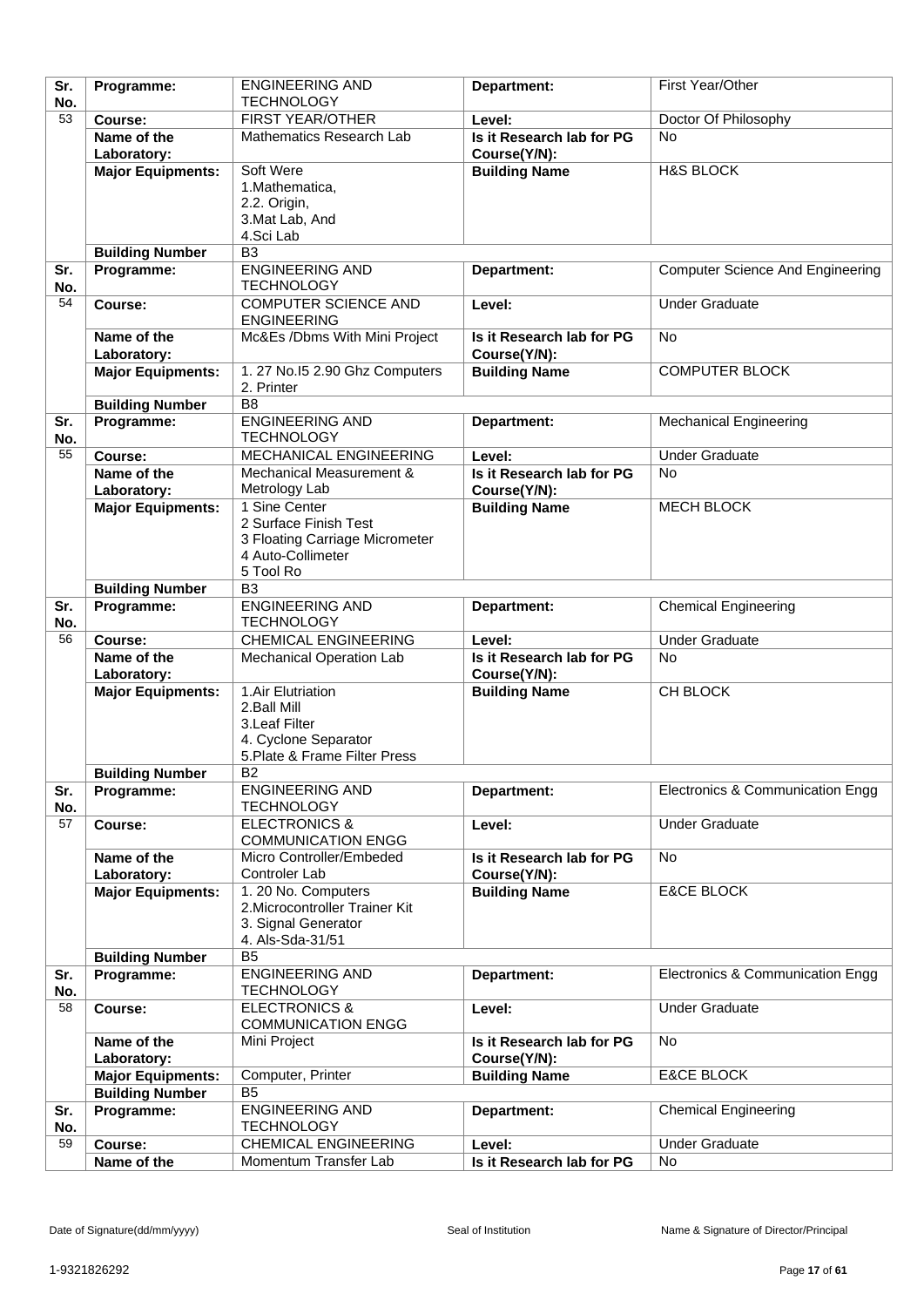|     | Laboratory:              |                                      | Course(Y/N):              |                                  |
|-----|--------------------------|--------------------------------------|---------------------------|----------------------------------|
|     | <b>Major Equipments:</b> | 1Flow Through Fluidized Bed          | <b>Building Name</b>      | CH BLOCK                         |
|     |                          | 2. Flow Through Packed Bed 3.        |                           |                                  |
|     |                          | Flow Through Annulus 4. Flow         |                           |                                  |
|     |                          | <b>Through Pipes</b>                 |                           |                                  |
|     | <b>Building Number</b>   | B2                                   |                           |                                  |
| Sr. | Programme:               | <b>ENGINEERING AND</b>               | Department:               | First Year/Other                 |
| No. |                          | <b>TECHNOLOGY</b>                    |                           |                                  |
| 60  |                          | FIRST YEAR/OTHER                     | Level:                    |                                  |
|     | Course:                  |                                      |                           | Doctor Of Philosophy             |
|     | Name of the              | Physics Research Lab                 | Is it Research lab for PG | <b>No</b>                        |
|     | Laboratory:              |                                      | Course(Y/N):              |                                  |
|     | <b>Major Equipments:</b> | Network Analyzer,                    | <b>Building Name</b>      | H&S block                        |
|     |                          | Lcr Meter,                           |                           |                                  |
|     |                          | <b>Nuclear Radiation Energy</b>      |                           |                                  |
|     |                          | <b>Measurement Setup</b>             |                           |                                  |
|     |                          | <b>Laminar Air Flow</b>              |                           |                                  |
|     | <b>Building Number</b>   | B <sub>3</sub>                       |                           |                                  |
| Sr. | Programme:               | <b>ENGINEERING AND</b>               | Department:               | <b>Chemical Engineering</b>      |
| No. |                          | <b>TECHNOLOGY</b>                    |                           |                                  |
| 61  | Course:                  | <b>CHEMICAL ENGINEERING</b>          | Level:                    | <b>Under Graduate</b>            |
|     | Name of the              | Pollution Control & Instrumental     | Is it Research lab for PG | <b>No</b>                        |
|     | Laboratory:              | Analysis-Lab                         | Course(Y/N):              |                                  |
|     | <b>Major Equipments:</b> | 1Atomic                              | <b>Building Name</b>      | CH BLOCK                         |
|     |                          | Adsorpspectrophotometer              |                           |                                  |
|     |                          | 2. Flame Photometer.                 |                           |                                  |
|     |                          | 3. Do Meter                          |                           |                                  |
|     |                          | 4. Auto Kf Titrator 5. Nephlo-Turbid |                           |                                  |
|     | <b>Building Number</b>   | <b>B2</b>                            |                           |                                  |
| Sr. | Programme:               | <b>ENGINEERING AND</b>               | Department:               | <b>Chemical Engineering</b>      |
| No. |                          | <b>TECHNOLOGY</b>                    |                           |                                  |
| 62  | Course:                  | <b>CHEMICAL ENGINEERING</b>          | Level:                    | <b>Under Graduate</b>            |
|     | Name of the              | Process Control Lab.                 | Is it Research lab for PG | <b>No</b>                        |
|     | Laboratory:              |                                      | Course(Y/N):              |                                  |
|     | <b>Major Equipments:</b> | 1.1St Order System -                 | <b>Building Name</b>      | CH BLOCK                         |
|     |                          | Thermometer                          |                           |                                  |
|     |                          | 2 Pressure System-li                 |                           |                                  |
|     |                          | 3 Interacting & Nonineracting        |                           |                                  |
|     |                          | System                               |                           |                                  |
|     | <b>Building Number</b>   | $\overline{B2}$                      |                           |                                  |
| Sr. | Programme:               | <b>ENGINEERING AND</b>               | Department:               | Electronics & Communication Engg |
| No. |                          | <b>TECHNOLOGY</b>                    |                           |                                  |
| 63  | Course:                  | ELECTRONICS &                        | Level:                    | <b>Under Graduate</b>            |
|     |                          | <b>COMMUNICATION ENGG</b>            |                           |                                  |
|     | Name of the              | Project Lab                          | Is it Research lab for PG | <b>No</b>                        |
|     | Laboratory:              |                                      | Course(Y/N):              |                                  |
|     | <b>Major Equipments:</b> | 10 Nos. Computers Cro, Power         | <b>Building Name</b>      | <b>E&amp;CE BLOCK</b>            |
|     |                          | Supply                               |                           |                                  |
|     | <b>Building Number</b>   | B <sub>5</sub>                       |                           |                                  |
| Sr. | Programme:               | <b>MCA</b>                           | Department:               | Masters In Computer Applications |
| No. |                          |                                      |                           |                                  |
| 64  | Course:                  | <b>MASTERS IN COMPUTER</b>           | Level:                    | Post Graduate                    |
|     |                          | <b>APPLICATIONS</b>                  |                           |                                  |
|     | Name of the              | Project/Mini Project Lab             | Is it Research lab for PG | No                               |
|     | Laboratory:              |                                      | Course(Y/N):              |                                  |
|     | <b>Major Equipments:</b> | Computer, Printer                    | <b>Building Name</b>      | <b>MECH BLOCK</b>                |
|     | <b>Building Number</b>   | <b>B13</b>                           |                           |                                  |
| Sr. | Programme:               | <b>ENGINEERING AND</b>               | Department:               | Electronics & Communication Engg |
| No. |                          | <b>TECHNOLOGY</b>                    |                           |                                  |
| 65  | Course:                  | <b>ELECTRONICS &amp;</b>             | Level:                    | Doctor Of Philosophy             |
|     |                          | <b>COMMUNICATION ENGG</b>            |                           |                                  |
|     | Name of the              | Research Laboratory                  | Is it Research lab for PG | No                               |
|     | Laboratory:              |                                      | Course(Y/N):              |                                  |
|     | <b>Major Equipments:</b> | R Soft Bandsolve, Full Wave,         | <b>Building Name</b>      | <b>E&amp;CE BLOCK</b>            |
|     |                          | Optifdtd, Matlab, Mentrographics,    |                           |                                  |
|     |                          |                                      |                           |                                  |
|     |                          | Fpga Kit, Systems, Printers,         |                           |                                  |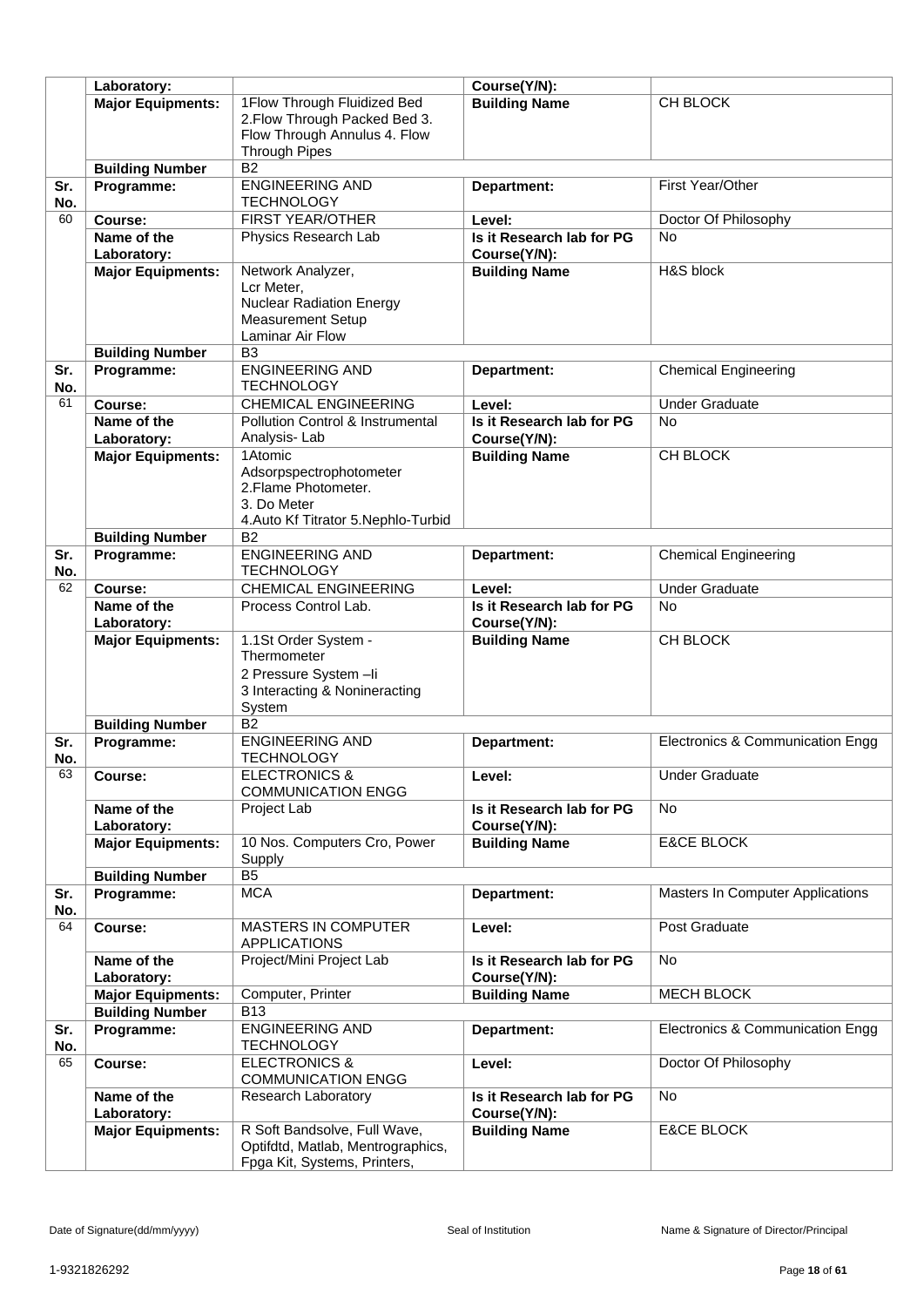|            |                            | Laptop                                                                                                     |                                           |                                         |
|------------|----------------------------|------------------------------------------------------------------------------------------------------------|-------------------------------------------|-----------------------------------------|
|            | <b>Building Number</b>     | B <sub>5</sub>                                                                                             |                                           |                                         |
| Sr.        | Programme:                 | <b>ENGINEERING AND</b>                                                                                     | Department:                               | <b>Computer Science And Engineering</b> |
| No.        |                            | <b>TECHNOLOGY</b>                                                                                          |                                           |                                         |
| 66         | Course:                    | <b>COMPUTER SCIENCE AND</b><br><b>ENGINEERING</b>                                                          | Level:                                    | <b>Under Graduate</b>                   |
|            | Name of the<br>Laboratory: | Server Room                                                                                                | Is it Research lab for PG<br>Course(Y/N): | <b>No</b>                               |
|            | <b>Major Equipments:</b>   | 1.3Nos Ibm Server<br>2.3Nos P-Iv<br>3.2 Printers<br>4.01 Scanner<br>5. 07Nos 10/100 Mbps 24 Port<br>Switch | <b>Building Name</b>                      | <b>COMPUTER BLOCK</b>                   |
|            | <b>Building Number</b>     | B <sub>8</sub>                                                                                             |                                           |                                         |
| Sr.<br>No. | Programme:                 | <b>ENGINEERING AND</b><br><b>TECHNOLOGY</b>                                                                | Department:                               | Civil Engineering                       |
| 67         | Course:                    | <b>CIVIL ENGINEERING</b>                                                                                   | Level:                                    | <b>Under Graduate</b>                   |
|            | Name of the                | Software Application Lab                                                                                   | Is it Research lab for PG                 | <b>No</b>                               |
|            | Laboratory:                |                                                                                                            | Course(Y/N):                              |                                         |
|            | <b>Major Equipments:</b>   | 1) Computers 2) Softwares 3)<br><b>Printers</b>                                                            | <b>Building Name</b>                      | <b>CIVIL BLOCK</b>                      |
|            | <b>Building Number</b>     | <b>B4</b>                                                                                                  |                                           |                                         |
| Sr.<br>No. | Programme:                 | <b>ENGINEERING AND</b><br><b>TECHNOLOGY</b>                                                                | Department:                               | <b>Civil Engineering</b>                |
| 68         | Course:                    | <b>CIVIL ENGINEERING</b>                                                                                   | Level:                                    | <b>Under Graduate</b>                   |
|            | Name of the<br>Laboratory: | Surveying Practice Lab                                                                                     | Is it Research lab for PG<br>Course(Y/N): | <b>No</b>                               |
|            | <b>Major Equipments:</b>   | 1. Total Station<br>2. Theodolite<br>3. Astronomical Clestrial Globe<br>4. Transit Theodolite              | <b>Building Name</b>                      | <b>CIVIL BLOCK</b>                      |
|            | <b>Building Number</b>     | <b>B4</b>                                                                                                  |                                           |                                         |
| Sr.<br>No. | Programme:                 | <b>ENGINEERING AND</b><br><b>TECHNOLOGY</b>                                                                | Department:                               | <b>Computer Science And Engineering</b> |
| 69         | Course:                    | <b>COMPUTER SCIENCE AND</b><br><b>ENGINEERING</b>                                                          | Level:                                    | <b>Under Graduate</b>                   |
|            | Name of the<br>Laboratory: | System Software/Cn Lab                                                                                     | Is it Research lab for PG<br>Course(Y/N): | <b>No</b>                               |
|            | <b>Major Equipments:</b>   | 45 Nos. P-Iv@2.8Ghz Computers<br>01Nos. Printer                                                            | <b>Building Name</b>                      | <b>COMPUTER BLOCK</b>                   |
|            | <b>Building Number</b>     | В8                                                                                                         |                                           |                                         |
| Sr.<br>No. | Programme:                 | <b>ENGINEERING AND</b><br><b>TECHNOLOGY</b>                                                                | Department:                               | <b>Chemical Engineering</b>             |
| 70         | Course:                    | <b>CHEMICAL ENGINEERING</b>                                                                                | Level:                                    | <b>Under Graduate</b>                   |
|            | Name of the<br>Laboratory: | <b>Technical Chemistry Lab</b>                                                                             | Is it Research lab for PG<br>Course(Y/N): | <b>No</b>                               |
|            | <b>Major Equipments:</b>   | 1 Conductivity Meter.<br>2. Digital Balance                                                                | <b>Building Name</b>                      | CH BLOCK                                |
|            | <b>Building Number</b>     | <b>B2</b>                                                                                                  |                                           |                                         |
| Sr.<br>No. | Programme:                 | <b>MCA</b>                                                                                                 | Department:                               | <b>Masters In Computer Applications</b> |
| 71         | Course:                    | <b>MASTERS IN COMPUTER</b><br><b>APPLICATIONS</b>                                                          | Level:                                    | Post Graduate                           |
|            | Name of the<br>Laboratory: | Unix/Cn Lab.                                                                                               | Is it Research lab for PG<br>Course(Y/N): | <b>No</b>                               |
|            | <b>Major Equipments:</b>   | Sharing With Cs Dept.                                                                                      | <b>Building Name</b>                      | <b>MCA BLOCK</b>                        |
|            | <b>Building Number</b>     | <b>B10</b>                                                                                                 |                                           |                                         |
| Sr.<br>No. | Programme:                 | <b>MCA</b>                                                                                                 | Department:                               | Masters In Computer Applications        |
| 72         | Course:                    | <b>MASTERS IN COMPUTER</b><br><b>APPLICATIONS</b>                                                          | Level:                                    | Post Graduate                           |
|            | Name of the<br>Laboratory: | Web Technology/Java Lab                                                                                    | Is it Research lab for PG<br>Course(Y/N): | <b>No</b>                               |
|            | <b>Major Equipments:</b>   | Sharing With Cs Dept.                                                                                      | <b>Building Name</b>                      | <b>MCA BLOCK</b>                        |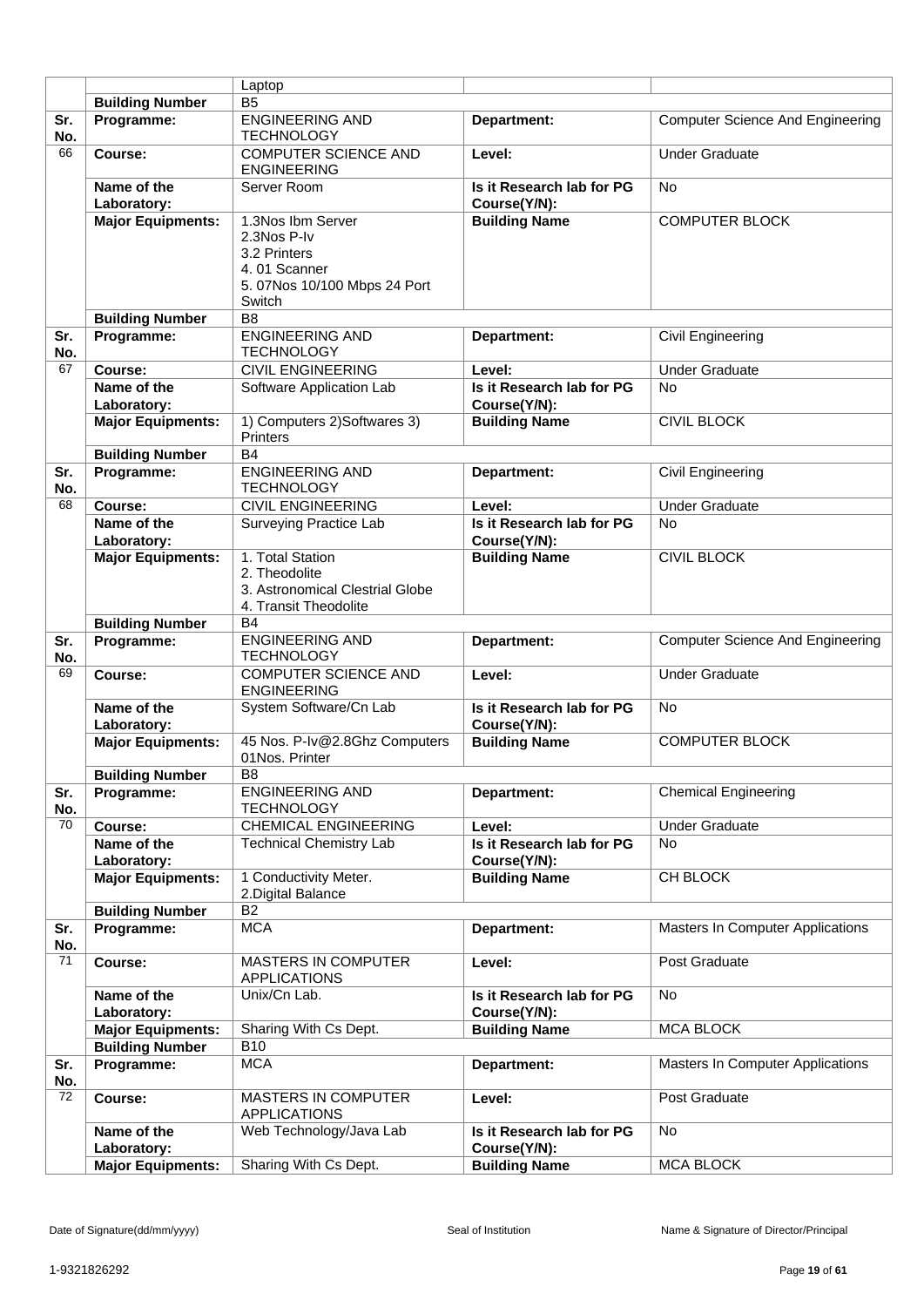|     | <b>Building Number</b>   | <b>B10</b>                    |                           |                               |
|-----|--------------------------|-------------------------------|---------------------------|-------------------------------|
| Sr. | Programme:               | <b>ENGINEERING AND</b>        | Department:               | <b>Mechanical Engineering</b> |
| No. |                          | TECHNOLOGY                    |                           |                               |
| 73  | Course:                  | <b>MECHANICAL ENGINEERING</b> | Level:                    | <b>Under Graduate</b>         |
|     | Name of the              | Workshop & Machine Shop       | Is it Research lab for PG | No.                           |
|     | Laboratory:              | Practice/ Project             | Course(Y/N):              |                               |
|     | <b>Major Equipments:</b> | 1. Lathe Machine (16)         | <b>Building Name</b>      | <b>MECH BLOCK</b>             |
|     |                          | 2. Milling Machine (02)       |                           |                               |
|     |                          | 3. Shape Machine (02)         |                           |                               |
|     |                          | 4. Cylindrical Granding M/C.  |                           |                               |
|     | <b>Building Number</b>   | B <sub>3</sub>                |                           |                               |

## **ADMINISTRATIVE AREA**

| Sr.<br>No.     | Room ID/Name:                            | ADM001          | Room Type:                                                    | Office All Inclusive       |
|----------------|------------------------------------------|-----------------|---------------------------------------------------------------|----------------------------|
| $\mathbf{1}$   | Area in Sqm:                             | 331             | <b>Building Name:</b>                                         | Adm Block                  |
|                | <b>Building Number:</b>                  | $\overline{B1}$ | <b>Readiness of Flooring</b>                                  | Ready                      |
|                | <b>Readiness of Wall</b><br>and Painting | Ready           | <b>Readiness of</b><br><b>Electrification and</b><br>Lighting | Ready                      |
|                | <b>Air Conditioning</b>                  | Not Available   | <b>Readiness of</b><br>furniture/fixtures                     | Ready                      |
| Sr.<br>No.     | Room ID/Name:                            | ADM002          | Room Type:                                                    | Principal Directors Office |
| $\overline{2}$ | Area in Sqm:                             | 124.51          | <b>Building Name:</b>                                         | <b>Adm Block</b>           |
|                | <b>Building Number:</b>                  | $\overline{B1}$ | <b>Readiness of Flooring</b>                                  | Ready                      |
|                | <b>Readiness of Wall</b><br>and Painting | Ready           | <b>Readiness of</b><br><b>Electrification and</b><br>Lighting | Ready                      |
|                | <b>Air Conditioning</b>                  | Available       | <b>Readiness of</b><br>furniture/fixtures                     | Ready                      |
| Sr.<br>No.     | Room ID/Name:                            | ADM005          | Room Type:                                                    | <b>Placement Office</b>    |
| 3              | Area in Sqm:                             | 100             | <b>Building Name:</b>                                         | Adm Block                  |
|                | <b>Building Number:</b>                  | $\overline{B1}$ | <b>Readiness of Flooring</b>                                  | Ready                      |
|                | <b>Readiness of Wall</b><br>and Painting | Ready           | <b>Readiness of</b><br><b>Electrification and</b><br>Lighting | Ready                      |
|                | <b>Air Conditioning</b>                  | Available       | <b>Readiness of</b><br>furniture/fixtures                     | Ready                      |
| Sr.<br>No.     | Room ID/ Name:                           | ADM008          | Room Type:                                                    | <b>Central Store</b>       |
| $\overline{4}$ | Area in Sqm:                             | 241.75          | <b>Building Name:</b>                                         | Adm Block                  |
|                | <b>Building Number:</b>                  | <b>B1</b>       | <b>Readiness of Flooring</b>                                  | Ready                      |
|                | <b>Readiness of Wall</b><br>and Painting | Ready           | <b>Readiness of</b><br><b>Electrification and</b><br>Lighting | Ready                      |
|                | <b>Air Conditioning</b>                  | Not Available   | <b>Readiness of</b><br>furniture/fixtures                     | Ready                      |
| Sr.<br>No.     | Room ID/Name:                            | ADM040          | Room Type:                                                    | Pantry for Staff           |
| 5              | Area in Sqm:                             | 29.3            | <b>Building Name:</b>                                         | Adm Block                  |
|                | <b>Building Number:</b>                  | <b>B1</b>       | <b>Readiness of Flooring</b>                                  | Ready                      |
|                | <b>Readiness of Wall</b><br>and Painting | Ready           | <b>Readiness of</b><br><b>Electrification and</b><br>Lighting | Ready                      |
|                | <b>Air Conditioning</b>                  | Not Available   | <b>Readiness of</b><br>furniture/fixtures                     | Ready                      |
| Sr.<br>No.     | Room ID/Name:                            | ADM044          | Room Type:                                                    | Maintenance                |
| 6              | Area in Sqm:                             | 58.6            | <b>Building Name:</b>                                         | Adm Block                  |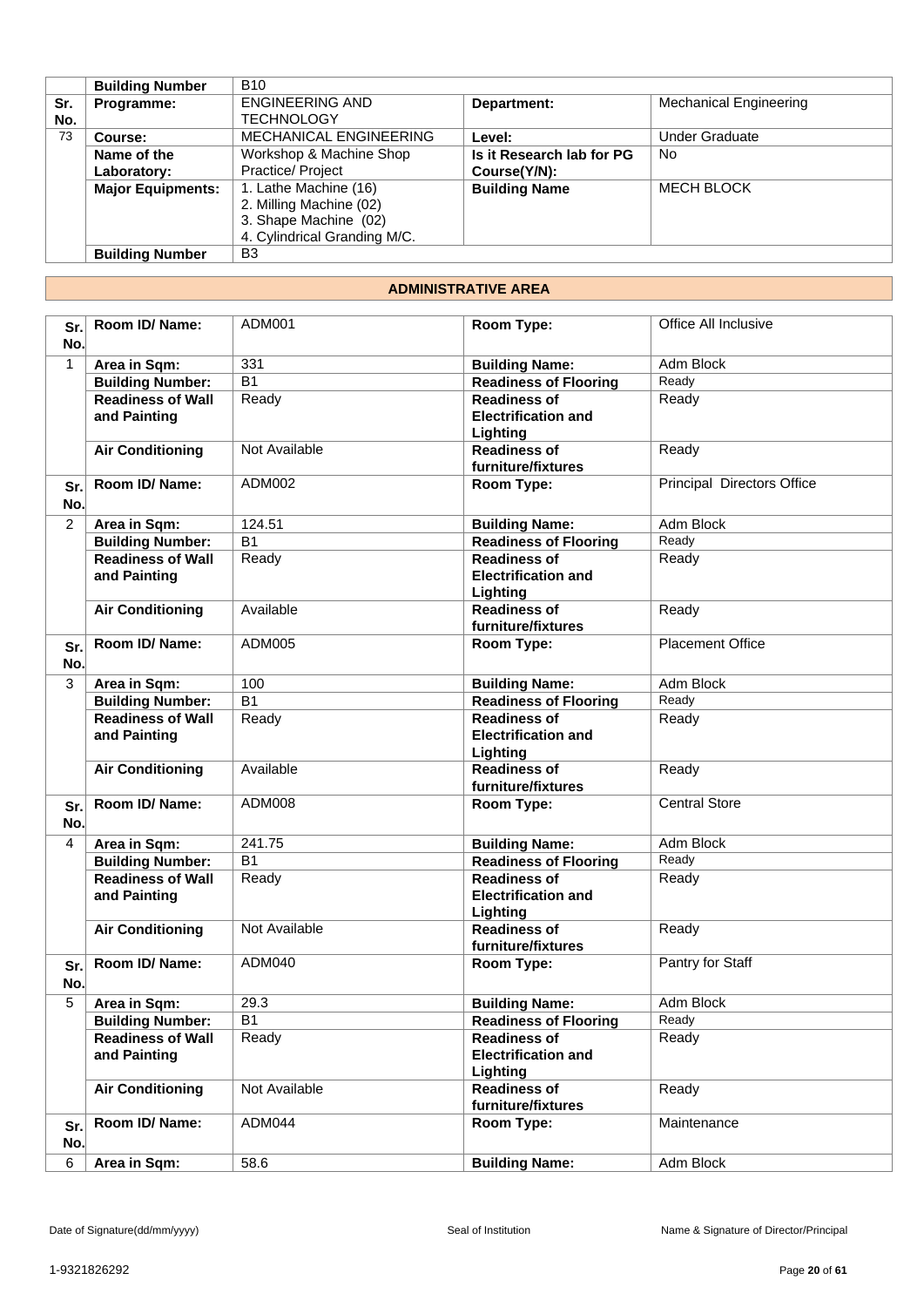|                | <b>Building Number:</b>                  | <b>B1</b>          | <b>Readiness of Flooring</b>                                  | Ready                      |
|----------------|------------------------------------------|--------------------|---------------------------------------------------------------|----------------------------|
|                | <b>Readiness of Wall</b>                 | Ready              | <b>Readiness of</b>                                           | Ready                      |
|                | and Painting                             |                    | <b>Electrification and</b>                                    |                            |
|                |                                          |                    | Lighting                                                      |                            |
|                | <b>Air Conditioning</b>                  | Not Available      | <b>Readiness of</b>                                           | Ready                      |
|                |                                          |                    | furniture/fixtures                                            |                            |
| Sr.<br>No.     | Room ID/Name:                            | <b>BR041</b>       | Room Type:                                                    | Board Room                 |
| $\overline{7}$ | Area in Sqm:                             | 156.5              | <b>Building Name:</b>                                         | Adm Block                  |
|                | <b>Building Number:</b>                  | B <sub>1</sub>     | <b>Readiness of Flooring</b>                                  | Ready                      |
|                | <b>Readiness of Wall</b>                 | Ready              | <b>Readiness of</b>                                           | Ready                      |
|                | and Painting                             |                    | <b>Electrification and</b><br>Lighting                        |                            |
|                | <b>Air Conditioning</b>                  | Available          | <b>Readiness of</b><br>furniture/fixtures                     | Ready                      |
| Sr.<br>No.     | Room ID/Name:                            | D01-11             | Room Type:                                                    | Department Office          |
| 8              | Area in Sqm:                             | 233.1              | <b>Building Name:</b>                                         | Data Not Available         |
|                | <b>Building Number:</b>                  | Data Not Available | <b>Readiness of Flooring</b>                                  | Ready                      |
|                | <b>Readiness of Wall</b>                 | Ready              | <b>Readiness of</b>                                           | Ready                      |
|                | and Painting                             |                    | <b>Electrification and</b>                                    |                            |
|                |                                          |                    | Lighting                                                      |                            |
|                | <b>Air Conditioning</b>                  | Not Available      | <b>Readiness of</b>                                           | Ready                      |
|                |                                          |                    | furniture/fixtures                                            |                            |
| Sr.<br>No.     | Room ID/Name:                            | $F1-140$           | Room Type:                                                    | <b>Faculty Room</b>        |
| 9              | Area in Sqm:                             | 1245               | <b>Building Name:</b>                                         | Data Not Available         |
|                | <b>Building Number:</b>                  | Data Not Available | <b>Readiness of Flooring</b>                                  | Ready                      |
|                | <b>Readiness of Wall</b>                 | Ready              | <b>Readiness of</b>                                           | Ready                      |
|                | and Painting                             |                    | <b>Electrification and</b><br>Lighting                        |                            |
|                | <b>Air Conditioning</b>                  | Not Available      | <b>Readiness of</b><br>furniture/fixtures                     | Ready                      |
| Sr.<br>No.     | Room ID/Name:                            | <b>HC1-13</b>      | Room Type:                                                    | Cabin for Head of Dept     |
| 10             | Area in Sqm:                             | 321                | <b>Building Name:</b>                                         | Data Not Available         |
|                | <b>Building Number:</b>                  | Data Not Available | <b>Readiness of Flooring</b>                                  | Ready                      |
|                | <b>Readiness of Wall</b><br>and Painting | Ready              | <b>Readiness of</b><br><b>Electrification and</b><br>Lighting | Ready                      |
|                | <b>Air Conditioning</b>                  | Not Available      | <b>Readiness of</b><br>furniture/fixtures                     | Ready                      |
| Sr.<br>No.     | Room ID/ Name:                           | <b>HKEEP</b>       | Room Type:                                                    | Housekeeping               |
| 11             | Area in Sqm:                             | 45                 | <b>Building Name:</b>                                         | Data Not Available         |
|                | <b>Building Number:</b>                  | Data Not Available | <b>Readiness of Flooring</b>                                  | Ready                      |
|                | <b>Readiness of Wall</b><br>and Painting | Ready              | <b>Readiness of</b><br><b>Electrification and</b>             | Ready                      |
|                |                                          |                    | Lighting                                                      |                            |
|                | <b>Air Conditioning</b>                  | Not Available      | <b>Readiness of</b><br>furniture/fixtures                     | Ready                      |
| Sr.<br>No.     | Room ID/ Name:                           | LH <sub>9</sub>    | Room Type:                                                    | <b>Exam Control Office</b> |
| 12             | Area in Sqm:                             | 66.02              | <b>Building Name:</b>                                         | Adm Block                  |
|                | <b>Building Number:</b>                  | <b>B1</b>          | <b>Readiness of Flooring</b>                                  | Ready                      |
|                | <b>Readiness of Wall</b><br>and Painting | Ready              | <b>Readiness of</b><br><b>Electrification and</b><br>Lighting | Ready                      |
|                | <b>Air Conditioning</b>                  | Not Available      | <b>Readiness of</b><br>furniture/fixtures                     | Ready                      |
| Sr.<br>No.     | Room ID/ Name:                           | <b>RECPT</b>       | Room Type:                                                    | <b>Reception Area</b>      |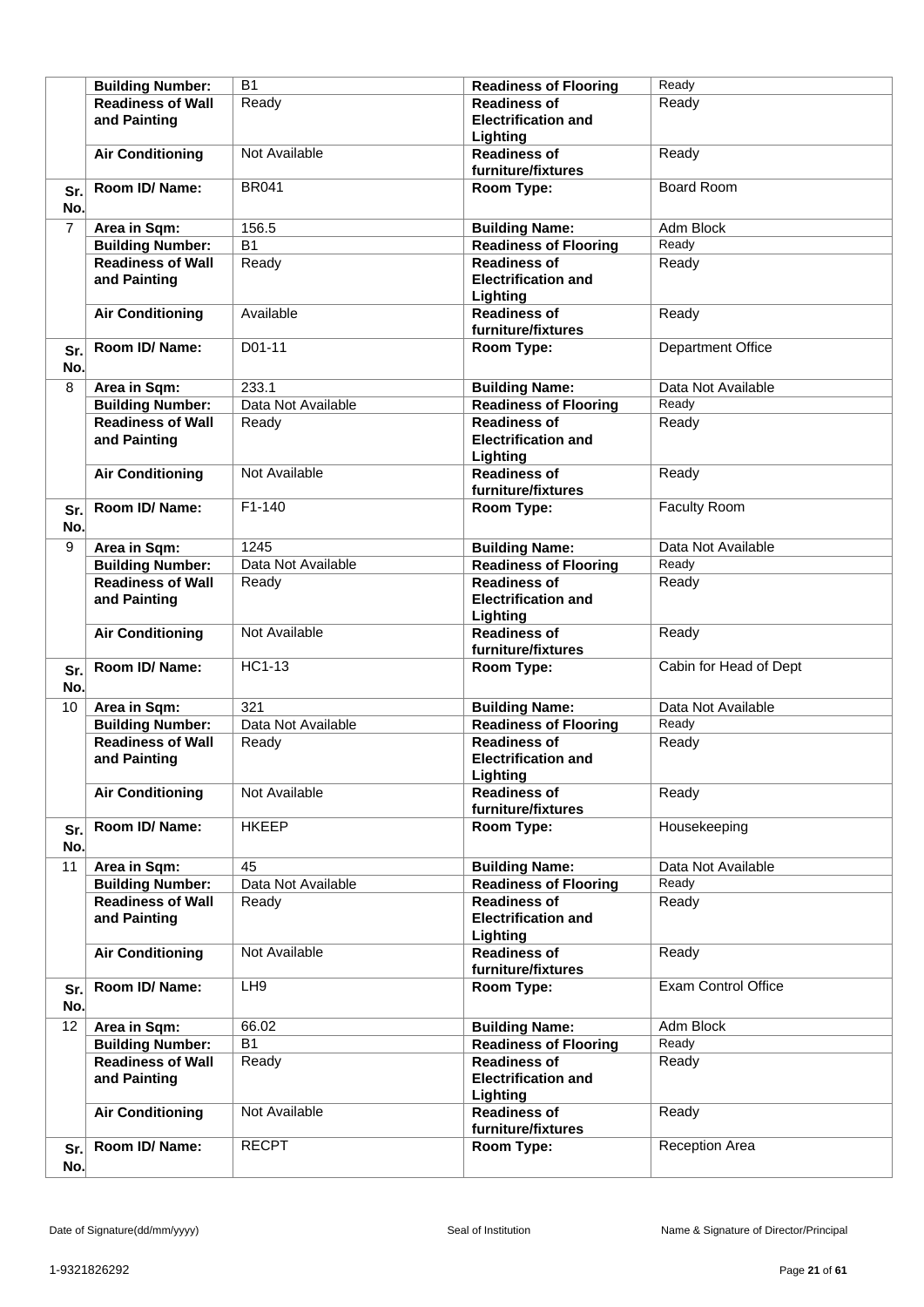| 13         | Area in Sqm:                             | 37                 | <b>Building Name:</b>                                         | Adm Block          |
|------------|------------------------------------------|--------------------|---------------------------------------------------------------|--------------------|
|            | <b>Building Number:</b>                  | <b>B1</b>          | <b>Readiness of Flooring</b>                                  | Ready              |
|            | <b>Readiness of Wall</b><br>and Painting | Ready              | <b>Readiness of</b><br><b>Electrification and</b>             | Ready              |
|            | <b>Air Conditioning</b>                  | Not Available      | Lighting<br><b>Readiness of</b><br>furniture/fixtures         | Ready              |
| Sr.<br>No. | Room ID/ Name:                           | <b>SEC1-4</b>      | Room Type:                                                    | Security           |
| 14         | Area in Sqm:                             | 98.83              | <b>Building Name:</b>                                         | Adm Block          |
|            | <b>Building Number:</b>                  | <b>B1</b>          | <b>Readiness of Flooring</b>                                  | Ready              |
|            | <b>Readiness of Wall</b><br>and Painting | Ready              | <b>Readiness of</b><br><b>Electrification and</b><br>Lighting | Ready              |
|            | <b>Air Conditioning</b>                  | Not Available      | <b>Readiness of</b><br>furniture/fixtures                     | Ready              |
| Sr.<br>No. | Room ID/ Name:                           | <b>STORE</b>       | Room Type:                                                    | Other Office       |
| 15         | Area in Sqm:                             | 140.2              | <b>Building Name:</b>                                         | Data Not Available |
|            | <b>Building Number:</b>                  | Data Not Available | <b>Readiness of Flooring</b>                                  | Ready              |
|            | <b>Readiness of Wall</b><br>and Painting | Ready              | <b>Readiness of</b><br><b>Electrification and</b><br>Lighting | Ready              |
|            | <b>Air Conditioning</b>                  | Not Available      | <b>Readiness of</b><br>furniture/fixtures                     | Ready              |

## **AMENITIES AREA**

| Sr.<br>No.   | Room ID/ Name:           | <b>AUDM</b>            | Room Type:                                | Auditorium               |
|--------------|--------------------------|------------------------|-------------------------------------------|--------------------------|
| $\mathbf{1}$ | Area in Sqm:             | 400                    | <b>Building Name:</b>                     | <b>ME BLOCK</b>          |
|              | <b>Building Number:</b>  | $\overline{B15}$       | <b>Readiness of Flooring</b>              | Ready                    |
|              | <b>Readiness of Wall</b> | Ready                  | <b>Readiness of</b>                       | Ready                    |
|              | and Painting             |                        | <b>Electrification and</b>                |                          |
|              |                          |                        | Lighting                                  |                          |
|              | <b>Air Conditioning</b>  | Not Available          | <b>Readiness of</b>                       | Ready                    |
|              |                          |                        | furniture/fixtures                        |                          |
| Sr.<br>No.   | Room ID/ Name:           | <b>BANK</b>            | Room Type:                                | <b>Others</b>            |
| 2            | Area in Sqm:             | 100                    | <b>Building Name:</b>                     | ADM BLOCK                |
|              | <b>Building Number:</b>  | $\overline{B1}$        | <b>Readiness of Flooring</b>              | Ready                    |
|              | <b>Readiness of Wall</b> | Ready                  | <b>Readiness of</b>                       | Ready                    |
|              | and Painting             |                        | <b>Electrification and</b>                |                          |
|              |                          |                        | Lighting                                  |                          |
|              | <b>Air Conditioning</b>  | Not Available          | <b>Readiness of</b><br>furniture/fixtures | Ready                    |
| Sr.          | Room ID/ Name:           | <b>BCR</b>             | Room Type:                                | Boys Common Room         |
| No.          |                          |                        |                                           |                          |
| 3            | Area in Sqm:             | 100                    | <b>Building Name:</b>                     | <b>H&amp;S BLOCK</b>     |
|              | <b>Building Number:</b>  | $\overline{B7}$        | <b>Readiness of Flooring</b>              | Ready                    |
|              | <b>Readiness of Wall</b> | Ready                  | <b>Readiness of</b>                       | Ready                    |
|              | and Painting             |                        | <b>Electrification and</b>                |                          |
|              |                          |                        | Lighting                                  |                          |
|              | <b>Air Conditioning</b>  | Not Available          | <b>Readiness of</b><br>furniture/fixtures | Ready                    |
| Sr.          | Room ID/Name:            | <b>BHOSTL</b>          | Room Type:                                | Boys' Hostel             |
| No.          |                          |                        |                                           |                          |
| 4            | Area in Sqm:             | 11604.8                | <b>Building Name:</b>                     | <b>BOYS HOSTEL BLOCK</b> |
|              | <b>Building Number:</b>  | <b>BLOCK 1 &amp; 2</b> | <b>Readiness of Flooring</b>              | Ready                    |
|              | <b>Readiness of Wall</b> | Ready                  | <b>Readiness of</b>                       | Ready                    |
|              | and Painting             |                        | <b>Electrification and</b>                |                          |
|              |                          |                        | Lighting                                  |                          |
|              | <b>Air Conditioning</b>  | Not Available          | <b>Readiness of</b>                       | Ready                    |
|              |                          |                        | furniture/fixtures                        |                          |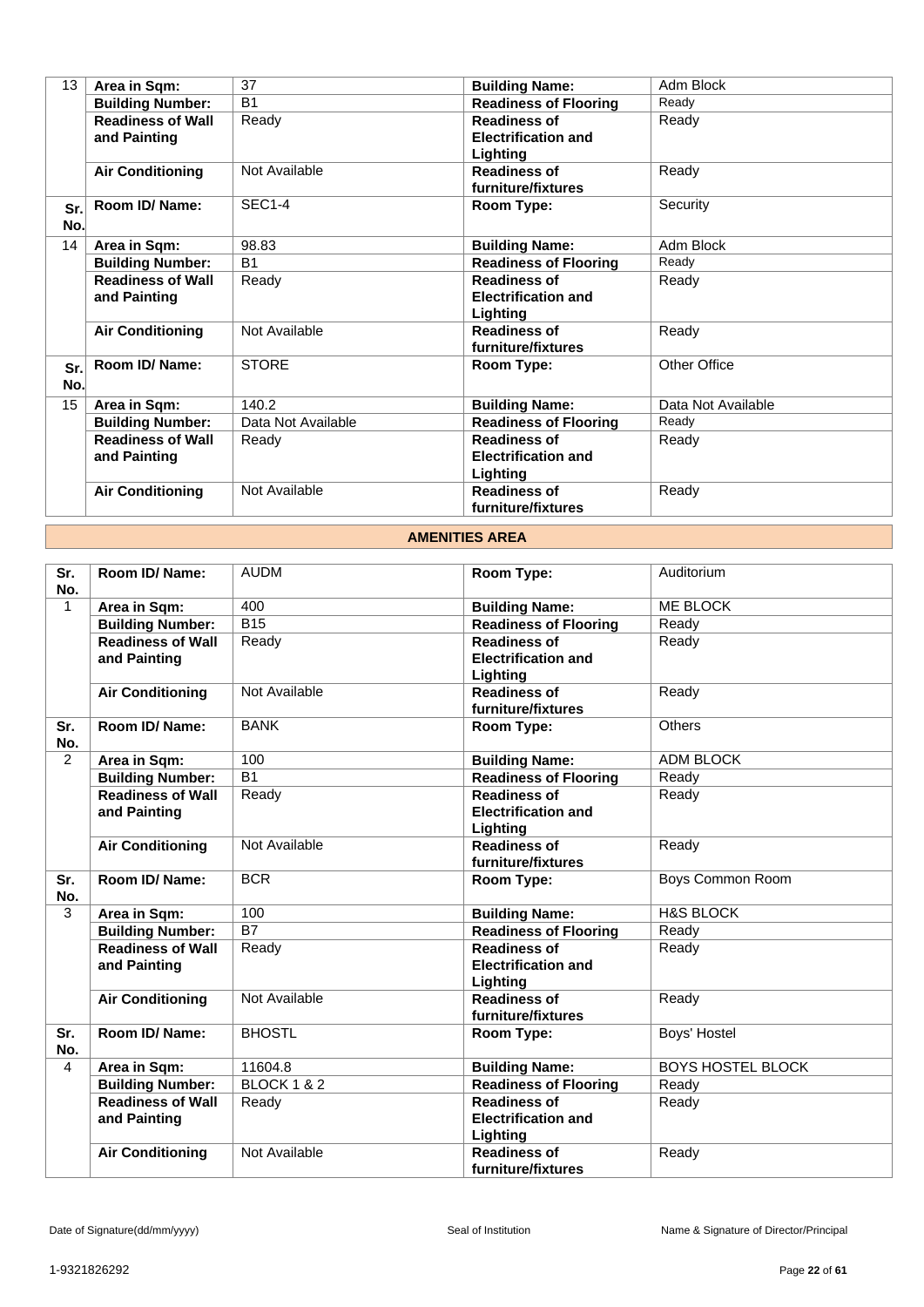| Sr.<br>No.     | Room ID/Name:                            | <b>CANTEN</b>          | Room Type:                                                    | Cafeteria                 |
|----------------|------------------------------------------|------------------------|---------------------------------------------------------------|---------------------------|
| 5              | Area in Sqm:                             | 300                    | <b>Building Name:</b>                                         | <b>CANTEEN BLOCK</b>      |
|                | <b>Building Number:</b>                  | Data Not Available     | <b>Readiness of Flooring</b>                                  | Ready                     |
|                | <b>Readiness of Wall</b>                 | Ready                  | <b>Readiness of</b>                                           | Ready                     |
|                | and Painting                             |                        | <b>Electrification and</b><br>Lighting                        |                           |
|                | <b>Air Conditioning</b>                  | Not Available          | <b>Readiness of</b><br>furniture/fixtures                     | Ready                     |
| Sr.<br>No.     | Room ID/Name:                            | CO-STR                 | Room Type:                                                    | <b>Stationery Store</b>   |
| 6              | Area in Sqm:                             | 31.84                  | <b>Building Name:</b>                                         | CH BLOCK                  |
|                | <b>Building Number:</b>                  | <b>B2</b>              | <b>Readiness of Flooring</b>                                  | Ready                     |
|                | <b>Readiness of Wall</b><br>and Painting | Ready                  | <b>Readiness of</b><br><b>Electrification and</b><br>Lighting | Ready                     |
|                | <b>Air Conditioning</b>                  | Not Available          | <b>Readiness of</b><br>furniture/fixtures                     | Ready                     |
| Sr.<br>No.     | Room ID/Name:                            | <b>GCR125</b>          | Room Type:                                                    | Girls Common Room         |
| $\overline{7}$ | Area in Sqm:                             | 100                    | <b>Building Name:</b>                                         | <b>E&amp;CE BLOCK</b>     |
|                | <b>Building Number:</b>                  | $\overline{B5}$        | <b>Readiness of Flooring</b>                                  | Ready                     |
|                | <b>Readiness of Wall</b>                 | Ready                  | <b>Readiness of</b>                                           | Ready                     |
|                | and Painting                             |                        | <b>Electrification and</b><br>Lighting                        |                           |
|                | <b>Air Conditioning</b>                  | Not Available          | <b>Readiness of</b><br>furniture/fixtures                     | Ready                     |
| Sr.<br>No.     | Room ID/Name:                            | <b>GHOSTL</b>          | Room Type:                                                    | Girls' Hostel             |
| 8              | Area in Sqm:                             | 4766.45                | <b>Building Name:</b>                                         | <b>GIRLS HOSTEL BLOCK</b> |
|                | <b>Building Number:</b>                  | <b>BLOCK 1 &amp; 2</b> | Readiness of Flooring                                         | Ready                     |
|                | <b>Readiness of Wall</b>                 | Ready                  | <b>Readiness of</b>                                           | Ready                     |
|                | and Painting                             |                        | <b>Electrification and</b><br>Lighting                        |                           |
|                | <b>Air Conditioning</b>                  | Not Available          | <b>Readiness of</b><br>furniture/fixtures                     | Ready                     |
| Sr.<br>No.     | Room ID/Name:                            | <b>GHOUSE</b>          | Room Type:                                                    | <b>Guest House</b>        |
| 9              | Area in Sqm:                             | 100                    | <b>Building Name:</b>                                         | <b>GUEST HOUSE</b>        |
|                | <b>Building Number:</b>                  | Data Not Available     | <b>Readiness of Flooring</b>                                  | Ready                     |
|                | <b>Readiness of Wall</b><br>and Painting | Ready                  | <b>Readiness of</b><br><b>Electrification and</b><br>Lighting | Ready                     |
|                | <b>Air Conditioning</b>                  | Planned                | <b>Readiness of</b><br>furniture/fixtures                     | Ready                     |
| Sr.<br>No.     | Room ID/Name:                            | <b>GYM</b>             | <b>Room Type:</b>                                             | Sports Club               |
| 10             | Area in Sqm:                             | 174.02                 | <b>Building Name:</b>                                         | ADM BLOCK                 |
|                | <b>Building Number:</b>                  | <b>B1</b>              | <b>Readiness of Flooring</b>                                  | Ready                     |
|                | <b>Readiness of Wall</b><br>and Painting | Ready                  | <b>Readiness of</b><br><b>Electrification and</b><br>Lighting | Ready                     |
|                | <b>Air Conditioning</b>                  | Planned                | <b>Readiness of</b><br>furniture/fixtures                     | Ready                     |
| Sr.<br>No.     | Room ID/ Name:                           | <b>HEALTH</b>          | Room Type:                                                    | First aid cum Sick Room   |
| 11             | Area in Sqm:                             | 34.11                  | <b>Building Name:</b>                                         | Data Not Available        |
|                | <b>Building Number:</b>                  | Data Not Available     | <b>Readiness of Flooring</b>                                  | Ready                     |
|                | <b>Readiness of Wall</b><br>and Painting | Ready                  | <b>Readiness of</b><br><b>Electrification and</b><br>Lighting | Ready                     |
|                | <b>Air Conditioning</b>                  | Not Available          | <b>Readiness of</b><br>furniture/fixtures                     | Ready                     |
| Sr.            | Room ID/ Name:                           | OAT                    | Room Type:                                                    | Others                    |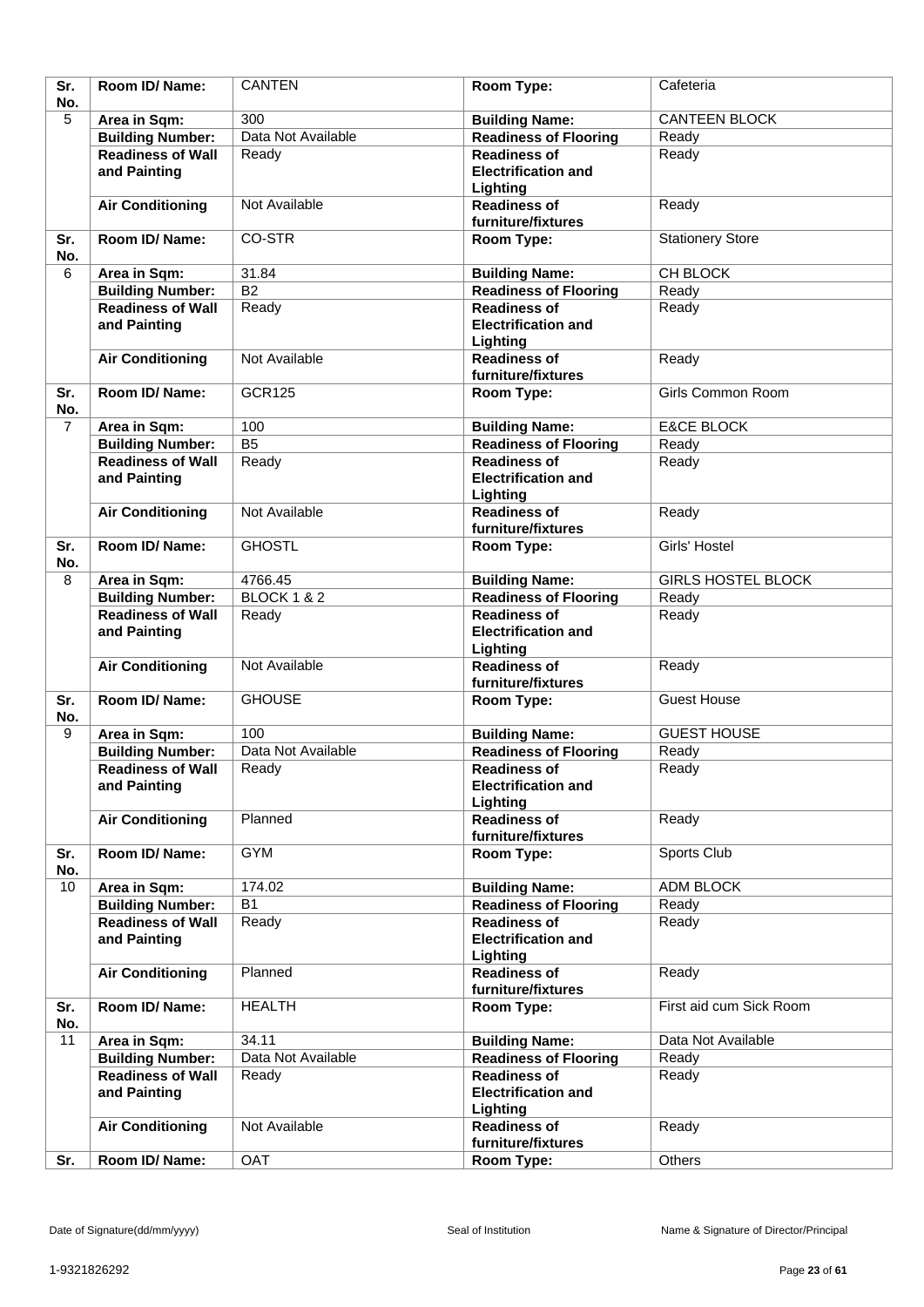| No. |                          |                    |                                 |                            |
|-----|--------------------------|--------------------|---------------------------------|----------------------------|
| 12  | Area in Sqm:             | 4121               | <b>Building Name:</b>           | Data Not Available         |
|     | <b>Building Number:</b>  | Data Not Available | <b>Readiness of Flooring</b>    | Ready                      |
|     |                          |                    |                                 |                            |
|     | <b>Readiness of Wall</b> | Not Ready          | <b>Readiness of</b>             | Ready                      |
|     | and Painting             |                    | <b>Electrification and</b>      |                            |
|     |                          |                    | Lighting                        |                            |
|     | <b>Air Conditioning</b>  | Not Available      | <b>Readiness of</b>             | Not Ready                  |
|     |                          |                    | furniture/fixtures              |                            |
| Sr. | <b>Room ID/ Name:</b>    | <b>PARK</b>        | Room Type:                      | <b>Others</b>              |
| No. |                          |                    |                                 |                            |
| 13  | Area in Sqm:             | 3317               | <b>Building Name:</b>           | Data Not Available         |
|     | <b>Building Number:</b>  | Data Not Available | <b>Readiness of Flooring</b>    | Ready                      |
|     | <b>Readiness of Wall</b> | Not Ready          | <b>Readiness of</b>             | Ready                      |
|     | and Painting             |                    | <b>Electrification and</b>      |                            |
|     |                          |                    | Lighting                        |                            |
|     | <b>Air Conditioning</b>  | Not Available      | <b>Readiness of</b>             | Not Ready                  |
|     |                          |                    | furniture/fixtures              |                            |
| Sr. | Room ID/Name:            | <b>POSTOF</b>      | Room Type:                      | <b>Others</b>              |
| No. |                          |                    |                                 |                            |
| 14  |                          | 30                 |                                 | ADM BLOCK                  |
|     | Area in Sqm:             |                    | <b>Building Name:</b>           |                            |
|     | <b>Building Number:</b>  | $\overline{B1}$    | <b>Readiness of Flooring</b>    | Ready                      |
|     | <b>Readiness of Wall</b> | Ready              | <b>Readiness of</b>             | Ready                      |
|     | and Painting             |                    | <b>Electrification and</b>      |                            |
|     |                          |                    | Lighting                        |                            |
|     | <b>Air Conditioning</b>  | Not Available      | <b>Readiness of</b>             | Ready                      |
|     |                          |                    | furniture/fixtures              |                            |
| Sr. | Room ID/Name:            | <b>POWER</b>       | Room Type:                      | <b>Others</b>              |
| No. |                          |                    |                                 |                            |
| 15  | Area in Sqm:             | 60.84              | <b>Building Name:</b>           | <b>ADM BLOCK</b>           |
|     | <b>Building Number:</b>  | $\overline{B1}$    | <b>Readiness of Flooring</b>    | Ready                      |
|     | <b>Readiness of Wall</b> | Ready              | <b>Readiness of</b>             | Ready                      |
|     | and Painting             |                    | <b>Electrification and</b>      |                            |
|     |                          |                    | Lighting                        |                            |
|     | <b>Air Conditioning</b>  | Not Available      | <b>Readiness of</b>             | Not Ready                  |
|     |                          |                    | furniture/fixtures              |                            |
| Sr. | Room ID/Name:            | <b>PQTR</b>        | Room Type:                      | <b>Principal's Quarter</b> |
| No. |                          |                    |                                 |                            |
| 16  | Area in Sqm:             | 200                | <b>Building Name:</b>           | PRINCIPAL QTR              |
|     | <b>Building Number:</b>  | Data Not Available | <b>Readiness of Flooring</b>    | Not Ready                  |
|     | <b>Readiness of Wall</b> | Not Ready          | <b>Readiness of</b>             | Not Ready                  |
|     | and Painting             |                    | <b>Electrification and</b>      |                            |
|     |                          |                    | Lighting                        |                            |
|     | <b>Air Conditioning</b>  | Planned            | <b>Readiness of</b>             | Not Ready                  |
|     |                          |                    | furniture/fixtures              |                            |
| Sr. | Room ID/ Name:           | <b>REPR</b>        | Room Type:                      | <b>Others</b>              |
| No. |                          |                    |                                 |                            |
| 17  | Area in Sqm:             | 175                | <b>Building Name:</b>           | <b>ADM BLOCK</b>           |
|     | <b>Building Number:</b>  | B1                 | <b>Readiness of Flooring</b>    | Ready                      |
|     | <b>Readiness of Wall</b> | Ready              | <b>Readiness of</b>             | Ready                      |
|     | and Painting             |                    | <b>Electrification and</b>      |                            |
|     |                          |                    | Lighting                        |                            |
|     | <b>Air Conditioning</b>  | Not Available      | <b>Readiness of</b>             | Ready                      |
|     |                          |                    | furniture/fixtures              |                            |
| Sr. | Room ID/ Name:           | <b>SPORTS</b>      | Room Type:                      | Sports Club                |
| No. |                          |                    |                                 |                            |
| 18  | Area in Sqm:             | 334                | <b>Building Name:</b>           | ADM BLOCK                  |
|     | <b>Building Number:</b>  | B1                 | <b>Readiness of Flooring</b>    | Ready                      |
|     | <b>Readiness of Wall</b> | Ready              | <b>Readiness of</b>             | Ready                      |
|     | and Painting             |                    | <b>Electrification and</b>      |                            |
|     |                          |                    |                                 |                            |
|     | <b>Air Conditioning</b>  | Not Available      | Lighting<br><b>Readiness of</b> | Ready                      |
|     |                          |                    | furniture/fixtures              |                            |
| Sr. | Room ID/ Name:           | <b>TGENTS</b>      | Room Type:                      | Toilet                     |
| No. |                          |                    |                                 |                            |
|     |                          |                    |                                 |                            |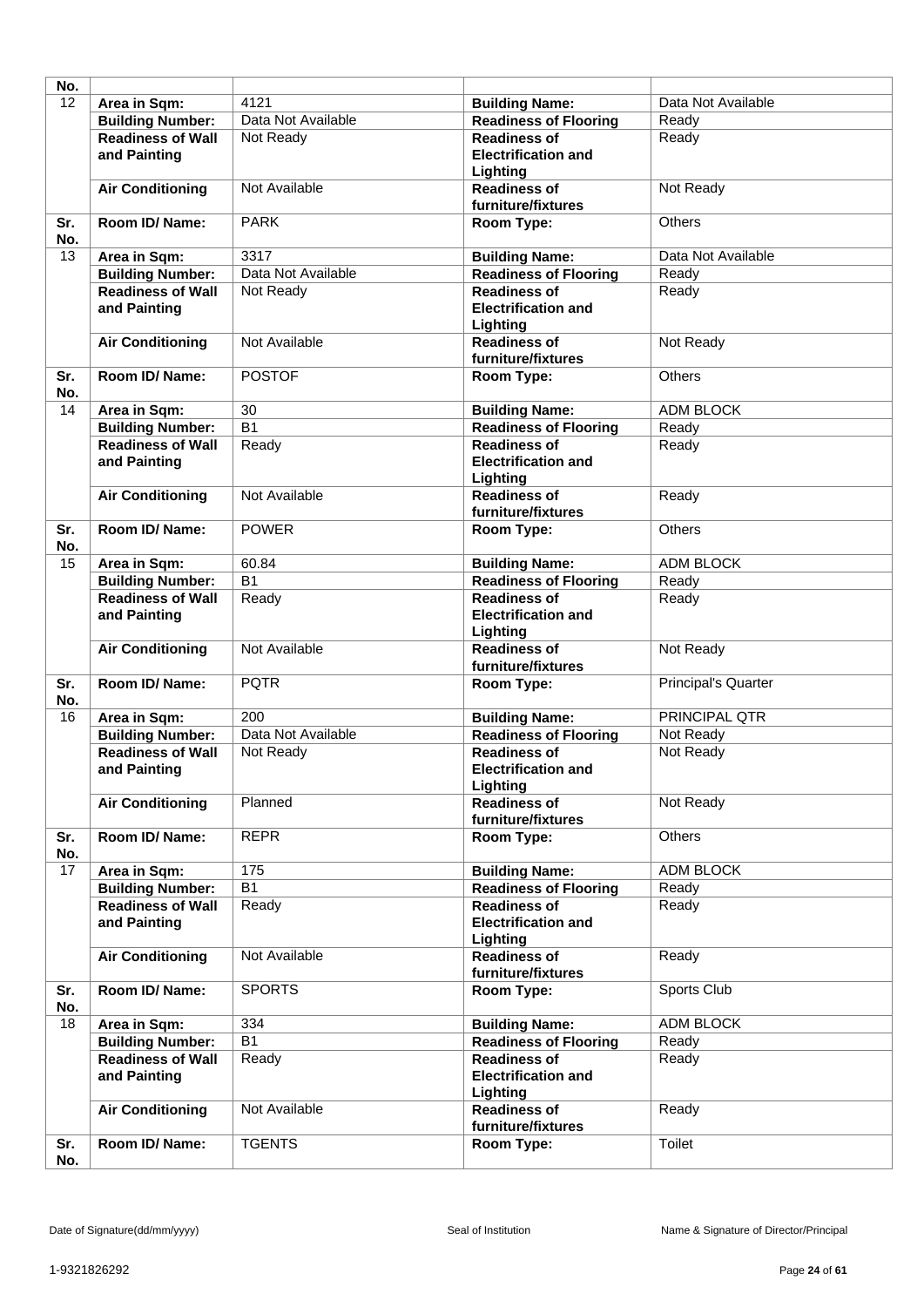| Area in Sqm:             | 296.14        | <b>Building Name:</b>        | <b>ADM BLOCK</b> |
|--------------------------|---------------|------------------------------|------------------|
| <b>Building Number:</b>  | <b>B1</b>     | <b>Readiness of Flooring</b> | Ready            |
| <b>Readiness of Wall</b> | Ready         | <b>Readiness of</b>          | Ready            |
| and Painting             |               | <b>Electrification and</b>   |                  |
|                          |               | Lighting                     |                  |
| <b>Air Conditioning</b>  | Not Available | <b>Readiness of</b>          | Ready            |
|                          |               | furniture/fixtures           |                  |
| Room ID/Name:            | <b>TLADIS</b> | Room Type:                   | Toilet           |
|                          |               |                              |                  |
| Area in Sqm:             | 76.04         | <b>Building Name:</b>        | ADM BLOCK        |
| <b>Building Number:</b>  | <b>B1</b>     | <b>Readiness of Flooring</b> | Ready            |
| <b>Readiness of Wall</b> | Ready         | <b>Readiness of</b>          | Ready            |
| and Painting             |               | <b>Electrification and</b>   |                  |
|                          |               | Lighting                     |                  |
| <b>Air Conditioning</b>  | Not Available | <b>Readiness of</b>          | Ready            |
|                          |               | furniture/fixtures           |                  |
|                          |               |                              |                  |

#### **CIRCULATION AREA**

| Sr.          | Area Type              | Corridors                   | <b>Average Carpet Area:</b> | 3977.16            |
|--------------|------------------------|-----------------------------|-----------------------------|--------------------|
| No.          |                        |                             |                             |                    |
| $\mathbf{1}$ | <b>Flooring</b>        | Yes                         | <b>Painting Done</b>        | Ready              |
|              | <b>Electrification</b> | Ready                       | <b>Building Name:</b>       | Data Not Available |
|              | and Lighting           |                             |                             |                    |
|              | <b>Building</b>        | Data Not Available          |                             |                    |
|              | Number:                |                             |                             |                    |
| Sr.          | Area Type              | Other Areas (in Sq m)       | <b>Average Carpet Area:</b> | 5239               |
| No.          |                        |                             |                             |                    |
| 2            | <b>Flooring</b>        | Yes                         | <b>Painting Done</b>        | Ready              |
|              | <b>Electrification</b> | Ready                       | <b>Building Name:</b>       | Data Not Available |
|              | and Lighting           |                             |                             |                    |
|              | <b>Building</b>        | Data Not Available          |                             |                    |
|              | Number:                |                             |                             |                    |
| Sr.          | Area Type              | Other Common Area (in Sq m) | <b>Average Carpet Area:</b> | 45000              |
| No.          |                        |                             |                             |                    |
| 3            | <b>Flooring</b>        | <b>No</b>                   | <b>Painting Done</b>        | Ready              |
|              | <b>Electrification</b> | Ready                       | <b>Building Name:</b>       | Data Not Available |
|              | and Lighting           |                             |                             |                    |
|              | <b>Building</b>        | Data Not Available          |                             |                    |
|              | Number:                |                             |                             |                    |

# **INSTRUCTIONAL AREA**

| Sr.<br>No.    | Programme                                 | <b>ENGINEERING AND</b><br><b>TECHNOLOGY</b> | Level                        | <b>UNDER GRADUATE</b> |
|---------------|-------------------------------------------|---------------------------------------------|------------------------------|-----------------------|
| 1             | Room Type                                 | Laboratory                                  | Room ID/Name                 | CHLAB1                |
|               | Area of Room in<br>Sqm                    | 100                                         | <b>Building Name</b>         | CHEMICAL BLOCK        |
|               | <b>Building Number</b>                    | <b>B2</b>                                   | <b>Readiness of Flooring</b> | Ready                 |
|               | <b>Readiness of</b>                       | Ready                                       | <b>Readiness of</b>          | Ready                 |
|               | Wall and                                  |                                             | <b>Electrification and</b>   |                       |
|               | <b>Painting</b>                           |                                             | Lighting                     |                       |
|               | <b>Readiness of</b><br>furniture/fixtures | Ready                                       | <b>Air Conditioning</b>      | Not Available         |
| Sr.<br>No.    | Programme                                 | <b>ENGINEERING AND</b><br><b>TECHNOLOGY</b> | Level                        | <b>UNDER GRADUATE</b> |
| $\mathcal{P}$ | Room Type                                 | Laboratory                                  | Room ID/Name                 | CHLAB <sub>2</sub>    |
|               | Area of Room in<br>Sqm                    | 100                                         | <b>Building Name</b>         | <b>CHEMICAL BLOCK</b> |
|               | <b>Building Number</b>                    | <b>B2</b>                                   | <b>Readiness of Flooring</b> | Ready                 |
|               | <b>Readiness of</b>                       | Ready                                       | <b>Readiness of</b>          | Ready                 |
|               | Wall and                                  |                                             | <b>Electrification and</b>   |                       |
|               | <b>Painting</b>                           |                                             | Lighting                     |                       |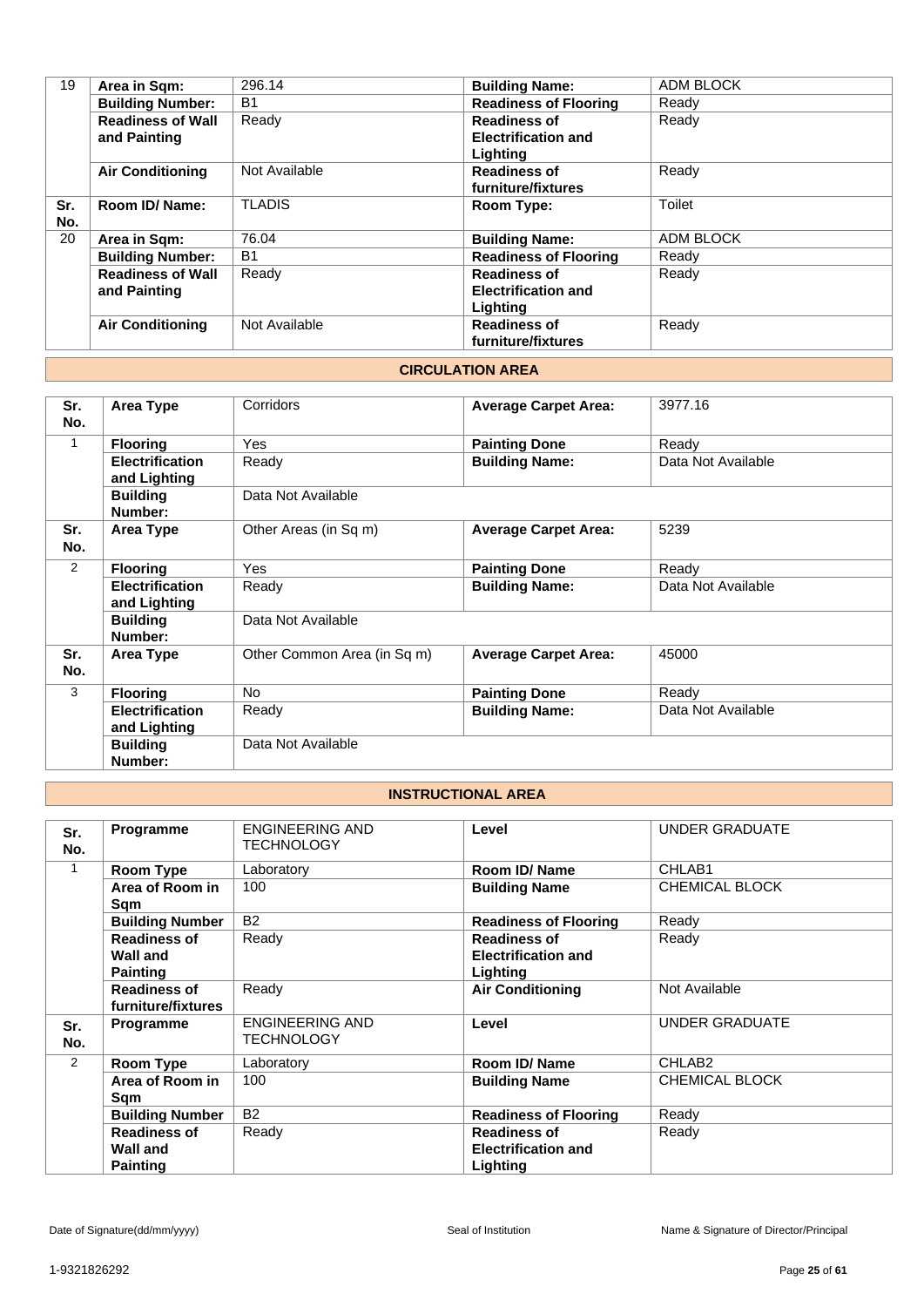|                | <b>Readiness of</b>                                       | Ready                                       | <b>Air Conditioning</b>                                       | Not Available         |
|----------------|-----------------------------------------------------------|---------------------------------------------|---------------------------------------------------------------|-----------------------|
|                | furniture/fixtures                                        |                                             |                                                               |                       |
| Sr.<br>No.     | Programme                                                 | <b>ENGINEERING AND</b><br><b>TECHNOLOGY</b> | Level                                                         | <b>UNDER GRADUATE</b> |
| 3              | Room Type                                                 | Laboratory                                  | Room ID/Name                                                  | CHLAB3                |
|                | Area of Room in<br>Sqm                                    | 100                                         | <b>Building Name</b>                                          | <b>CHEMICAL BLOCK</b> |
|                | <b>Building Number</b>                                    | $\overline{B2}$                             | <b>Readiness of Flooring</b>                                  | Ready                 |
|                | <b>Readiness of</b><br>Wall and<br><b>Painting</b>        | Ready                                       | <b>Readiness of</b><br><b>Electrification and</b><br>Lighting | Ready                 |
|                | <b>Readiness of</b><br>furniture/fixtures                 | Ready                                       | <b>Air Conditioning</b>                                       | Not Available         |
| Sr.<br>No.     | Programme                                                 | <b>ENGINEERING AND</b><br><b>TECHNOLOGY</b> | Level                                                         | <b>UNDER GRADUATE</b> |
| 4              | <b>Room Type</b>                                          | Laboratory                                  | Room ID/Name                                                  | CHLAB4                |
|                | Area of Room in<br>Sqm                                    | 168                                         | <b>Building Name</b>                                          | CHEMICAL BLOCK        |
|                | <b>Building Number</b>                                    | <b>B2</b>                                   | <b>Readiness of Flooring</b>                                  | Ready                 |
|                | <b>Readiness of</b><br><b>Wall and</b><br><b>Painting</b> | Ready                                       | <b>Readiness of</b><br><b>Electrification and</b><br>Lighting | Ready                 |
|                | <b>Readiness of</b><br>furniture/fixtures                 | Ready                                       | <b>Air Conditioning</b>                                       | Not Available         |
| Sr.<br>No.     | Programme                                                 | <b>ENGINEERING AND</b><br><b>TECHNOLOGY</b> | Level                                                         | <b>UNDER GRADUATE</b> |
| 5              | <b>Room Type</b>                                          | Laboratory                                  | Room ID/Name                                                  | CHLAB5                |
|                | Area of Room in<br>Sqm                                    | 133                                         | <b>Building Name</b>                                          | <b>CHEMICAL BLOCK</b> |
|                | <b>Building Number</b>                                    | B <sub>2</sub>                              | <b>Readiness of Flooring</b>                                  | Ready                 |
|                | <b>Readiness of</b><br><b>Wall and</b><br><b>Painting</b> | Ready                                       | <b>Readiness of</b><br><b>Electrification and</b><br>Lighting | Ready                 |
|                | <b>Readiness of</b><br>furniture/fixtures                 | Ready                                       | <b>Air Conditioning</b>                                       | Not Available         |
| Sr.<br>No.     | Programme                                                 | <b>ENGINEERING AND</b><br><b>TECHNOLOGY</b> | Level                                                         | <b>UNDER GRADUATE</b> |
| 6              | Room Type                                                 | Laboratory                                  | Room ID/Name                                                  | CHLAB6                |
|                | Area of Room in<br>Sqm                                    | 100                                         | <b>Building Name</b>                                          | CHEMICAL BLOCK        |
|                | <b>Building Number</b>                                    | B <sub>2</sub>                              | <b>Readiness of Flooring</b>                                  | Ready                 |
|                | <b>Readiness of</b><br><b>Wall and</b><br><b>Painting</b> | Ready                                       | <b>Readiness of</b><br><b>Electrification and</b><br>Lighting | Ready                 |
|                | <b>Readiness of</b><br>furniture/fixtures                 | Ready                                       | <b>Air Conditioning</b>                                       | Not Available         |
| Sr.<br>No.     | Programme                                                 | <b>ENGINEERING AND</b><br><b>TECHNOLOGY</b> | Level                                                         | <b>UNDER GRADUATE</b> |
| $\overline{7}$ | <b>Room Type</b>                                          | Laboratory                                  | Room ID/Name                                                  | CHLAB7                |
|                | Area of Room in<br>Sqm                                    | 100                                         | <b>Building Name</b>                                          | CHEMICAL BLOCK        |
|                | <b>Building Number</b>                                    | $\overline{B2}$                             | <b>Readiness of Flooring</b>                                  | Ready                 |
|                | <b>Readiness of</b><br><b>Wall and</b><br><b>Painting</b> | Ready                                       | <b>Readiness of</b><br><b>Electrification and</b><br>Lighting | Ready                 |
|                | <b>Readiness of</b><br>furniture/fixtures                 | Ready                                       | <b>Air Conditioning</b>                                       | Not Available         |
| Sr.<br>No.     | Programme                                                 | <b>ENGINEERING AND</b><br><b>TECHNOLOGY</b> | Level                                                         | <b>UNDER GRADUATE</b> |
| 8              | <b>Room Type</b>                                          | Laboratory                                  | Room ID/Name                                                  | CHLAB8                |
|                | Area of Room in<br>Sqm                                    | 100                                         | <b>Building Name</b>                                          | CHEMICAL BLOCK        |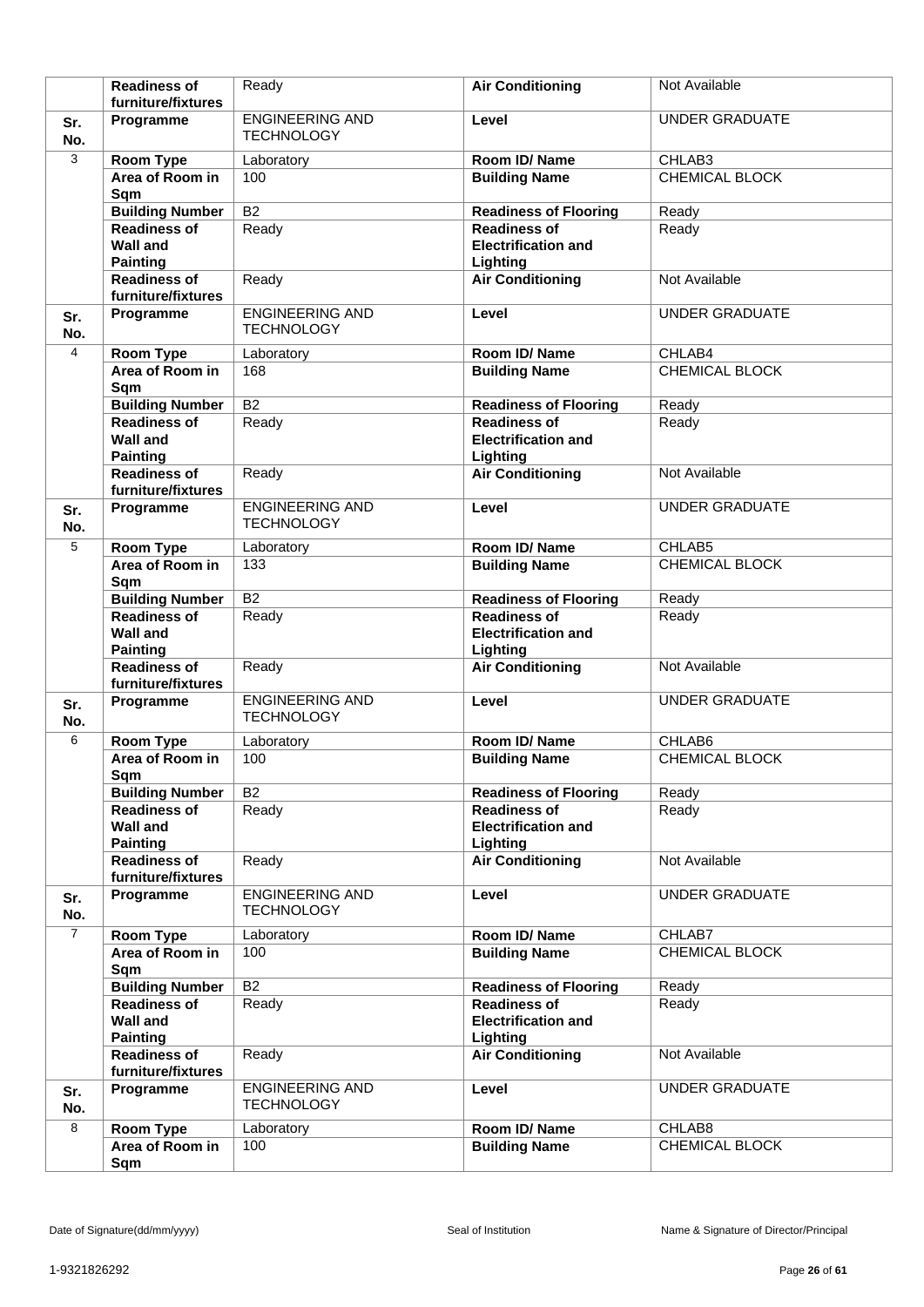|            | <b>Building Number</b>                                    | B <sub>2</sub>                              | <b>Readiness of Flooring</b>                                  | Ready                 |
|------------|-----------------------------------------------------------|---------------------------------------------|---------------------------------------------------------------|-----------------------|
|            | <b>Readiness of</b>                                       | Ready                                       | <b>Readiness of</b>                                           | Ready                 |
|            | <b>Wall and</b>                                           |                                             | <b>Electrification and</b>                                    |                       |
|            | <b>Painting</b>                                           |                                             | Lighting                                                      |                       |
|            | <b>Readiness of</b><br>furniture/fixtures                 | Ready                                       | <b>Air Conditioning</b>                                       | Not Available         |
|            | Programme                                                 | <b>ENGINEERING AND</b>                      | Level                                                         | <b>UNDER GRADUATE</b> |
| Sr.<br>No. |                                                           | <b>TECHNOLOGY</b>                           |                                                               |                       |
| 9          | <b>Room Type</b>                                          | Laboratory                                  | Room ID/Name                                                  | CHLAB9                |
|            | Area of Room in<br>Sqm                                    | 100                                         | <b>Building Name</b>                                          | CHEMICAL BLOCK        |
|            | <b>Building Number</b>                                    | $\overline{B2}$                             | <b>Readiness of Flooring</b>                                  | Ready                 |
|            | <b>Readiness of</b><br><b>Wall and</b><br><b>Painting</b> | Ready                                       | <b>Readiness of</b><br><b>Electrification and</b><br>Lighting | Ready                 |
|            | <b>Readiness of</b><br>furniture/fixtures                 | Ready                                       | <b>Air Conditioning</b>                                       | Not Available         |
| Sr.<br>No. | Programme                                                 | <b>ENGINEERING AND</b><br><b>TECHNOLOGY</b> | Level                                                         | <b>UNDER GRADUATE</b> |
| 10         | Room Type                                                 | Library & Reading Room                      | Room ID/Name                                                  | <b>CHLIB</b>          |
|            | Area of Room in<br>Sqm                                    | 30                                          | <b>Building Name</b>                                          | CHEMICAL BLOCK        |
|            | <b>Building Number</b>                                    | $\overline{B2}$                             | <b>Readiness of Flooring</b>                                  | Ready                 |
|            | <b>Readiness of</b><br><b>Wall and</b><br><b>Painting</b> | Ready                                       | <b>Readiness of</b><br><b>Electrification and</b><br>Lighting | Ready                 |
|            | <b>Readiness of</b><br>furniture/fixtures                 | Ready                                       | <b>Air Conditioning</b>                                       | Not Available         |
| Sr.<br>No. | Programme                                                 | <b>ENGINEERING AND</b><br><b>TECHNOLOGY</b> | Level                                                         | <b>UNDER GRADUATE</b> |
| 11         | Room Type                                                 | Seminar Hall                                | Room ID/Name                                                  | <b>CHSH</b>           |
|            | Area of Room in<br>Sqm                                    | 132                                         | <b>Building Name</b>                                          | <b>CHEMICAL BLOCK</b> |
|            | <b>Building Number</b>                                    | B <sub>2</sub>                              | <b>Readiness of Flooring</b>                                  | Ready                 |
|            | <b>Readiness of</b>                                       | Ready                                       | <b>Readiness of</b>                                           | Ready                 |
|            | <b>Wall and</b><br><b>Painting</b>                        |                                             | <b>Electrification and</b><br>Lighting                        |                       |
|            | <b>Readiness of</b><br>furniture/fixtures                 | Ready                                       | <b>Air Conditioning</b>                                       | Not Available         |
| Sr.<br>No. | Programme                                                 | <b>ENGINEERING AND</b><br><b>TECHNOLOGY</b> | Level                                                         | <b>UNDER GRADUATE</b> |
| 12         | Room Type                                                 | <b>Tutorial Room</b>                        | Room ID/Name                                                  | CHTUT1                |
|            | Area of Room in<br>Sqm                                    | 33                                          | <b>Building Name</b>                                          | CHEMICAL BLOCK        |
|            | <b>Building Number</b>                                    | <b>B2</b>                                   | <b>Readiness of Flooring</b>                                  | Ready                 |
|            | <b>Readiness of</b><br><b>Wall and</b><br><b>Painting</b> | Ready                                       | <b>Readiness of</b><br><b>Electrification and</b><br>Lighting | Ready                 |
|            | <b>Readiness of</b><br>furniture/fixtures                 | Ready                                       | <b>Air Conditioning</b>                                       | Not Available         |
| Sr.<br>No. | Programme                                                 | <b>ENGINEERING AND</b><br><b>TECHNOLOGY</b> | Level                                                         | <b>UNDER GRADUATE</b> |
| 13         | Room Type                                                 | Laboratory                                  | Room ID/Name                                                  | CSLAB1                |
|            | Area of Room in<br>Sqm                                    | 92.77                                       | <b>Building Name</b>                                          | ADM 2 FLOOR CS BLOCK  |
|            | <b>Building Number</b>                                    | B <sub>8</sub>                              | <b>Readiness of Flooring</b>                                  | Ready                 |
|            | <b>Readiness of</b><br><b>Wall and</b><br><b>Painting</b> | Ready                                       | <b>Readiness of</b><br><b>Electrification and</b><br>Lighting | Ready                 |
|            | <b>Readiness of</b><br>furniture/fixtures                 | Ready                                       | <b>Air Conditioning</b>                                       | Available             |
| Sr.        | Programme                                                 | <b>ENGINEERING AND</b><br><b>TECHNOLOGY</b> | Level                                                         | <b>UNDER GRADUATE</b> |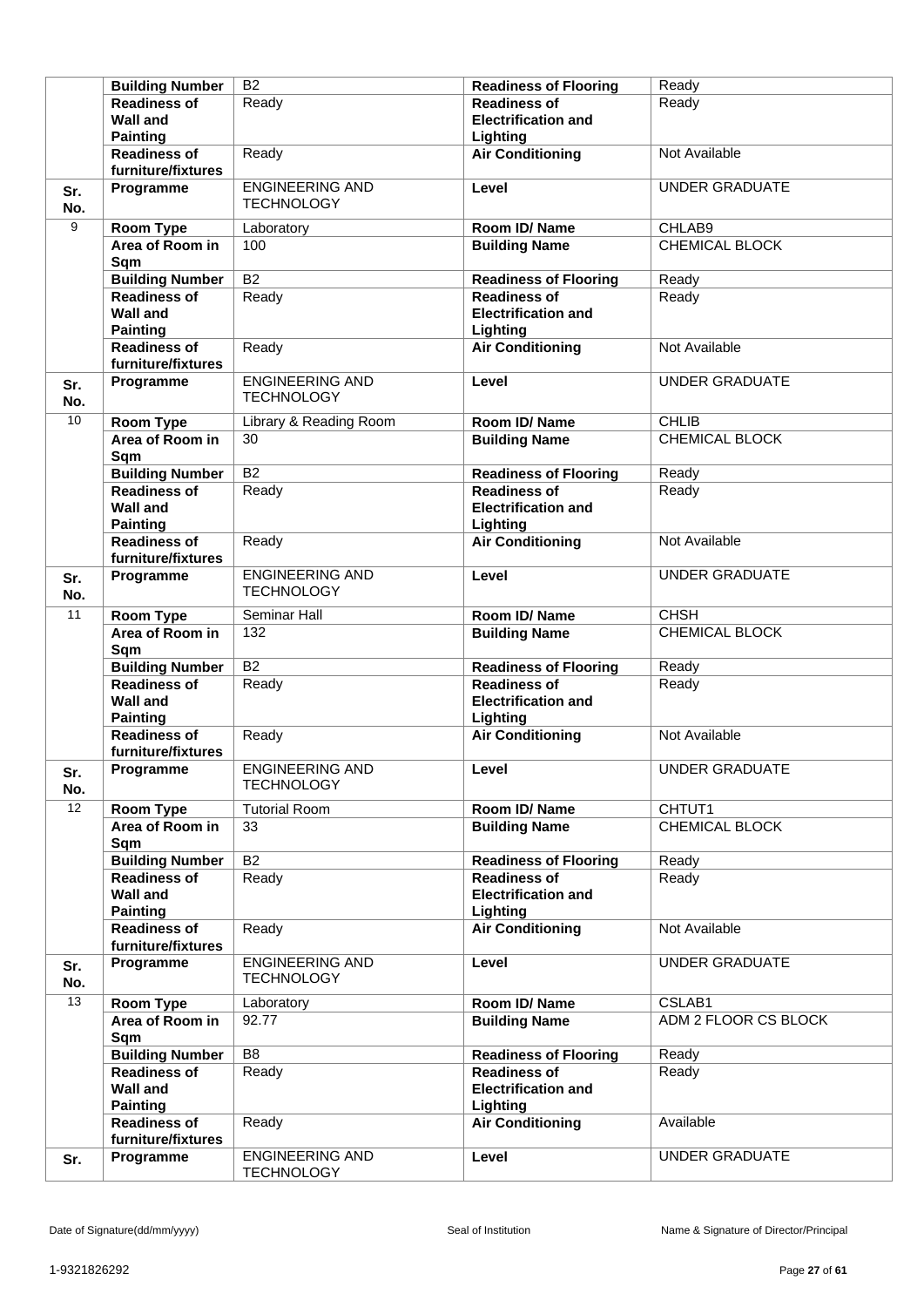| No.        |                                                           |                                             |                                                               |                       |
|------------|-----------------------------------------------------------|---------------------------------------------|---------------------------------------------------------------|-----------------------|
| 14         | Room Type                                                 | Laboratory                                  | Room ID/Name                                                  | CSLAB <sub>2</sub>    |
|            | Area of Room in<br>Sqm                                    | 92.77                                       | <b>Building Name</b>                                          | ADM 2 FLOOR CS BLOCK  |
|            | <b>Building Number</b>                                    | B <sub>8</sub>                              | <b>Readiness of Flooring</b>                                  | Ready                 |
|            | <b>Readiness of</b><br><b>Wall and</b><br><b>Painting</b> | Ready                                       | <b>Readiness of</b><br><b>Electrification and</b><br>Lighting | Ready                 |
|            | <b>Readiness of</b><br>furniture/fixtures                 | Ready                                       | <b>Air Conditioning</b>                                       | Available             |
| Sr.<br>No. | Programme                                                 | <b>ENGINEERING AND</b><br><b>TECHNOLOGY</b> | Level                                                         | <b>UNDER GRADUATE</b> |
| 15         | <b>Room Type</b>                                          | Laboratory                                  | Room ID/Name                                                  | CSLAB3                |
|            | Area of Room in<br>Sqm                                    | 92.77                                       | <b>Building Name</b>                                          | ADM 2 FLOOR CS BLOCK  |
|            | <b>Building Number</b>                                    | $\overline{B8}$                             | <b>Readiness of Flooring</b>                                  | Ready                 |
|            | <b>Readiness of</b><br><b>Wall and</b><br><b>Painting</b> | Ready                                       | <b>Readiness of</b><br><b>Electrification and</b><br>Lighting | Ready                 |
|            | <b>Readiness of</b><br>furniture/fixtures                 | Ready                                       | <b>Air Conditioning</b>                                       | Available             |
| Sr.<br>No. | Programme                                                 | <b>ENGINEERING AND</b><br><b>TECHNOLOGY</b> | Level                                                         | <b>UNDER GRADUATE</b> |
| 16         | Room Type                                                 | Laboratory                                  | Room ID/Name                                                  | CSLAB4                |
|            | Area of Room in<br>Sqm                                    | 92.77                                       | <b>Building Name</b>                                          | ADM 2 FLOOR CS BLOCK  |
|            | <b>Building Number</b>                                    | $\overline{B8}$                             | <b>Readiness of Flooring</b>                                  | Ready                 |
|            | <b>Readiness of</b><br><b>Wall and</b><br><b>Painting</b> | Ready                                       | <b>Readiness of</b><br><b>Electrification and</b><br>Lighting | Ready                 |
|            | <b>Readiness of</b><br>furniture/fixtures                 | Ready                                       | <b>Air Conditioning</b>                                       | Available             |
| Sr.<br>No. | Programme                                                 | <b>ENGINEERING AND</b><br><b>TECHNOLOGY</b> | Level                                                         | <b>UNDER GRADUATE</b> |
| 17         | <b>Room Type</b>                                          | Laboratory                                  | Room ID/Name                                                  | CSLAB5                |
|            | Area of Room in<br>Sqm                                    | 92.77                                       | <b>Building Name</b>                                          | ADM 2 FLOOR CS BLOCK  |
|            | <b>Building Number</b>                                    | B <sub>8</sub>                              | <b>Readiness of Flooring</b>                                  | Ready                 |
|            | <b>Readiness of</b><br><b>Wall and</b><br><b>Painting</b> | Ready                                       | <b>Readiness of</b><br><b>Electrification and</b><br>Lighting | Ready                 |
|            | <b>Readiness of</b><br>furniture/fixtures                 | Ready                                       | <b>Air Conditioning</b>                                       | Available             |
| Sr.<br>No. | Programme                                                 | <b>ENGINEERING AND</b><br><b>TECHNOLOGY</b> | Level                                                         | <b>UNDER GRADUATE</b> |
| 18         | Room Type                                                 | Laboratory                                  | Room ID/Name                                                  | CSLAB6                |
|            | Area of Room in<br>Sqm                                    | 100                                         | <b>Building Name</b>                                          | ADM 2 FLOOR CS BLOCK  |
|            | <b>Building Number</b>                                    | B <sub>8</sub>                              | <b>Readiness of Flooring</b>                                  | Ready                 |
|            | <b>Readiness of</b><br><b>Wall and</b><br><b>Painting</b> | Ready                                       | <b>Readiness of</b><br><b>Electrification and</b><br>Lighting | Ready                 |
|            | <b>Readiness of</b><br>furniture/fixtures                 | Ready                                       | <b>Air Conditioning</b>                                       | Not Available         |
| Sr.<br>No. | Programme                                                 | <b>ENGINEERING AND</b><br><b>TECHNOLOGY</b> | Level                                                         | <b>UNDER GRADUATE</b> |
| 19         | Room Type                                                 | Laboratory                                  | Room ID/Name                                                  | CSLAB7                |
|            | Area of Room in<br>Sqm                                    | 66.04                                       | <b>Building Name</b>                                          | ADM 2 FLOOR CS BLOCK  |
|            | <b>Building Number</b>                                    | B <sub>8</sub>                              | <b>Readiness of Flooring</b>                                  | Ready                 |
|            | <b>Readiness of</b><br><b>Wall and</b>                    | Ready                                       | <b>Readiness of</b><br><b>Electrification and</b>             | Ready                 |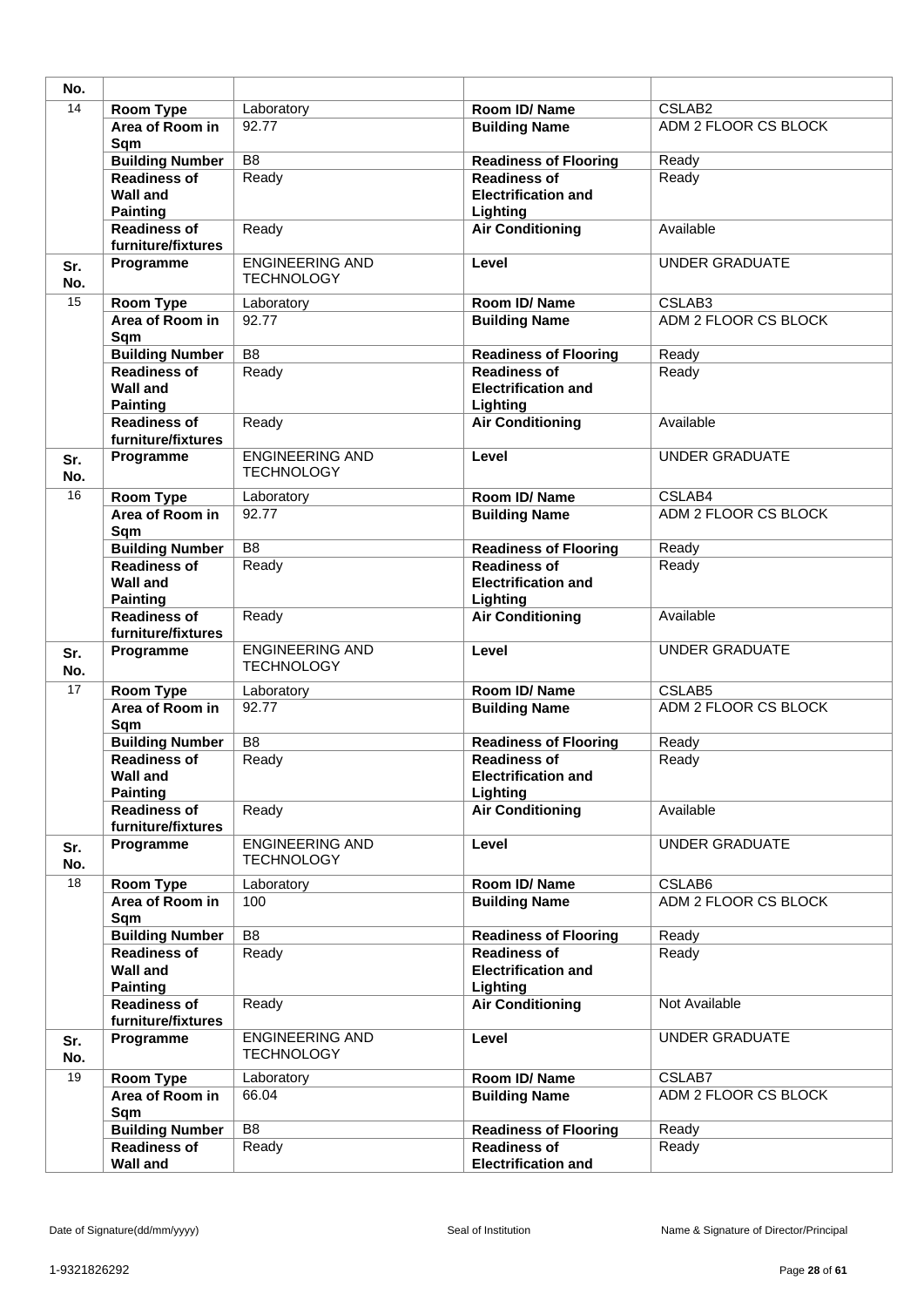|                 | <b>Painting</b>                                           |                                             | Lighting                                                      |                       |
|-----------------|-----------------------------------------------------------|---------------------------------------------|---------------------------------------------------------------|-----------------------|
|                 | <b>Readiness of</b>                                       | Ready                                       | <b>Air Conditioning</b>                                       | Not Available         |
|                 | furniture/fixtures                                        |                                             |                                                               |                       |
| Sr.<br>No.      | Programme                                                 | <b>ENGINEERING AND</b><br><b>TECHNOLOGY</b> | Level                                                         | POST GRADUATE         |
| 20              | <b>Room Type</b>                                          | Laboratory                                  | Room ID/Name                                                  | CSLB1                 |
|                 | Area of Room in<br>Sqm                                    | 100                                         | <b>Building Name</b>                                          | ADM 2 FLOOR CS BLOCK  |
|                 | <b>Building Number</b>                                    | $\overline{B8}$                             | <b>Readiness of Flooring</b>                                  | Ready                 |
|                 | <b>Readiness of</b>                                       | Ready                                       | <b>Readiness of</b>                                           | Ready                 |
|                 | <b>Wall and</b><br><b>Painting</b>                        |                                             | <b>Electrification and</b><br>Lighting                        |                       |
|                 | <b>Readiness of</b><br>furniture/fixtures                 | Ready                                       | <b>Air Conditioning</b>                                       | Available             |
| Sr.<br>No.      | Programme                                                 | <b>ENGINEERING AND</b><br><b>TECHNOLOGY</b> | Level                                                         | POST GRADUATE         |
| 21              | <b>Room Type</b>                                          | Laboratory                                  | Room ID/Name                                                  | CSLB <sub>2</sub>     |
|                 | Area of Room in<br>Sqm                                    | 100                                         | <b>Building Name</b>                                          | ADM 2 FLOOR CS BLOCK  |
|                 | <b>Building Number</b>                                    | B <sub>8</sub>                              | <b>Readiness of Flooring</b>                                  | Ready                 |
|                 | <b>Readiness of</b><br><b>Wall and</b><br><b>Painting</b> | Ready                                       | <b>Readiness of</b><br><b>Electrification and</b><br>Lighting | Ready                 |
|                 | <b>Readiness of</b><br>furniture/fixtures                 | Ready                                       | <b>Air Conditioning</b>                                       | Available             |
| Sr.<br>No.      | Programme                                                 | <b>ENGINEERING AND</b><br><b>TECHNOLOGY</b> | Level                                                         | <b>UNDER GRADUATE</b> |
| 22              | <b>Room Type</b>                                          | Library & Reading Room                      | Room ID/Name                                                  | <b>CSLIB</b>          |
|                 | Area of Room in<br>Sqm                                    | 30                                          | <b>Building Name</b>                                          | ADM 2 FLOOR CS BLOCK  |
|                 | <b>Building Number</b>                                    | B <sub>8</sub>                              | <b>Readiness of Flooring</b>                                  | Ready                 |
|                 | <b>Readiness of</b><br><b>Wall and</b><br><b>Painting</b> | Ready                                       | <b>Readiness of</b><br><b>Electrification and</b><br>Lighting | Ready                 |
|                 | <b>Readiness of</b><br>furniture/fixtures                 | Ready                                       | <b>Air Conditioning</b>                                       | Not Available         |
| Sr.<br>No.      | Programme                                                 | <b>ENGINEERING AND</b><br><b>TECHNOLOGY</b> | Level                                                         | <b>UNDER GRADUATE</b> |
| 23              | <b>Room Type</b>                                          | Seminar Hall                                | Room ID/Name                                                  | <b>CSSH</b>           |
|                 | Area of Room in<br>Sqm                                    | 170.91                                      | <b>Building Name</b>                                          | ADM 2 FLOOR CS BLOCK  |
|                 | <b>Building Number</b>                                    | B8                                          | <b>Readiness of Flooring</b>                                  | Ready                 |
|                 | <b>Readiness of</b><br><b>Wall and</b><br><b>Painting</b> | Ready                                       | <b>Readiness of</b><br><b>Electrification and</b><br>Lighting | Ready                 |
|                 | <b>Readiness of</b><br>furniture/fixtures                 | Ready                                       | <b>Air Conditioning</b>                                       | Available             |
| Sr.<br>No.      | Programme                                                 | <b>ENGINEERING AND</b><br><b>TECHNOLOGY</b> | Level                                                         | POST GRADUATE         |
| 24              | <b>Room Type</b>                                          | Seminar Hall                                | Room ID/Name                                                  | CSSH1                 |
|                 | Area of Room in<br>Sqm                                    | 132                                         | <b>Building Name</b>                                          | ADM 2 FLOOR CS BLOCK  |
|                 | <b>Building Number</b>                                    | $\overline{B8}$                             | <b>Readiness of Flooring</b>                                  | Ready                 |
|                 | <b>Readiness of</b><br><b>Wall and</b><br><b>Painting</b> | Ready                                       | <b>Readiness of</b><br><b>Electrification and</b><br>Lighting | Ready                 |
|                 | <b>Readiness of</b><br>furniture/fixtures                 | Ready                                       | <b>Air Conditioning</b>                                       | Not Available         |
| Sr.<br>No.      | Programme                                                 | <b>ENGINEERING AND</b><br><b>TECHNOLOGY</b> | Level                                                         | UNDER GRADUATE        |
| $\overline{25}$ | Room Type                                                 | <b>Tutorial Room</b>                        | Room ID/Name                                                  | CSTUT2                |
|                 | Area of Room in                                           | 33                                          | <b>Building Name</b>                                          | ADM 2 FLOOR CS BLOCK  |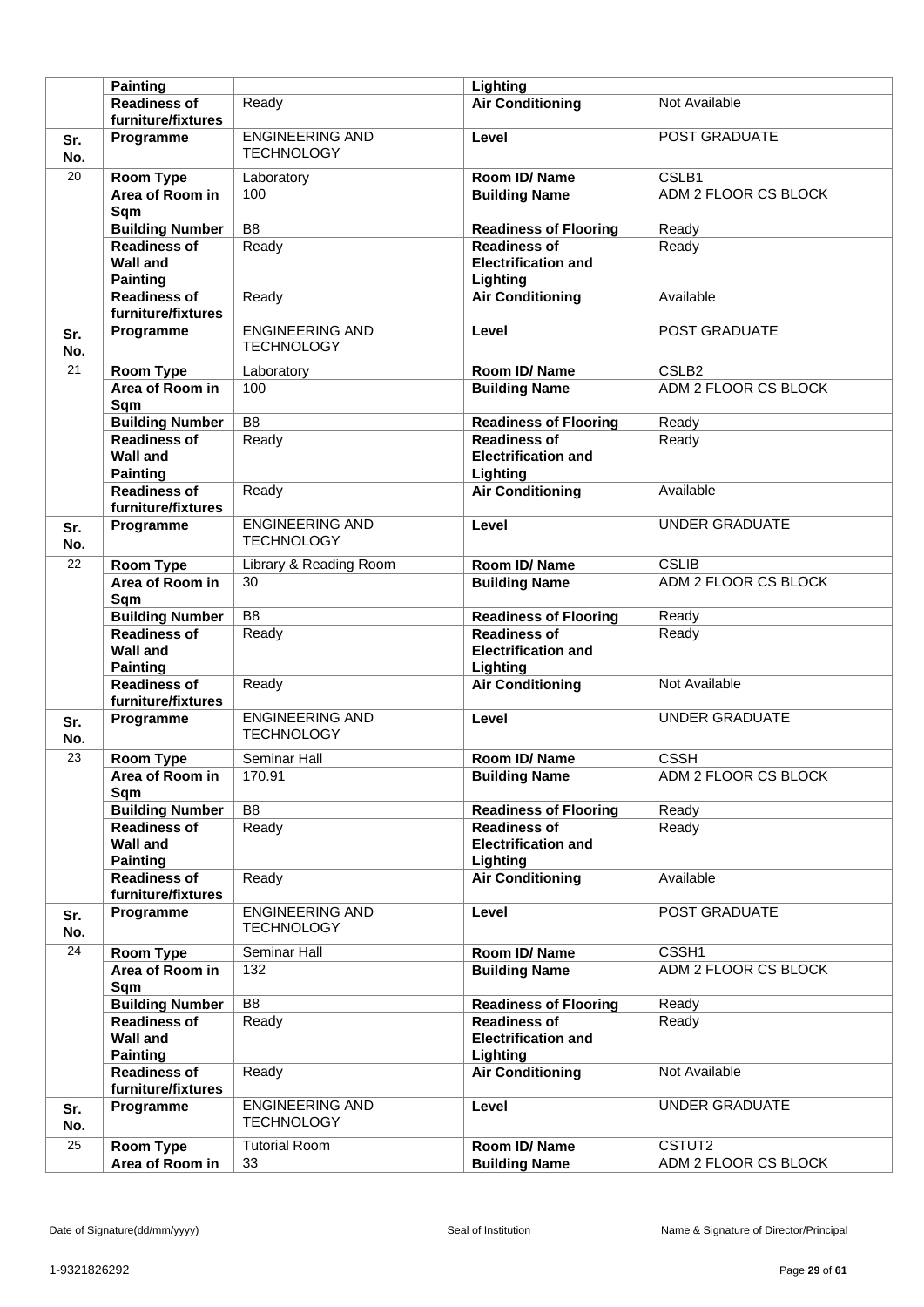|                 | Sqm                                                          |                                             |                                                   |                       |
|-----------------|--------------------------------------------------------------|---------------------------------------------|---------------------------------------------------|-----------------------|
|                 | <b>Building Number</b>                                       | B <sub>8</sub>                              | <b>Readiness of Flooring</b>                      | Ready                 |
|                 |                                                              |                                             | <b>Readiness of</b>                               |                       |
|                 | <b>Readiness of</b><br><b>Wall and</b>                       | Ready                                       | <b>Electrification and</b>                        | Ready                 |
|                 | <b>Painting</b>                                              |                                             | Lighting                                          |                       |
|                 | <b>Readiness of</b><br>furniture/fixtures                    | Ready                                       | <b>Air Conditioning</b>                           | Not Available         |
| Sr.<br>No.      | Programme                                                    | <b>ENGINEERING AND</b><br><b>TECHNOLOGY</b> | Level                                             | <b>UNDER GRADUATE</b> |
| 26              | <b>Room Type</b>                                             | <b>Tutorial Room</b>                        | Room ID/Name                                      | CSTUT3                |
|                 | Area of Room in<br>Sqm                                       | 33                                          | <b>Building Name</b>                              | ADM 2 FLOOR CS BLOCK  |
|                 | <b>Building Number</b>                                       | $\overline{B8}$                             | <b>Readiness of Flooring</b>                      | Ready                 |
|                 | <b>Readiness of</b>                                          | Ready                                       | <b>Readiness of</b>                               | Ready                 |
|                 | <b>Wall and</b><br><b>Painting</b>                           |                                             | <b>Electrification and</b><br>Lighting            |                       |
|                 | <b>Readiness of</b><br>furniture/fixtures                    | Ready                                       | <b>Air Conditioning</b>                           | Not Available         |
| Sr.<br>No.      | Programme                                                    | <b>ENGINEERING AND</b><br><b>TECHNOLOGY</b> | Level                                             | POST GRADUATE         |
| $\overline{27}$ | Room Type                                                    | Seminar Hall                                | Room ID/Name                                      | <b>CVGTSH</b>         |
|                 | Area of Room in<br>Sqm                                       | 132                                         | <b>Building Name</b>                              | <b>CIVIL BLOCK</b>    |
|                 | <b>Building Number</b>                                       | $\overline{B2}$                             | <b>Readiness of Flooring</b>                      | Ready                 |
|                 | <b>Readiness of</b>                                          | Ready                                       | <b>Readiness of</b>                               | Ready                 |
|                 | <b>Wall and</b><br><b>Painting</b>                           |                                             | <b>Electrification and</b><br>Lighting            |                       |
|                 | <b>Readiness of</b><br>furniture/fixtures                    | Ready                                       | <b>Air Conditioning</b>                           | Not Available         |
| Sr.<br>No.      | Programme                                                    | <b>ENGINEERING AND</b><br><b>TECHNOLOGY</b> | Level                                             | <b>UNDER GRADUATE</b> |
| 28              | <b>Room Type</b>                                             | Laboratory                                  | Room ID/Name                                      | CVLAB1                |
|                 | Area of Room in<br>Sqm                                       | 100                                         | <b>Building Name</b>                              | <b>CIVIL BLOCK</b>    |
|                 | <b>Building Number</b>                                       | <b>B4</b>                                   | <b>Readiness of Flooring</b>                      | Ready                 |
|                 | <b>Readiness of</b>                                          | Ready                                       | <b>Readiness of</b>                               | Ready                 |
|                 | <b>Wall and</b><br><b>Painting</b>                           |                                             | <b>Electrification and</b><br>Lighting            |                       |
|                 | <b>Readiness of</b><br>furniture/fixtures                    | Ready                                       | <b>Air Conditioning</b>                           | Not Available         |
| Sr.<br>No.      | Programme                                                    | <b>ENGINEERING AND</b><br><b>TECHNOLOGY</b> | Level                                             | <b>UNDER GRADUATE</b> |
| 29              | <b>Room Type</b>                                             | Laboratory                                  | Room ID/Name                                      | CVLAB2                |
|                 | Area of Room in<br>Sqm                                       | 200                                         | <b>Building Name</b>                              | <b>CIVIL BLOCK</b>    |
|                 | <b>Building Number</b>                                       | <b>B4</b>                                   | <b>Readiness of Flooring</b>                      | Ready                 |
|                 | <b>Readiness of</b><br><b>Wall and</b>                       | Ready                                       | <b>Readiness of</b><br><b>Electrification and</b> | Ready                 |
|                 | <b>Painting</b><br><b>Readiness of</b><br>furniture/fixtures | Ready                                       | Lighting<br><b>Air Conditioning</b>               | Not Available         |
| Sr.<br>No.      | Programme                                                    | <b>ENGINEERING AND</b><br><b>TECHNOLOGY</b> | Level                                             | <b>UNDER GRADUATE</b> |
| 30              | <b>Room Type</b>                                             | Laboratory                                  | Room ID/Name                                      | CVLAB3                |
|                 | Area of Room in<br>Sqm                                       | 100                                         | <b>Building Name</b>                              | <b>CIVIL BLOCK</b>    |
|                 | <b>Building Number</b>                                       | <b>B4</b>                                   | <b>Readiness of Flooring</b>                      | Ready                 |
|                 | <b>Readiness of</b><br><b>Wall and</b>                       | Ready                                       | <b>Readiness of</b><br><b>Electrification and</b> | Ready                 |
|                 | <b>Painting</b><br><b>Readiness of</b><br>furniture/fixtures | Ready                                       | Lighting<br><b>Air Conditioning</b>               | Not Available         |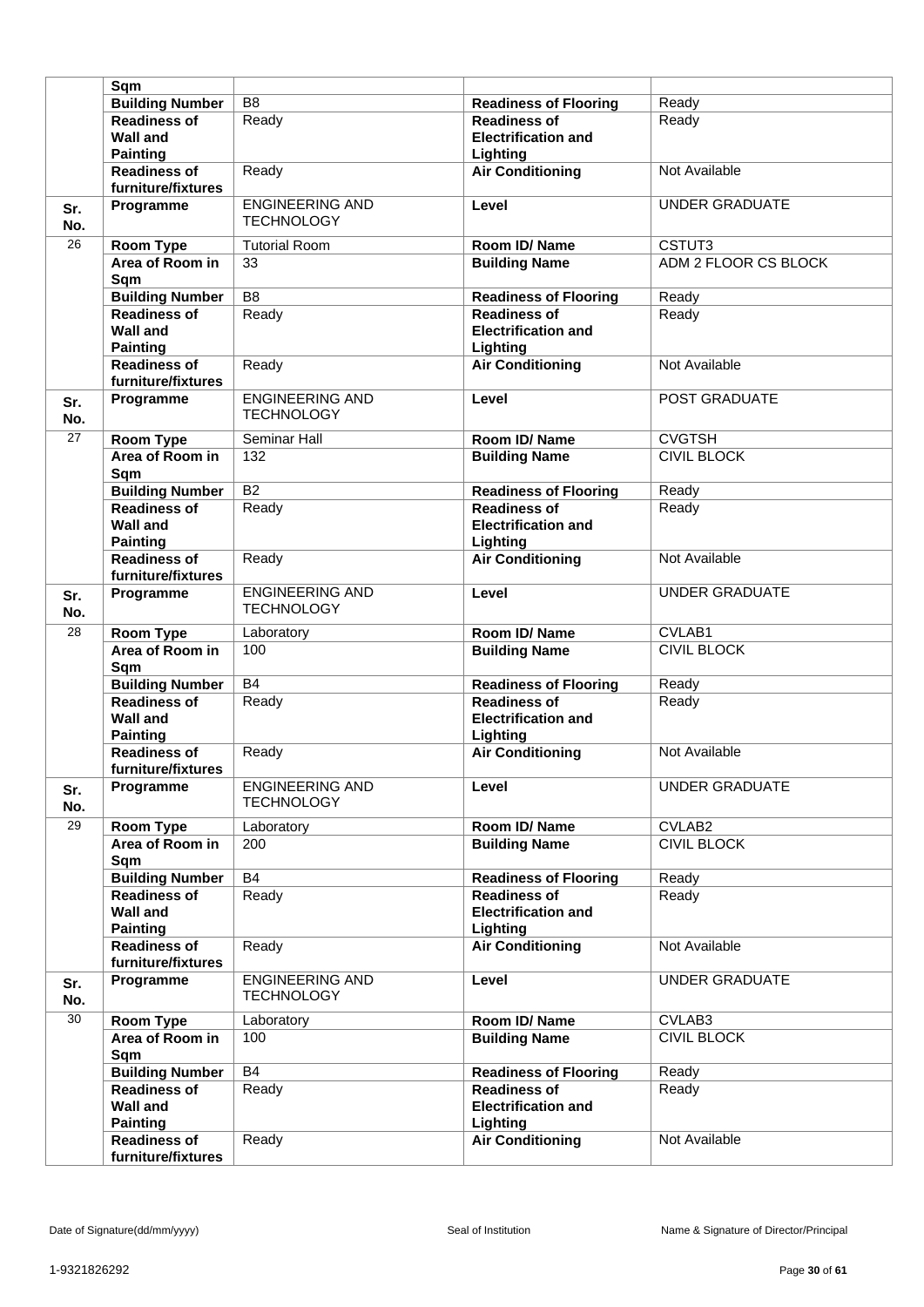| Sr.        | Programme                                     | <b>ENGINEERING AND</b>                      | Level                                             | <b>UNDER GRADUATE</b>        |
|------------|-----------------------------------------------|---------------------------------------------|---------------------------------------------------|------------------------------|
| No.        |                                               | <b>TECHNOLOGY</b>                           |                                                   |                              |
| 31         | Room Type                                     | Laboratory                                  | Room ID/Name                                      | CVLAB4                       |
|            | Area of Room in                               | 100                                         | <b>Building Name</b>                              | <b>CIVIL BLOCK</b>           |
|            | Sqm                                           |                                             |                                                   |                              |
|            | <b>Building Number</b>                        | B4                                          | <b>Readiness of Flooring</b>                      | Ready                        |
|            | <b>Readiness of</b>                           | Ready                                       | <b>Readiness of</b><br><b>Electrification and</b> | Ready                        |
|            | <b>Wall and</b><br><b>Painting</b>            |                                             | Lighting                                          |                              |
|            | <b>Readiness of</b>                           | Ready                                       | <b>Air Conditioning</b>                           | Not Available                |
|            | furniture/fixtures                            |                                             |                                                   |                              |
| Sr.<br>No. | Programme                                     | <b>ENGINEERING AND</b><br><b>TECHNOLOGY</b> | Level                                             | <b>UNDER GRADUATE</b>        |
| 32         | Room Type                                     | Laboratory                                  | Room ID/Name                                      | CVLAB5                       |
|            | Area of Room in                               | 100                                         | <b>Building Name</b>                              | <b>CIVIL BLOCK</b>           |
|            | Sqm                                           |                                             |                                                   |                              |
|            | <b>Building Number</b>                        | B4                                          | <b>Readiness of Flooring</b>                      | Ready                        |
|            | Readiness of                                  | Ready                                       | <b>Readiness of</b>                               | Ready                        |
|            | <b>Wall and</b>                               |                                             | <b>Electrification and</b>                        |                              |
|            | <b>Painting</b>                               |                                             | Lighting                                          |                              |
|            | <b>Readiness of</b>                           | Ready                                       | <b>Air Conditioning</b>                           | Not Available                |
|            | furniture/fixtures<br>Programme               | <b>ENGINEERING AND</b>                      | Level                                             | <b>UNDER GRADUATE</b>        |
| Sr.<br>No. |                                               | <b>TECHNOLOGY</b>                           |                                                   |                              |
| 33         | Room Type                                     | Laboratory                                  | Room ID/Name                                      | CVLAB6                       |
|            | Area of Room in<br>Sqm                        | 200                                         | <b>Building Name</b>                              | <b>CIVIL BLOCK</b>           |
|            | <b>Building Number</b>                        | <b>B4</b>                                   | <b>Readiness of Flooring</b>                      | Ready                        |
|            | <b>Readiness of</b>                           | Ready                                       | <b>Readiness of</b>                               | Ready                        |
|            | <b>Wall and</b><br><b>Painting</b>            |                                             | <b>Electrification and</b><br>Lighting            |                              |
|            | <b>Readiness of</b><br>furniture/fixtures     | Ready                                       | <b>Air Conditioning</b>                           | Not Available                |
| Sr.        | Programme                                     | <b>ENGINEERING AND</b><br><b>TECHNOLOGY</b> | Level                                             | <b>UNDER GRADUATE</b>        |
| No.        |                                               |                                             |                                                   |                              |
| 34         | <b>Room Type</b><br>Area of Room in           | Laboratory<br>100                           | Room ID/Name                                      | CVLAB7<br><b>CIVIL BLOCK</b> |
|            | Sqm                                           |                                             | <b>Building Name</b>                              |                              |
|            | <b>Building Number</b>                        | <b>B4</b>                                   | <b>Readiness of Flooring</b>                      | Ready                        |
|            | <b>Readiness of</b>                           | Ready                                       | <b>Readiness of</b>                               | Ready                        |
|            | <b>Wall and</b>                               |                                             | <b>Electrification and</b>                        |                              |
|            | <b>Painting</b>                               |                                             | Lighting                                          |                              |
|            | Readiness of<br>furniture/fixtures            | Ready                                       | <b>Air Conditioning</b>                           | Not Available                |
| Sr.        | Programme                                     | <b>ENGINEERING AND</b>                      | Level                                             | <b>UNDER GRADUATE</b>        |
| No.        |                                               | <b>TECHNOLOGY</b>                           |                                                   |                              |
| 35         | Room Type                                     | Laboratory                                  | Room ID/Name                                      | CVLAB8                       |
|            | Area of Room in                               | 100                                         | <b>Building Name</b>                              | <b>CIVIL BLOCK</b>           |
|            | Sqm                                           | <b>B4</b>                                   | <b>Readiness of Flooring</b>                      | Ready                        |
|            | <b>Building Number</b><br><b>Readiness of</b> | Ready                                       | <b>Readiness of</b>                               | Ready                        |
|            | <b>Wall and</b>                               |                                             | <b>Electrification and</b>                        |                              |
|            | <b>Painting</b>                               |                                             | Lighting                                          |                              |
|            | <b>Readiness of</b><br>furniture/fixtures     | Ready                                       | <b>Air Conditioning</b>                           | Not Available                |
| Sr.<br>No. | Programme                                     | <b>ENGINEERING AND</b><br><b>TECHNOLOGY</b> | Level                                             | <b>UNDER GRADUATE</b>        |
| 36         | <b>Room Type</b>                              | Library & Reading Room                      | Room ID/Name                                      | <b>CVLIB</b>                 |
|            | Area of Room in<br>Sqm                        | 30                                          | <b>Building Name</b>                              | <b>CIVIL BLOCK</b>           |
|            | <b>Building Number</b>                        | <b>B4</b>                                   | <b>Readiness of Flooring</b>                      | Ready                        |
|            | <b>Readiness of</b>                           | Ready                                       | <b>Readiness of</b>                               | Ready                        |
|            |                                               |                                             |                                                   |                              |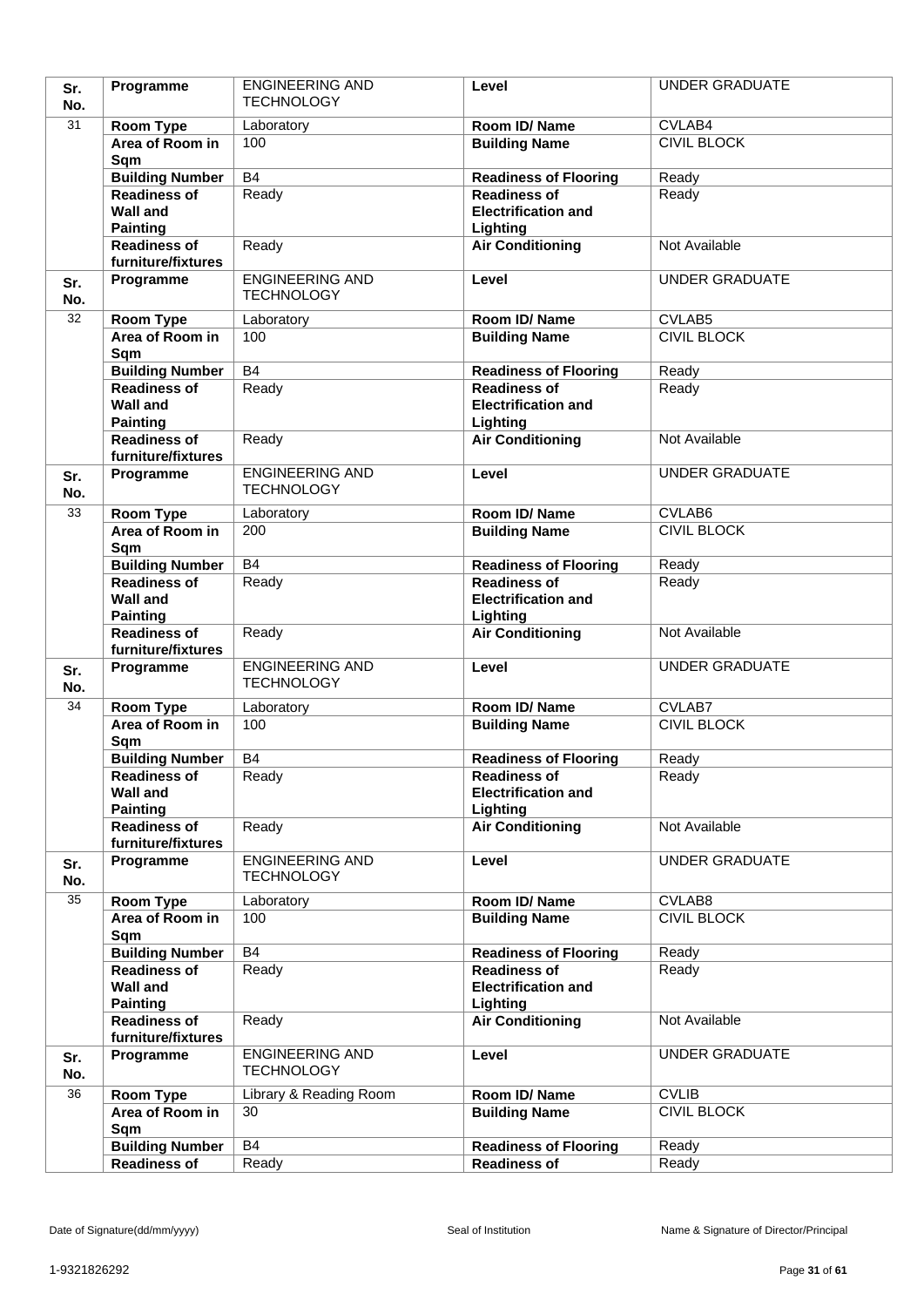|            | <b>Wall and</b>                                              |                                             | <b>Electrification and</b>                                    |                       |
|------------|--------------------------------------------------------------|---------------------------------------------|---------------------------------------------------------------|-----------------------|
|            | <b>Painting</b>                                              |                                             | Lighting                                                      |                       |
|            | <b>Readiness of</b><br>furniture/fixtures                    | Ready                                       | <b>Air Conditioning</b>                                       | Not Available         |
| Sr.<br>No. | Programme                                                    | <b>ENGINEERING AND</b><br><b>TECHNOLOGY</b> | Level                                                         | <b>UNDER GRADUATE</b> |
| 37         | <b>Room Type</b>                                             | Seminar Hall                                | Room ID/Name                                                  | <b>CVSH</b>           |
|            | Area of Room in<br>Sqm                                       | 135.29                                      | <b>Building Name</b>                                          | <b>CIVIL BLOCK</b>    |
|            | <b>Building Number</b>                                       | <b>B4</b>                                   | <b>Readiness of Flooring</b>                                  | Ready                 |
|            | <b>Readiness of</b><br><b>Wall and</b><br><b>Painting</b>    | Ready                                       | <b>Readiness of</b><br><b>Electrification and</b><br>Lighting | Ready                 |
|            | <b>Readiness of</b><br>furniture/fixtures                    | Ready                                       | <b>Air Conditioning</b>                                       | Available             |
| Sr.<br>No. | Programme                                                    | <b>ENGINEERING AND</b><br><b>TECHNOLOGY</b> | Level                                                         | <b>UNDER GRADUATE</b> |
| 38         | Room Type                                                    | <b>Tutorial Room</b>                        | Room ID/Name                                                  | CVTUT4                |
|            | Area of Room in<br>Sqm                                       | 33                                          | <b>Building Name</b>                                          | <b>CIVIL BLOCK</b>    |
|            | <b>Building Number</b>                                       | <b>B4</b>                                   | <b>Readiness of Flooring</b>                                  | Ready                 |
|            | <b>Readiness of</b><br><b>Wall and</b><br><b>Painting</b>    | Ready                                       | <b>Readiness of</b><br><b>Electrification and</b><br>Lighting | Ready                 |
|            | <b>Readiness of</b><br>furniture/fixtures                    | Ready                                       | <b>Air Conditioning</b>                                       | Not Available         |
| Sr.<br>No. | Programme                                                    | <b>ENGINEERING AND</b><br><b>TECHNOLOGY</b> | Level                                                         | <b>UNDER GRADUATE</b> |
| 39         | Room Type                                                    | <b>Tutorial Room</b>                        | Room ID/Name                                                  | CVTUT5                |
|            | Area of Room in<br>Sqm                                       | 33                                          | <b>Building Name</b>                                          | <b>CIVIL BLOCK</b>    |
|            |                                                              |                                             |                                                               |                       |
|            | <b>Building Number</b>                                       | <b>B4</b>                                   | <b>Readiness of Flooring</b>                                  | Ready                 |
|            | <b>Readiness of</b><br><b>Wall and</b><br><b>Painting</b>    | Ready                                       | <b>Readiness of</b><br><b>Electrification and</b><br>Lighting | Ready                 |
|            | <b>Readiness of</b><br>furniture/fixtures                    | Ready                                       | <b>Air Conditioning</b>                                       | Not Available         |
| Sr.<br>No. | Programme                                                    | <b>ENGINEERING AND</b><br><b>TECHNOLOGY</b> | Level                                                         | <b>POST GRADUATE</b>  |
| 40         | <b>Room Type</b>                                             | Seminar Hall                                | Room ID/Name                                                  | <b>CVWMSH</b>         |
|            | Area of Room in<br>Sqm                                       | 132                                         | <b>Building Name</b>                                          | <b>CIVIL BLOCK</b>    |
|            | <b>Building Number</b>                                       | B4                                          | <b>Readiness of Flooring</b>                                  | Ready                 |
|            | <b>Readiness of</b><br><b>Wall and</b><br><b>Painting</b>    | Ready                                       | <b>Readiness of</b><br><b>Electrification and</b><br>Lighting | Ready                 |
|            | <b>Readiness of</b><br>furniture/fixtures                    | Ready                                       | <b>Air Conditioning</b>                                       | Not Available         |
| Sr.<br>No. | Programme                                                    | <b>ENGINEERING AND</b><br><b>TECHNOLOGY</b> | Level                                                         | <b>UNDER GRADUATE</b> |
| 41         | Room Type                                                    | Drawing Hall                                | Room ID/Name                                                  | <b>DRH</b>            |
|            | Area of Room in<br>Sqm                                       | 300                                         | <b>Building Name</b>                                          | ADM BLOK 1 FLOOR      |
|            | <b>Building Number</b>                                       | B <sub>6</sub>                              | <b>Readiness of Flooring</b>                                  | Ready                 |
|            | <b>Readiness of</b><br><b>Wall and</b>                       | Ready                                       | <b>Readiness of</b><br><b>Electrification and</b>             | Ready                 |
|            | <b>Painting</b><br><b>Readiness of</b><br>furniture/fixtures | Ready                                       | Lighting<br><b>Air Conditioning</b>                           | Not Available         |
| Sr.<br>No. | Programme                                                    | <b>ENGINEERING AND</b><br><b>TECHNOLOGY</b> | Level                                                         | <b>UNDER GRADUATE</b> |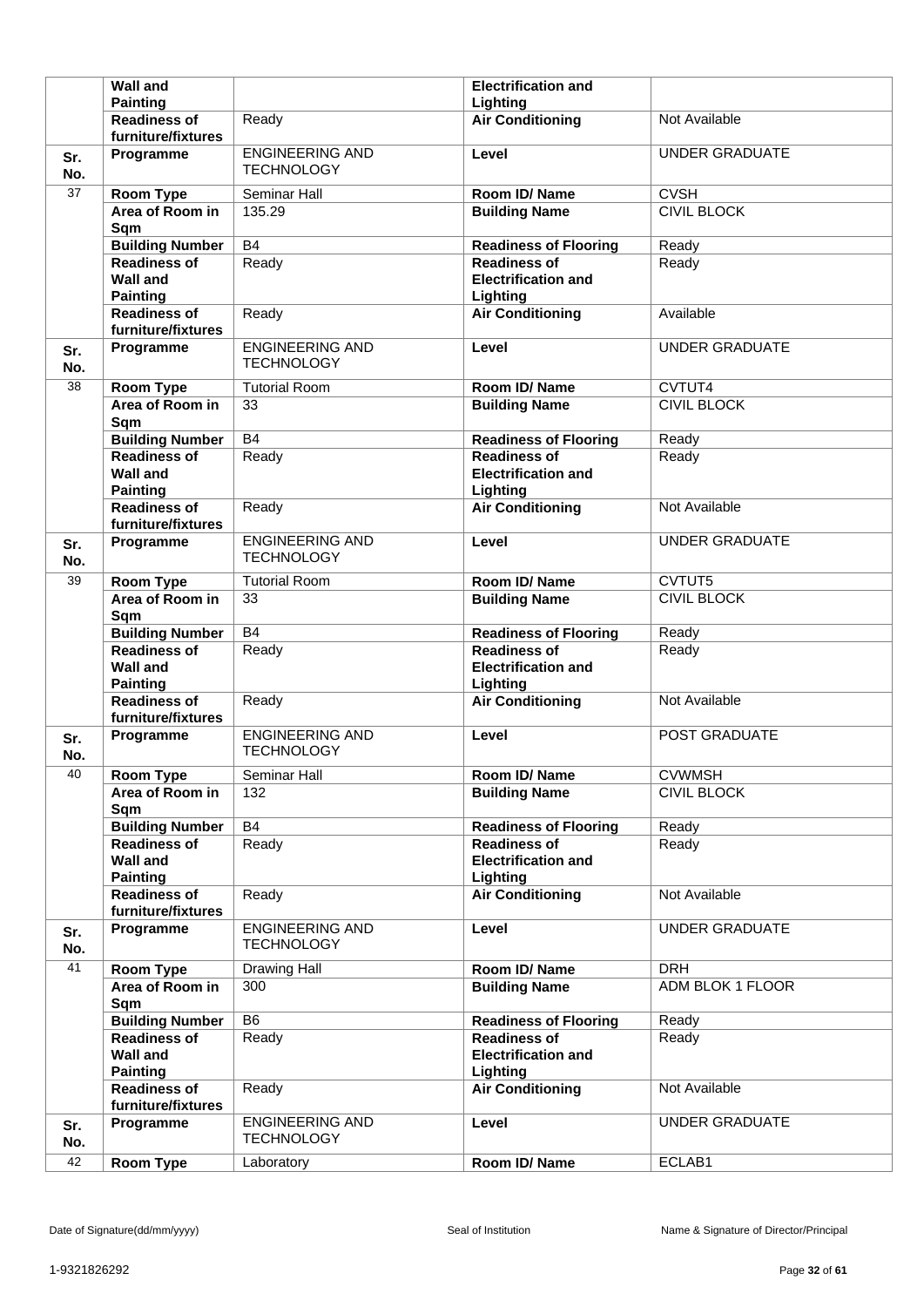|            | Area of Room in<br>Sqm                                       | 130                                         | <b>Building Name</b>                                          | <b>E&amp;CE BLOCK</b> |
|------------|--------------------------------------------------------------|---------------------------------------------|---------------------------------------------------------------|-----------------------|
|            | <b>Building Number</b>                                       | $\overline{B5}$                             | <b>Readiness of Flooring</b>                                  | Ready                 |
|            | <b>Readiness of</b><br><b>Wall and</b>                       | Ready                                       | <b>Readiness of</b><br><b>Electrification and</b>             | Ready                 |
|            | <b>Painting</b><br><b>Readiness of</b><br>furniture/fixtures | Ready                                       | Lighting<br><b>Air Conditioning</b>                           | Not Available         |
| Sr.<br>No. | Programme                                                    | <b>ENGINEERING AND</b><br><b>TECHNOLOGY</b> | Level                                                         | <b>UNDER GRADUATE</b> |
| 43         | <b>Room Type</b>                                             | Laboratory                                  | Room ID/Name                                                  | ECLAB2                |
|            | Area of Room in<br>Sqm                                       | 103                                         | <b>Building Name</b>                                          | <b>E&amp;CE BLOCK</b> |
|            | <b>Building Number</b>                                       | $\overline{B5}$                             | <b>Readiness of Flooring</b>                                  | Ready                 |
|            | <b>Readiness of</b><br><b>Wall and</b><br><b>Painting</b>    | Ready                                       | <b>Readiness of</b><br><b>Electrification and</b><br>Lighting | Ready                 |
|            | <b>Readiness of</b><br>furniture/fixtures                    | Ready                                       | <b>Air Conditioning</b>                                       | Not Available         |
| Sr.<br>No. | Programme                                                    | <b>ENGINEERING AND</b><br><b>TECHNOLOGY</b> | Level                                                         | <b>UNDER GRADUATE</b> |
| 44         | <b>Room Type</b>                                             | Laboratory                                  | Room ID/ Name                                                 | ECLAB3                |
|            | Area of Room in<br>Sqm                                       | 105                                         | <b>Building Name</b>                                          | <b>E&amp;CE BLOCK</b> |
|            | <b>Building Number</b>                                       | $\overline{B5}$                             | <b>Readiness of Flooring</b>                                  | Ready                 |
|            | <b>Readiness of</b><br><b>Wall and</b><br><b>Painting</b>    | Ready                                       | <b>Readiness of</b><br><b>Electrification and</b><br>Lighting | Ready                 |
|            | <b>Readiness of</b><br>furniture/fixtures                    | Ready                                       | <b>Air Conditioning</b>                                       | Not Available         |
| Sr.<br>No. | Programme                                                    | <b>ENGINEERING AND</b><br><b>TECHNOLOGY</b> | Level                                                         | <b>UNDER GRADUATE</b> |
| 45         | <b>Room Type</b>                                             | Laboratory                                  | Room ID/Name                                                  | ECLAB4                |
|            | Area of Room in<br>Sqm                                       | 103                                         | <b>Building Name</b>                                          | <b>E&amp;CE BLOCK</b> |
|            | <b>Building Number</b>                                       | B <sub>5</sub>                              | <b>Readiness of Flooring</b>                                  | Ready                 |
|            | <b>Readiness of</b><br><b>Wall and</b><br><b>Painting</b>    | Ready                                       | <b>Readiness of</b><br><b>Electrification and</b><br>Lighting | Ready                 |
|            | <b>Readiness of</b><br>furniture/fixtures                    | Ready                                       | <b>Air Conditioning</b>                                       | Not Available         |
| Sr.<br>No. | Programme                                                    | <b>ENGINEERING AND</b><br><b>TECHNOLOGY</b> | Level                                                         | <b>UNDER GRADUATE</b> |
| 46         | <b>Room Type</b>                                             | Laboratory                                  | Room ID/Name                                                  | ECLAB5                |
|            | Area of Room in<br>Sqm                                       | 105                                         | <b>Building Name</b>                                          | <b>E&amp;CE BLOCK</b> |
|            | <b>Building Number</b>                                       | B <sub>5</sub>                              | <b>Readiness of Flooring</b>                                  | Ready                 |
|            | <b>Readiness of</b><br><b>Wall and</b><br><b>Painting</b>    | Ready                                       | <b>Readiness of</b><br><b>Electrification and</b><br>Lighting | Ready                 |
|            | <b>Readiness of</b><br>furniture/fixtures                    | Ready                                       | <b>Air Conditioning</b>                                       | Not Available         |
| Sr.<br>No. | Programme                                                    | <b>ENGINEERING AND</b><br><b>TECHNOLOGY</b> | Level                                                         | UNDER GRADUATE        |
| 47         | Room Type                                                    | Laboratory                                  | Room ID/Name                                                  | ECLAB6                |
|            | Area of Room in<br>Sqm                                       | 112                                         | <b>Building Name</b>                                          | <b>E&amp;CE BLOCK</b> |
|            | <b>Building Number</b>                                       | B <sub>5</sub>                              | <b>Readiness of Flooring</b>                                  | Ready                 |
|            | <b>Readiness of</b><br><b>Wall and</b><br><b>Painting</b>    | Ready                                       | <b>Readiness of</b><br><b>Electrification and</b><br>Lighting | Ready                 |
|            | <b>Readiness of</b><br>furniture/fixtures                    | Ready                                       | <b>Air Conditioning</b>                                       | Not Available         |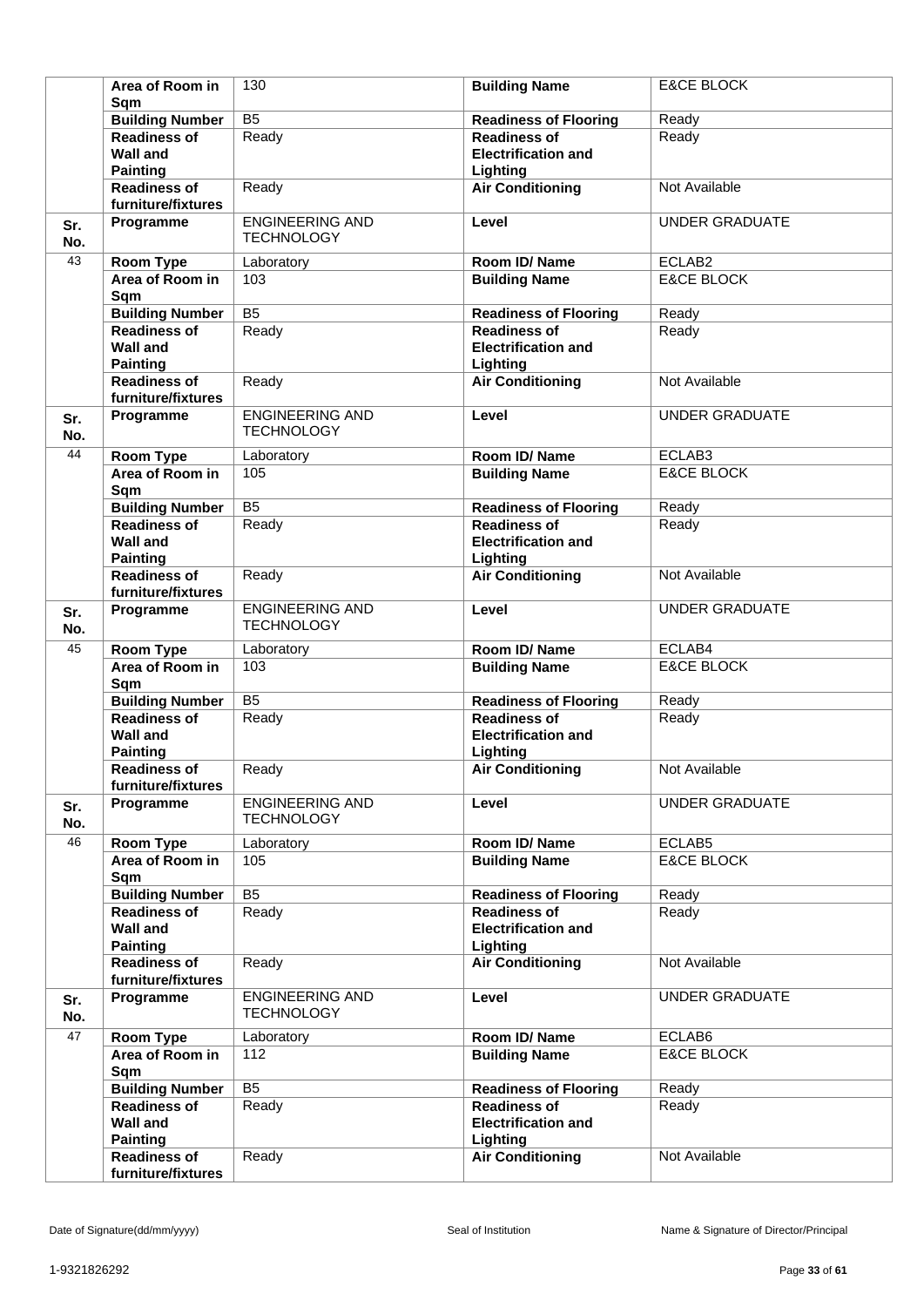| Sr.        | Programme                                     | <b>ENGINEERING AND</b>                      | Level                                               | <b>UNDER GRADUATE</b>                      |
|------------|-----------------------------------------------|---------------------------------------------|-----------------------------------------------------|--------------------------------------------|
| No.        |                                               | <b>TECHNOLOGY</b>                           |                                                     |                                            |
| 48         | Room Type                                     | Laboratory                                  | Room ID/Name                                        | ECLAB7                                     |
|            | Area of Room in                               | 100                                         | <b>Building Name</b>                                | <b>E&amp;CE BLOCK</b>                      |
|            | Sqm                                           |                                             |                                                     |                                            |
|            | <b>Building Number</b>                        | $\overline{B5}$                             | <b>Readiness of Flooring</b>                        | Ready                                      |
|            | <b>Readiness of</b><br><b>Wall and</b>        | Ready                                       | <b>Readiness of</b><br><b>Electrification and</b>   | Ready                                      |
|            | <b>Painting</b>                               |                                             | Lighting                                            |                                            |
|            | <b>Readiness of</b>                           | Ready                                       | <b>Air Conditioning</b>                             | Not Available                              |
|            | furniture/fixtures                            |                                             |                                                     |                                            |
| Sr.        | Programme                                     | <b>ENGINEERING AND</b><br><b>TECHNOLOGY</b> | Level                                               | <b>UNDER GRADUATE</b>                      |
| No.<br>49  |                                               |                                             |                                                     |                                            |
|            | Room Type<br>Area of Room in                  | Laboratory<br>100                           | Room ID/Name<br><b>Building Name</b>                | ECLAB8<br>EC BLOCK                         |
|            | Sqm                                           |                                             |                                                     |                                            |
|            | <b>Building Number</b>                        | $\overline{B13}$                            | <b>Readiness of Flooring</b>                        | Ready                                      |
|            | Readiness of                                  | Ready                                       | <b>Readiness of</b>                                 | Ready                                      |
|            | <b>Wall and</b><br><b>Painting</b>            |                                             | <b>Electrification and</b><br>Lighting              |                                            |
|            | <b>Readiness of</b>                           | Ready                                       | <b>Air Conditioning</b>                             | Not Available                              |
|            | furniture/fixtures                            |                                             |                                                     |                                            |
| Sr.<br>No. | Programme                                     | <b>ENGINEERING AND</b><br><b>TECHNOLOGY</b> | Level                                               | <b>UNDER GRADUATE</b>                      |
| 50         | Room Type                                     | Laboratory                                  | Room ID/Name                                        | ECLAB9                                     |
|            | Area of Room in                               | 100                                         | <b>Building Name</b>                                | EC BLOCK                                   |
|            | Sqm                                           |                                             |                                                     |                                            |
|            | <b>Building Number</b>                        | B14                                         | <b>Readiness of Flooring</b>                        | Ready                                      |
|            | <b>Readiness of</b>                           | Ready                                       | <b>Readiness of</b>                                 | Ready                                      |
|            | <b>Wall and</b><br><b>Painting</b>            |                                             | <b>Electrification and</b><br>Lighting              |                                            |
|            | <b>Readiness of</b><br>furniture/fixtures     | Ready                                       | <b>Air Conditioning</b>                             | Not Available                              |
| Sr.        | Programme                                     | <b>ENGINEERING AND</b>                      | Level                                               | <b>UNDER GRADUATE</b>                      |
| No.        |                                               | <b>TECHNOLOGY</b>                           |                                                     |                                            |
| 51         | <b>Room Type</b>                              | Laboratory                                  | Room ID/Name                                        | ECLB <sub>10</sub>                         |
|            | Area of Room in<br>Sqm                        | 100                                         | <b>Building Name</b>                                | <b>E&amp;CE BLOCK</b>                      |
|            |                                               |                                             |                                                     |                                            |
|            |                                               |                                             |                                                     |                                            |
|            | <b>Building Number</b>                        | B <sub>5</sub>                              | <b>Readiness of Flooring</b>                        | Ready                                      |
|            | <b>Readiness of</b><br><b>Wall and</b>        | Ready                                       | Readiness of<br><b>Electrification and</b>          | Ready                                      |
|            | <b>Painting</b>                               |                                             | Lighting                                            |                                            |
|            | Readiness of                                  | Ready                                       | <b>Air Conditioning</b>                             | Available                                  |
|            | furniture/fixtures                            | <b>ENGINEERING AND</b>                      | Level                                               | <b>UNDER GRADUATE</b>                      |
| Sr.<br>No. | Programme                                     | <b>TECHNOLOGY</b>                           |                                                     |                                            |
| 52         |                                               |                                             |                                                     | ECLB11                                     |
|            | <b>Room Type</b><br>Area of Room in           | Laboratory<br>100                           | Room ID/Name<br><b>Building Name</b>                | EC BLOCK                                   |
|            | Sqm                                           |                                             |                                                     |                                            |
|            | <b>Building Number</b>                        | <b>B14</b>                                  | <b>Readiness of Flooring</b>                        | Ready                                      |
|            | <b>Readiness of</b>                           | Ready                                       | <b>Readiness of</b>                                 | Ready                                      |
|            | <b>Wall and</b>                               |                                             | <b>Electrification and</b>                          |                                            |
|            | <b>Painting</b><br><b>Readiness of</b>        | Ready                                       | Lighting                                            | Not Available                              |
|            | furniture/fixtures                            |                                             | <b>Air Conditioning</b>                             |                                            |
| Sr.        | Programme                                     | <b>ENGINEERING AND</b><br><b>TECHNOLOGY</b> | Level                                               | POST GRADUATE                              |
| No.<br>53  |                                               |                                             |                                                     |                                            |
|            | <b>Room Type</b><br>Area of Room in           | Laboratory<br>100                           | Room ID/Name<br><b>Building Name</b>                | ECLB <sub>2</sub><br><b>E&amp;CE BLOCK</b> |
|            | Sqm                                           |                                             |                                                     |                                            |
|            | <b>Building Number</b><br><b>Readiness of</b> | B <sub>5</sub><br>Ready                     | <b>Readiness of Flooring</b><br><b>Readiness of</b> | Ready<br>Ready                             |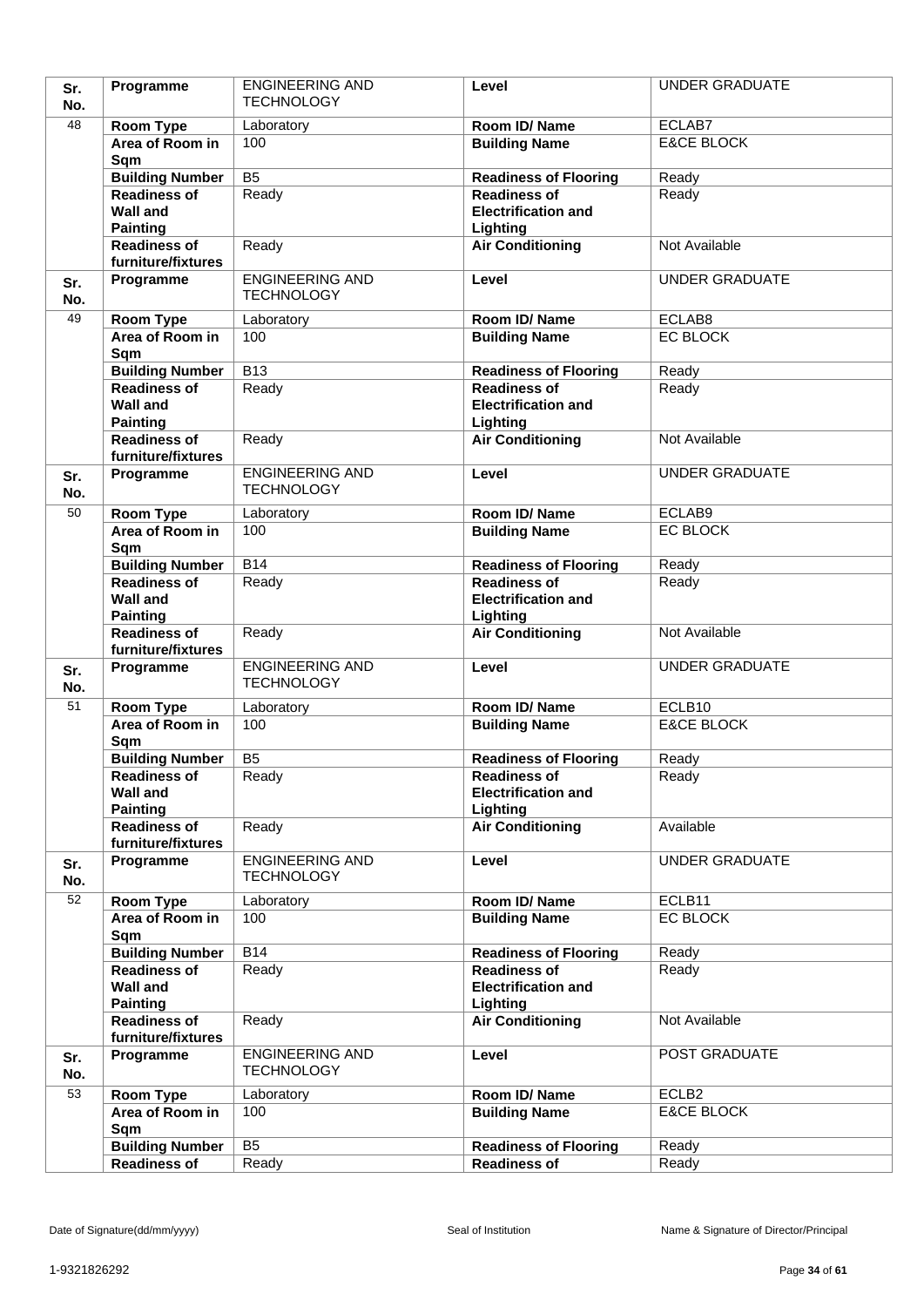|            | <b>Wall and</b>                                              |                                             | <b>Electrification and</b>                                    |                            |
|------------|--------------------------------------------------------------|---------------------------------------------|---------------------------------------------------------------|----------------------------|
|            | <b>Painting</b>                                              |                                             | Lighting                                                      |                            |
|            | <b>Readiness of</b><br>furniture/fixtures                    | Ready                                       | <b>Air Conditioning</b>                                       | Not Available              |
| Sr.<br>No. | Programme                                                    | <b>ENGINEERING AND</b><br><b>TECHNOLOGY</b> | Level                                                         | <b>UNDER GRADUATE</b>      |
| 54         | <b>Room Type</b>                                             | Library & Reading Room                      | Room ID/Name                                                  | <b>ECLIB</b>               |
|            | Area of Room in<br>Sqm                                       | 30                                          | <b>Building Name</b>                                          | <b>E&amp;CE BLOCK</b>      |
|            | <b>Building Number</b>                                       | B <sub>5</sub>                              | <b>Readiness of Flooring</b>                                  | Ready                      |
|            | <b>Readiness of</b><br><b>Wall and</b><br><b>Painting</b>    | Ready                                       | <b>Readiness of</b><br><b>Electrification and</b><br>Lighting | Ready                      |
|            | <b>Readiness of</b><br>furniture/fixtures                    | Ready                                       | <b>Air Conditioning</b>                                       | Not Available              |
| Sr.<br>No. | Programme                                                    | <b>ENGINEERING AND</b><br><b>TECHNOLOGY</b> | Level                                                         | POST GRADUATE              |
| 55         | Room Type                                                    | Classroom                                   | Room ID/Name                                                  | ECPGC1                     |
|            | Area of Room in<br>Sqm                                       | 32                                          | <b>Building Name</b>                                          | <b>EC BLOCK</b>            |
|            | <b>Building Number</b>                                       | $\overline{B13}$                            | <b>Readiness of Flooring</b>                                  | Ready                      |
|            | <b>Readiness of</b><br><b>Wall and</b><br><b>Painting</b>    | Ready                                       | <b>Readiness of</b><br><b>Electrification and</b><br>Lighting | Ready                      |
|            | <b>Readiness of</b><br>furniture/fixtures                    | Ready                                       | <b>Air Conditioning</b>                                       | Not Available              |
| Sr.<br>No. | Programme                                                    | <b>ENGINEERING AND</b><br><b>TECHNOLOGY</b> | Level                                                         | POST GRADUATE              |
| 56         | <b>Room Type</b>                                             | Classroom                                   | Room ID/Name                                                  | ECPGC2                     |
|            | Area of Room in<br>Sqm                                       | 58                                          | <b>Building Name</b>                                          | <b>CIVIL BLOCK 1 FLOOR</b> |
|            |                                                              |                                             |                                                               |                            |
|            | <b>Building Number</b>                                       | <b>B4</b>                                   | <b>Readiness of Flooring</b>                                  | Ready                      |
|            | <b>Readiness of</b><br><b>Wall and</b><br><b>Painting</b>    | Ready                                       | <b>Readiness of</b><br><b>Electrification and</b><br>Lighting | Ready                      |
|            | <b>Readiness of</b><br>furniture/fixtures                    | Ready                                       | <b>Air Conditioning</b>                                       | Not Available              |
| Sr.<br>No. | Programme                                                    | <b>ENGINEERING AND</b><br><b>TECHNOLOGY</b> | Level                                                         | POST GRADUATE              |
| 57         | <b>Room Type</b>                                             | Seminar Hall                                | Room ID/Name                                                  | <b>ECPGSH</b>              |
|            | Area of Room in<br>Sqm                                       | 132                                         | <b>Building Name</b>                                          | EC BLOCK                   |
|            | <b>Building Number</b>                                       | B13                                         | <b>Readiness of Flooring</b>                                  | Ready                      |
|            | <b>Readiness of</b><br><b>Wall and</b><br><b>Painting</b>    | Ready                                       | <b>Readiness of</b><br><b>Electrification and</b><br>Lighting | Ready                      |
|            | <b>Readiness of</b><br>furniture/fixtures                    | Ready                                       | <b>Air Conditioning</b>                                       | Not Available              |
| Sr.<br>No. | Programme                                                    | <b>ENGINEERING AND</b><br><b>TECHNOLOGY</b> | Level                                                         | DOCTOR OF PHILOSOPHY       |
| 58         | Room Type                                                    | Research Laboratory                         | Room ID/Name                                                  | <b>ECRL</b>                |
|            | Area of Room in<br>Sqm                                       | 100                                         | <b>Building Name</b>                                          | EC BLOCK                   |
|            | <b>Building Number</b>                                       | B14                                         | <b>Readiness of Flooring</b>                                  | Ready                      |
|            | <b>Readiness of</b><br><b>Wall and</b>                       | Ready                                       | <b>Readiness of</b><br><b>Electrification and</b>             | Ready                      |
|            | <b>Painting</b><br><b>Readiness of</b><br>furniture/fixtures | Ready                                       | Lighting<br><b>Air Conditioning</b>                           | Not Available              |
| Sr.<br>No. | Programme                                                    | <b>ENGINEERING AND</b><br><b>TECHNOLOGY</b> | Level                                                         | <b>UNDER GRADUATE</b>      |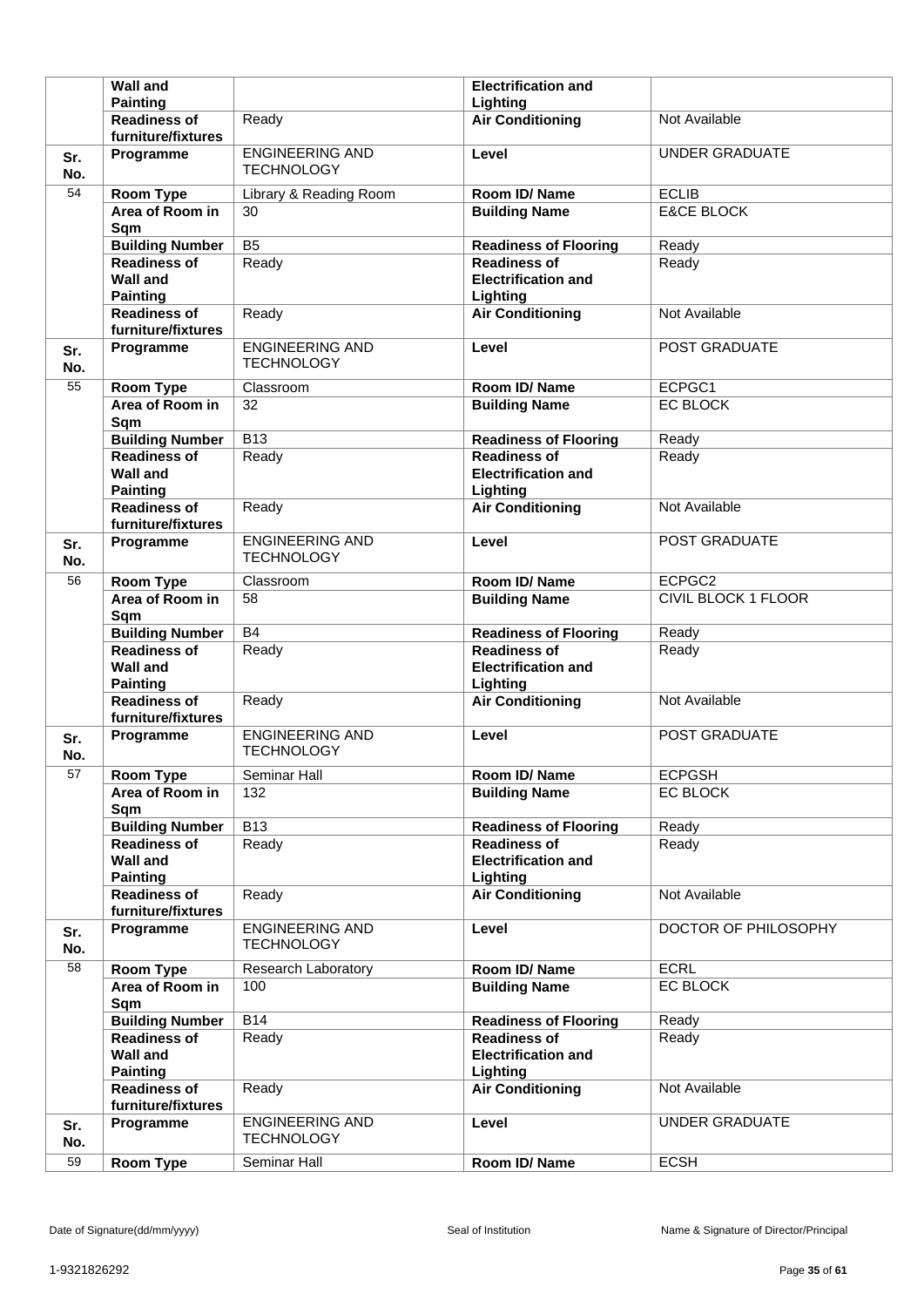|            | Area of Room in<br>Sqm                                       | 135.29                                      | <b>Building Name</b>                                          | <b>E&amp;CE BLOCK</b>      |
|------------|--------------------------------------------------------------|---------------------------------------------|---------------------------------------------------------------|----------------------------|
|            | <b>Building Number</b>                                       | $\overline{B5}$                             | <b>Readiness of Flooring</b>                                  | Ready                      |
|            | <b>Readiness of</b><br><b>Wall and</b>                       | Ready                                       | <b>Readiness of</b><br><b>Electrification and</b>             | Ready                      |
|            | <b>Painting</b><br><b>Readiness of</b><br>furniture/fixtures | Ready                                       | Lighting<br><b>Air Conditioning</b>                           | Available                  |
|            |                                                              | <b>ENGINEERING AND</b>                      | Level                                                         | <b>UNDER GRADUATE</b>      |
| Sr.<br>No. | Programme                                                    | <b>TECHNOLOGY</b>                           |                                                               |                            |
| 60         | <b>Room Type</b>                                             | <b>Tutorial Room</b>                        | Room ID/Name                                                  | ECTUT1                     |
|            | Area of Room in<br>Sqm                                       | 66                                          | <b>Building Name</b>                                          | <b>E&amp;CE BLOCK</b>      |
|            | <b>Building Number</b>                                       | $\overline{B5}$                             | <b>Readiness of Flooring</b>                                  | Ready                      |
|            | <b>Readiness of</b><br><b>Wall and</b><br><b>Painting</b>    | Ready                                       | <b>Readiness of</b><br><b>Electrification and</b><br>Lighting | Ready                      |
|            | <b>Readiness of</b><br>furniture/fixtures                    | Ready                                       | <b>Air Conditioning</b>                                       | Not Available              |
| Sr.<br>No. | Programme                                                    | <b>ENGINEERING AND</b><br><b>TECHNOLOGY</b> | Level                                                         | <b>UNDER GRADUATE</b>      |
| 61         | <b>Room Type</b>                                             | <b>Tutorial Room</b>                        | Room ID/ Name                                                 | ECTUT2                     |
|            | Area of Room in<br>Sqm                                       | 33                                          | <b>Building Name</b>                                          | <b>E&amp;CE BLOCK</b>      |
|            | <b>Building Number</b>                                       | $\overline{B5}$                             | <b>Readiness of Flooring</b>                                  | Ready                      |
|            | <b>Readiness of</b><br><b>Wall and</b>                       | Ready                                       | <b>Readiness of</b><br><b>Electrification and</b>             | Ready                      |
|            | <b>Painting</b>                                              | Ready                                       | Lighting                                                      | Not Available              |
|            | <b>Readiness of</b><br>furniture/fixtures                    |                                             | <b>Air Conditioning</b>                                       |                            |
| Sr.<br>No. | Programme                                                    | <b>ENGINEERING AND</b><br><b>TECHNOLOGY</b> | Level                                                         | <b>UNDER GRADUATE</b>      |
| 62         | <b>Room Type</b>                                             | <b>Tutorial Room</b>                        | Room ID/Name                                                  | ECTUT3                     |
|            | Area of Room in<br>Sqm                                       | 33                                          | <b>Building Name</b>                                          | <b>E&amp;CE BLOCK</b>      |
|            | <b>Building Number</b>                                       | B <sub>5</sub>                              | <b>Readiness of Flooring</b>                                  | Ready                      |
|            | <b>Readiness of</b><br><b>Wall and</b><br><b>Painting</b>    | Ready                                       | <b>Readiness of</b><br><b>Electrification and</b><br>Lighting | Ready                      |
|            | <b>Readiness of</b><br>furniture/fixtures                    | Ready                                       | <b>Air Conditioning</b>                                       | Not Available              |
| Sr.<br>No. | Programme                                                    | <b>ENGINEERING AND</b><br><b>TECHNOLOGY</b> | Level                                                         | POST GRADUATE              |
| 63         | <b>Room Type</b>                                             | <b>Tutorial Rooms - PG</b>                  | Room ID/Name                                                  | GT1                        |
|            | Area of Room in<br>Sqm                                       | 33                                          | <b>Building Name</b>                                          | <b>CIVIL BLOCK 1 FLOOR</b> |
|            | <b>Building Number</b>                                       | <b>B12</b>                                  | <b>Readiness of Flooring</b>                                  | Ready                      |
|            | <b>Readiness of</b><br><b>Wall and</b><br><b>Painting</b>    | Ready                                       | <b>Readiness of</b><br><b>Electrification and</b><br>Lighting | Ready                      |
|            | <b>Readiness of</b><br>furniture/fixtures                    | Ready                                       | <b>Air Conditioning</b>                                       | Not Available              |
| Sr.<br>No. | Programme                                                    | <b>ENGINEERING AND</b><br><b>TECHNOLOGY</b> | Level                                                         | POST GRADUATE              |
| 64         | Room Type                                                    | Laboratory                                  | Room ID/Name                                                  | GTLAB1                     |
|            | Area of Room in<br>Sqm                                       | 100                                         | <b>Building Name</b>                                          | CIVIL BLOCK 1 FLOOR        |
|            | <b>Building Number</b>                                       | <b>B12</b>                                  | <b>Readiness of Flooring</b>                                  | Ready                      |
|            | <b>Readiness of</b><br><b>Wall and</b><br><b>Painting</b>    | Ready                                       | <b>Readiness of</b><br><b>Electrification and</b><br>Lighting | Ready                      |
|            | <b>Readiness of</b><br>furniture/fixtures                    | Ready                                       | <b>Air Conditioning</b>                                       | Not Available              |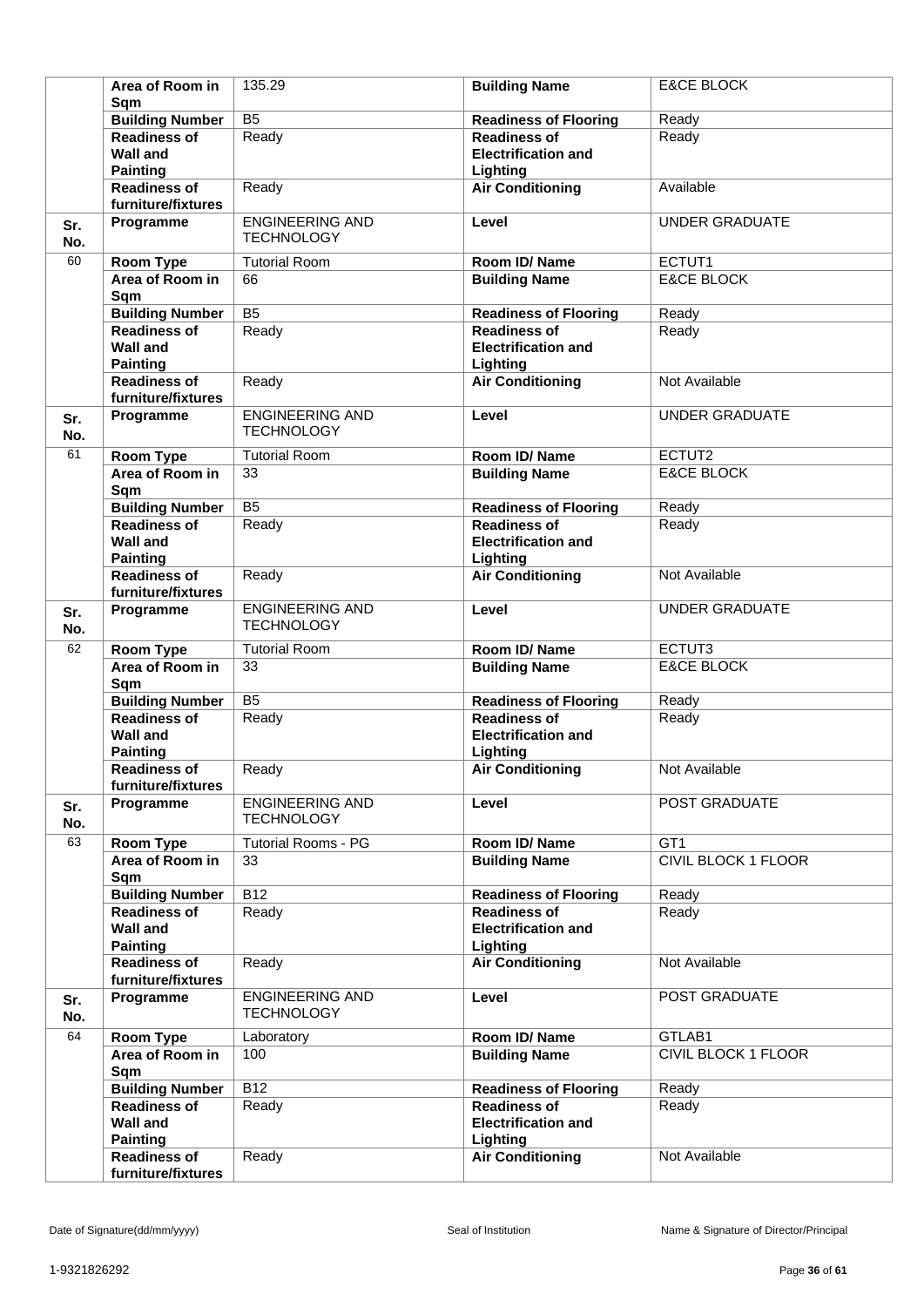| Sr.        | Programme                                     | <b>ENGINEERING AND</b>                      | Level                                             | <b>POST GRADUATE</b>                        |
|------------|-----------------------------------------------|---------------------------------------------|---------------------------------------------------|---------------------------------------------|
| No.        |                                               | <b>TECHNOLOGY</b>                           |                                                   |                                             |
| 65         | Room Type                                     | Laboratory                                  | Room ID/Name                                      | GTLAB <sub>2</sub>                          |
|            | Area of Room in                               | 100                                         | <b>Building Name</b>                              | <b>CIVIL BLOCK 1 FLOOR</b>                  |
|            | Sqm                                           |                                             |                                                   |                                             |
|            | <b>Building Number</b>                        | $\overline{B12}$                            | <b>Readiness of Flooring</b>                      | Ready                                       |
|            | <b>Readiness of</b>                           | Ready                                       | <b>Readiness of</b><br><b>Electrification and</b> | Ready                                       |
|            | <b>Wall and</b><br><b>Painting</b>            |                                             | Lighting                                          |                                             |
|            | <b>Readiness of</b>                           | Ready                                       | <b>Air Conditioning</b>                           | Not Available                               |
|            | furniture/fixtures                            |                                             |                                                   |                                             |
| Sr.        | Programme                                     | <b>ENGINEERING AND</b><br><b>TECHNOLOGY</b> | Level                                             | <b>UNDER GRADUATE</b>                       |
| No.        |                                               |                                             |                                                   |                                             |
| 66         | Room Type<br>Area of Room in                  | Classroom<br>66.02                          | Room ID/Name<br><b>Building Name</b>              | LH <sub>01</sub><br><b>MECHANICAL BLOCK</b> |
|            | Sqm                                           |                                             |                                                   |                                             |
|            | <b>Building Number</b>                        | $\overline{B3}$                             | <b>Readiness of Flooring</b>                      | Ready                                       |
|            | Readiness of                                  | Ready                                       | <b>Readiness of</b>                               | Ready                                       |
|            | <b>Wall and</b>                               |                                             | <b>Electrification and</b>                        |                                             |
|            | <b>Painting</b>                               |                                             | Lighting                                          |                                             |
|            | <b>Readiness of</b>                           | Ready                                       | <b>Air Conditioning</b>                           | Not Available                               |
|            | furniture/fixtures                            |                                             |                                                   |                                             |
| Sr.<br>No. | Programme                                     | <b>ENGINEERING AND</b><br><b>TECHNOLOGY</b> | Level                                             | <b>UNDER GRADUATE</b>                       |
| 67         | Room Type                                     | Classroom                                   | Room ID/Name                                      | LH <sub>02</sub> A                          |
|            | Area of Room in                               | 67.29                                       | <b>Building Name</b>                              | MECHANICAL BLOCK                            |
|            | Sqm                                           |                                             |                                                   |                                             |
|            | <b>Building Number</b>                        | $\overline{B3}$                             | <b>Readiness of Flooring</b>                      | Ready                                       |
|            | <b>Readiness of</b>                           | Ready                                       | <b>Readiness of</b>                               | Ready                                       |
|            | <b>Wall and</b><br><b>Painting</b>            |                                             | <b>Electrification and</b>                        |                                             |
|            | <b>Readiness of</b>                           | Ready                                       | Lighting<br><b>Air Conditioning</b>               | Not Available                               |
|            | furniture/fixtures                            |                                             |                                                   |                                             |
| Sr.        | Programme                                     | <b>ENGINEERING AND</b>                      | Level                                             | <b>UNDER GRADUATE</b>                       |
| No.        |                                               | <b>TECHNOLOGY</b>                           |                                                   |                                             |
| 68         | <b>Room Type</b>                              | Classroom                                   | Room ID/Name                                      | LHO2B                                       |
|            | Area of Room in                               | 66.02                                       | <b>Building Name</b>                              | MECHANICAL BLOCK                            |
|            | Sqm                                           |                                             |                                                   |                                             |
|            | <b>Building Number</b>                        | B <sub>3</sub>                              | <b>Readiness of Flooring</b>                      | Ready                                       |
|            | <b>Readiness of</b><br><b>Wall and</b>        | Ready                                       | Readiness of<br><b>Electrification and</b>        | Ready                                       |
|            | <b>Painting</b>                               |                                             | Lighting                                          |                                             |
|            | Readiness of                                  | Ready                                       | <b>Air Conditioning</b>                           | Not Available                               |
|            | furniture/fixtures                            |                                             |                                                   |                                             |
| Sr.        | Programme                                     | <b>ENGINEERING AND</b>                      | Level                                             | <b>UNDER GRADUATE</b>                       |
| No.        |                                               | <b>TECHNOLOGY</b>                           |                                                   |                                             |
| 69         | <b>Room Type</b>                              | Classroom                                   | Room ID/Name                                      | LH03                                        |
|            | Area of Room in                               | 67.29                                       | <b>Building Name</b>                              | MECHANICAL BLOCK                            |
|            | Sqm                                           | B <sub>3</sub>                              | <b>Readiness of Flooring</b>                      | Ready                                       |
|            | <b>Building Number</b><br><b>Readiness of</b> | Ready                                       | <b>Readiness of</b>                               | Ready                                       |
|            | <b>Wall and</b>                               |                                             | <b>Electrification and</b>                        |                                             |
|            | <b>Painting</b>                               |                                             | Lighting                                          |                                             |
|            | <b>Readiness of</b><br>furniture/fixtures     | Ready                                       | <b>Air Conditioning</b>                           | Not Available                               |
| Sr.        | Programme                                     | <b>ENGINEERING AND</b>                      | Level                                             | <b>UNDER GRADUATE</b>                       |
| No.        |                                               | <b>TECHNOLOGY</b>                           |                                                   |                                             |
| 70         | <b>Room Type</b>                              | Classroom                                   | Room ID/Name                                      | LH04                                        |
|            | Area of Room in<br>Sqm                        | 66.02                                       | <b>Building Name</b>                              | MECHANICAL BLOCK                            |
|            | <b>Building Number</b>                        | B <sub>3</sub>                              | <b>Readiness of Flooring</b>                      | Ready                                       |
|            | <b>Readiness of</b>                           | Ready                                       | <b>Readiness of</b>                               | Ready                                       |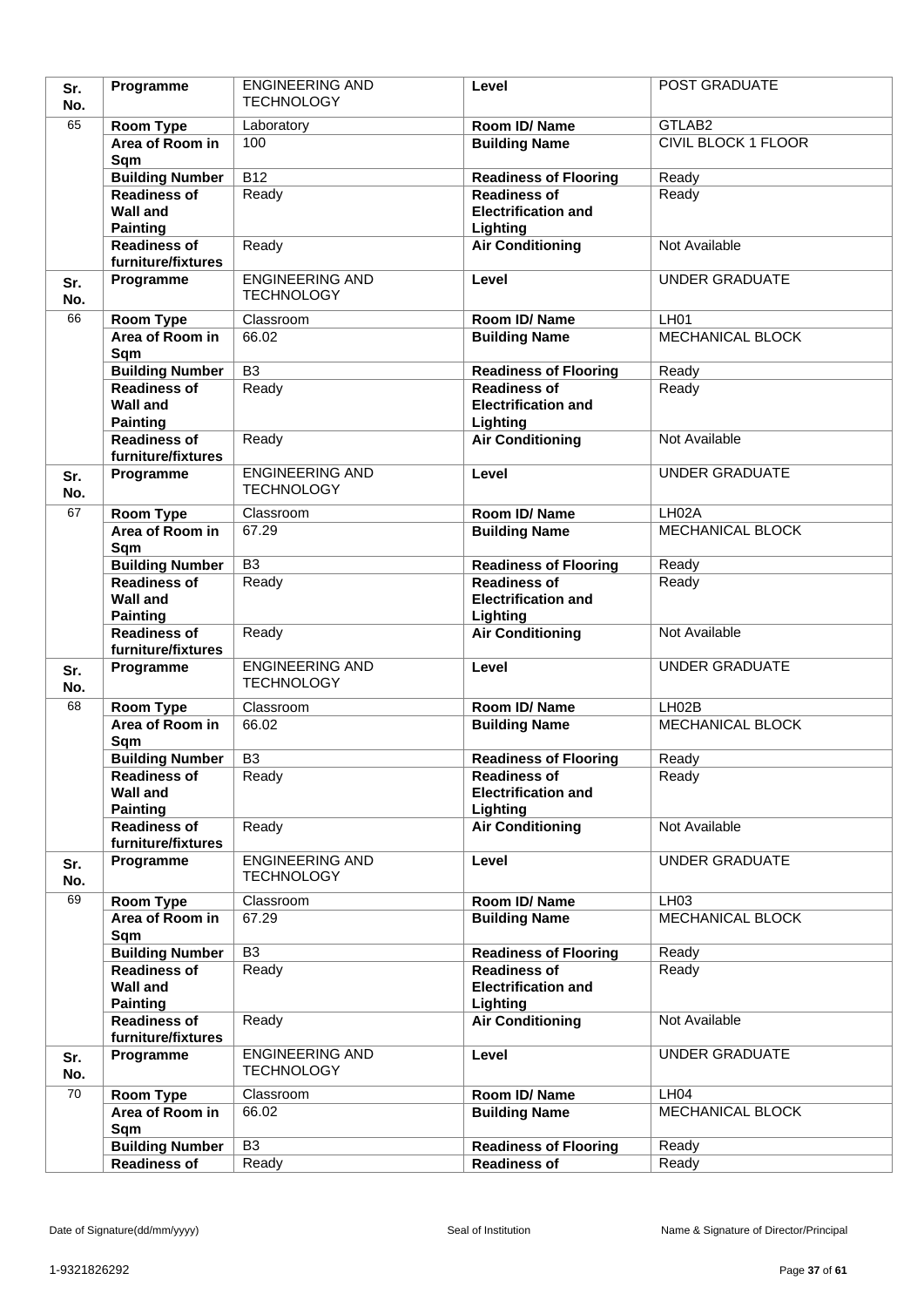|            | <b>Wall and</b>                                              |                                             | <b>Electrification and</b>                                    |                          |
|------------|--------------------------------------------------------------|---------------------------------------------|---------------------------------------------------------------|--------------------------|
|            | <b>Painting</b>                                              |                                             | Lighting                                                      |                          |
|            | <b>Readiness of</b><br>furniture/fixtures                    | Ready                                       | <b>Air Conditioning</b>                                       | Not Available            |
| Sr.<br>No. | Programme                                                    | <b>ENGINEERING AND</b><br><b>TECHNOLOGY</b> | Level                                                         | <b>UNDER GRADUATE</b>    |
| 71         | Room Type                                                    | Classroom                                   | Room ID/Name                                                  | <b>LH06</b>              |
|            | Area of Room in<br>Sqm                                       | 66.02                                       | <b>Building Name</b>                                          | <b>ADM BLOCK 1 FLOOR</b> |
|            | <b>Building Number</b>                                       | B <sub>6</sub>                              | <b>Readiness of Flooring</b>                                  | Ready                    |
|            | <b>Readiness of</b><br><b>Wall and</b><br><b>Painting</b>    | Ready                                       | <b>Readiness of</b><br><b>Electrification and</b><br>Lighting | Ready                    |
|            | <b>Readiness of</b><br>furniture/fixtures                    | Ready                                       | <b>Air Conditioning</b>                                       | Not Available            |
| Sr.<br>No. | Programme                                                    | <b>ENGINEERING AND</b><br><b>TECHNOLOGY</b> | Level                                                         | <b>UNDER GRADUATE</b>    |
| 72         | Room Type                                                    | Classroom                                   | Room ID/Name                                                  | LH06A                    |
|            | Area of Room in<br>Sqm                                       | 66.02                                       | <b>Building Name</b>                                          | ADM BLOCK 1 FLOOR        |
|            | <b>Building Number</b>                                       | B <sub>6</sub>                              | <b>Readiness of Flooring</b>                                  | Ready                    |
|            | <b>Readiness of</b><br><b>Wall and</b><br><b>Painting</b>    | Ready                                       | <b>Readiness of</b><br><b>Electrification and</b><br>Lighting | Ready                    |
|            | <b>Readiness of</b><br>furniture/fixtures                    | Ready                                       | <b>Air Conditioning</b>                                       | Not Available            |
| Sr.<br>No. | Programme                                                    | <b>ENGINEERING AND</b><br><b>TECHNOLOGY</b> | Level                                                         | <b>UNDER GRADUATE</b>    |
| 73         | Room Type                                                    | Classroom                                   | Room ID/Name                                                  | LH <sub>07</sub>         |
|            | Area of Room in<br>Sqm                                       | 66.02                                       | <b>Building Name</b>                                          | ADM BLOCK 1 FLOOR        |
|            |                                                              |                                             |                                                               |                          |
|            | <b>Building Number</b>                                       | B <sub>6</sub>                              | <b>Readiness of Flooring</b>                                  | Ready                    |
|            | <b>Readiness of</b><br><b>Wall and</b><br><b>Painting</b>    | Ready                                       | <b>Readiness of</b><br><b>Electrification and</b><br>Lighting | Ready                    |
|            | <b>Readiness of</b><br>furniture/fixtures                    | Ready                                       | <b>Air Conditioning</b>                                       | Not Available            |
| Sr.<br>No. | Programme                                                    | <b>ENGINEERING AND</b><br><b>TECHNOLOGY</b> | Level                                                         | <b>UNDER GRADUATE</b>    |
| 74         | <b>Room Type</b>                                             | Classroom                                   | Room ID/Name                                                  | LH08                     |
|            | Area of Room in<br>Sqm                                       | 92.77                                       | <b>Building Name</b>                                          | ADM BLOCK 1 FLOOR        |
|            | <b>Building Number</b>                                       | B <sub>6</sub>                              | <b>Readiness of Flooring</b>                                  | Ready                    |
|            | <b>Readiness of</b><br><b>Wall and</b><br><b>Painting</b>    | Ready                                       | <b>Readiness of</b><br><b>Electrification and</b><br>Lighting | Ready                    |
|            | <b>Readiness of</b><br>furniture/fixtures                    | Ready                                       | <b>Air Conditioning</b>                                       | Not Available            |
| Sr.<br>No. | Programme                                                    | <b>ENGINEERING AND</b><br><b>TECHNOLOGY</b> | Level                                                         | <b>UNDER GRADUATE</b>    |
| 75         | Room Type                                                    | Classroom                                   | Room ID/Name                                                  | <b>LH09</b>              |
|            | Area of Room in<br>Sqm                                       | 92.77                                       | <b>Building Name</b>                                          | ADM BLOCK 1 FLOOR        |
|            | <b>Building Number</b>                                       | B <sub>6</sub>                              | <b>Readiness of Flooring</b>                                  | Ready                    |
|            | <b>Readiness of</b><br><b>Wall and</b>                       | Ready                                       | <b>Readiness of</b><br><b>Electrification and</b>             | Ready                    |
|            | <b>Painting</b><br><b>Readiness of</b><br>furniture/fixtures | Ready                                       | Lighting<br><b>Air Conditioning</b>                           | Not Available            |
| Sr.<br>No. | Programme                                                    | <b>ENGINEERING AND</b><br><b>TECHNOLOGY</b> | Level                                                         | <b>UNDER GRADUATE</b>    |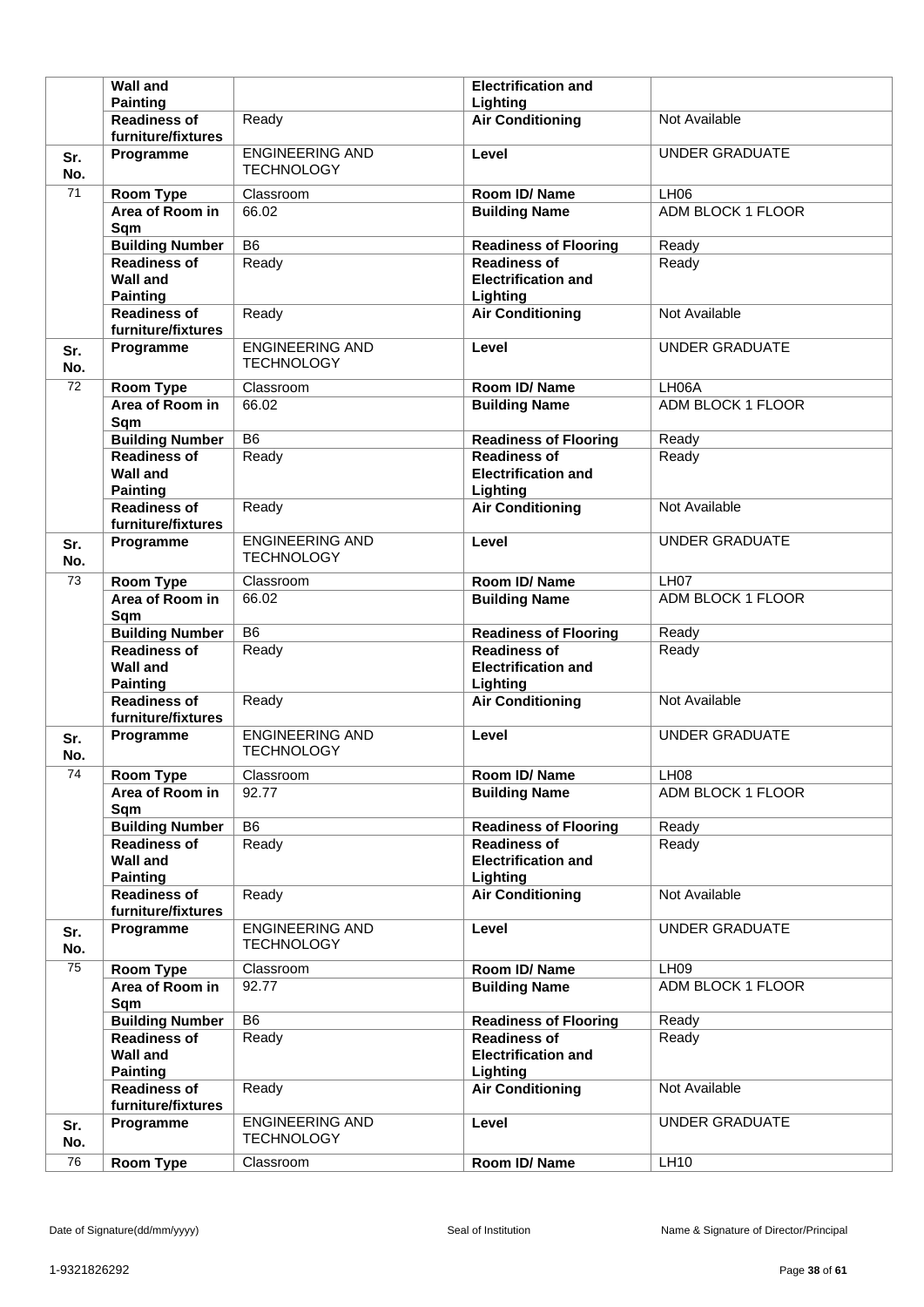|            | Area of Room in<br>Sqm                 | 66.02                                       | <b>Building Name</b>                   | ADM BLOCK 1 FLOOR     |
|------------|----------------------------------------|---------------------------------------------|----------------------------------------|-----------------------|
|            | <b>Building Number</b>                 | $\overline{B6}$                             | <b>Readiness of Flooring</b>           | Ready                 |
|            | <b>Readiness of</b>                    | Ready                                       | <b>Readiness of</b>                    | Ready                 |
|            | <b>Wall and</b><br><b>Painting</b>     |                                             | <b>Electrification and</b><br>Lighting |                       |
|            | <b>Readiness of</b>                    | Ready                                       | <b>Air Conditioning</b>                | Not Available         |
|            | furniture/fixtures                     |                                             |                                        |                       |
| Sr.        | Programme                              | <b>ENGINEERING AND</b>                      | Level                                  | <b>UNDER GRADUATE</b> |
| No.        |                                        | <b>TECHNOLOGY</b>                           |                                        |                       |
| 77         | <b>Room Type</b>                       | Classroom                                   | Room ID/Name                           | <b>LH11</b>           |
|            | Area of Room in<br>Sqm                 | 66.02                                       | <b>Building Name</b>                   | ADM BLOCK 1 FLOOR     |
|            | <b>Building Number</b>                 | $\overline{B6}$                             | <b>Readiness of Flooring</b>           | Ready                 |
|            | <b>Readiness of</b>                    | Ready                                       | <b>Readiness of</b>                    | Ready                 |
|            | <b>Wall and</b>                        |                                             | <b>Electrification and</b>             |                       |
|            | <b>Painting</b>                        |                                             | Lighting                               |                       |
|            | <b>Readiness of</b>                    | Ready                                       | <b>Air Conditioning</b>                | Not Available         |
|            | furniture/fixtures                     |                                             |                                        |                       |
| Sr.<br>No. | Programme                              | <b>ENGINEERING AND</b><br><b>TECHNOLOGY</b> | Level                                  | <b>UNDER GRADUATE</b> |
| 78         | <b>Room Type</b>                       | Classroom                                   | Room ID/Name                           | <b>LH12</b>           |
|            | Area of Room in<br>Sqm                 | 92.77                                       | <b>Building Name</b>                   | ADM BLOCK 1 FLOOR     |
|            | <b>Building Number</b>                 | $\overline{B6}$                             | <b>Readiness of Flooring</b>           | Ready                 |
|            | <b>Readiness of</b>                    | Ready                                       | <b>Readiness of</b>                    | Ready                 |
|            | <b>Wall and</b><br><b>Painting</b>     |                                             | <b>Electrification and</b><br>Lighting |                       |
|            | <b>Readiness of</b>                    | Ready                                       | <b>Air Conditioning</b>                | Not Available         |
|            | furniture/fixtures                     |                                             |                                        |                       |
| Sr.<br>No. | Programme                              | <b>ENGINEERING AND</b><br><b>TECHNOLOGY</b> | Level                                  | <b>UNDER GRADUATE</b> |
| 79         | <b>Room Type</b>                       | Classroom                                   | Room ID/Name                           | LH13                  |
|            | Area of Room in                        | 66.02                                       | <b>Building Name</b>                   | ADM BLOCK 1 FLOOR     |
|            | Sqm                                    |                                             |                                        |                       |
|            | <b>Building Number</b>                 | B <sub>6</sub>                              | <b>Readiness of Flooring</b>           | Ready                 |
|            | <b>Readiness of</b>                    | Ready                                       | <b>Readiness of</b>                    | Ready                 |
|            | <b>Wall and</b>                        |                                             | <b>Electrification and</b>             |                       |
|            | <b>Painting</b><br><b>Readiness of</b> | Ready                                       | Lighting<br><b>Air Conditioning</b>    | Not Available         |
|            | furniture/fixtures                     |                                             |                                        |                       |
| Sr.        | Programme                              | <b>ENGINEERING AND</b>                      | Level                                  | <b>UNDER GRADUATE</b> |
| No.        |                                        | <b>TECHNOLOGY</b>                           |                                        |                       |
| 80         | Room Type                              | Classroom                                   | Room ID/Name                           | <b>LH14</b>           |
|            | Area of Room in                        | 66.02                                       | <b>Building Name</b>                   | ADM BLOCK 1 FLOOR     |
|            | Sqm<br><b>Building Number</b>          | B <sub>6</sub>                              | <b>Readiness of Flooring</b>           | Ready                 |
|            | <b>Readiness of</b>                    | Ready                                       | <b>Readiness of</b>                    | Ready                 |
|            | <b>Wall and</b>                        |                                             | <b>Electrification and</b>             |                       |
|            | <b>Painting</b>                        |                                             | Lighting                               |                       |
|            | <b>Readiness of</b>                    | Ready                                       | <b>Air Conditioning</b>                | Not Available         |
|            | furniture/fixtures                     |                                             |                                        |                       |
| Sr.<br>No. | Programme                              | <b>ENGINEERING AND</b><br><b>TECHNOLOGY</b> | Level                                  | <b>UNDER GRADUATE</b> |
| 81         | Room Type                              | Classroom                                   | Room ID/Name                           | LH14A                 |
|            | Area of Room in                        | 66.02                                       | <b>Building Name</b>                   | ADM BLOCK 1 FLOOR     |
|            | Sqm                                    |                                             |                                        |                       |
|            | <b>Building Number</b>                 | B <sub>6</sub>                              | <b>Readiness of Flooring</b>           | Ready                 |
|            | <b>Readiness of</b>                    | Ready                                       | <b>Readiness of</b>                    | Ready                 |
|            | <b>Wall and</b>                        |                                             | <b>Electrification and</b>             |                       |
|            | <b>Painting</b>                        |                                             | Lighting                               |                       |
|            | <b>Readiness of</b>                    | Ready                                       | <b>Air Conditioning</b>                | Not Available         |
|            | furniture/fixtures                     |                                             |                                        |                       |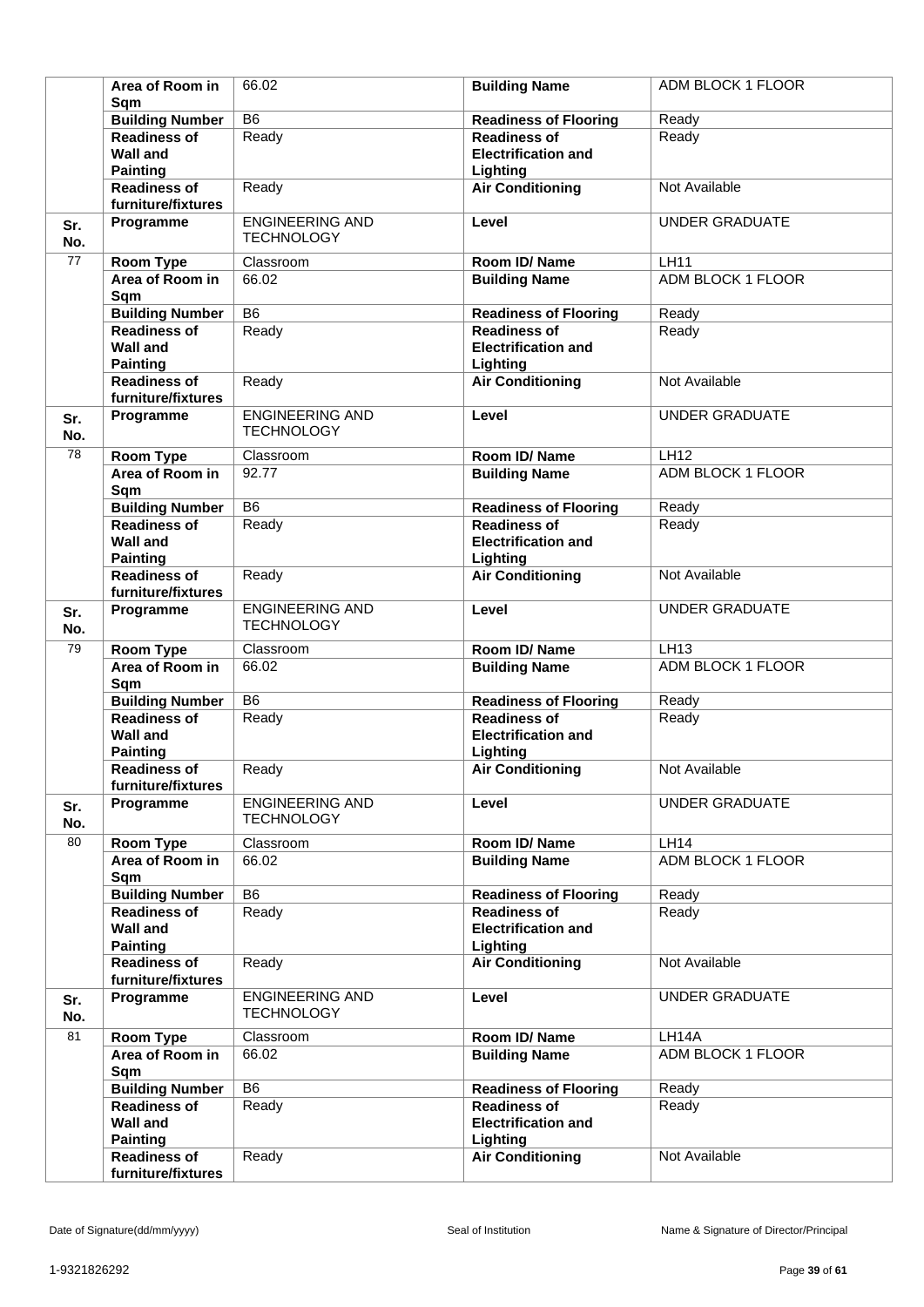| Sr.        | Programme                                 | <b>ENGINEERING AND</b> | Level                                  | <b>UNDER GRADUATE</b>    |
|------------|-------------------------------------------|------------------------|----------------------------------------|--------------------------|
| No.        |                                           | <b>TECHNOLOGY</b>      |                                        |                          |
| 82         | Room Type                                 | Classroom              | Room ID/Name                           | <b>LH15</b>              |
|            | Area of Room in                           | 92.77                  | <b>Building Name</b>                   | <b>ADM BLOCK 1 FLOOR</b> |
|            | Sqm                                       |                        |                                        |                          |
|            | <b>Building Number</b>                    | $\overline{B6}$        | <b>Readiness of Flooring</b>           | Ready                    |
|            | <b>Readiness of</b>                       | Ready                  | <b>Readiness of</b>                    | Ready                    |
|            | <b>Wall and</b>                           |                        | <b>Electrification and</b>             |                          |
|            | <b>Painting</b><br><b>Readiness of</b>    | Ready                  | Lighting<br><b>Air Conditioning</b>    | Not Available            |
|            | furniture/fixtures                        |                        |                                        |                          |
| Sr.        | Programme                                 | <b>ENGINEERING AND</b> | Level                                  | <b>UNDER GRADUATE</b>    |
| No.        |                                           | <b>TECHNOLOGY</b>      |                                        |                          |
| 83         | Room Type                                 | Classroom              | Room ID/Name                           | LH16                     |
|            | Area of Room in                           | 92.77                  | <b>Building Name</b>                   | <b>ADM BLOCK 1 FLOOR</b> |
|            | Sqm                                       |                        |                                        |                          |
|            | <b>Building Number</b>                    | $\overline{B6}$        | <b>Readiness of Flooring</b>           | Ready                    |
|            | Readiness of                              | Ready                  | <b>Readiness of</b>                    | Ready                    |
|            | <b>Wall and</b>                           |                        | <b>Electrification and</b>             |                          |
|            | <b>Painting</b>                           |                        | Lighting                               |                          |
|            | <b>Readiness of</b><br>furniture/fixtures | Ready                  | <b>Air Conditioning</b>                | Not Available            |
|            | Programme                                 | <b>ENGINEERING AND</b> | Level                                  | <b>UNDER GRADUATE</b>    |
| Sr.<br>No. |                                           | <b>TECHNOLOGY</b>      |                                        |                          |
| 84         | Room Type                                 | Classroom              | Room ID/Name                           | LH16A                    |
|            | Area of Room in                           | 92.77                  | <b>Building Name</b>                   | ADM BLOCK 1 FLOOR        |
|            | Sqm                                       |                        |                                        |                          |
|            | <b>Building Number</b>                    | B <sub>6</sub>         | <b>Readiness of Flooring</b>           | Ready                    |
|            | <b>Readiness of</b>                       | Ready                  | <b>Readiness of</b>                    | Ready                    |
|            | <b>Wall and</b>                           |                        | <b>Electrification and</b>             |                          |
|            | <b>Painting</b>                           |                        | Lighting                               |                          |
|            | <b>Readiness of</b><br>furniture/fixtures | Ready                  | <b>Air Conditioning</b>                | Not Available            |
| Sr.        | Programme                                 | <b>ENGINEERING AND</b> | Level                                  | <b>UNDER GRADUATE</b>    |
| No.        |                                           | <b>TECHNOLOGY</b>      |                                        |                          |
| 85         | <b>Room Type</b>                          | Classroom              | Room ID/Name                           | LH17                     |
|            | Area of Room in                           | 66.02                  | <b>Building Name</b>                   | ADM BLOCK 1 FLOOR        |
|            | Sqm                                       |                        |                                        |                          |
|            | <b>Building Number</b>                    | B <sub>6</sub>         | <b>Readiness of Flooring</b>           | Ready                    |
|            | <b>Readiness of</b>                       | Ready                  | Readiness of                           | Ready                    |
|            | <b>Wall and</b>                           |                        | <b>Electrification and</b>             |                          |
|            | <b>Painting</b><br>Readiness of           | Ready                  | Lighting<br><b>Air Conditioning</b>    | Not Available            |
|            | furniture/fixtures                        |                        |                                        |                          |
| Sr.        | Programme                                 | <b>ENGINEERING AND</b> | Level                                  | <b>UNDER GRADUATE</b>    |
| No.        |                                           | <b>TECHNOLOGY</b>      |                                        |                          |
| 86         | <b>Room Type</b>                          | Classroom              | Room ID/Name                           | LH17A                    |
|            | Area of Room in                           | 66.02                  | <b>Building Name</b>                   | <b>ADM BLOCK 1 FLOOR</b> |
|            | Sqm                                       |                        |                                        |                          |
|            | <b>Building Number</b>                    | B <sub>6</sub>         | <b>Readiness of Flooring</b>           | Ready                    |
|            | <b>Readiness of</b>                       | Ready                  | <b>Readiness of</b>                    | Ready                    |
|            | <b>Wall and</b><br><b>Painting</b>        |                        | <b>Electrification and</b><br>Lighting |                          |
|            | <b>Readiness of</b>                       | Ready                  | <b>Air Conditioning</b>                | Not Available            |
|            | furniture/fixtures                        |                        |                                        |                          |
| Sr.        | Programme                                 | <b>ENGINEERING AND</b> | Level                                  | <b>UNDER GRADUATE</b>    |
| No.        |                                           | <b>TECHNOLOGY</b>      |                                        |                          |
| 87         | <b>Room Type</b>                          | Classroom              | Room ID/Name                           | <b>LH18</b>              |
|            | Area of Room in                           | 66.02                  | <b>Building Name</b>                   | CIVIL BLOCK 1 FLOOR      |
|            | Sqm                                       |                        |                                        |                          |
|            | <b>Building Number</b>                    | <b>B4</b>              | <b>Readiness of Flooring</b>           | Ready                    |
|            | <b>Readiness of</b>                       | Ready                  | <b>Readiness of</b>                    | Ready                    |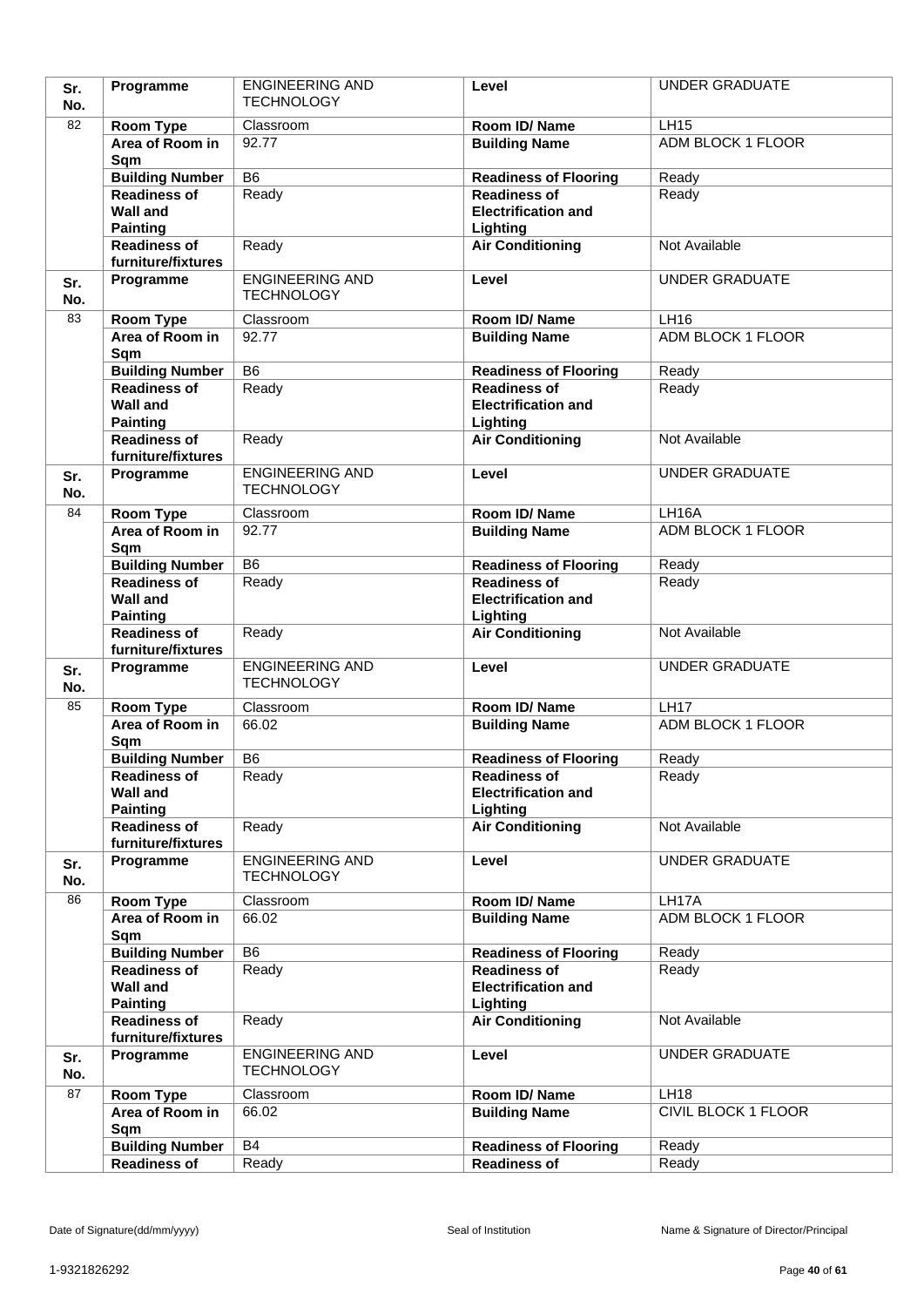|            | <b>Wall and</b>                                              |                                             | <b>Electrification and</b>                                    |                            |
|------------|--------------------------------------------------------------|---------------------------------------------|---------------------------------------------------------------|----------------------------|
|            | <b>Painting</b>                                              |                                             | Lighting                                                      |                            |
|            | <b>Readiness of</b><br>furniture/fixtures                    | Ready                                       | <b>Air Conditioning</b>                                       | Not Available              |
| Sr.<br>No. | Programme                                                    | <b>ENGINEERING AND</b><br><b>TECHNOLOGY</b> | Level                                                         | <b>UNDER GRADUATE</b>      |
| 88         | <b>Room Type</b>                                             | Classroom                                   | Room ID/Name                                                  | LH18A                      |
|            | Area of Room in<br>Sqm                                       | 66.02                                       | <b>Building Name</b>                                          | <b>CIVIL BLOCK 1 FLOOR</b> |
|            | <b>Building Number</b>                                       | <b>B4</b>                                   | <b>Readiness of Flooring</b>                                  | Ready                      |
|            | <b>Readiness of</b><br><b>Wall and</b><br><b>Painting</b>    | Ready                                       | <b>Readiness of</b><br><b>Electrification and</b><br>Lighting | Ready                      |
|            | <b>Readiness of</b><br>furniture/fixtures                    | Ready                                       | <b>Air Conditioning</b>                                       | Not Available              |
| Sr.<br>No. | Programme                                                    | <b>ENGINEERING AND</b><br><b>TECHNOLOGY</b> | Level                                                         | <b>UNDER GRADUATE</b>      |
| 89         | <b>Room Type</b>                                             | Classroom                                   | Room ID/Name                                                  | <b>LH19</b>                |
|            | Area of Room in<br>Sqm                                       | 67.29                                       | <b>Building Name</b>                                          | <b>CIVIL BLOCK 1 FLOOR</b> |
|            | <b>Building Number</b>                                       | <b>B4</b>                                   | <b>Readiness of Flooring</b>                                  | Ready                      |
|            | <b>Readiness of</b><br><b>Wall and</b><br><b>Painting</b>    | Ready                                       | <b>Readiness of</b><br><b>Electrification and</b><br>Lighting | Ready                      |
|            | <b>Readiness of</b><br>furniture/fixtures                    | Ready                                       | <b>Air Conditioning</b>                                       | Not Available              |
| Sr.<br>No. | Programme                                                    | <b>ENGINEERING AND</b><br><b>TECHNOLOGY</b> | Level                                                         | <b>UNDER GRADUATE</b>      |
| 90         | Room Type                                                    | Classroom                                   | Room ID/Name                                                  | LH19A                      |
|            | Area of Room in<br>Sqm                                       | 67.29                                       | <b>Building Name</b>                                          | <b>CIVIL BLOCK 1 FLOOR</b> |
|            |                                                              |                                             |                                                               |                            |
|            | <b>Building Number</b>                                       | <b>B4</b>                                   | <b>Readiness of Flooring</b>                                  | Ready                      |
|            | <b>Readiness of</b><br><b>Wall and</b><br><b>Painting</b>    | Ready                                       | <b>Readiness of</b><br><b>Electrification and</b><br>Lighting | Ready                      |
|            | <b>Readiness of</b><br>furniture/fixtures                    | Ready                                       | <b>Air Conditioning</b>                                       | Not Available              |
| Sr.<br>No. | Programme                                                    | <b>ENGINEERING AND</b><br><b>TECHNOLOGY</b> | Level                                                         | <b>UNDER GRADUATE</b>      |
| 91         | <b>Room Type</b>                                             | Classroom                                   | Room ID/Name                                                  | LH20                       |
|            | Area of Room in<br>Sqm                                       | 67.29                                       | <b>Building Name</b>                                          | CIVIL BLOCK 1 FLOOR        |
|            | <b>Building Number</b>                                       | B4                                          | <b>Readiness of Flooring</b>                                  | Ready                      |
|            | <b>Readiness of</b><br><b>Wall and</b><br><b>Painting</b>    | Ready                                       | <b>Readiness of</b><br><b>Electrification and</b><br>Lighting | Ready                      |
|            | <b>Readiness of</b><br>furniture/fixtures                    | Ready                                       | <b>Air Conditioning</b>                                       | Not Available              |
| Sr.<br>No. | Programme                                                    | <b>ENGINEERING AND</b><br><b>TECHNOLOGY</b> | Level                                                         | <b>UNDER GRADUATE</b>      |
| 92         | Room Type                                                    | Classroom                                   | Room ID/Name                                                  | LH <sub>20</sub> A         |
|            | Area of Room in<br>Sqm                                       | 67.29                                       | <b>Building Name</b>                                          | CIVIL BLOCK 1 FLOOR        |
|            | <b>Building Number</b>                                       | B4                                          | <b>Readiness of Flooring</b>                                  | Ready                      |
|            | <b>Readiness of</b><br>Wall and                              | Ready                                       | <b>Readiness of</b><br><b>Electrification and</b>             | Ready                      |
|            | <b>Painting</b><br><b>Readiness of</b><br>furniture/fixtures | Ready                                       | Lighting<br><b>Air Conditioning</b>                           | Not Available              |
| Sr.<br>No. | Programme                                                    | <b>ENGINEERING AND</b><br><b>TECHNOLOGY</b> | Level                                                         | <b>UNDER GRADUATE</b>      |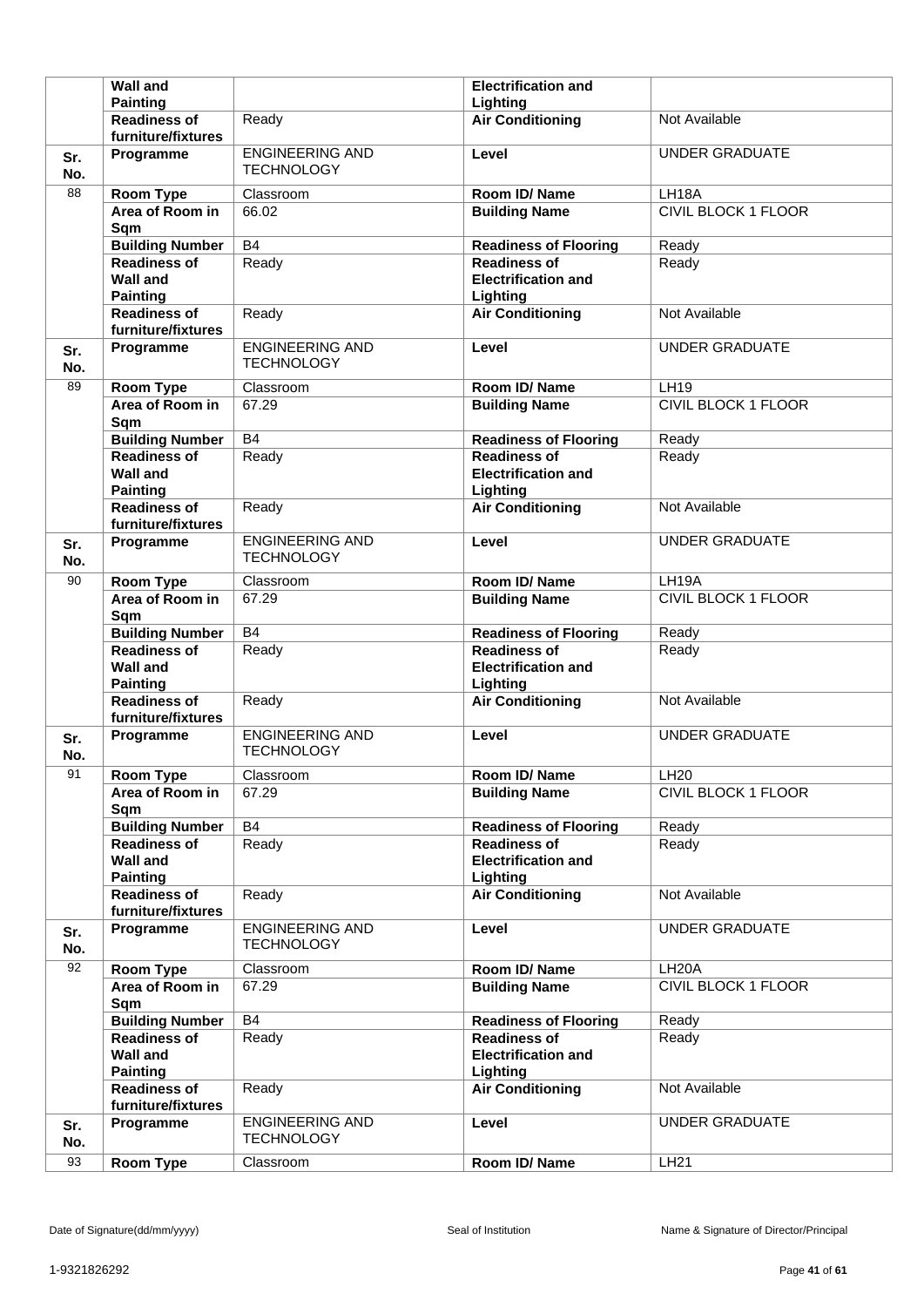|            | Area of Room in<br>Sqm                                       | 67.29                                       | <b>Building Name</b>                                          | CIVIL BLOCK 1 FLOOR        |
|------------|--------------------------------------------------------------|---------------------------------------------|---------------------------------------------------------------|----------------------------|
|            | <b>Building Number</b>                                       | B4                                          | <b>Readiness of Flooring</b>                                  | Ready                      |
|            | <b>Readiness of</b><br><b>Wall and</b>                       | Ready                                       | <b>Readiness of</b><br><b>Electrification and</b>             | Ready                      |
|            | <b>Painting</b><br><b>Readiness of</b><br>furniture/fixtures | Ready                                       | Lighting<br><b>Air Conditioning</b>                           | Not Available              |
| Sr.<br>No. | Programme                                                    | <b>ENGINEERING AND</b><br><b>TECHNOLOGY</b> | Level                                                         | <b>UNDER GRADUATE</b>      |
| 94         | Room Type                                                    | Classroom                                   | Room ID/Name                                                  | <b>LH22</b>                |
|            | Area of Room in<br>Sqm                                       | 67.29                                       | <b>Building Name</b>                                          | <b>CIVIL BLOCK 1 FLOOR</b> |
|            | <b>Building Number</b>                                       | B4                                          | <b>Readiness of Flooring</b>                                  | Ready                      |
|            | <b>Readiness of</b><br><b>Wall and</b><br><b>Painting</b>    | Ready                                       | <b>Readiness of</b><br><b>Electrification and</b><br>Lighting | Ready                      |
|            | <b>Readiness of</b><br>furniture/fixtures                    | Ready                                       | <b>Air Conditioning</b>                                       | Not Available              |
| Sr.<br>No. | Programme                                                    | <b>ENGINEERING AND</b><br><b>TECHNOLOGY</b> | Level                                                         | <b>UNDER GRADUATE</b>      |
| 95         | <b>Room Type</b>                                             | Classroom                                   | Room ID/Name                                                  | LH <sub>22</sub> A         |
|            | Area of Room in<br>Sqm                                       | 67.29                                       | <b>Building Name</b>                                          | <b>CIVIL BLOCK 1 FLOOR</b> |
|            | <b>Building Number</b>                                       | B4                                          | <b>Readiness of Flooring</b>                                  | Ready                      |
|            | <b>Readiness of</b><br><b>Wall and</b><br><b>Painting</b>    | Ready                                       | <b>Readiness of</b><br><b>Electrification and</b><br>Lighting | Ready                      |
|            | <b>Readiness of</b><br>furniture/fixtures                    | Ready                                       | <b>Air Conditioning</b>                                       | Not Available              |
| Sr.<br>No. | Programme                                                    | <b>ENGINEERING AND</b><br><b>TECHNOLOGY</b> | Level                                                         | <b>UNDER GRADUATE</b>      |
| 96         | Room Type                                                    | Classroom                                   | Room ID/Name                                                  | LH23                       |
|            | Area of Room in<br>Sqm                                       | 67.29                                       | <b>Building Name</b>                                          | <b>CIVIL BLOCK 1 FLOOR</b> |
|            | <b>Building Number</b>                                       | <b>B4</b>                                   | <b>Readiness of Flooring</b>                                  | Ready                      |
|            | <b>Readiness of</b><br><b>Wall and</b><br><b>Painting</b>    | Ready                                       | <b>Readiness of</b><br><b>Electrification and</b><br>Lighting | Ready                      |
|            | <b>Readiness of</b><br>furniture/fixtures                    | Ready                                       | <b>Air Conditioning</b>                                       | Not Available              |
| Sr.<br>No. | Programme                                                    | <b>ENGINEERING AND</b><br><b>TECHNOLOGY</b> | Level                                                         | <b>UNDER GRADUATE</b>      |
| 97         | Room Type                                                    | Classroom                                   | Room ID/Name                                                  | LH <sub>23</sub> A         |
|            | Area of Room in<br>Sqm                                       | 67.29                                       | <b>Building Name</b>                                          | <b>CIVIL BLOCK 1 FLOOR</b> |
|            | <b>Building Number</b>                                       | <b>B4</b>                                   | <b>Readiness of Flooring</b>                                  | Ready                      |
|            | <b>Readiness of</b><br><b>Wall and</b><br><b>Painting</b>    | Ready                                       | <b>Readiness of</b><br><b>Electrification and</b><br>Lighting | Ready                      |
|            | <b>Readiness of</b><br>furniture/fixtures                    | Ready                                       | <b>Air Conditioning</b>                                       | Not Available              |
| Sr.<br>No. | Programme                                                    | <b>ENGINEERING AND</b><br><b>TECHNOLOGY</b> | Level                                                         | <b>UNDER GRADUATE</b>      |
| 98         | Room Type                                                    | Classroom                                   | Room ID/Name                                                  | <b>LH27</b>                |
|            | Area of Room in<br>Sqm                                       | 66.02                                       | <b>Building Name</b>                                          | ADM 2 FLOOR                |
|            | <b>Building Number</b>                                       | B <sub>8</sub>                              | <b>Readiness of Flooring</b>                                  | Ready                      |
|            | <b>Readiness of</b><br><b>Wall and</b><br><b>Painting</b>    | Ready                                       | <b>Readiness of</b><br><b>Electrification and</b><br>Lighting | Ready                      |
|            | <b>Readiness of</b><br>furniture/fixtures                    | Ready                                       | <b>Air Conditioning</b>                                       | Not Available              |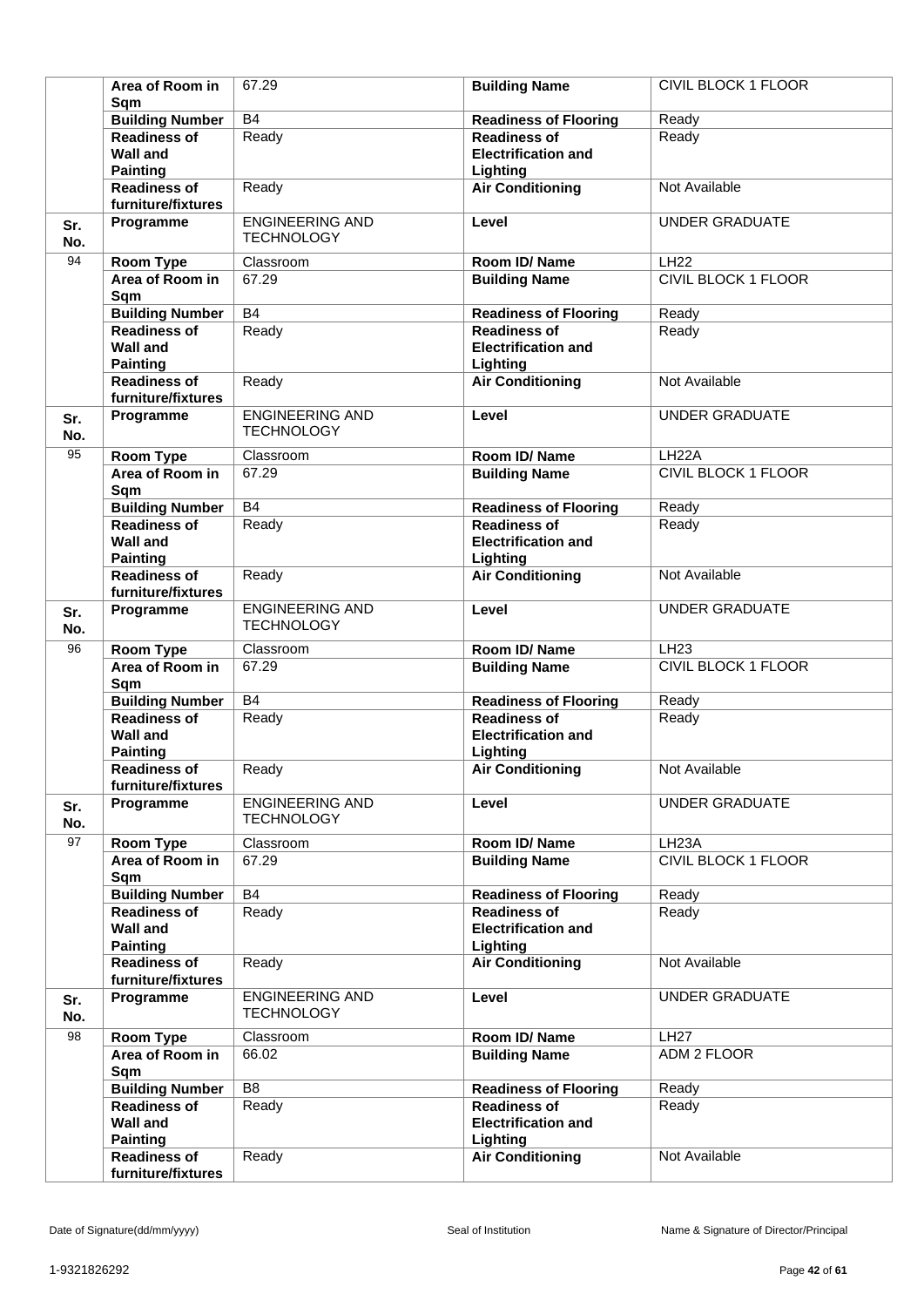| Sr.<br>No. | Programme                                 | <b>MCA</b>             | Level                                  | POST GRADUATE                                  |
|------------|-------------------------------------------|------------------------|----------------------------------------|------------------------------------------------|
| 99         |                                           | Classroom              |                                        |                                                |
|            | Room Type<br>Area of Room in              | 67.29                  | Room ID/Name<br><b>Building Name</b>   | LH <sub>27</sub> A<br><b>ADM BLOCK 2 FLOOR</b> |
|            | Sqm                                       |                        |                                        |                                                |
|            | <b>Building Number</b>                    | $\overline{B8}$        | <b>Readiness of Flooring</b>           | Ready                                          |
|            | <b>Readiness of</b>                       | Ready                  | <b>Readiness of</b>                    | Ready                                          |
|            | <b>Wall and</b>                           |                        | <b>Electrification and</b>             |                                                |
|            | <b>Painting</b>                           |                        | Lighting                               |                                                |
|            | <b>Readiness of</b>                       | Ready                  | <b>Air Conditioning</b>                | Not Available                                  |
|            | furniture/fixtures                        | <b>ENGINEERING AND</b> |                                        |                                                |
| Sr.<br>No. | Programme                                 | <b>TECHNOLOGY</b>      | Level                                  | <b>UNDER GRADUATE</b>                          |
| 100        | Room Type                                 | Classroom              | Room ID/Name                           | LH29                                           |
|            | Area of Room in                           | 100                    | <b>Building Name</b>                   | ADM BLOCK 3 FLOOR                              |
|            | Sqm                                       |                        |                                        |                                                |
|            | <b>Building Number</b>                    | $\overline{B17}$       | <b>Readiness of Flooring</b>           | Ready                                          |
|            | <b>Readiness of</b>                       | Ready                  | <b>Readiness of</b>                    | Ready                                          |
|            | <b>Wall and</b>                           |                        | <b>Electrification and</b>             |                                                |
|            | <b>Painting</b>                           |                        | Lighting                               |                                                |
|            | <b>Readiness of</b>                       | Ready                  | <b>Air Conditioning</b>                | Not Available                                  |
|            | furniture/fixtures                        | <b>ENGINEERING AND</b> |                                        | <b>UNDER GRADUATE</b>                          |
| Sr.<br>No. | Programme                                 | <b>TECHNOLOGY</b>      | Level                                  |                                                |
| 101        | Room Type                                 | Classroom              | Room ID/Name                           | LH30                                           |
|            | Area of Room in<br>Sqm                    | 66.02                  | <b>Building Name</b>                   | <b>ADM BLOCK 2 FLOOR</b>                       |
|            | <b>Building Number</b>                    | $\overline{B8}$        | <b>Readiness of Flooring</b>           | Ready                                          |
|            | <b>Readiness of</b>                       | Ready                  | <b>Readiness of</b>                    | Ready                                          |
|            | <b>Wall and</b><br><b>Painting</b>        |                        | <b>Electrification and</b><br>Lighting |                                                |
|            | <b>Readiness of</b><br>furniture/fixtures | Ready                  | <b>Air Conditioning</b>                | Not Available                                  |
| Sr.        | Programme                                 | <b>MCA</b>             | Level                                  | POST GRADUATE                                  |
| No.        |                                           |                        |                                        |                                                |
| 102        | Room Type                                 | Classroom              | Room ID/Name                           | LH30A                                          |
|            | Area of Room in                           | 66.02                  | <b>Building Name</b>                   | ADM BLOCK 2 FLOOR                              |
|            | Sqm                                       |                        |                                        |                                                |
|            | <b>Building Number</b>                    | B <sub>8</sub>         | <b>Readiness of Flooring</b>           | Ready                                          |
|            | <b>Readiness of</b>                       | Ready                  | <b>Readiness of</b>                    | Ready                                          |
|            | <b>Wall and</b>                           |                        | <b>Electrification and</b>             |                                                |
|            | <b>Painting</b><br><b>Readiness of</b>    |                        | Lighting                               | Not Available                                  |
|            | furniture/fixtures                        | Ready                  | <b>Air Conditioning</b>                |                                                |
| Sr.        | Programme                                 | <b>MCA</b>             | Level                                  | POST GRADUATE                                  |
| No.        |                                           |                        |                                        |                                                |
| 103        | Room Type                                 | Classroom              | Room ID/Name                           | LH31                                           |
|            | Area of Room in                           | 66.02                  | <b>Building Name</b>                   | <b>ADM BLOCK 2 FLOOR</b>                       |
|            | Sqm                                       |                        |                                        |                                                |
|            | <b>Building Number</b>                    | B <sub>8</sub>         | <b>Readiness of Flooring</b>           | Ready                                          |
|            | <b>Readiness of</b>                       | Ready                  | <b>Readiness of</b>                    | Ready                                          |
|            | <b>Wall and</b>                           |                        | <b>Electrification and</b>             |                                                |
|            | <b>Painting</b>                           |                        | Lighting                               |                                                |
|            | <b>Readiness of</b><br>furniture/fixtures | Ready                  | <b>Air Conditioning</b>                | Not Available                                  |
|            | Programme                                 | <b>ENGINEERING AND</b> | Level                                  | <b>UNDER GRADUATE</b>                          |
| Sr.<br>No. |                                           | <b>TECHNOLOGY</b>      |                                        |                                                |
| 104        | Room Type                                 | Classroom              | Room ID/Name                           | LH31A                                          |
|            | Area of Room in<br>Sqm                    | 66.02                  | <b>Building Name</b>                   | ADM BLOCK 2 FLOOR                              |
|            | <b>Building Number</b>                    | B <sub>8</sub>         | <b>Readiness of Flooring</b>           | Ready                                          |
|            | <b>Readiness of</b>                       | Ready                  | <b>Readiness of</b>                    | Ready                                          |
|            |                                           |                        |                                        |                                                |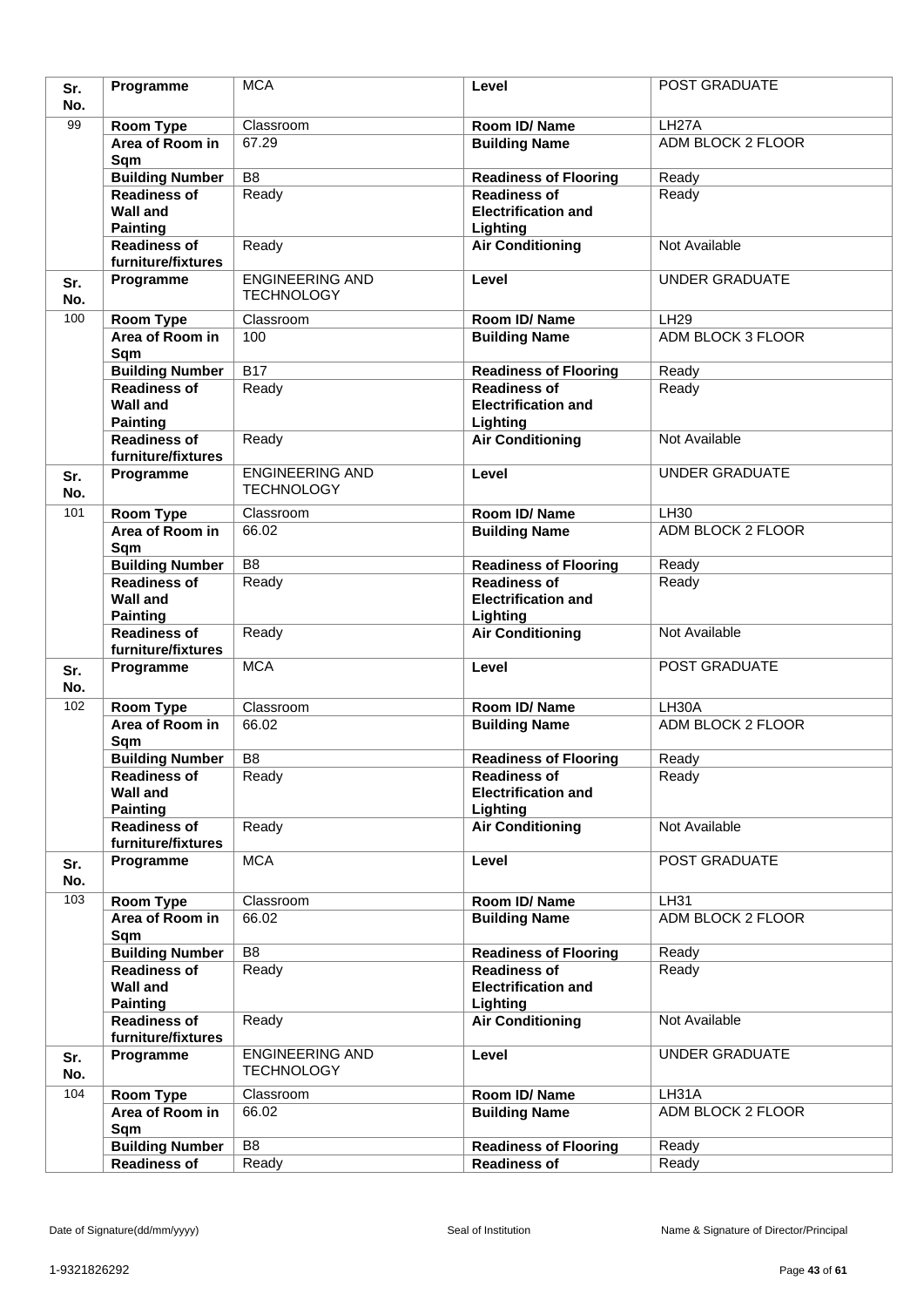|            | <b>Wall and</b>                                              |                                             | <b>Electrification and</b>                                    |                               |
|------------|--------------------------------------------------------------|---------------------------------------------|---------------------------------------------------------------|-------------------------------|
|            | <b>Painting</b>                                              |                                             | Lighting                                                      |                               |
|            | <b>Readiness of</b><br>furniture/fixtures                    | Ready                                       | <b>Air Conditioning</b>                                       | Not Available                 |
| Sr.<br>No. | Programme                                                    | <b>ENGINEERING AND</b><br><b>TECHNOLOGY</b> | Level                                                         | <b>UNDER GRADUATE</b>         |
| 105        | <b>Room Type</b>                                             | Classroom                                   | Room ID/Name                                                  | <b>LH32</b>                   |
|            | Area of Room in<br>Sqm                                       | 67.29                                       | <b>Building Name</b>                                          | <b>E&amp;CE BLOCK 1 FLOOR</b> |
|            | <b>Building Number</b>                                       | B <sub>5</sub>                              | <b>Readiness of Flooring</b>                                  | Ready                         |
|            | <b>Readiness of</b><br><b>Wall and</b><br><b>Painting</b>    | Ready                                       | <b>Readiness of</b><br><b>Electrification and</b><br>Lighting | Ready                         |
|            | <b>Readiness of</b><br>furniture/fixtures                    | Ready                                       | <b>Air Conditioning</b>                                       | Not Available                 |
| Sr.<br>No. | Programme                                                    | <b>ENGINEERING AND</b><br><b>TECHNOLOGY</b> | Level                                                         | POST GRADUATE                 |
| 106        | <b>Room Type</b>                                             | Classroom                                   | Room ID/Name                                                  | LH32A                         |
|            | Area of Room in<br>Sqm                                       | 67.29                                       | <b>Building Name</b>                                          | <b>E&amp;CE BLOCK</b>         |
|            | <b>Building Number</b>                                       | B <sub>5</sub>                              | <b>Readiness of Flooring</b>                                  | Ready                         |
|            | <b>Readiness of</b><br><b>Wall and</b><br><b>Painting</b>    | Ready                                       | <b>Readiness of</b><br><b>Electrification and</b><br>Lighting | Ready                         |
|            | <b>Readiness of</b><br>furniture/fixtures                    | Ready                                       | <b>Air Conditioning</b>                                       | Not Available                 |
| Sr.<br>No. | Programme                                                    | <b>ENGINEERING AND</b><br><b>TECHNOLOGY</b> | Level                                                         | POST GRADUATE                 |
| 107        | Room Type                                                    | Classroom                                   | Room ID/Name                                                  | LH33                          |
|            | Area of Room in<br>Sqm                                       | 58                                          | <b>Building Name</b>                                          | <b>CIVIL BLOCK I FLOOR</b>    |
|            |                                                              |                                             |                                                               |                               |
|            | <b>Building Number</b>                                       | <b>B4</b>                                   | <b>Readiness of Flooring</b>                                  | Ready                         |
|            | <b>Readiness of</b><br><b>Wall and</b><br><b>Painting</b>    | Ready                                       | <b>Readiness of</b><br><b>Electrification and</b><br>Lighting | Ready                         |
|            | <b>Readiness of</b><br>furniture/fixtures                    | Ready                                       | <b>Air Conditioning</b>                                       | Not Available                 |
| Sr.<br>No. | Programme                                                    | <b>ENGINEERING AND</b><br><b>TECHNOLOGY</b> | Level                                                         | POST GRADUATE                 |
| 108        | <b>Room Type</b>                                             | Classroom                                   | Room ID/Name                                                  | LH34                          |
|            | Area of Room in<br>Sqm                                       | 58                                          | <b>Building Name</b>                                          | CIVIL BLOCK 1 FLOOR           |
|            | <b>Building Number</b>                                       | B4                                          | <b>Readiness of Flooring</b>                                  | Ready                         |
|            | <b>Readiness of</b><br><b>Wall and</b><br><b>Painting</b>    | Ready                                       | <b>Readiness of</b><br><b>Electrification and</b><br>Lighting | Ready                         |
|            | <b>Readiness of</b><br>furniture/fixtures                    | Ready                                       | <b>Air Conditioning</b>                                       | Not Available                 |
| Sr.<br>No. | Programme                                                    | <b>ENGINEERING AND</b><br><b>TECHNOLOGY</b> | Level                                                         | POST GRADUATE                 |
| 109        | Room Type                                                    | Classroom                                   | Room ID/Name                                                  | <b>LH35</b>                   |
|            | Area of Room in<br>Sqm                                       | 58                                          | <b>Building Name</b>                                          | CIVIL BLOCK 1 FLOOR           |
|            | <b>Building Number</b>                                       | B4                                          | <b>Readiness of Flooring</b>                                  | Ready                         |
|            | <b>Readiness of</b><br><b>Wall and</b>                       | Ready                                       | <b>Readiness of</b><br><b>Electrification and</b>             | Ready                         |
|            | <b>Painting</b><br><b>Readiness of</b><br>furniture/fixtures | Ready                                       | Lighting<br><b>Air Conditioning</b>                           | Not Available                 |
| Sr.<br>No. | Programme                                                    | <b>ENGINEERING AND</b><br><b>TECHNOLOGY</b> | Level                                                         | <b>UNDER GRADUATE</b>         |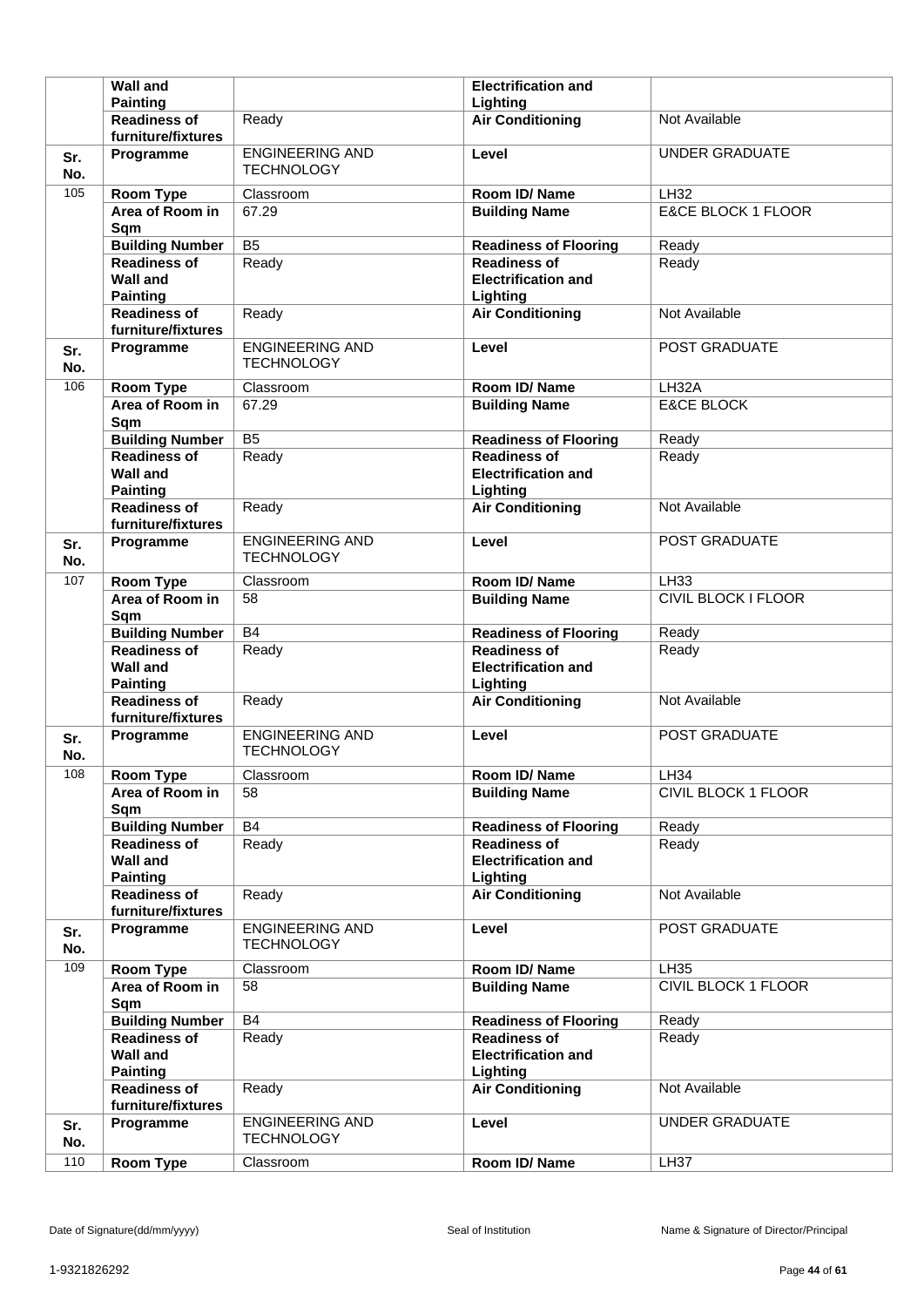|            | Area of Room in<br>Sqm                                       | 66.02                                       | <b>Building Name</b>                                          | ADM BLOCK             |
|------------|--------------------------------------------------------------|---------------------------------------------|---------------------------------------------------------------|-----------------------|
|            | <b>Building Number</b>                                       | <b>B01</b>                                  | <b>Readiness of Flooring</b>                                  | Ready                 |
|            | <b>Readiness of</b><br><b>Wall and</b>                       | Ready                                       | <b>Readiness of</b><br><b>Electrification and</b>             | Ready                 |
|            | <b>Painting</b><br><b>Readiness of</b><br>furniture/fixtures | Ready                                       | Lighting<br><b>Air Conditioning</b>                           | Not Available         |
| Sr.<br>No. | Programme                                                    | <b>ENGINEERING AND</b><br><b>TECHNOLOGY</b> | Level                                                         | <b>UNDER GRADUATE</b> |
| 111        | <b>Room Type</b>                                             | Classroom                                   | Room ID/Name                                                  | <b>LH38</b>           |
|            | Area of Room in<br>Sqm                                       | 66.02                                       | <b>Building Name</b>                                          | <b>ADM BLOCK</b>      |
|            | <b>Building Number</b>                                       | <b>B01</b>                                  | <b>Readiness of Flooring</b>                                  | Ready                 |
|            | <b>Readiness of</b><br><b>Wall and</b><br><b>Painting</b>    | Ready                                       | <b>Readiness of</b><br><b>Electrification and</b><br>Lighting | Ready                 |
|            | <b>Readiness of</b><br>furniture/fixtures                    | Ready                                       | <b>Air Conditioning</b>                                       | Not Available         |
| Sr.<br>No. | Programme                                                    | <b>ENGINEERING AND</b><br><b>TECHNOLOGY</b> | Level                                                         | <b>UNDER GRADUATE</b> |
| 112        | <b>Room Type</b>                                             | Classroom                                   | Room ID/Name                                                  | LH39                  |
|            | Area of Room in<br>Sqm                                       | 135                                         | <b>Building Name</b>                                          | CIVIL BLOCK 1 FLOOR   |
|            | <b>Building Number</b>                                       | B4                                          | <b>Readiness of Flooring</b>                                  | Ready                 |
|            | <b>Readiness of</b><br><b>Wall and</b><br><b>Painting</b>    | Ready                                       | <b>Readiness of</b><br><b>Electrification and</b><br>Lighting | Ready                 |
|            | <b>Readiness of</b><br>furniture/fixtures                    | Ready                                       | <b>Air Conditioning</b>                                       | Not Available         |
| Sr.<br>No. | Programme                                                    | <b>ENGINEERING AND</b><br><b>TECHNOLOGY</b> | Level                                                         | <b>UNDER GRADUATE</b> |
| 113        | <b>Room Type</b>                                             | Classroom                                   | Room ID/Name                                                  | <b>LH40</b>           |
|            | Area of Room in<br>Sqm                                       | 135                                         | <b>Building Name</b>                                          | MECH BLOCK 1 FLOOR    |
|            | <b>Building Number</b>                                       | B <sub>3</sub>                              | <b>Readiness of Flooring</b>                                  | Ready                 |
|            | <b>Readiness of</b><br><b>Wall and</b><br><b>Painting</b>    | Ready                                       | <b>Readiness of</b><br><b>Electrification and</b><br>Lighting | Ready                 |
|            | <b>Readiness of</b><br>furniture/fixtures                    | Ready                                       | <b>Air Conditioning</b>                                       | Not Available         |
| Sr.<br>No. | Programme                                                    | <b>ENGINEERING AND</b><br><b>TECHNOLOGY</b> | Level                                                         | <b>UNDER GRADUATE</b> |
| 114        | <b>Room Type</b>                                             | Classroom                                   | Room ID/Name                                                  | <b>LH41</b>           |
|            | Area of Room in<br>Sqm                                       | 135                                         | <b>Building Name</b>                                          | E&CE BLOCK 1 FLOOR    |
|            | <b>Building Number</b>                                       | B <sub>5</sub>                              | <b>Readiness of Flooring</b>                                  | Ready                 |
|            | <b>Readiness of</b><br><b>Wall and</b><br><b>Painting</b>    | Ready                                       | <b>Readiness of</b><br><b>Electrification and</b><br>Lighting | Ready                 |
|            | <b>Readiness of</b><br>furniture/fixtures                    | Ready                                       | <b>Air Conditioning</b>                                       | Not Available         |
| Sr.<br>No. | Programme                                                    | <b>ENGINEERING AND</b><br><b>TECHNOLOGY</b> | Level                                                         | UNDER GRADUATE        |
| 115        | Room Type                                                    | Classroom                                   | Room ID/Name                                                  | <b>LH42</b>           |
|            | Area of Room in<br>Sqm                                       | 66.02                                       | <b>Building Name</b>                                          | ADM BLOCK 3 FLOOR     |
|            | <b>Building Number</b>                                       | <b>B17</b>                                  | <b>Readiness of Flooring</b>                                  | Ready                 |
|            | <b>Readiness of</b><br><b>Wall and</b><br><b>Painting</b>    | Ready                                       | <b>Readiness of</b><br><b>Electrification and</b><br>Lighting | Ready                 |
|            | <b>Readiness of</b><br>furniture/fixtures                    | Ready                                       | <b>Air Conditioning</b>                                       | Not Available         |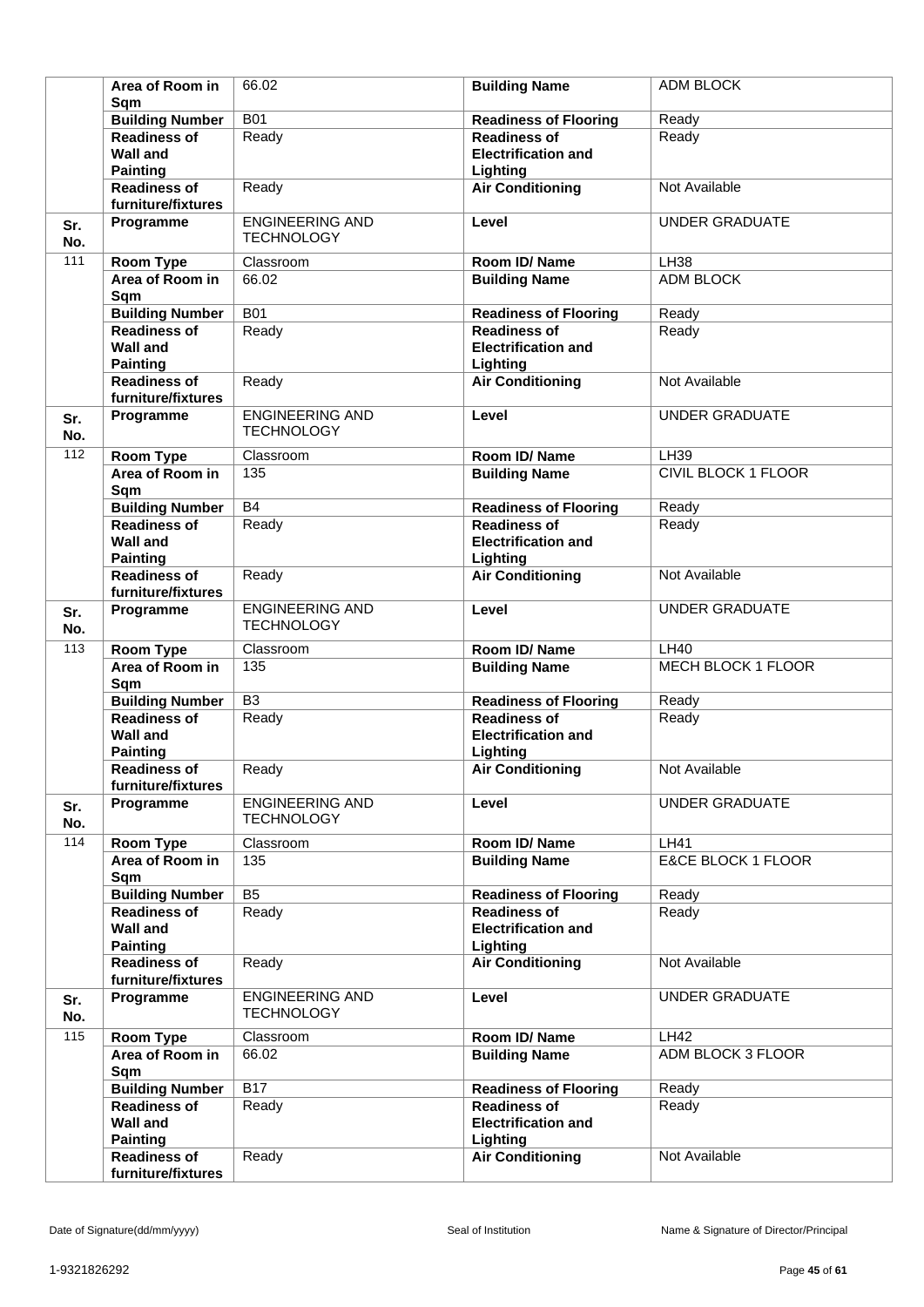|     | Programme                                     | <b>MCA</b>                 | Level                                               | POST GRADUATE     |
|-----|-----------------------------------------------|----------------------------|-----------------------------------------------------|-------------------|
| Sr. |                                               |                            |                                                     |                   |
| No. |                                               |                            |                                                     |                   |
| 116 | Room Type                                     | Laboratory                 | Room ID/Name                                        | MCALAB1           |
|     | Area of Room in                               | 70                         | <b>Building Name</b>                                | <b>MCA BLOCK</b>  |
|     | Sqm                                           |                            |                                                     |                   |
|     | <b>Building Number</b>                        | <b>B10</b>                 | <b>Readiness of Flooring</b>                        | Ready             |
|     | <b>Readiness of</b>                           | Ready                      | <b>Readiness of</b>                                 | Ready             |
|     | <b>Wall and</b>                               |                            | <b>Electrification and</b>                          |                   |
|     | <b>Painting</b>                               |                            | Lighting                                            |                   |
|     | <b>Readiness of</b>                           | Ready                      | <b>Air Conditioning</b>                             | Not Available     |
|     | furniture/fixtures                            |                            |                                                     |                   |
| Sr. | Programme                                     | <b>MCA</b>                 | Level                                               | POST GRADUATE     |
| No. |                                               |                            |                                                     |                   |
| 117 |                                               |                            | Room ID/Name                                        | MCALAB2           |
|     | <b>Room Type</b><br>Area of Room in           | Laboratory<br>95           |                                                     | <b>MCA BLOCK</b>  |
|     |                                               |                            | <b>Building Name</b>                                |                   |
|     | Sqm                                           |                            |                                                     |                   |
|     | <b>Building Number</b>                        | $\overline{B10}$           | <b>Readiness of Flooring</b>                        | Ready             |
|     | <b>Readiness of</b>                           | Ready                      | <b>Readiness of</b>                                 | Ready             |
|     | <b>Wall and</b>                               |                            | <b>Electrification and</b>                          |                   |
|     | <b>Painting</b>                               |                            | Lighting                                            |                   |
|     | <b>Readiness of</b>                           | Ready                      | <b>Air Conditioning</b>                             | Not Available     |
|     | furniture/fixtures                            |                            |                                                     |                   |
| Sr. | Programme                                     | <b>MCA</b>                 | Level                                               | POST GRADUATE     |
| No. |                                               |                            |                                                     |                   |
| 118 | <b>Room Type</b>                              | Laboratory                 | Room ID/Name                                        | MCALAB3           |
|     | Area of Room in                               | 100                        | <b>Building Name</b>                                | <b>MCA BLOCK</b>  |
|     | Sqm                                           |                            |                                                     |                   |
|     | <b>Building Number</b>                        | <b>B10</b>                 | <b>Readiness of Flooring</b>                        | Ready             |
|     | <b>Readiness of</b>                           | Ready                      | <b>Readiness of</b>                                 | Ready             |
|     | <b>Wall and</b>                               |                            | <b>Electrification and</b>                          |                   |
|     | <b>Painting</b>                               |                            | Lighting                                            |                   |
|     | <b>Readiness of</b>                           | Ready                      | <b>Air Conditioning</b>                             | Not Available     |
|     | furniture/fixtures                            |                            |                                                     |                   |
|     | Programme                                     | <b>MCA</b>                 | Level                                               | POST GRADUATE     |
| Sr. |                                               |                            |                                                     |                   |
| No. |                                               |                            |                                                     |                   |
|     |                                               |                            |                                                     |                   |
| 119 | <b>Room Type</b>                              | Laboratory                 | Room ID/Name                                        | MCALAB4           |
|     | Area of Room in                               | 100                        | <b>Building Name</b>                                | <b>MCA BLOCK</b>  |
|     | Sqm                                           |                            |                                                     |                   |
|     | <b>Building Number</b>                        | <b>B10</b>                 | <b>Readiness of Flooring</b>                        | Ready             |
|     | <b>Readiness of</b>                           | Ready                      | <b>Readiness of</b>                                 | Ready             |
|     | <b>Wall and</b>                               |                            | <b>Electrification and</b>                          |                   |
|     | <b>Painting</b>                               |                            | Lighting                                            |                   |
|     | <b>Readiness of</b>                           | Ready                      | <b>Air Conditioning</b>                             | Not Available     |
|     | furniture/fixtures                            |                            |                                                     |                   |
| Sr. | Programme                                     | <b>MCA</b>                 | Level                                               | POST GRADUATE     |
| No. |                                               |                            |                                                     |                   |
| 120 |                                               |                            |                                                     |                   |
|     | Room Type                                     | Laboratory<br>100          | Room ID/Name                                        | MCALAB5           |
|     | Area of Room in                               |                            | <b>Building Name</b>                                | <b>MCA BLOCK</b>  |
|     | Sqm                                           |                            |                                                     |                   |
|     | <b>Building Number</b>                        | <b>B10</b>                 | <b>Readiness of Flooring</b>                        | Ready             |
|     | <b>Readiness of</b>                           | Ready                      | <b>Readiness of</b>                                 | Ready             |
|     | <b>Wall and</b>                               |                            | <b>Electrification and</b>                          |                   |
|     | <b>Painting</b>                               |                            | Lighting                                            |                   |
|     | <b>Readiness of</b>                           | Ready                      | <b>Air Conditioning</b>                             | Not Available     |
|     | furniture/fixtures                            |                            |                                                     |                   |
| Sr. | Programme                                     | <b>MCA</b>                 | Level                                               | POST GRADUATE     |
| No. |                                               |                            |                                                     |                   |
| 121 | Room Type                                     | <b>Computer Laboratory</b> | Room ID/Name                                        | MCALAB6           |
|     | Area of Room in                               | 200                        | <b>Building Name</b>                                | ADM Block 3 FLOOR |
|     | Sqm                                           |                            |                                                     |                   |
|     | <b>Building Number</b><br><b>Readiness of</b> | <b>B17</b><br>Ready        | <b>Readiness of Flooring</b><br><b>Readiness of</b> | Ready<br>Ready    |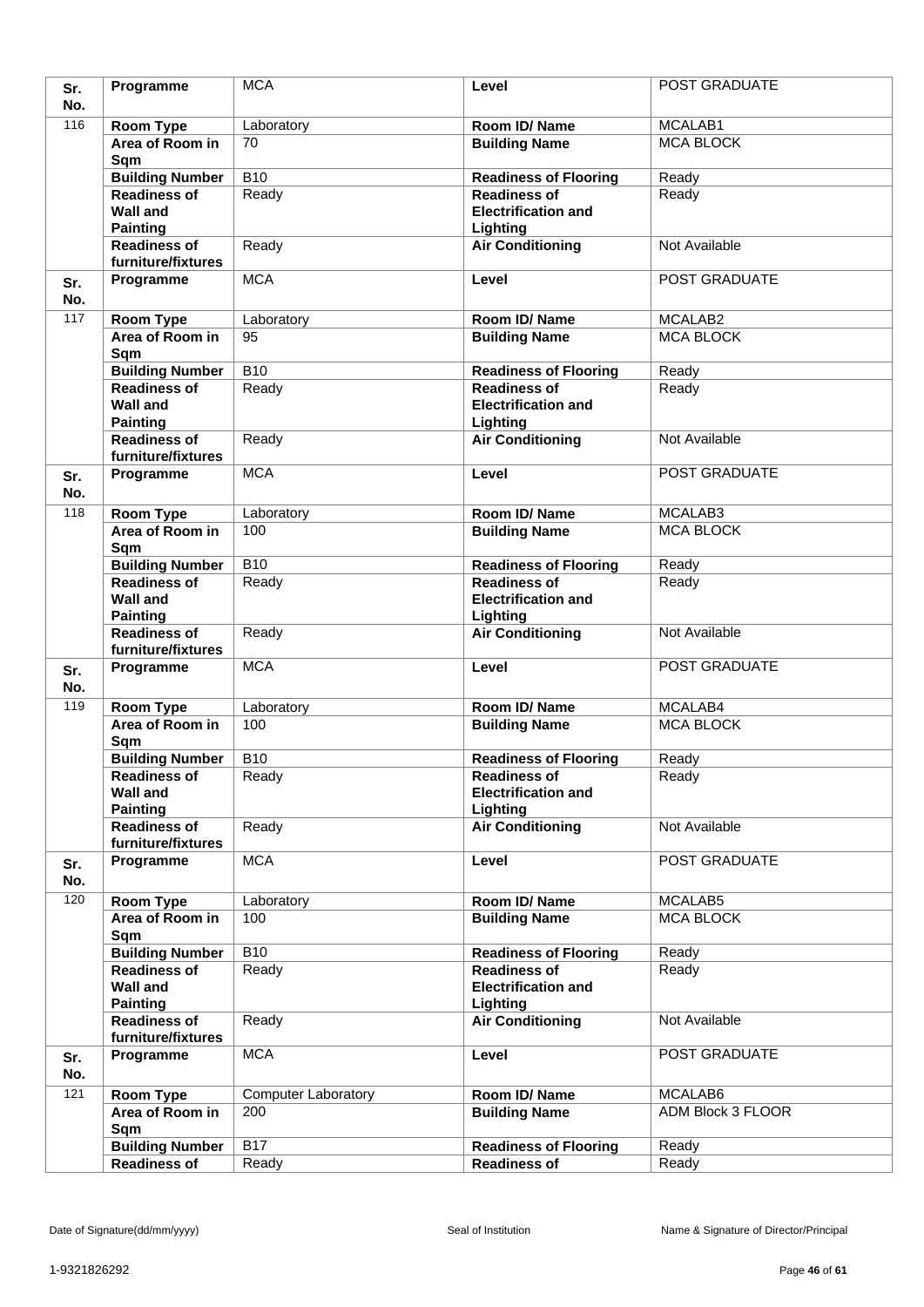|            | <b>Wall and</b>                                              |                                             | <b>Electrification and</b>                                    |                               |
|------------|--------------------------------------------------------------|---------------------------------------------|---------------------------------------------------------------|-------------------------------|
|            | <b>Painting</b>                                              |                                             | Lighting                                                      |                               |
|            | <b>Readiness of</b><br>furniture/fixtures                    | Ready                                       | <b>Air Conditioning</b>                                       | Not Available                 |
| Sr.<br>No. | Programme                                                    | <b>MCA</b>                                  | Level                                                         | POST GRADUATE                 |
| 122        | <b>Room Type</b>                                             | Library & Reading Room                      | Room ID/Name                                                  | <b>MCALIB</b>                 |
|            | Area of Room in<br>Sqm                                       | 110                                         | <b>Building Name</b>                                          | <b>ADM BLOCK 3 FLOOR</b>      |
|            | <b>Building Number</b>                                       | $\overline{B17}$                            | <b>Readiness of Flooring</b>                                  | Ready                         |
|            | <b>Readiness of</b><br><b>Wall and</b><br><b>Painting</b>    | Ready                                       | <b>Readiness of</b><br><b>Electrification and</b><br>Lighting | Ready                         |
|            | <b>Readiness of</b><br>furniture/fixtures                    | Ready                                       | <b>Air Conditioning</b>                                       | Not Available                 |
| Sr.<br>No. | Programme                                                    | <b>MCA</b>                                  | Level                                                         | POST GRADUATE                 |
| 123        | <b>Room Type</b>                                             | Seminar Hall                                | Room ID/Name                                                  | <b>MCASH</b>                  |
|            | Area of Room in<br>Sqm                                       | 132.02                                      | <b>Building Name</b>                                          | <b>ADM BLOCK</b>              |
|            | <b>Building Number</b>                                       | <b>B01</b>                                  | <b>Readiness of Flooring</b>                                  | Ready                         |
|            | <b>Readiness of</b><br><b>Wall and</b><br><b>Painting</b>    | Ready                                       | <b>Readiness of</b><br><b>Electrification and</b><br>Lighting | Ready                         |
|            | <b>Readiness of</b><br>furniture/fixtures                    | Ready                                       | <b>Air Conditioning</b>                                       | Not Available                 |
| Sr.<br>No. | Programme                                                    | <b>MCA</b>                                  | Level                                                         | POST GRADUATE                 |
| 124        | Room Type                                                    | <b>Tutorial Room</b>                        | Room ID/Name                                                  | MCTU <sub>13</sub>            |
|            | Area of Room in<br>Sqm                                       | 33                                          | <b>Building Name</b>                                          | <b>E&amp;CE BLOCK 1 FLOOR</b> |
|            |                                                              |                                             |                                                               |                               |
|            | <b>Building Number</b>                                       | B <sub>5</sub>                              | <b>Readiness of Flooring</b>                                  | Ready                         |
|            | <b>Readiness of</b><br><b>Wall and</b>                       | Ready                                       | <b>Readiness of</b><br><b>Electrification and</b>             | Ready                         |
|            | <b>Painting</b><br><b>Readiness of</b><br>furniture/fixtures | Ready                                       | Lighting<br><b>Air Conditioning</b>                           | Not Available                 |
| Sr.<br>No. | Programme                                                    | <b>MCA</b>                                  | Level                                                         | POST GRADUATE                 |
| 125        | <b>Room Type</b>                                             | <b>Tutorial Room</b>                        | Room ID/Name                                                  | MCTU14                        |
|            | Area of Room in<br>Sqm                                       | 33                                          | <b>Building Name</b>                                          | <b>E&amp;CE BLOCK 1 FLOOR</b> |
|            | <b>Building Number</b>                                       | $\overline{B5}$                             | <b>Readiness of Flooring</b>                                  | Ready                         |
|            | <b>Readiness of</b><br><b>Wall and</b><br><b>Painting</b>    | Ready                                       | <b>Readiness of</b><br><b>Electrification and</b><br>Lighting | Ready                         |
|            | <b>Readiness of</b><br>furniture/fixtures                    | Ready                                       | <b>Air Conditioning</b>                                       | Not Available                 |
| Sr.<br>No. | Programme                                                    | <b>ENGINEERING AND</b><br><b>TECHNOLOGY</b> | Level                                                         | <b>UNDER GRADUATE</b>         |
| 126        | <b>Room Type</b>                                             | Laboratory                                  | Room ID/Name                                                  | MELAB1                        |
|            | Area of Room in<br>Sqm                                       | 214.77                                      | <b>Building Name</b>                                          | MECH BLOCK                    |
|            | <b>Building Number</b>                                       | B <sub>3</sub>                              | <b>Readiness of Flooring</b>                                  | Ready                         |
|            | <b>Readiness of</b><br><b>Wall and</b>                       | Ready                                       | <b>Readiness of</b><br><b>Electrification and</b>             | Ready                         |
|            | <b>Painting</b><br><b>Readiness of</b><br>furniture/fixtures | Ready                                       | Lighting<br><b>Air Conditioning</b>                           | Not Available                 |
| Sr.<br>No. | Programme                                                    | <b>ENGINEERING AND</b><br><b>TECHNOLOGY</b> | Level                                                         | <b>UNDER GRADUATE</b>         |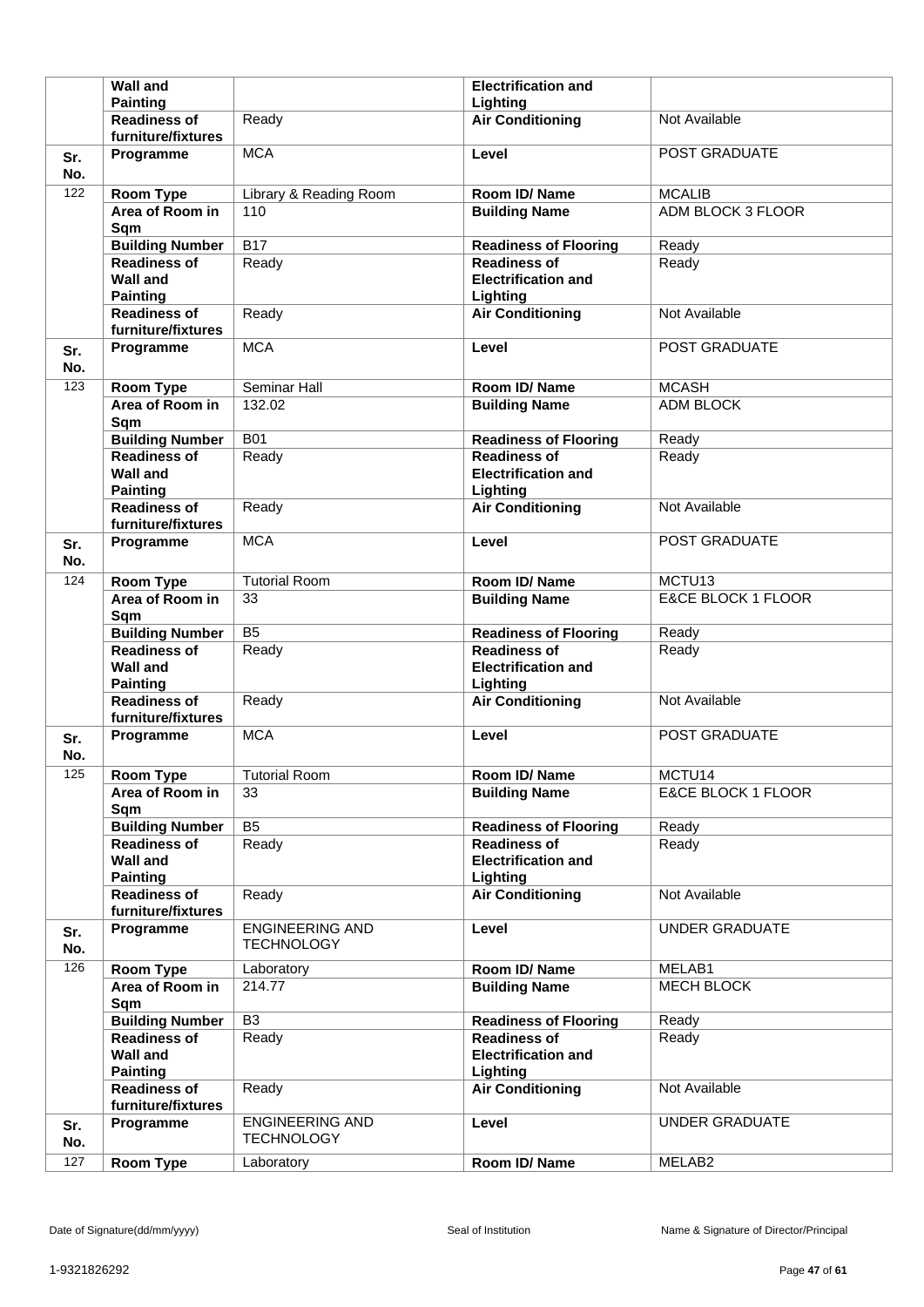|            | Area of Room in<br>Sqm                                    | 124.62                                      | <b>Building Name</b>                                          | <b>MECH BLOCK</b>     |
|------------|-----------------------------------------------------------|---------------------------------------------|---------------------------------------------------------------|-----------------------|
|            | <b>Building Number</b>                                    | $\overline{B3}$                             | <b>Readiness of Flooring</b>                                  | Ready                 |
|            | <b>Readiness of</b><br><b>Wall and</b><br><b>Painting</b> | Ready                                       | <b>Readiness of</b><br><b>Electrification and</b><br>Lighting | Ready                 |
|            | <b>Readiness of</b><br>furniture/fixtures                 | Ready                                       | <b>Air Conditioning</b>                                       | Not Available         |
| Sr.<br>No. | Programme                                                 | <b>ENGINEERING AND</b><br><b>TECHNOLOGY</b> | Level                                                         | <b>UNDER GRADUATE</b> |
| 128        | <b>Room Type</b>                                          | Laboratory                                  | Room ID/Name                                                  | MELAB3                |
|            | Area of Room in<br>Sqm                                    | 66.32                                       | <b>Building Name</b>                                          | MECH BLOCK            |
|            | <b>Building Number</b>                                    | $\overline{B3}$                             | <b>Readiness of Flooring</b>                                  | Ready                 |
|            | <b>Readiness of</b><br><b>Wall and</b><br><b>Painting</b> | Ready                                       | <b>Readiness of</b><br><b>Electrification and</b><br>Lighting | Ready                 |
|            | <b>Readiness of</b><br>furniture/fixtures                 | Ready                                       | <b>Air Conditioning</b>                                       | Not Available         |
| Sr.<br>No. | Programme                                                 | <b>ENGINEERING AND</b><br><b>TECHNOLOGY</b> | Level                                                         | <b>UNDER GRADUATE</b> |
| 129        | <b>Room Type</b>                                          | Laboratory                                  | Room ID/Name                                                  | MELAB4                |
|            | Area of Room in<br>Sqm                                    | 94.25                                       | <b>Building Name</b>                                          | <b>MECH BLOCK</b>     |
|            | <b>Building Number</b>                                    | $\overline{B3}$                             | <b>Readiness of Flooring</b>                                  | Ready                 |
|            | <b>Readiness of</b><br><b>Wall and</b><br><b>Painting</b> | Ready                                       | <b>Readiness of</b><br><b>Electrification and</b><br>Lighting | Ready                 |
|            | <b>Readiness of</b><br>furniture/fixtures                 | Ready                                       | <b>Air Conditioning</b>                                       | Not Available         |
| Sr.<br>No. | Programme                                                 | <b>ENGINEERING AND</b><br><b>TECHNOLOGY</b> | Level                                                         | <b>UNDER GRADUATE</b> |
| 130        | Room Type                                                 | Laboratory                                  | Room ID/Name                                                  | MELAB5                |
|            | Area of Room in<br>Sqm                                    | 200                                         | <b>Building Name</b>                                          | <b>MECH BLOCK</b>     |
|            | <b>Building Number</b>                                    | B <sub>3</sub>                              | <b>Readiness of Flooring</b>                                  | Ready                 |
|            | <b>Readiness of</b><br><b>Wall and</b><br><b>Painting</b> | Ready                                       | <b>Readiness of</b><br><b>Electrification and</b><br>Lighting | Ready                 |
|            | <b>Readiness of</b><br>furniture/fixtures                 | Ready                                       | <b>Air Conditioning</b>                                       | Not Available         |
| Sr.<br>No. | Programme                                                 | <b>ENGINEERING AND</b><br><b>TECHNOLOGY</b> | Level                                                         | <b>UNDER GRADUATE</b> |
| 131        | <b>Room Type</b>                                          | Laboratory                                  | Room ID/Name                                                  | MELAB6                |
|            | Area of Room in<br>Sqm                                    | 200                                         | <b>Building Name</b>                                          | MECH BLOCK            |
|            | <b>Building Number</b>                                    | B <sub>3</sub>                              | <b>Readiness of Flooring</b>                                  | Ready                 |
|            | <b>Readiness of</b><br><b>Wall and</b><br><b>Painting</b> | Ready                                       | <b>Readiness of</b><br><b>Electrification and</b><br>Lighting | Ready                 |
|            | <b>Readiness of</b><br>furniture/fixtures                 | Ready                                       | <b>Air Conditioning</b>                                       | Not Available         |
| Sr.<br>No. | Programme                                                 | <b>ENGINEERING AND</b><br><b>TECHNOLOGY</b> | Level                                                         | UNDER GRADUATE        |
| 132        | Room Type                                                 | Laboratory                                  | Room ID/Name                                                  | MELAB7                |
|            | Area of Room in<br>Sqm                                    | 84.25                                       | <b>Building Name</b>                                          | <b>MECH BLOCK</b>     |
|            | <b>Building Number</b>                                    | B <sub>3</sub>                              | <b>Readiness of Flooring</b>                                  | Ready                 |
|            | <b>Readiness of</b><br><b>Wall and</b><br><b>Painting</b> | Ready                                       | <b>Readiness of</b><br><b>Electrification and</b><br>Lighting | Ready                 |
|            | <b>Readiness of</b><br>furniture/fixtures                 | Ready                                       | <b>Air Conditioning</b>                                       | Not Available         |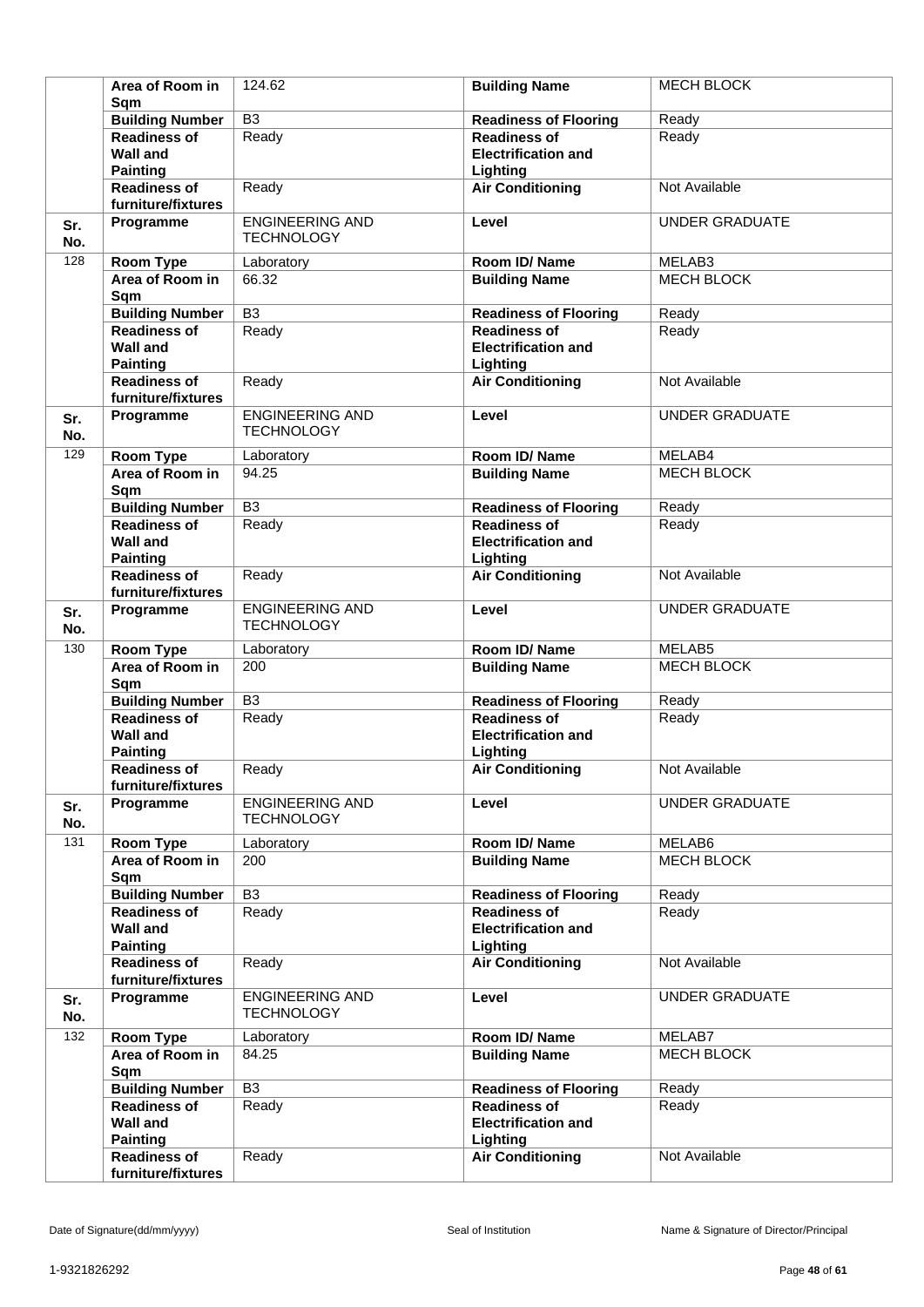| Sr.        | Programme                                     | <b>ENGINEERING AND</b>                      | Level                                               | <b>UNDER GRADUATE</b> |
|------------|-----------------------------------------------|---------------------------------------------|-----------------------------------------------------|-----------------------|
| No.        |                                               | <b>TECHNOLOGY</b>                           |                                                     |                       |
| 133        | Room Type                                     | Laboratory                                  | Room ID/Name                                        | MELAB8                |
|            | Area of Room in                               | 198                                         | <b>Building Name</b>                                | <b>MECH BLOCK</b>     |
|            | Sqm                                           |                                             |                                                     |                       |
|            | <b>Building Number</b>                        | $\overline{B3}$                             | <b>Readiness of Flooring</b>                        | Ready                 |
|            | <b>Readiness of</b><br><b>Wall and</b>        | Ready                                       | <b>Readiness of</b><br><b>Electrification and</b>   | Ready                 |
|            | <b>Painting</b>                               |                                             | Lighting                                            |                       |
|            | <b>Readiness of</b>                           | Ready                                       | <b>Air Conditioning</b>                             | Not Available         |
|            | furniture/fixtures                            |                                             |                                                     |                       |
| Sr.<br>No. | Programme                                     | <b>ENGINEERING AND</b><br><b>TECHNOLOGY</b> | Level                                               | <b>UNDER GRADUATE</b> |
| 134        | Room Type                                     | Laboratory                                  | Room ID/Name                                        | MELAB9                |
|            | Area of Room in                               | 94.25                                       | <b>Building Name</b>                                | <b>MECH BLOCK</b>     |
|            | Sqm                                           |                                             |                                                     |                       |
|            | <b>Building Number</b>                        | $\overline{B3}$                             | <b>Readiness of Flooring</b>                        | Ready                 |
|            | Readiness of                                  | Ready                                       | <b>Readiness of</b>                                 | Ready                 |
|            | <b>Wall and</b>                               |                                             | <b>Electrification and</b>                          |                       |
|            | <b>Painting</b>                               |                                             | Lighting                                            |                       |
|            | <b>Readiness of</b><br>furniture/fixtures     | Ready                                       | <b>Air Conditioning</b>                             | Not Available         |
|            | Programme                                     | <b>ENGINEERING AND</b>                      | Level                                               | <b>UNDER GRADUATE</b> |
| Sr.<br>No. |                                               | <b>TECHNOLOGY</b>                           |                                                     |                       |
| 135        | Room Type                                     | Laboratory                                  | Room ID/Name                                        | MELB10                |
|            | Area of Room in<br>Sqm                        | 94.25                                       | <b>Building Name</b>                                | <b>MECH BLOCK</b>     |
|            | <b>Building Number</b>                        | $\overline{B3}$                             | <b>Readiness of Flooring</b>                        | Ready                 |
|            | <b>Readiness of</b>                           | Ready                                       | <b>Readiness of</b>                                 | Ready                 |
|            | <b>Wall and</b><br><b>Painting</b>            |                                             | <b>Electrification and</b><br>Lighting              |                       |
|            | <b>Readiness of</b><br>furniture/fixtures     | Ready                                       | <b>Air Conditioning</b>                             | Available             |
| Sr.<br>No. | Programme                                     | <b>ENGINEERING AND</b><br><b>TECHNOLOGY</b> | Level                                               | <b>UNDER GRADUATE</b> |
| 136        | <b>Room Type</b>                              | Laboratory                                  | Room ID/Name                                        | MELB11                |
|            | Area of Room in                               | 94.25                                       | <b>Building Name</b>                                | MECH BLOCK            |
|            | Sqm                                           |                                             |                                                     |                       |
|            | <b>Building Number</b>                        | B <sub>3</sub>                              | <b>Readiness of Flooring</b>                        | Ready                 |
|            | <b>Readiness of</b>                           | Ready                                       | Readiness of                                        | Ready                 |
|            | <b>Wall and</b>                               |                                             | <b>Electrification and</b>                          |                       |
|            | <b>Painting</b><br>Readiness of               | Ready                                       | Lighting<br><b>Air Conditioning</b>                 | Available             |
|            | furniture/fixtures                            |                                             |                                                     |                       |
| Sr.        | Programme                                     | <b>ENGINEERING AND</b>                      | Level                                               | <b>UNDER GRADUATE</b> |
| No.        |                                               | <b>TECHNOLOGY</b>                           |                                                     |                       |
| 137        | <b>Room Type</b>                              | Laboratory                                  | Room ID/Name                                        | MELB <sub>12</sub>    |
|            | Area of Room in                               | 100                                         | <b>Building Name</b>                                | MECHANICAL BLOCK      |
|            | Sqm                                           |                                             |                                                     |                       |
|            | <b>Building Number</b><br><b>Readiness of</b> | <b>B11</b><br>Ready                         | <b>Readiness of Flooring</b><br><b>Readiness of</b> | Ready<br>Ready        |
|            | <b>Wall and</b>                               |                                             | <b>Electrification and</b>                          |                       |
|            | <b>Painting</b>                               |                                             | Lighting                                            |                       |
|            | <b>Readiness of</b><br>furniture/fixtures     | Ready                                       | <b>Air Conditioning</b>                             | Not Available         |
| Sr.        | Programme                                     | <b>ENGINEERING AND</b><br><b>TECHNOLOGY</b> | Level                                               | <b>UNDER GRADUATE</b> |
| No.        |                                               |                                             |                                                     |                       |
| 138        | Room Type                                     | Laboratory                                  | Room ID/Name                                        | MELB13                |
|            | Area of Room in<br>Sqm                        | 100                                         | <b>Building Name</b>                                | MECHANICAL BLOCK      |
|            | <b>Building Number</b>                        | <b>B11</b>                                  | <b>Readiness of Flooring</b>                        | Ready                 |
|            | <b>Readiness of</b>                           | Ready                                       | <b>Readiness of</b>                                 | Ready                 |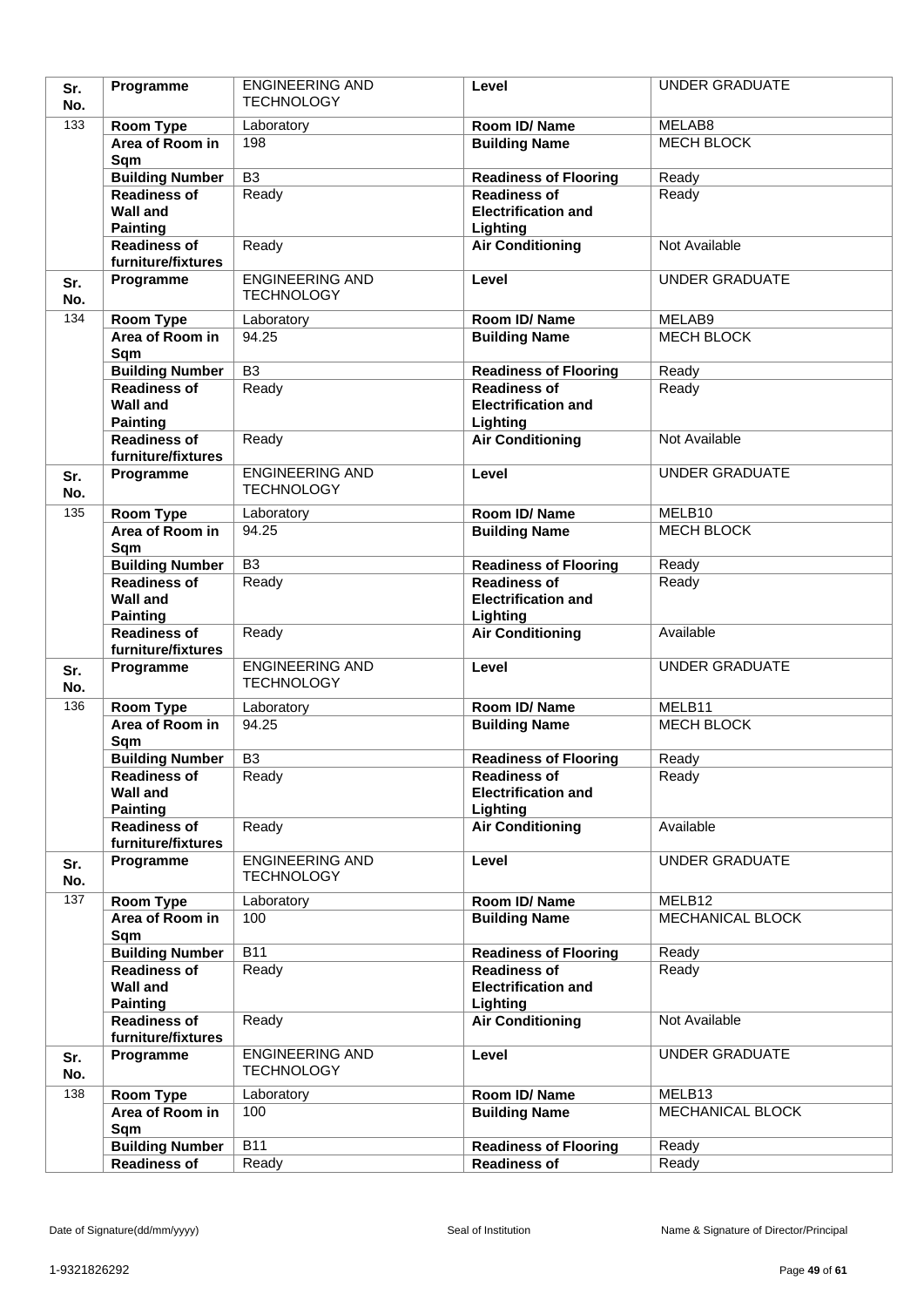|            | <b>Wall and</b>                                              |                                             | <b>Electrification and</b>                                    |                         |
|------------|--------------------------------------------------------------|---------------------------------------------|---------------------------------------------------------------|-------------------------|
|            | <b>Painting</b>                                              |                                             | Lighting                                                      |                         |
|            | <b>Readiness of</b><br>furniture/fixtures                    | Ready                                       | <b>Air Conditioning</b>                                       | Not Available           |
| Sr.<br>No. | Programme                                                    | <b>ENGINEERING AND</b><br><b>TECHNOLOGY</b> | Level                                                         | <b>UNDER GRADUATE</b>   |
| 139        | Room Type                                                    | Laboratory                                  | Room ID/Name                                                  | MELB14                  |
|            | Area of Room in<br>Sqm                                       | 100                                         | <b>Building Name</b>                                          | <b>MECHANICAL BLOCK</b> |
|            | <b>Building Number</b>                                       | $\overline{B11}$                            | <b>Readiness of Flooring</b>                                  | Ready                   |
|            | <b>Readiness of</b><br><b>Wall and</b><br><b>Painting</b>    | Ready                                       | <b>Readiness of</b><br><b>Electrification and</b><br>Lighting | Ready                   |
|            | <b>Readiness of</b><br>furniture/fixtures                    | Ready                                       | <b>Air Conditioning</b>                                       | Not Available           |
| Sr.<br>No. | Programme                                                    | <b>ENGINEERING AND</b><br><b>TECHNOLOGY</b> | Level                                                         | <b>UNDER GRADUATE</b>   |
| 140        | Room Type                                                    | Laboratory                                  | Room ID/Name                                                  | MELB15                  |
|            | Area of Room in<br>Sqm                                       | 100                                         | <b>Building Name</b>                                          | <b>MECHANICAL BLOCK</b> |
|            | <b>Building Number</b>                                       | $\overline{B11}$                            | <b>Readiness of Flooring</b>                                  | Ready                   |
|            | <b>Readiness of</b><br><b>Wall and</b><br><b>Painting</b>    | Ready                                       | <b>Readiness of</b><br><b>Electrification and</b><br>Lighting | Ready                   |
|            | <b>Readiness of</b><br>furniture/fixtures                    | Ready                                       | <b>Air Conditioning</b>                                       | Not Available           |
| Sr.<br>No. | Programme                                                    | <b>ENGINEERING AND</b><br><b>TECHNOLOGY</b> | Level                                                         | <b>UNDER GRADUATE</b>   |
| 141        | Room Type                                                    | Library & Reading Room                      | Room ID/Name                                                  | <b>MELIB</b>            |
|            | Area of Room in<br>Sqm                                       | 30                                          | <b>Building Name</b>                                          | <b>MECH BLOCK</b>       |
|            |                                                              |                                             |                                                               |                         |
|            | <b>Building Number</b>                                       | B <sub>3</sub>                              | <b>Readiness of Flooring</b>                                  | Ready                   |
|            | <b>Readiness of</b><br><b>Wall and</b><br><b>Painting</b>    | Ready                                       | <b>Readiness of</b><br><b>Electrification and</b><br>Lighting | Ready                   |
|            | <b>Readiness of</b><br>furniture/fixtures                    | Ready                                       | <b>Air Conditioning</b>                                       | Not Available           |
| Sr.<br>No. | Programme                                                    | <b>ENGINEERING AND</b><br><b>TECHNOLOGY</b> | Level                                                         | <b>UNDER GRADUATE</b>   |
| 142        | <b>Room Type</b>                                             | Seminar Hall                                | Room ID/Name                                                  | <b>MESH</b>             |
|            | Area of Room in<br>Sqm                                       | 135                                         | <b>Building Name</b>                                          | <b>MECH BLOCK</b>       |
|            | <b>Building Number</b>                                       | $\overline{B3}$                             | <b>Readiness of Flooring</b>                                  | Ready                   |
|            | <b>Readiness of</b><br><b>Wall and</b><br><b>Painting</b>    | Ready                                       | <b>Readiness of</b><br><b>Electrification and</b><br>Lighting | Ready                   |
|            | <b>Readiness of</b><br>furniture/fixtures                    | Ready                                       | <b>Air Conditioning</b>                                       | Available               |
| Sr.<br>No. | Programme                                                    | <b>ENGINEERING AND</b><br><b>TECHNOLOGY</b> | Level                                                         | <b>UNDER GRADUATE</b>   |
| 143        | Room Type                                                    | <b>Tutorial Room</b>                        | Room ID/Name                                                  | METUT3                  |
|            | Area of Room in<br>Sqm                                       | 33                                          | <b>Building Name</b>                                          | MECH BLOCK              |
|            | <b>Building Number</b>                                       | $\overline{B3}$                             | <b>Readiness of Flooring</b>                                  | Ready                   |
|            | <b>Readiness of</b><br><b>Wall and</b>                       | Ready                                       | <b>Readiness of</b><br><b>Electrification and</b>             | Ready                   |
|            | <b>Painting</b><br><b>Readiness of</b><br>furniture/fixtures | Ready                                       | Lighting<br><b>Air Conditioning</b>                           | Not Available           |
| Sr.<br>No. | Programme                                                    | <b>ENGINEERING AND</b><br><b>TECHNOLOGY</b> | Level                                                         | <b>UNDER GRADUATE</b>   |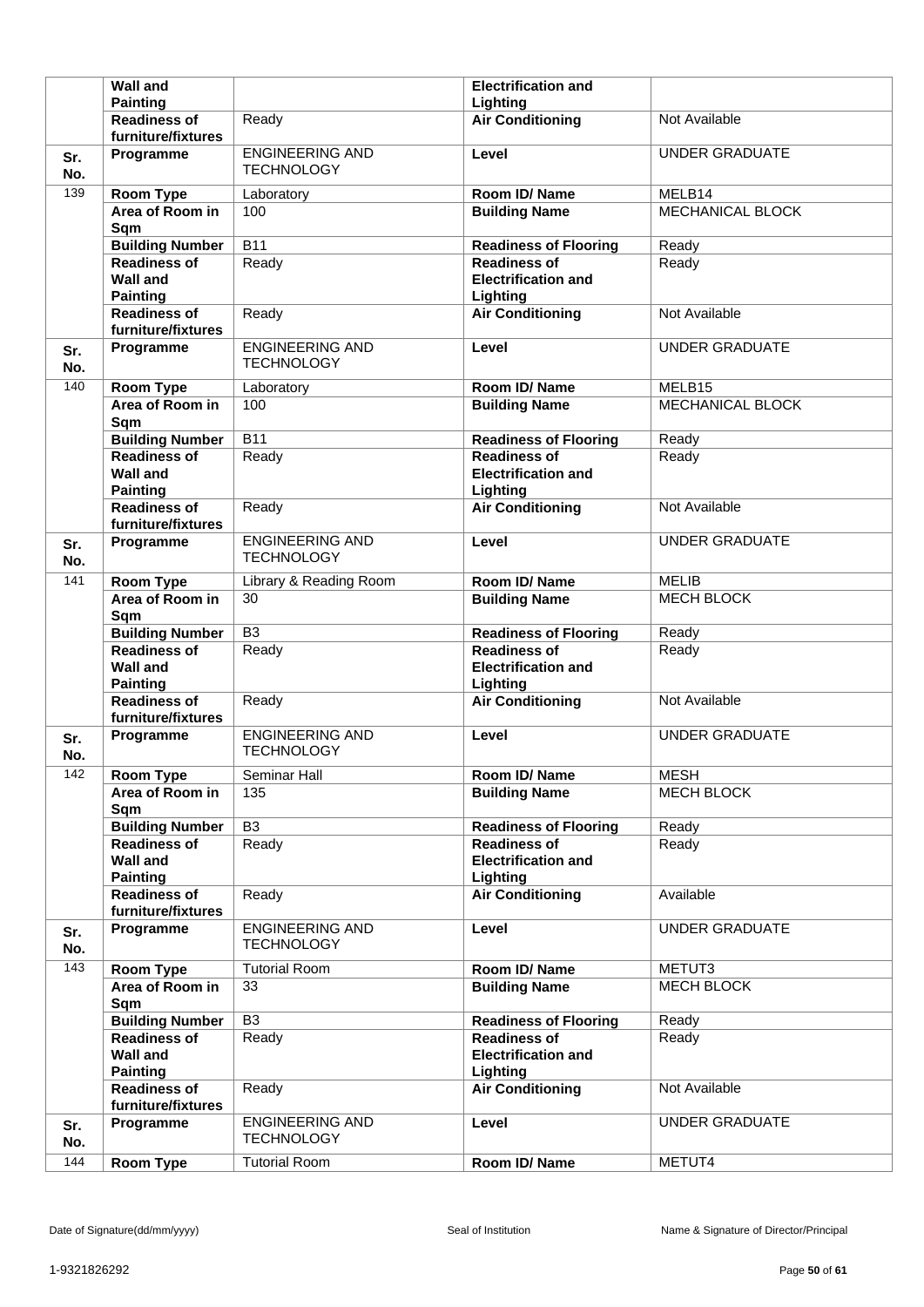|            | Area of Room in<br>Sqm                                       | 33                                          | <b>Building Name</b>                                          | <b>MECH BLOCK</b>          |
|------------|--------------------------------------------------------------|---------------------------------------------|---------------------------------------------------------------|----------------------------|
|            | <b>Building Number</b>                                       | $\overline{B3}$                             | <b>Readiness of Flooring</b>                                  | Ready                      |
|            | <b>Readiness of</b><br><b>Wall and</b>                       | Ready                                       | <b>Readiness of</b><br><b>Electrification and</b>             | Ready                      |
|            | <b>Painting</b><br><b>Readiness of</b><br>furniture/fixtures | Ready                                       | Lighting<br><b>Air Conditioning</b>                           | Not Available              |
| Sr.<br>No. | Programme                                                    | <b>ENGINEERING AND</b><br><b>TECHNOLOGY</b> | Level                                                         | POST GRADUATE              |
| 145        | <b>Room Type</b>                                             | <b>Tutorial Rooms - PG</b>                  | Room ID/Name                                                  | PGCS6                      |
|            | Area of Room in<br>Sqm                                       | 33                                          | <b>Building Name</b>                                          | ADM 2 FLOOR CS BLOCK       |
|            | <b>Building Number</b>                                       | $\overline{B8}$                             | <b>Readiness of Flooring</b>                                  | Ready                      |
|            | <b>Readiness of</b><br><b>Wall and</b>                       | Ready                                       | <b>Readiness of</b><br><b>Electrification and</b>             | Ready                      |
|            | <b>Painting</b><br><b>Readiness of</b>                       | Ready                                       | Lighting<br><b>Air Conditioning</b>                           | Not Available              |
|            | furniture/fixtures                                           |                                             |                                                               |                            |
| Sr.<br>No. | Programme                                                    | <b>ENGINEERING AND</b><br><b>TECHNOLOGY</b> | Level                                                         | POST GRADUATE              |
| 146        | <b>Room Type</b>                                             | Classroom                                   | Room ID/Name                                                  | PGCVG1                     |
|            | Area of Room in<br>Sqm                                       | 58                                          | <b>Building Name</b>                                          | <b>CIVIL BLOCK 1 FLOOR</b> |
|            | <b>Building Number</b>                                       | $\overline{B12}$                            | <b>Readiness of Flooring</b>                                  | Ready                      |
|            | <b>Readiness of</b><br><b>Wall and</b><br><b>Painting</b>    | Ready                                       | <b>Readiness of</b><br><b>Electrification and</b><br>Lighting | Ready                      |
|            | <b>Readiness of</b><br>furniture/fixtures                    | Ready                                       | <b>Air Conditioning</b>                                       | Not Available              |
| Sr.<br>No. | Programme                                                    | <b>ENGINEERING AND</b><br><b>TECHNOLOGY</b> | Level                                                         | POST GRADUATE              |
| 147        | <b>Room Type</b>                                             | Classroom                                   | Room ID/Name                                                  | PGCVG2                     |
|            | Area of Room in<br>Sqm                                       | 58                                          | <b>Building Name</b>                                          | <b>CIVIL BLOCK 1 FLOOR</b> |
|            | <b>Building Number</b>                                       | $\overline{B12}$                            | <b>Readiness of Flooring</b>                                  | Ready                      |
|            | <b>Readiness of</b><br><b>Wall and</b><br><b>Painting</b>    | Ready                                       | <b>Readiness of</b><br><b>Electrification and</b><br>Lighting | Ready                      |
|            | <b>Readiness of</b><br>furniture/fixtures                    | Ready                                       | <b>Air Conditioning</b>                                       | Not Available              |
| Sr.<br>No. | Programme                                                    | <b>ENGINEERING AND</b><br><b>TECHNOLOGY</b> | Level                                                         | POST GRADUATE              |
| 148        | <b>Room Type</b>                                             | <b>Tutorial Rooms - PG</b>                  | Room ID/Name                                                  | PGECT1                     |
|            | Area of Room in<br>Sqm                                       | 33                                          | <b>Building Name</b>                                          | <b>E&amp;CE BLOCK</b>      |
|            | <b>Building Number</b>                                       | <b>B12</b>                                  | <b>Readiness of Flooring</b>                                  | Ready                      |
|            | <b>Readiness of</b><br><b>Wall and</b><br><b>Painting</b>    | Ready                                       | <b>Readiness of</b><br><b>Electrification and</b><br>Lighting | Ready                      |
|            | <b>Readiness of</b><br>furniture/fixtures                    | Ready                                       | <b>Air Conditioning</b>                                       | Not Available              |
| Sr.<br>No. | Programme                                                    | <b>ENGINEERING AND</b><br><b>TECHNOLOGY</b> | Level                                                         | <b>UNDER GRADUATE</b>      |
| 149        | Room Type                                                    | Laboratory                                  | Room ID/Name                                                  | <b>PHYLAB</b>              |
|            | Area of Room in<br>Sqm                                       | 204                                         | <b>Building Name</b>                                          | <b>H&amp;S BLOCK</b>       |
|            | <b>Building Number</b>                                       | B7                                          | <b>Readiness of Flooring</b>                                  | Ready                      |
|            | <b>Readiness of</b><br><b>Wall and</b><br><b>Painting</b>    | Ready                                       | <b>Readiness of</b><br><b>Electrification and</b><br>Lighting | Ready                      |
|            | <b>Readiness of</b><br>furniture/fixtures                    | Ready                                       | <b>Air Conditioning</b>                                       | Not Available              |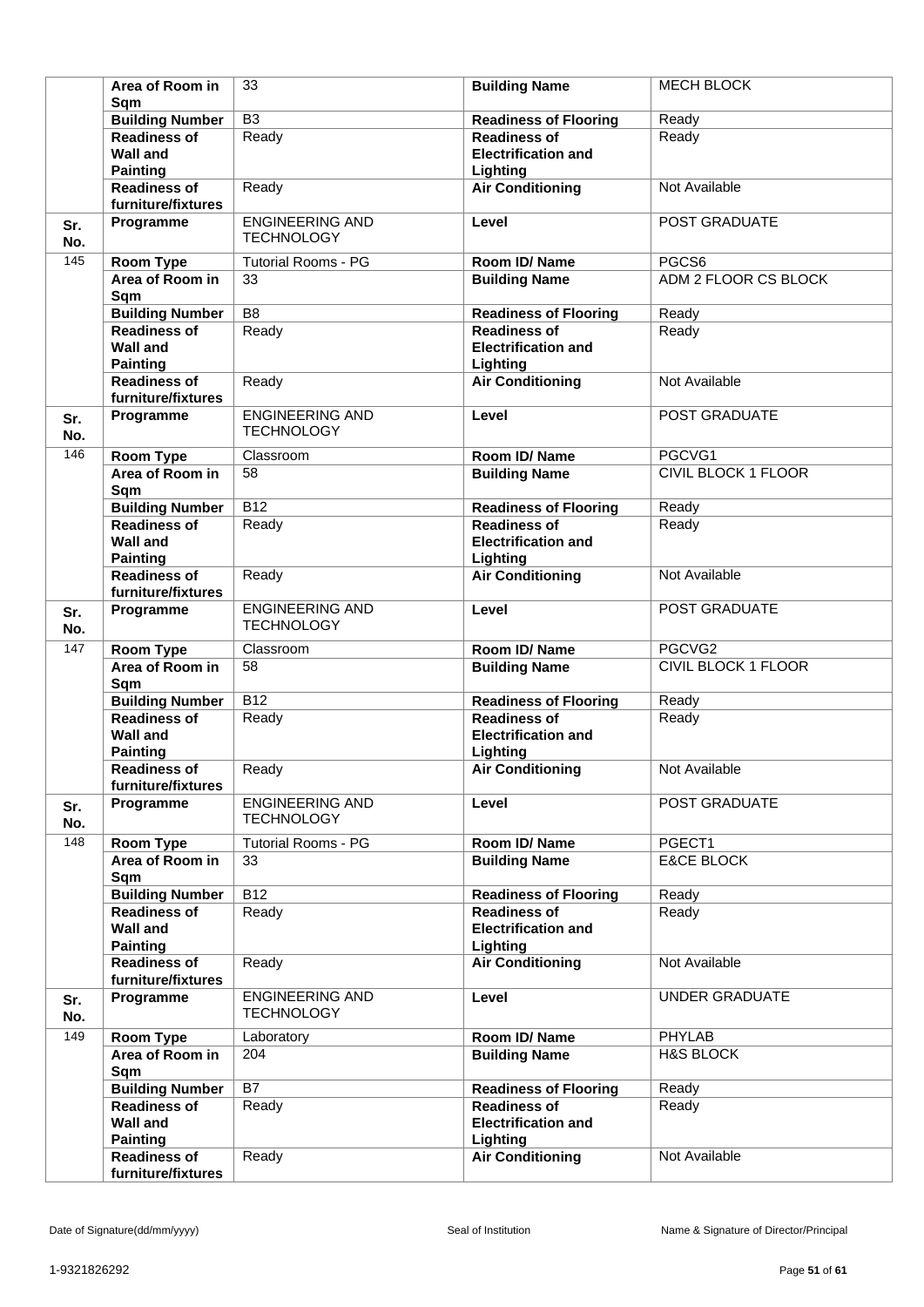| Sr.<br>No. | Programme                                                 | <b>ENGINEERING AND</b><br><b>TECHNOLOGY</b> | Level                                                         | POST GRADUATE              |
|------------|-----------------------------------------------------------|---------------------------------------------|---------------------------------------------------------------|----------------------------|
| 150        | Room Type                                                 | Laboratory                                  | Room ID/ Name                                                 | WRML1                      |
|            | Area of Room in<br>Sqm                                    | 100                                         | <b>Building Name</b>                                          | <b>CIVIL BLOCK 2 FLOOR</b> |
|            | <b>Building Number</b>                                    | B12                                         | <b>Readiness of Flooring</b>                                  | Ready                      |
|            | <b>Readiness of</b><br><b>Wall and</b><br><b>Painting</b> | Ready                                       | <b>Readiness of</b><br><b>Electrification and</b><br>Lighting | Ready                      |
|            | <b>Readiness of</b><br>furniture/fixtures                 | Ready                                       | <b>Air Conditioning</b>                                       | Not Available              |
| Sr.<br>No. | Programme                                                 | <b>ENGINEERING AND</b><br><b>TECHNOLOGY</b> | Level                                                         | POST GRADUATE              |
| 151        | Room Type                                                 | Laboratory                                  | Room ID/Name                                                  | WRML2                      |
|            | Area of Room in<br>Sqm                                    | 100                                         | <b>Building Name</b>                                          | <b>CIVIL BLOCK 2 FLOOR</b> |
|            | <b>Building Number</b>                                    | $\overline{B12}$                            | <b>Readiness of Flooring</b>                                  | Ready                      |
|            | <b>Readiness of</b><br><b>Wall and</b><br><b>Painting</b> | Ready                                       | <b>Readiness of</b><br><b>Electrification and</b><br>Lighting | Ready                      |
|            | <b>Readiness of</b><br>furniture/fixtures                 | Ready                                       | <b>Air Conditioning</b>                                       | Not Available              |
| Sr.<br>No. | Programme                                                 | <b>ENGINEERING AND</b><br><b>TECHNOLOGY</b> | Level                                                         | POST GRADUATE              |
| 152        | Room Type                                                 | <b>Tutorial Rooms - PG</b>                  | Room ID/Name                                                  | WRTU1                      |
|            | Area of Room in<br>Sqm                                    | 33                                          | <b>Building Name</b>                                          | CIVIL BLOCK 2 FLOOR        |
|            | <b>Building Number</b>                                    | $\overline{B12}$                            | <b>Readiness of Flooring</b>                                  | Ready                      |
|            | <b>Readiness of</b><br><b>Wall and</b><br><b>Painting</b> | Ready                                       | <b>Readiness of</b><br><b>Electrification and</b><br>Lighting | Ready                      |
|            | <b>Readiness of</b><br>furniture/fixtures                 | Ready                                       | <b>Air Conditioning</b>                                       | Not Available              |
| Sr.<br>No. | Programme                                                 | <b>ENGINEERING AND</b><br><b>TECHNOLOGY</b> | Level                                                         | <b>UNDER GRADUATE</b>      |
| 153        | <b>Room Type</b>                                          | Workshop                                    | Room ID/Name                                                  | <b>WSL</b>                 |
|            | Area of Room in<br>Sqm                                    | 400                                         | <b>Building Name</b>                                          | MECH BLOCK                 |
|            | <b>Building Number</b>                                    | B <sub>3</sub>                              | <b>Readiness of Flooring</b>                                  | Ready                      |
|            | <b>Readiness of</b><br><b>Wall and</b><br><b>Painting</b> | Ready                                       | <b>Readiness of</b><br><b>Electrification and</b><br>Lighting | Ready                      |
|            | <b>Readiness of</b><br>furniture/fixtures                 | Ready                                       | <b>Air Conditioning</b>                                       | Not Available              |
| Sr.<br>No. | Programme                                                 | <b>ENGINEERING AND</b><br><b>TECHNOLOGY</b> | Level                                                         | <b>UNDER GRADUATE</b>      |
| 154        | Room Type                                                 | Additional Workshop                         | Room ID/Name                                                  | WSL1                       |
|            | Area of Room in<br>Sqm                                    | 200                                         | <b>Building Name</b>                                          | <b>MECH BLOCK</b>          |
|            | <b>Building Number</b>                                    | B <sub>3</sub>                              | <b>Readiness of Flooring</b>                                  | Ready                      |
|            | <b>Readiness of</b><br><b>Wall and</b><br><b>Painting</b> | Ready                                       | <b>Readiness of</b><br><b>Electrification and</b><br>Lighting | Ready                      |
|            | <b>Readiness of</b><br>furniture/fixtures                 | Ready                                       | <b>Air Conditioning</b>                                       | Not Available              |

# **INSTRUCTIONAL AREA** – **COMMON FACILITIES**

| Sr.<br>No. | Room Type:              | <b>Computer Center</b> | Room ID/ Name:                | $\sim$<br>◡◡ |
|------------|-------------------------|------------------------|-------------------------------|--------------|
|            | Area of Room in<br>Sam: | 310                    | <b>Readiness of Flooring:</b> | Ready        |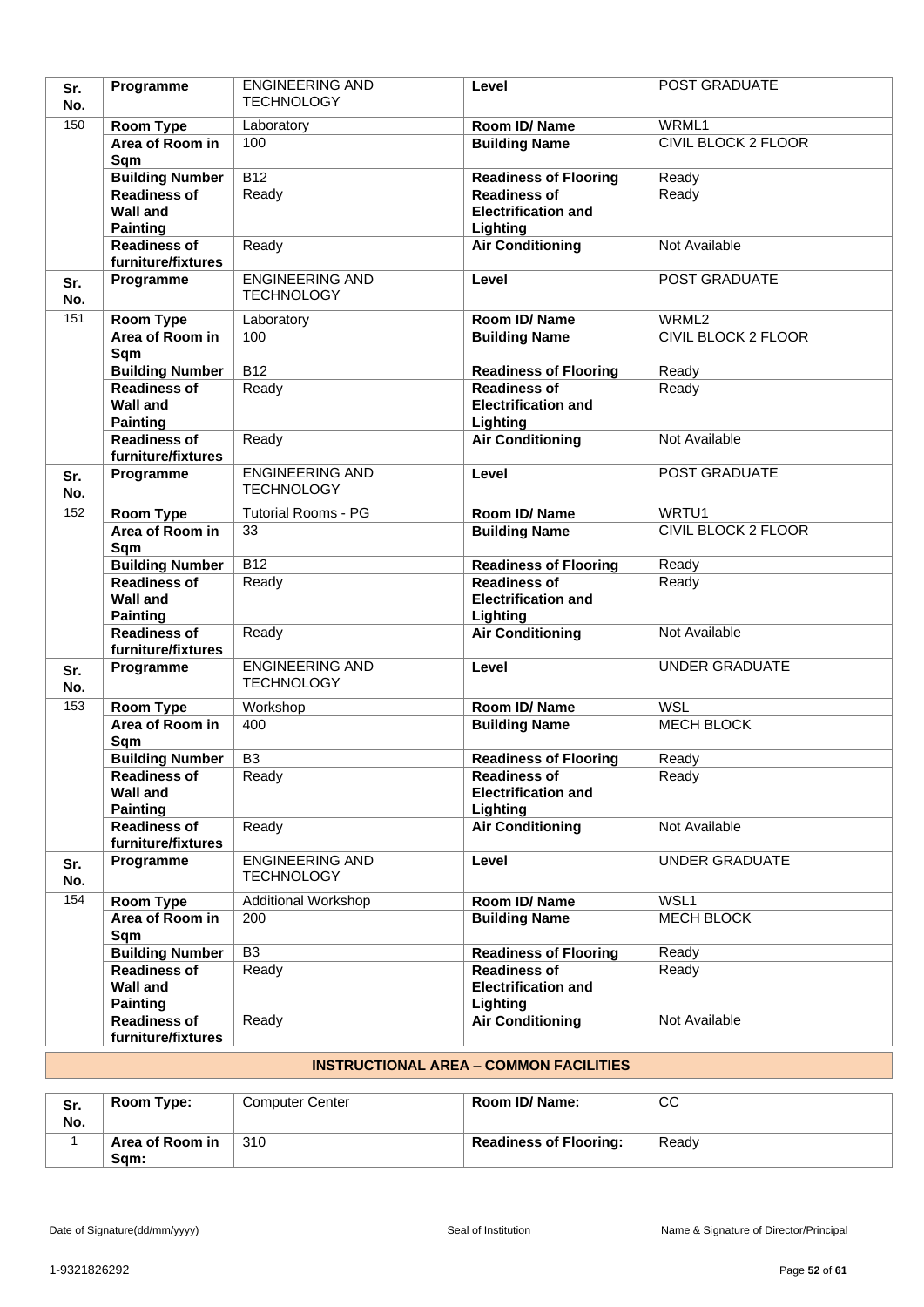|            | <b>Readiness of</b><br><b>Wall and</b><br><b>Painting</b> | Ready                | <b>Readiness of</b><br><b>Electrification and</b><br>Lighting | Ready          |  |
|------------|-----------------------------------------------------------|----------------------|---------------------------------------------------------------|----------------|--|
|            | <b>Readiness of</b><br>furniture/fixtures                 | Ready                | <b>Air Conditioning</b>                                       | Planned        |  |
|            | <b>Building Name</b>                                      | ADM BLOCK 2 FLOOR    | <b>Building Number:</b>                                       | B <sub>8</sub> |  |
| Sr.<br>No. | Room Type:                                                | Library&Reading Room | Room ID/Name:                                                 | <b>LIB</b>     |  |
| 2          | Area of Room in<br>Sqm:                                   | 1327                 | <b>Readiness of Flooring:</b>                                 | Ready          |  |
|            | <b>Readiness of</b><br><b>Wall and</b><br><b>Painting</b> | Ready                | <b>Readiness of</b><br><b>Electrification and</b><br>Lighting | Ready          |  |
|            | <b>Readiness of</b><br>furniture/fixtures                 | Ready                | <b>Air Conditioning</b>                                       | Not Available  |  |
|            | <b>Building Name</b>                                      | ADM BLOCK 3 FLOOR    | <b>Building Number:</b>                                       | <b>B17</b>     |  |
| Sr.<br>No. | Room Type:                                                | Language Laboratory  | Room ID/Name:                                                 | LL             |  |
| 3          | Area of Room in<br>Sqm:                                   | 100                  | <b>Readiness of Flooring:</b>                                 | Ready          |  |
|            | <b>Readiness of</b><br><b>Wall and</b><br><b>Painting</b> | Ready                | <b>Readiness of</b><br><b>Electrification and</b><br>Lighting | Ready          |  |
|            | <b>Readiness of</b><br>furniture/fixtures                 | Ready                | <b>Air Conditioning</b>                                       | Not Available  |  |
|            | <b>Building Name</b>                                      | ADM BLOCK 2 FLOOR    | <b>Building Number:</b>                                       | B <sub>8</sub> |  |
|            |                                                           |                      |                                                               |                |  |

### **HOSTEL FACILITIES**

| Sr.<br>No. | <b>Whether Hostel</b><br>facility<br>Available(Y/N)? | Yes               | Girl's Hostel (Y/N):         | Yes |
|------------|------------------------------------------------------|-------------------|------------------------------|-----|
|            | No. of Rooms:                                        | 132               | <b>Hostel Capacity:</b>      | 300 |
|            | <b>Boy's Hostel:</b>                                 |                   | No. of Rooms for Boys?       | 177 |
|            | <b>Total Capacity:</b>                               | 500               | <b>Apply for Site Change</b> | No  |
|            | <b>Location</b>                                      | Within the Campus | <b>Hostel Facility</b>       |     |

# **COMPUTATIONAL FACILITIES**

| <b>PCs/Laptop exclusively</b>  | 725      | PCs/Laptop available in        | 14                 |
|--------------------------------|----------|--------------------------------|--------------------|
| available to students:         |          | Library:                       |                    |
| PCs/Laptop available in        | 12       | <b>PCs/Laptop available to</b> | 30                 |
| <b>Administrative Office:</b>  |          | <b>Faculty Members:</b>        |                    |
| Number of PCs/Laptop in        | 30       | Internet Bandwidth in          | 70                 |
| language lab:                  |          | Mbps:                          |                    |
| <b>Number of Legal</b>         | 50       | <b>Printers available to</b>   | 50                 |
| <b>Application software:</b>   |          | student:                       |                    |
| <b>Number of A1 Size Color</b> | $\Omega$ | <b>Number of Legal System</b>  | 30                 |
| <b>Printers:</b>               |          | software:                      |                    |
| <b>Number of Open Source</b>   | 5        | <b>Number of Proprietary</b>   | Data Not Available |
| <b>Software</b>                |          |                                |                    |

| <b>SOLAR PANEL INSTALLATION DETAILS</b> |              |                                        |        |  |
|-----------------------------------------|--------------|----------------------------------------|--------|--|
| <b>Total land available</b>             | 142444       | No. of buildings with roof $\parallel$ | 9      |  |
| $(Sqm)$ :                               |              | tops:                                  |        |  |
| Land available for placing              | 90000        | <b>Annual electricity</b>              | 243098 |  |
| solar photovoltaic panels               |              | consumption No. of units               |        |  |
| (Sqm):                                  |              | during 2020-21:                        |        |  |
| Total approximate roof-                 | 14738        | Average rate per unit                  | 6.5    |  |
| top area available for                  |              | paid during 2020-21 (Rs. /             |        |  |
| placing solar                           |              | unit):                                 |        |  |
| photovoltaic panel (Sqm):               |              |                                        |        |  |
| <b>Renewable Energy Type</b>            | no           | <b>Remarks:</b>                        | no     |  |
| Whether a policy has                    | $\checkmark$ | Renewable Energy used                  |        |  |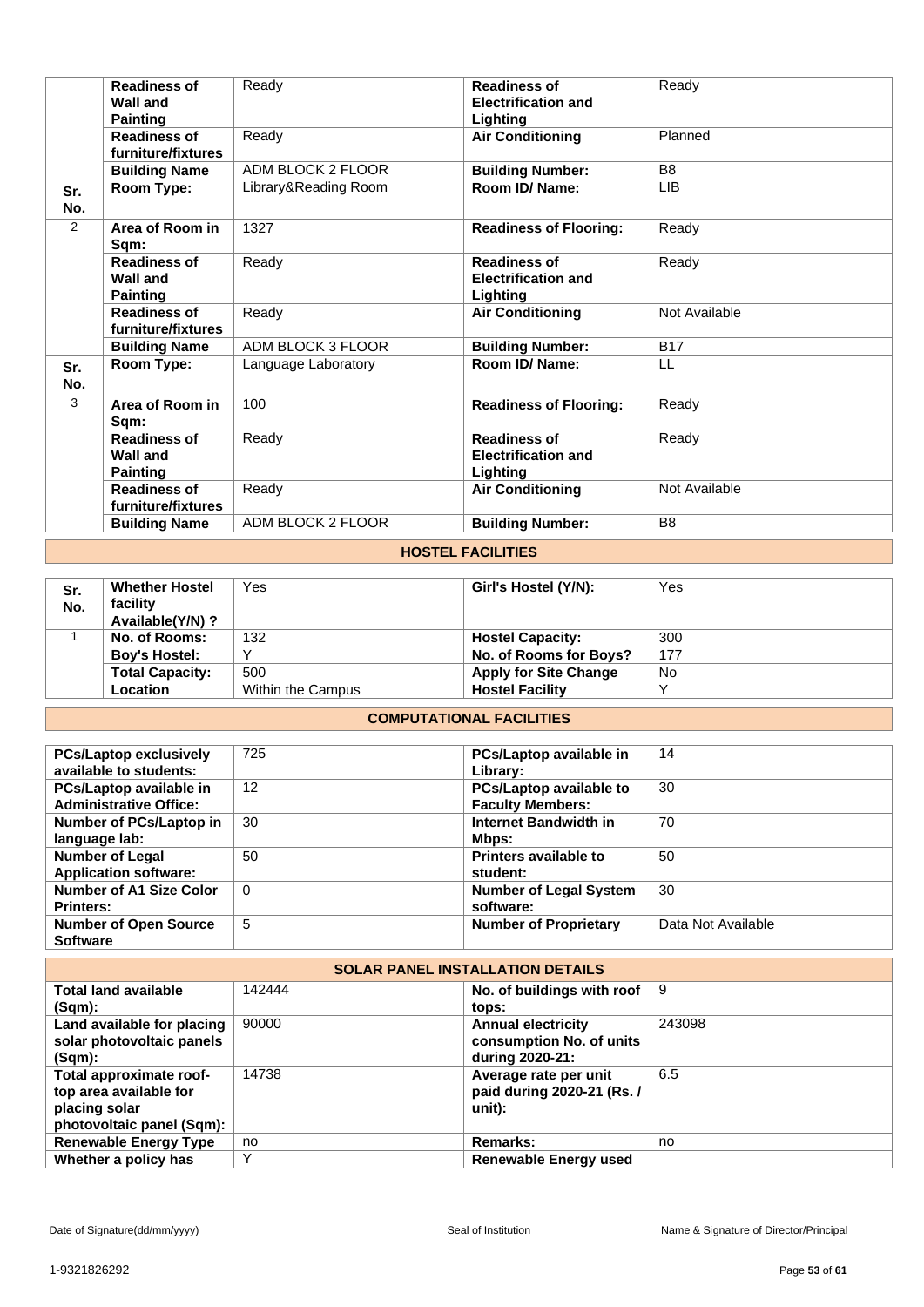| been adopted to use only |  |  |
|--------------------------|--|--|
| LED lamps:               |  |  |

**at present (if any):**

**ODL INFRASTRUCTURE**

Data not entered by Institution

**OL INFRASTRUCTURE**

Data not entered by Institution

# **OMBUDSMAN & ANTI-RAGGING**

|                | <b>ANTI-RAGGING</b>                                                                                                 |               |  |  |  |
|----------------|---------------------------------------------------------------------------------------------------------------------|---------------|--|--|--|
| S.No.          | <b>Particulars</b>                                                                                                  | <b>Status</b> |  |  |  |
| $\mathbf{1}$ . | Constitution of Anti-Ragging Committee (will be set automatically after<br>adding Anti-Ragging Committee details ): | Yes           |  |  |  |
| 2.             | Constitution of Anti-Ragging Squad (will be set automatically after adding<br><b>Anti-Ragging Squad details)</b>    | Yes           |  |  |  |
| 3.             | Affidavit obtained from all Students:                                                                               | Yes           |  |  |  |
| 4.             | Affidavit obtained from parents of all the students:                                                                | Yes           |  |  |  |
| 5.             | Affidavit obtained from students staying in Hostel:                                                                 | Yes           |  |  |  |
| 6.             | Affidavit obtained from parents of students staying in Hostel:                                                      | Yes           |  |  |  |
| 7.             | <b>Appointment of Counselors:</b>                                                                                   | Yes           |  |  |  |

### **ANTI-RAGGING COMMITTEE DETAILS**

| Sr.<br>No. | <b>Committee Type:</b> | Anti-Ragging Committee | <b>Appointment Order</b><br><b>Reference Number:</b> | SVES/BKIT/RPC/2020-21/651     |
|------------|------------------------|------------------------|------------------------------------------------------|-------------------------------|
|            | Date of Appointment:   | 14/12/2020             | Name of the<br><b>Committee Member:</b>              | ANTI RAGGING REVIEW COMMITTEE |
|            | <b>Profession:</b>     | <b>ANTI RAGGING</b>    | <b>Associated With:</b>                              | Principal                     |
|            | <b>Mobile Number:</b>  | 9449822128             | <b>Email Address:</b>                                | nmbiradar@gmail.com           |
| Sr.<br>No. | <b>Committee Type:</b> | Anti-Ragging Squad     | <b>Appointment Order</b><br><b>Reference Number:</b> | SVES/BKIT/RPC/2020-21/652     |
| 2          | Date of Appointment:   | 14/12/2020             | Name of the<br><b>Committee Member:</b>              | Anti Ragging Squad - A        |
|            | <b>Profession:</b>     | TEACHING               | <b>Associated With:</b>                              | Dr. Sanjeev Doijode           |
|            | <b>Mobile Number:</b>  | 9448567869             | <b>Email Address:</b>                                | sandoij@yahoo.com             |
| Sr.<br>No. | <b>Committee Type:</b> | Anti-Ragging Squad     | <b>Appointment Order</b><br><b>Reference Number:</b> | SVES/BKIT/RPC/2020-21/652     |
| 3          | Date of Appointment:   | 14/12/2020             | Name of the<br><b>Committee Member:</b>              | Anti Ragging Squad-B          |
|            | <b>Profession:</b>     | <b>TEACHING</b>        | <b>Associated With:</b>                              | Dr. T.S. Vishwanath           |
|            | <b>Mobile Number:</b>  | 9972605505             | <b>Email Address:</b>                                | tsyrec1@rediffmail.com        |

**INTERNAL COMPLAINT COMMITTEE (ICC) DETAILS**

| Sr. No.       | <b>Committee Type:</b>       | <b>COMPLAINT</b>    | <b>Appointment Order</b> | SVES/BKIT/VPPL/2018-19/613 |
|---------------|------------------------------|---------------------|--------------------------|----------------------------|
|               |                              | <b>COMMITTEE</b>    | <b>Reference Number:</b> |                            |
| 1             | <b>Date of Appointment:</b>  | 15/07/2018          | Name of the Committee    | Kalpana C                  |
|               |                              |                     | Member:                  |                            |
|               | <b>Profession:</b>           | <b>CHAIR PERSON</b> | <b>Associated With:</b>  | <b>Bkit</b>                |
|               | <b>Mobile Number:</b>        | 9448333716          | <b>Email Address:</b>    | raghojikalpana@gmail.com   |
|               | <b>Committee Designation</b> | <b>PROFESSOR</b>    | <b>Committee Gender</b>  | Female                     |
| Sr. No.       | <b>Committee Type:</b>       | <b>COMPLAINT</b>    | <b>Appointment Order</b> | SVES/BKIT/VPPL/2018-19/613 |
|               |                              | <b>COMMITTEE</b>    | <b>Reference Number:</b> |                            |
| $\mathcal{P}$ | Date of Appointment:         | 15/07/2018          | Name of the Committee    | Dr. Geetanjali Alle        |
|               |                              |                     | Member:                  |                            |
|               | <b>Profession:</b>           | <b>MEMBER</b>       | <b>Associated With:</b>  | <b>Bkit</b>                |
|               | <b>Mobile Number:</b>        | 9448845540          | <b>Email Address:</b>    | allegeeta@gmail.com        |
|               | <b>Committee Designation</b> | <b>ASSOCIATE</b>    | <b>Committee Gender</b>  | Female                     |
|               |                              | <b>PROFESSOR</b>    |                          |                            |
| Sr. No.       | <b>Committee Type:</b>       | <b>COMPLAINT</b>    | <b>Appointment Order</b> | SVES/BKIT/VPPL/2018-19/613 |
|               |                              | <b>COMMITTEE</b>    | <b>Reference Number:</b> |                            |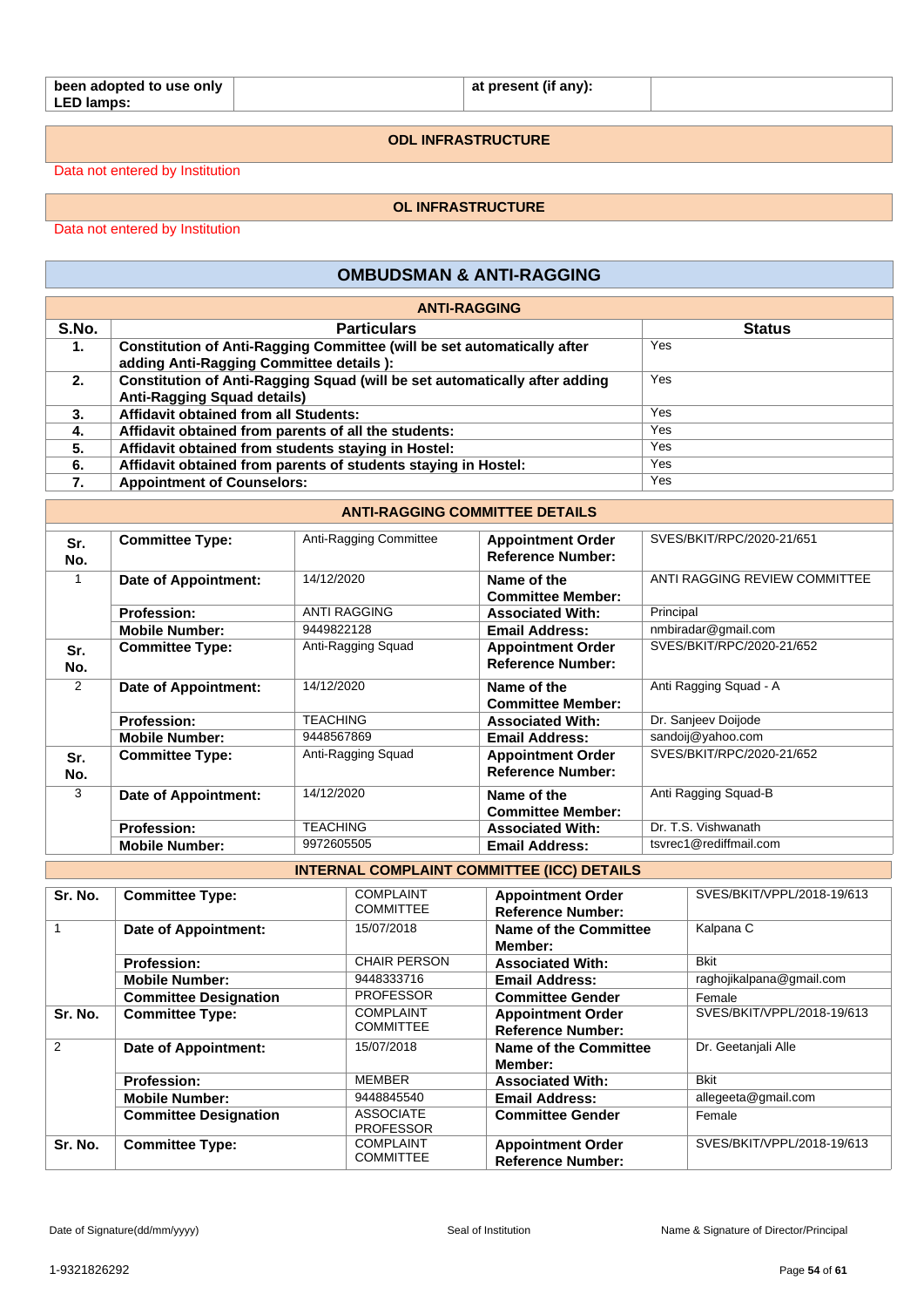| 3              | <b>Date of Appointment:</b>  | 15/07/2018                            | <b>Name of the Committee</b><br>Member:                  | Smt. MangalaBhagwat        |
|----------------|------------------------------|---------------------------------------|----------------------------------------------------------|----------------------------|
|                | <b>Profession:</b>           | <b>MEMBER</b>                         | <b>Associated With:</b>                                  | Pravardha Ngo              |
|                | <b>Mobile Number:</b>        | 9886684455                            | <b>Email Address:</b>                                    | mangalabhagwat@gmail.com   |
|                | <b>Committee Designation</b> | <b>HOD</b>                            | <b>Committee Gender</b>                                  | Female                     |
| Sr. No.        | <b>Committee Type:</b>       | <b>COMPLAINT</b>                      | <b>Appointment Order</b>                                 | SVES/BKIT/VPPL/2018-19/613 |
|                |                              | <b>COMMITTEE</b>                      | <b>Reference Number:</b>                                 |                            |
| 4              | Date of Appointment:         | 15/07/2018                            | <b>Name of the Committee</b>                             | Smt. Bhagyawati Jante      |
|                |                              |                                       | Member:                                                  |                            |
|                | <b>Profession:</b>           | <b>MEMBER</b>                         | <b>Associated With:</b>                                  | <b>Bkit</b>                |
|                | <b>Mobile Number:</b>        | 7406340455                            | <b>Email Address:</b>                                    | jantebhagya@gmail.com      |
|                | <b>Committee Designation</b> | <b>NON TEACHING</b><br><b>FACULTY</b> | <b>Committee Gender</b>                                  | Female                     |
| Sr. No.        | <b>Committee Type:</b>       | <b>COMPLAINT</b><br><b>COMMITTEE</b>  | <b>Appointment Order</b>                                 | SVES/BKIT/VPPL/2018-19/613 |
| 5              |                              | 15/07/2018                            | <b>Reference Number:</b><br><b>Name of the Committee</b> | Sri A. Pandurang           |
|                | Date of Appointment:         |                                       | Member:                                                  |                            |
|                | <b>Profession:</b>           | <b>MEMBER</b>                         | <b>Associated With:</b>                                  | <b>Bkit</b>                |
|                | <b>Mobile Number:</b>        | 9449303406                            | <b>Email Address:</b>                                    | apandurang2199@gmail.com   |
|                | <b>Committee Designation</b> | <b>ASSOCIATE</b><br><b>PROFESSOR</b>  | <b>Committee Gender</b>                                  | Male                       |
| Sr. No.        | <b>Committee Type:</b>       | <b>COMPLAINT</b><br><b>COMMITTEE</b>  | <b>Appointment Order</b><br><b>Reference Number:</b>     | SVES/BKIT/VPPL/2018-19/613 |
| 6              | Date of Appointment:         | 15/07/2018                            | Name of the Committee<br>Member:                         | Sri Shantkumar Shetkar     |
|                | <b>Profession:</b>           | <b>MEMBER</b>                         | <b>Associated With:</b>                                  | <b>Bkit</b>                |
|                | <b>Mobile Number:</b>        | 9740307506                            | <b>Email Address:</b>                                    | sdshetkar@gmail.com        |
|                | <b>Committee Designation</b> | <b>NON TEACHING</b>                   | <b>Committee Gender</b>                                  | Male                       |
|                |                              | <b>FACULTY</b>                        |                                                          |                            |
| Sr. No.        | <b>Committee Type:</b>       | <b>COMPLAINT</b><br><b>COMMITTEE</b>  | <b>Appointment Order</b><br><b>Reference Number:</b>     | SVES/BKIT/VPPL/2018-19/613 |
| $\overline{7}$ | Date of Appointment:         | 15/07/2018                            | <b>Name of the Committee</b><br>Member:                  | vijay Gaddi                |
|                | <b>Profession:</b>           | <b>STUDENT</b>                        | <b>Associated With:</b>                                  | Dept. Of E&Ce              |
|                | <b>Mobile Number:</b>        | 6361922372                            | <b>Email Address:</b>                                    | vsgt06@gmail.com           |
|                | <b>Committee Designation</b> | <b>STUDENT</b>                        | <b>Committee Gender</b>                                  | Male                       |
| Sr. No.        | <b>Committee Type:</b>       | <b>COMPLAINT</b><br><b>COMMITTEE</b>  | <b>Appointment Order</b><br><b>Reference Number:</b>     | SVSES/BKIT/PPL/2018-19/613 |
| 8              | <b>Date of Appointment:</b>  | 15/07/2018                            | <b>Name of the Committee</b><br>Member:                  | Sapna                      |
|                | <b>Profession:</b>           | <b>STUDENT</b>                        | <b>Associated With:</b>                                  | Dept. Of Chemical Engg.    |
|                | <b>Mobile Number:</b>        | 9148626332                            | <b>Email Address:</b>                                    | hs244941@gmail.com         |
|                | <b>Committee Designation</b> | <b>STUDENT</b>                        | <b>Committee Gender</b>                                  | Female                     |
| Sr. No.        | <b>Committee Type:</b>       | <b>COMPLAINT</b><br><b>COMMITTEE</b>  | <b>Appointment Order</b>                                 | SVES/BKIT/PPL/2018-19/613  |
|                |                              |                                       | <b>Reference Number:</b>                                 |                            |
| 9              | Date of Appointment:         | 15/07/2018                            | <b>Name of the Committee</b><br>Member:                  | Aishwarya Biradar          |
|                | Profession:                  | <b>STUDENT</b>                        | <b>Associated With:</b>                                  | Dept. Of Cse               |
|                | <b>Mobile Number:</b>        | 9380562552                            | <b>Email Address:</b>                                    | aishubiradar1940@gmail.com |
|                | <b>Committee Designation</b> | <b>STUDENT</b>                        | <b>Committee Gender</b>                                  | Female                     |

| <b>SC/ST COMMITTEE DETAILS</b> |                               |                        |                                                      |                           |
|--------------------------------|-------------------------------|------------------------|------------------------------------------------------|---------------------------|
| Sr. No.                        | <b>Committee Type:</b>        | <b>SC/SC COMMITTEE</b> | <b>Appointment Order</b><br><b>Reference Number:</b> | SVES/BKIT/EST/2020-21/560 |
|                                | <b>Date of Appointment:</b>   | 06/08/2020             | Name of the Committee<br>Member:                     | Smt. Surekha Shaka        |
|                                | <b>Profession:</b>            | Teaching               | <b>Associated With:</b>                              | Bkit, Bhalki              |
|                                | <b>Mobile Number:</b>         | 9743285233             | <b>Email Address:</b>                                | surekha3ps@gmail.com      |
|                                | <b>Committee Designation:</b> |                        | <b>Committee Gender:</b>                             | Female                    |
|                                | Caste:                        | <b>Sc</b>              | Gender:                                              | Female                    |
| Sr. No.                        | <b>Committee Type:</b>        | <b>SC/SC COMMITTEE</b> | <b>Appointment Order</b><br><b>Reference Number:</b> | SVES/BKIT/EST/2020-21/560 |
| $\mathfrak{p}$                 | <b>Date of Appointment:</b>   | 06/08/2020             | <b>Name of the Committee</b><br>Member:              | Kum, Neha Meti            |
|                                | <b>Profession:</b>            | Teaching               | <b>Associated With:</b>                              | Bkit, Bhalki              |
|                                | <b>Mobile Number:</b>         | 8951384955             | <b>Email Address:</b>                                | nehanmeti1994@gmail.com   |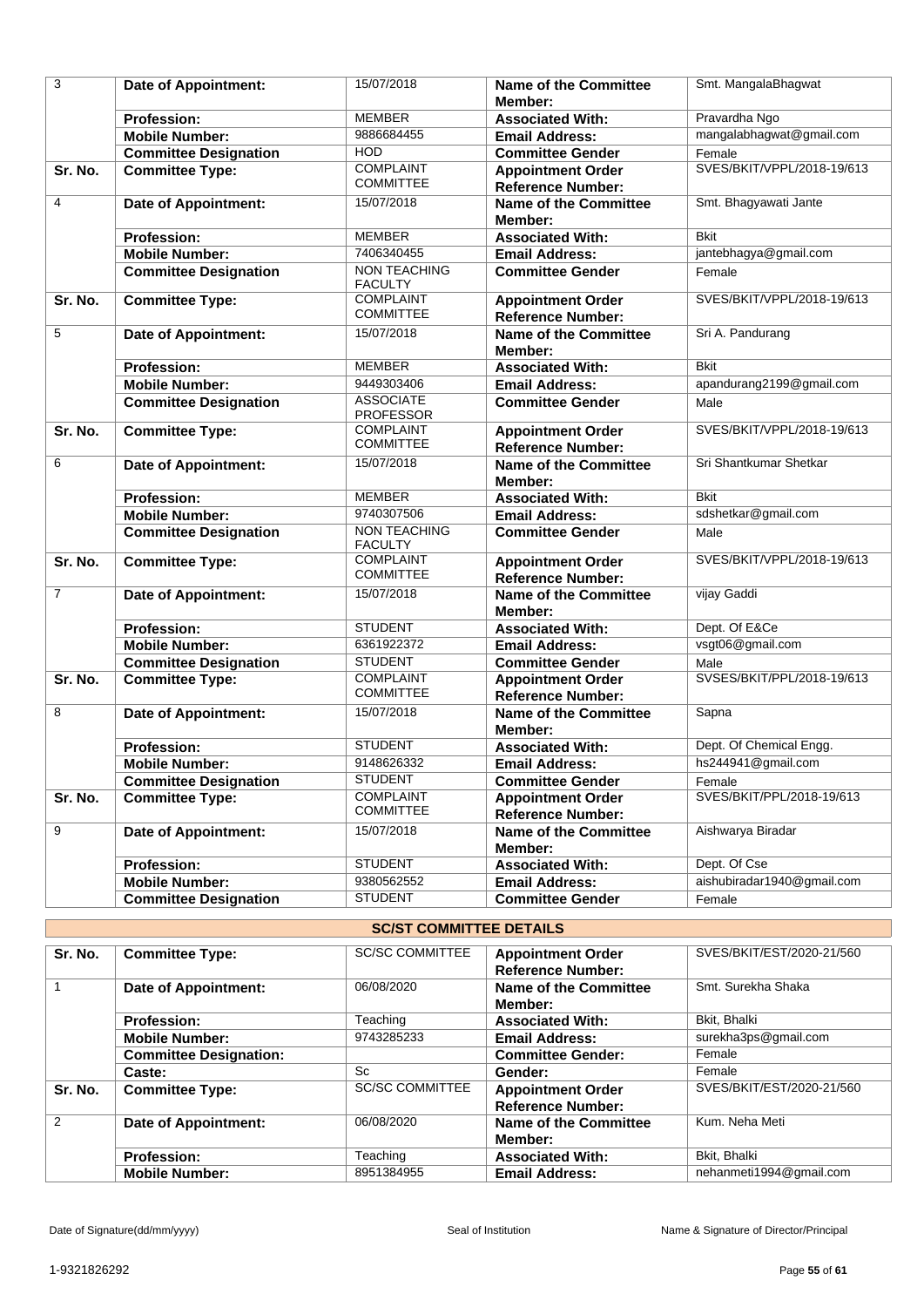|         | <b>Committee Designation:</b> |                        | <b>Committee Gender:</b>                             | Female                      |
|---------|-------------------------------|------------------------|------------------------------------------------------|-----------------------------|
|         | Caste:                        | Sc                     | Gender:                                              | Female                      |
| Sr. No. | <b>Committee Type:</b>        | <b>SC/SC COMMITTEE</b> | <b>Appointment Order</b><br><b>Reference Number:</b> | SVES/BKIT/EST/2020-21/560   |
| 3       | Date of Appointment:          | 06/08/2020             | Name of the Committee<br>Member:                     | Sri Shrikant Tilekar        |
|         | <b>Profession:</b>            | Teaching               | <b>Associated With:</b>                              | Bkit. Bhalki                |
|         | <b>Mobile Number:</b>         | 9986662698             | <b>Email Address:</b>                                | srikantme098@gmail.com      |
|         | <b>Committee Designation:</b> |                        | <b>Committee Gender:</b>                             | Male                        |
|         | Caste:                        | Sc                     | Gender:                                              | Male                        |
| Sr. No. | <b>Committee Type:</b>        | <b>SC/SC COMMITTEE</b> | <b>Appointment Order</b><br><b>Reference Number:</b> | SVES/BKIT/EST/2020-21/560   |
| 4       | Date of Appointment:          | 06/08/2020             | <b>Name of the Committee</b><br>Member:              | Sri Prahalad                |
|         | <b>Profession:</b>            | Teaching               | <b>Associated With:</b>                              | Bkit, Bhalki                |
|         | <b>Mobile Number:</b>         | 9740066634             | <b>Email Address:</b>                                | prahallads@gmail.com        |
|         | <b>Committee Designation:</b> |                        | <b>Committee Gender:</b>                             | Male                        |
|         | Caste:                        | St                     | Gender:                                              | Male                        |
| Sr. No. | <b>Committee Type:</b>        | <b>SC/SC COMMITTEE</b> | <b>Appointment Order</b><br><b>Reference Number:</b> | SVES/BKIT/EST/2020-21/560   |
| 5       | Date of Appointment:          | 06/08/2020             | Name of the Committee<br>Member:                     | Sri Mallikarjun Mugli       |
|         | <b>Profession:</b>            | Teaching               | <b>Associated With:</b>                              | Bkit, Bhalki                |
|         | <b>Mobile Number:</b>         | 9448568396             | <b>Email Address:</b>                                | muglimallikarjuna@gmail.com |
|         | <b>Committee Designation:</b> |                        | <b>Committee Gender:</b>                             | Male                        |
|         | Caste:                        | Other                  | Gender:                                              | Male                        |

# **STUDENT COUNSELLOR DETAILS**

| Sr. No.      | <b>Committee Type:</b>      | <b>COUNSELLOR</b><br><b>COMMITTEE</b> | <b>Appointment Order</b><br><b>Reference Number:</b> | SVES/BKIT/EST/2020-21/195/A |
|--------------|-----------------------------|---------------------------------------|------------------------------------------------------|-----------------------------|
| $\mathbf{1}$ | <b>Date of Appointment:</b> | 02/08/2020                            | Name of the Committee<br>Member:                     | Dr. Ashokkumar Koti         |
|              | <b>Profession:</b>          | Teaching                              | <b>Associated With:</b>                              | <b>Bkit Bhalki</b>          |
|              | <b>Mobile Number:</b>       | 9448461738                            | <b>Email Address:</b>                                | ashokkoti@rediffmail.com    |
| Sr. No.      | <b>Committee Type:</b>      | <b>COUNSELLOR</b><br><b>COMMITTEE</b> | <b>Appointment Order</b><br><b>Reference Number:</b> | SVES/BKIT/EST/2020-21/195/A |
| 2            | <b>Date of Appointment:</b> | 02/08/2020                            | Name of the Committee<br>Member:                     | Sri Vijaykumar Katqi        |
|              | <b>Profession:</b>          | Teaching                              | <b>Associated With:</b>                              | Bkit, Bhalki                |
|              | <b>Mobile Number:</b>       | 9731274329                            | <b>Email Address:</b>                                | vijay.bk4u@qmail.com        |
| Sr. No.      | <b>Committee Type:</b>      | <b>COUNSELLOR</b><br><b>COMMITTEE</b> | <b>Appointment Order</b><br><b>Reference Number:</b> | SVES/BKIT/EST/2020-21/195/A |
| 3            | <b>Date of Appointment:</b> | 04/08/2020                            | <b>Name of the Committee</b><br>Member:              | Sri Santosh Dhadde          |
|              | <b>Profession:</b>          | Teaching                              | <b>Associated With:</b>                              | Bkit, Bhalki                |
|              | <b>Mobile Number:</b>       | 9739752352                            | <b>Email Address:</b>                                | santoshdhadde660@gmai.com   |
| Sr. No.      | <b>Committee Type:</b>      | <b>COUNSELLOR</b><br><b>COMMITTEE</b> | <b>Appointment Order</b><br><b>Reference Number:</b> | SVES/BKIT/EST/2020-21/195/A |
| 4            | Date of Appointment:        | 04/08/2020                            | Name of the Committee<br>Member:                     | Sri Amarkumar Vatambe       |
|              | <b>Profession:</b>          | Teaching                              | <b>Associated With:</b>                              | Bkit, Bhalki                |
|              | <b>Mobile Number:</b>       | 9036446431                            | <b>Email Address:</b>                                | amaruv34@gmail.com          |
| Sr. No.      | <b>Committee Type:</b>      | <b>COUNSELLOR</b><br><b>COMMITTEE</b> | <b>Appointment Order</b><br><b>Reference Number:</b> | SVES/BKIT/EST/2020-21/195/A |
| 5            | <b>Date of Appointment:</b> | 04/08/2020                            | Name of the Committee<br>Member:                     | Sri Sangmesh Kalyani        |
|              | <b>Profession:</b>          | Teaching                              | <b>Associated With:</b>                              | Bkit, Bhalki                |
|              | <b>Mobile Number:</b>       | 9900292678                            | <b>Email Address:</b>                                | kalyanesangmesh@gmail.com   |

| <b>INSTITUTION-INDUSTRY CELL DETAILS</b> |                                                                                                                                                     |            |                                         |                      |  |
|------------------------------------------|-----------------------------------------------------------------------------------------------------------------------------------------------------|------------|-----------------------------------------|----------------------|--|
| Sr. No.                                  | SVES/BKIT/EST/2017-18/1702<br><b>INDUSTRY</b><br><b>Committee Type:</b><br><b>Appointment Order</b><br><b>COMMITTEE</b><br><b>Reference Number:</b> |            |                                         |                      |  |
|                                          | Date of Appointment:                                                                                                                                | 17/02/2018 | <b>Name of the Committee</b><br>Member: | Dr. Giridhari Tiwari |  |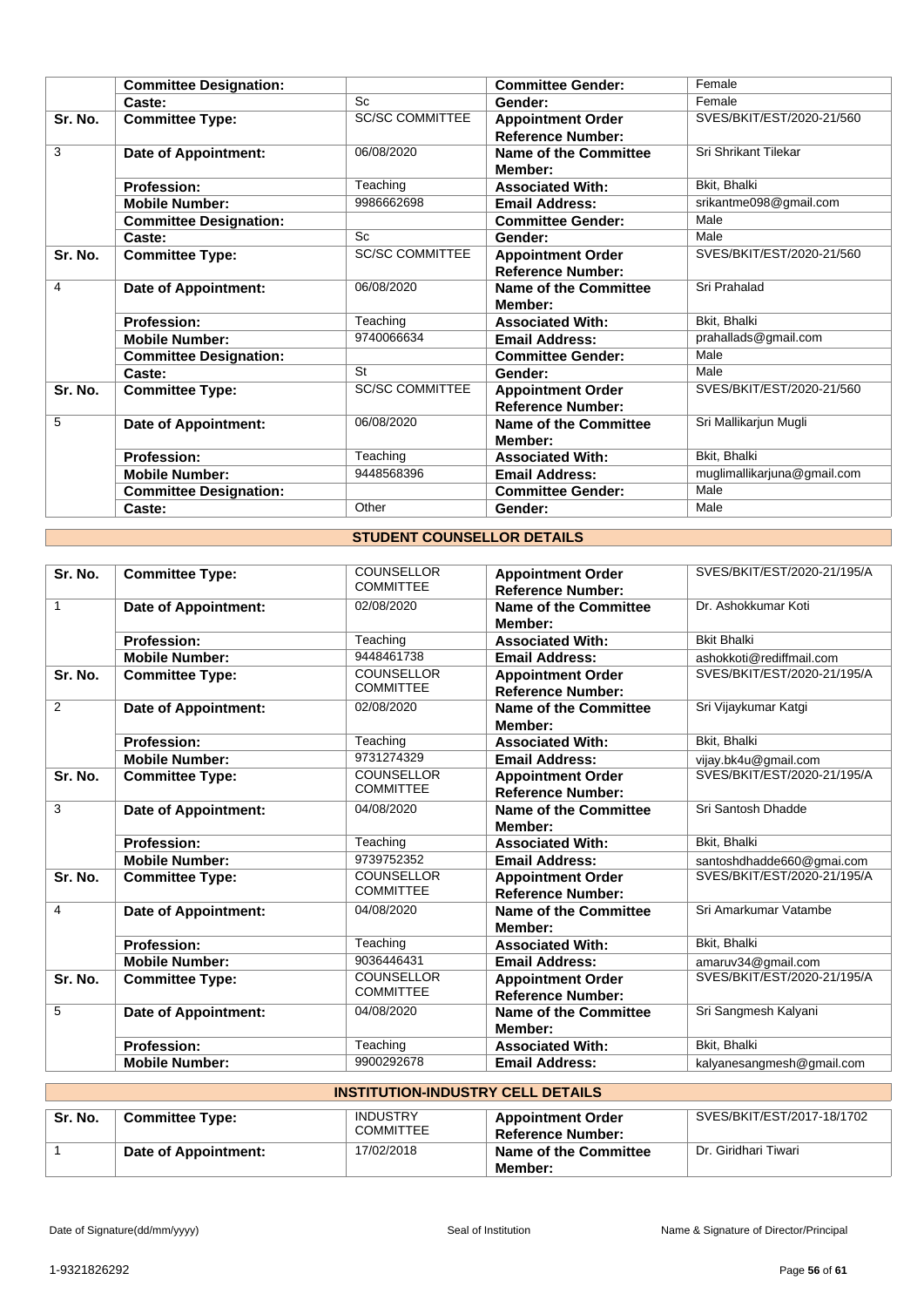|                | <b>Profession:</b>          | Convenor                            | <b>Associated With:</b>                              | <b>Bkit Bhalki</b>          |
|----------------|-----------------------------|-------------------------------------|------------------------------------------------------|-----------------------------|
|                | <b>Mobile Number:</b>       | 9448505993                          | <b>Email Address:</b>                                | tpcbkitbhalki@gmail.com     |
| Sr. No.        | <b>Committee Type:</b>      | <b>INDUSTRY</b><br><b>COMMITTEE</b> | <b>Appointment Order</b><br><b>Reference Number:</b> | SVES/BKIT/EST/2017-18/1702  |
| $\overline{2}$ | <b>Date of Appointment:</b> | 17/02/2018                          | Name of the Committee<br>Member:                     | Prof. B.S. Patil            |
|                | <b>Profession:</b>          | Member                              | <b>Associated With:</b>                              | <b>Bkit Bhalki</b>          |
|                | <b>Mobile Number:</b>       | 9481300244                          | <b>Email Address:</b>                                | bspbkit@gmail.com           |
| Sr. No.        | <b>Committee Type:</b>      | <b>INDUSTRY</b><br><b>COMMITTEE</b> | <b>Appointment Order</b><br><b>Reference Number:</b> | SVES/BKIT/EST/2017-18/1702  |
| 3              | Date of Appointment:        | 17/02/2018                          | Name of the Committee<br>Member:                     | Sri Prashant Sangulgi       |
|                | <b>Profession:</b>          | Member                              | <b>Associated With:</b>                              | <b>Bkit. Bhalki</b>         |
|                | <b>Mobile Number:</b>       | 9880770846                          | <b>Email Address:</b>                                | psangulgi@gmail.com         |
| Sr. No.        | <b>Committee Type:</b>      | <b>INDUSTRY</b><br><b>COMMITTEE</b> | <b>Appointment Order</b><br><b>Reference Number:</b> | SVES/BKIT/EST/2017-18/1702  |
| 4              | <b>Date of Appointment:</b> | 17/02/2018                          | Name of the Committee<br>Member:                     | Sri Amar Vatambe            |
|                | <b>Profession:</b>          | Member                              | <b>Associated With:</b>                              | Bkit, Bhalki                |
|                | <b>Mobile Number:</b>       | 9036446431                          | <b>Email Address:</b>                                | amaruv34@gmail.com          |
| Sr. No.        | <b>Committee Type:</b>      | <b>INDUSTRY</b><br><b>COMMITTEE</b> | <b>Appointment Order</b><br><b>Reference Number:</b> | SSVES/BKIT/EST/2017-18/1702 |
| 5              | <b>Date of Appointment:</b> | 17/02/2018                          | Name of the Committee<br>Member:                     | Sri Santosh Dhadde          |
|                | <b>Profession:</b>          | Member                              | <b>Associated With:</b>                              | Bkit, Bhalki                |
|                | <b>Mobile Number:</b>       | 9739752352                          | <b>Email Address:</b>                                | santoshdhadde660@gmail.com  |
| Sr. No.        | <b>Committee Type:</b>      | <b>INDUSTRY</b><br><b>COMMITTEE</b> | <b>Appointment Order</b><br><b>Reference Number:</b> | SVES/BKIT/EST/2017-18/1702  |
| 6              | <b>Date of Appointment:</b> | 17/02/2018                          | Name of the Committee<br>Member:                     | Smt. Shilpa Harnale         |
|                | <b>Profession:</b>          | Member                              | <b>Associated With:</b>                              | Bkit, Bhalki                |
|                | <b>Mobile Number:</b>       | 9731051555                          | <b>Email Address:</b>                                | shravi97@redifmail.com      |

# **LIBRARY & FACILITIES**

### **LIBRARY BOOKS**

| Sr.<br>No.   | Programme                                        | <b>MCA</b>                                  | <b>Number of Tiles</b>                          | 949      |
|--------------|--------------------------------------------------|---------------------------------------------|-------------------------------------------------|----------|
| $\mathbf{1}$ | <b>Number of Volumes</b>                         | 4089                                        | <b>Number of Journals</b><br>published in India | $\Omega$ |
|              | Number of Journals<br>published at Abroad        | 304                                         | Number of eBook<br><b>Volumes-UG</b>            | $\Omega$ |
|              | Number of eBook<br><b>Volumes-PG</b>             | 5002                                        | Number of eBook<br>Volumes-Diploma              | $\Omega$ |
|              | <b>Number of eBook</b><br><b>Titles-UG</b>       | $\Omega$                                    | <b>Number of eBook</b><br><b>Titles-PG</b>      | 5002     |
|              | Number of eBook<br><b>Titles-Diploma</b>         | $\Omega$                                    |                                                 |          |
| Sr.<br>No.   | Programme                                        | <b>ENGINEERING AND</b><br><b>TECHNOLOGY</b> | <b>Number of Tiles</b>                          | 19813    |
| 2            | <b>Number of Volumes</b>                         | 64196                                       | <b>Number of Journals</b><br>published in India | 46       |
|              | <b>Number of Journals</b><br>published at Abroad | 7096                                        | Number of eBook<br><b>Volumes-UG</b>            | 16111    |
|              | Number of eBook<br><b>Volumes-PG</b>             | $\Omega$                                    | Number of eBook<br><b>Volumes-Diploma</b>       | $\Omega$ |
|              | Number of eBook<br><b>Titles-UG</b>              | 6000                                        | Number of eBook<br><b>Titles-PG</b>             | $\Omega$ |
|              | Number of eBook<br><b>Titles-Diploma</b>         | $\Omega$                                    |                                                 |          |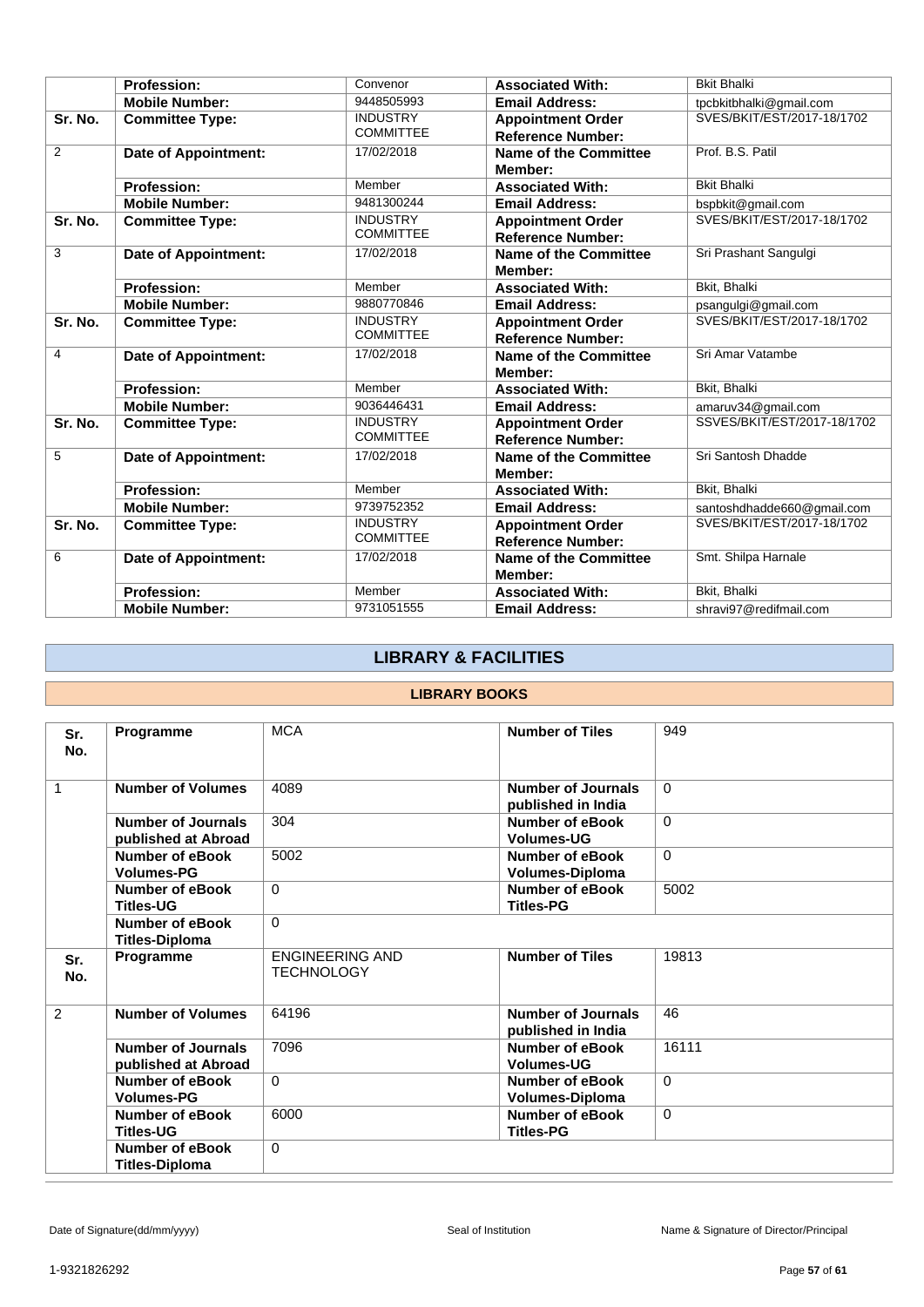#### **Sr. No. Working hours from to** 9 a.m to 12.00 mid night **Reprographic Facility** Yes 1 **Current Annual Budget Rs.** 900000 **Bar Code or RF Tab Book handling** Yes **Reading Room Seating Capacity** 250 **Library Networking** yes **Name of E Journal Subscription available** VTU CONSORTIUM **Library Management Software** Yes **Number of Multimedia PCs** 14 **Total Library Area in Sqm** 1327 **OTHER FACILITIES I Particulars Status Particulars Status Particulars Status Potable Water Supply** Yes **Backup Electric Supply** Yes **CCTV Security** Yes **Barrier free Environment** Yes **Institution Web Site** Yes **Insurance for Students** Yes **General Insurance** Yes **All Weather Approach (Motorized Road)** Yes **Fire and Safety Certificate** Yes **Post & Banking/ATM** Yes **Projectors in Classrooms** Yes **Medical & Counselling** Yes **Staff Quarters** No **Public Announcement System** Yes **Group Insurance for Employees** Yes **Electrical Grid Power Supply Connection** Yes **Telecom & FAX** Yes **Safety Provisions** Yes **Rain Water Harvesting** Yes **ERP Software** No **Transport Facility** Yes **First Aid** Yes **Sewage Disposal System** Yes **Appointment of Student Counselor** Yes **Sports Facilities** Yes **Innovation Cell/Club** Yes **Participation in the National Innovation Ranking** Yes **Establishment of Committee For SC/ST Yes Vehicle Parking Parking Property Anti Ragging Committee** Yes **Implementation of examination reforms** Yes **Auditorium** Yes **Implementation of teacher training policy** Yes **Institution-Industry Cell** Yes **Media Cell** Yes **At least 5 MoUs with Industries** Yes **Intellectual Property of Right Cell** No **Implementation of Startup Policy** Yes **Internal Quality Assurance Cell** Yes **Implementing Food Safety and Standard Act,2006in the Institution** Yes **Applied for Membership of National Digital Library** Yes **Enter Membership Number** E044 **Participation in the National Institutional Ranking Framework (NIRF)**  Yes **Establishment of Online Grievance Rederssal Mechanism** Yes **Group Accident Policy to be provided by Employees** Yes

**LIBRARY FACILITIES**

**Provision to watch** Yes **Implementation of** Yes **General Notice** Yes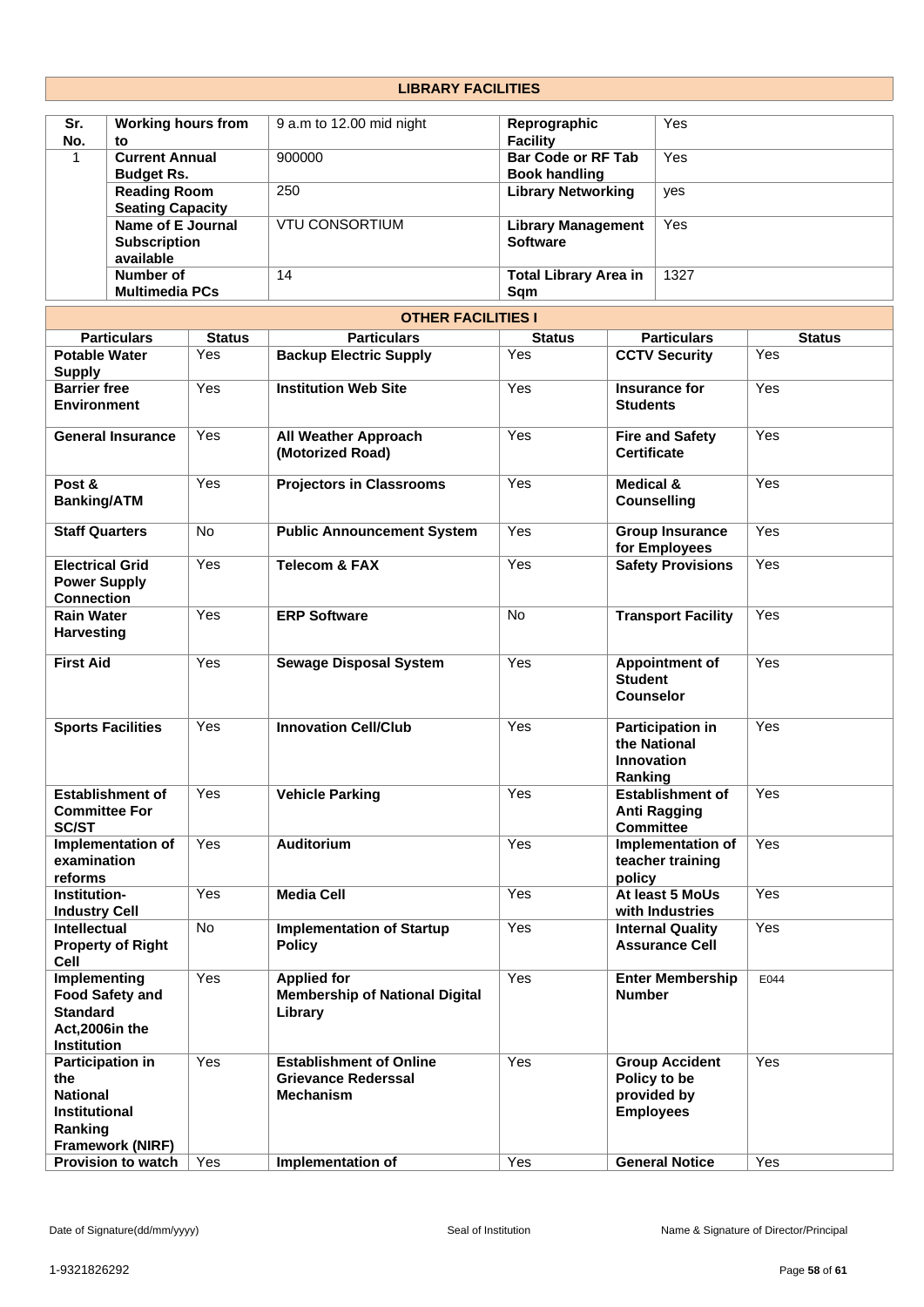| <b>MOOCS Courses</b><br>through<br>Swayam                                                                                                         |     | the schemes announced by<br><b>Government of India</b>                                               |     | <b>Board and</b><br><b>Departmental</b><br><b>Notice Board</b>                                         |     |
|---------------------------------------------------------------------------------------------------------------------------------------------------|-----|------------------------------------------------------------------------------------------------------|-----|--------------------------------------------------------------------------------------------------------|-----|
| <b>Offering of Skill</b><br><b>Development</b><br><b>Courses Approved</b><br>by the Council                                                       | Yes | <b>Implementation of mandatory</b><br>internship policy for Students                                 | Yes | <b>Establishment of</b><br><b>Internal</b><br><b>Complaint</b><br>Committee (ICC)<br>Committee         | Yes |
| <b>Compliance of the</b><br><b>National Academic</b><br><b>Depository (NAD)</b><br>as per MHRD<br><b>Directives</b>                               | Yes | <b>Implementation of Unnat Bharat</b><br>Abhiyan/ Saansad Adarsh Gram<br>Yojana (SAGY)               | Yes | Installation of<br><b>Grid Connected</b><br>Solar<br><b>Rooftops/Power</b><br><b>Systems</b>           | No. |
| Whether the<br><b>Institution has</b><br>implemented<br>Safety and<br><b>Security measures</b><br>in the Campus?                                  | Yes | <b>Fabrication Facility Laboratory</b><br>(FABLAB) Tinkering<br>Laboratory/ Innovation<br>Laboratory | Yes | <b>Digital Payment</b><br>for all Financial<br><b>Transactions</b><br>as per MHRD<br><b>Directives</b> | Yes |
| Whether your<br><b>Institution has</b><br>introduced online<br>Aadhar linked<br><b>Biometric</b><br>attendance for<br>regular faculty<br>members? | Yes | <b>Efforts to encourage Final Year</b><br>students to appear for GATE<br><b>Examination</b>          | Yes | In the classrooms<br>available, at least<br>ONE shall be a<br>smart Classroom<br>per Department        | Yes |

| <b>OTHER FACILITIES II</b> |                                                                                                                                                                                                       |               |  |  |  |
|----------------------------|-------------------------------------------------------------------------------------------------------------------------------------------------------------------------------------------------------|---------------|--|--|--|
| Sr. No.                    | <b>Particulars</b>                                                                                                                                                                                    | <b>Status</b> |  |  |  |
| 1.                         | Copies of AICTE Approvals (LOA and EOA of subsequent years) obtained since Inception of<br>Institution till date shall be placed in the Website of the Institution                                    | Yes.          |  |  |  |
| 2.                         | Display Board within the premises as well as in the Website of the Institution Indicating the<br>Feedback Facility of Students and Faculty Members Available in the AICTE Web Portal                  | <b>Yes</b>    |  |  |  |
| 3.                         | Establishment of Grievance Redressal Committee in the Institution and Appointment of<br><b>OMBUDSMAN by the University</b>                                                                            | Yes.          |  |  |  |
| 4.                         | Display of Course(s) and "Approved Intake" in the Institution at the entrance of the<br>Institution. Course(s) taken through duly recognized MOOCs shall be used as<br><b>Supplementary Course(s)</b> | <b>Yes</b>    |  |  |  |
| 5.                         | Availability of quality sanitary napkins through sanitary napkin vending machines and<br>ensuring safe and environment friendly disposal of used sanitary napkin                                      | <b>Yes</b>    |  |  |  |
| 6.                         | Display of information submitted to AICTE (including the accreditation status and Board of<br>Governors) along with mandatory disclosures in the Web site of the Institution                          | Yes.          |  |  |  |
| 7.                         | Display of Course(s) and "Approved Intake" in the University at the entrance of the<br><b>University</b>                                                                                              | <b>Yes</b>    |  |  |  |

|                 | <b>OTHER FACILITIES III</b>                                                                                                            |                       |  |  |  |
|-----------------|----------------------------------------------------------------------------------------------------------------------------------------|-----------------------|--|--|--|
| Sr. No.         | <b>Particulars</b>                                                                                                                     | <b>Status</b>         |  |  |  |
| 1.              | Whether mandatory disclosure is uploaded in Institution's website?                                                                     | Yes                   |  |  |  |
| 2.              | Whether the Institution following ICAI (Institute of Chartered Accountants of India)<br><b>Accounting Formats?</b>                     | Yes                   |  |  |  |
| 3.              | Fees to be charged, Reservation policy, Admission policy and Document retention policy are<br>duly approved by State Govt?             | Yes                   |  |  |  |
| 4.              | Fees to be charged, Reservation policy, Admission policy and Document retention policy are<br>duly approved by Affiliating University? | Yes                   |  |  |  |
| 5.              | Fees to be charged, Reservation policy, Admission policy and Document retention policy are<br>uploaded in Institution's Website?       | Yes                   |  |  |  |
| 6.              | Courses/Approved Intake displayed at the entrance of the Institution?                                                                  | Yes                   |  |  |  |
| 7.              | Is the Cafeteria shared among other institution?                                                                                       | No.                   |  |  |  |
| 8.              | Is Library and Reading Room shared among other institution?                                                                            | No.                   |  |  |  |
| 9.              | Is the Computer Centre shared among other institution?                                                                                 | No.                   |  |  |  |
| 10 <sub>1</sub> | Whether Institution is operating from Permanent Site/Temporary Site?                                                                   | <b>Permanent Site</b> |  |  |  |
| 11.             | Whether you are registered on NAD?                                                                                                     | Yes                   |  |  |  |
|                 | Whether all the students documents are uploaded or not?                                                                                | <b>No</b>             |  |  |  |

٦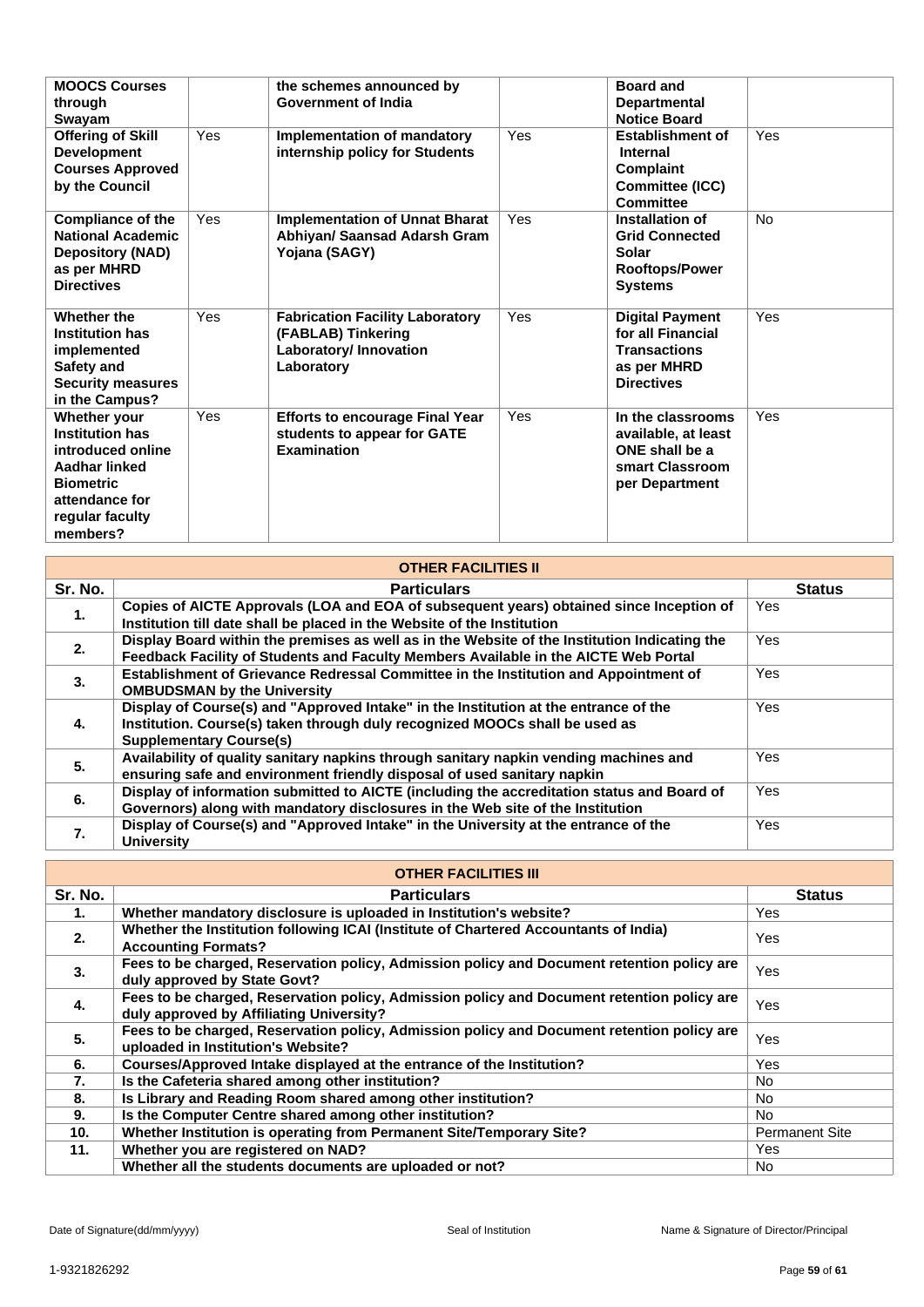**Whether your University is having approval for EWS Quota from your State?** No

# **BANK DETAILS, INCOME & EXPENDITURE**

| <b>BANK DETAILS</b>  |                     |                   |             |  |
|----------------------|---------------------|-------------------|-------------|--|
| <b>Bank Name:</b>    | STATE BANK OF INDIA | <b>Bank IFSC:</b> | SBIN0020241 |  |
| <b>Bank Account:</b> | 52139403712         |                   |             |  |
|                      |                     |                   |             |  |

**Do You wish to change Bank Name? :** No

|                                  | <b>INCOME &amp; EXPENDITURE DETAILS</b> |                                         |             |  |  |
|----------------------------------|-----------------------------------------|-----------------------------------------|-------------|--|--|
|                                  | <b>INCOME</b>                           |                                         |             |  |  |
| <b>Income from Central Govt:</b> | $\Omega$                                | <b>Income from State</b><br>Government: | $\Omega$    |  |  |
| Income from Student Fees:        | 1026.5                                  | <b>Income from Donations:</b>           | $\mathbf 0$ |  |  |
| <b>Income from UGC:</b>          | 0                                       | Income from Other Bodies:               | $\mathbf 0$ |  |  |
| <b>Total Income:</b>             | 1026.5                                  |                                         |             |  |  |
|                                  | <b>INCOME</b>                           |                                         |             |  |  |
| <b>Income from Central Govt:</b> | 0                                       | <b>Income from State</b><br>Government: | 80          |  |  |
| Income from Student Fees:        | 840.99                                  | <b>Income from Donations:</b>           | $\Omega$    |  |  |
| Income from UGC:                 | 0                                       | Income from Other Bodies:               | $\mathbf 0$ |  |  |
| <b>Total Income:</b>             | 920.99                                  |                                         |             |  |  |
|                                  | <b>EXPENDITURE</b>                      |                                         |             |  |  |
| <b>Salary Teaching Staff:</b>    | 536.35                                  | <b>Salary Non-Teaching Staff:</b>       | 358.29      |  |  |
| Library:                         | 1.4                                     | Equipment:                              | 31          |  |  |
| <b>Building Maintenance:</b>     | 109                                     | <b>Other Expenditure:</b>               | 204         |  |  |
| <b>Total Expenditure:</b>        | 1240.04                                 |                                         |             |  |  |
|                                  | <b>EXPENDITURE</b>                      |                                         |             |  |  |
| <b>Salary Teaching Staff:</b>    | 561.94                                  | <b>Salary Non-Teaching Staff:</b>       | 210.89      |  |  |
| Library:                         | 8.94                                    | Equipment:                              | 10          |  |  |
| <b>Building Maintenance:</b>     | 58                                      | <b>Other Expenditure:</b>               | 55          |  |  |
| <b>Total Expenditure:</b>        | 904.77                                  |                                         |             |  |  |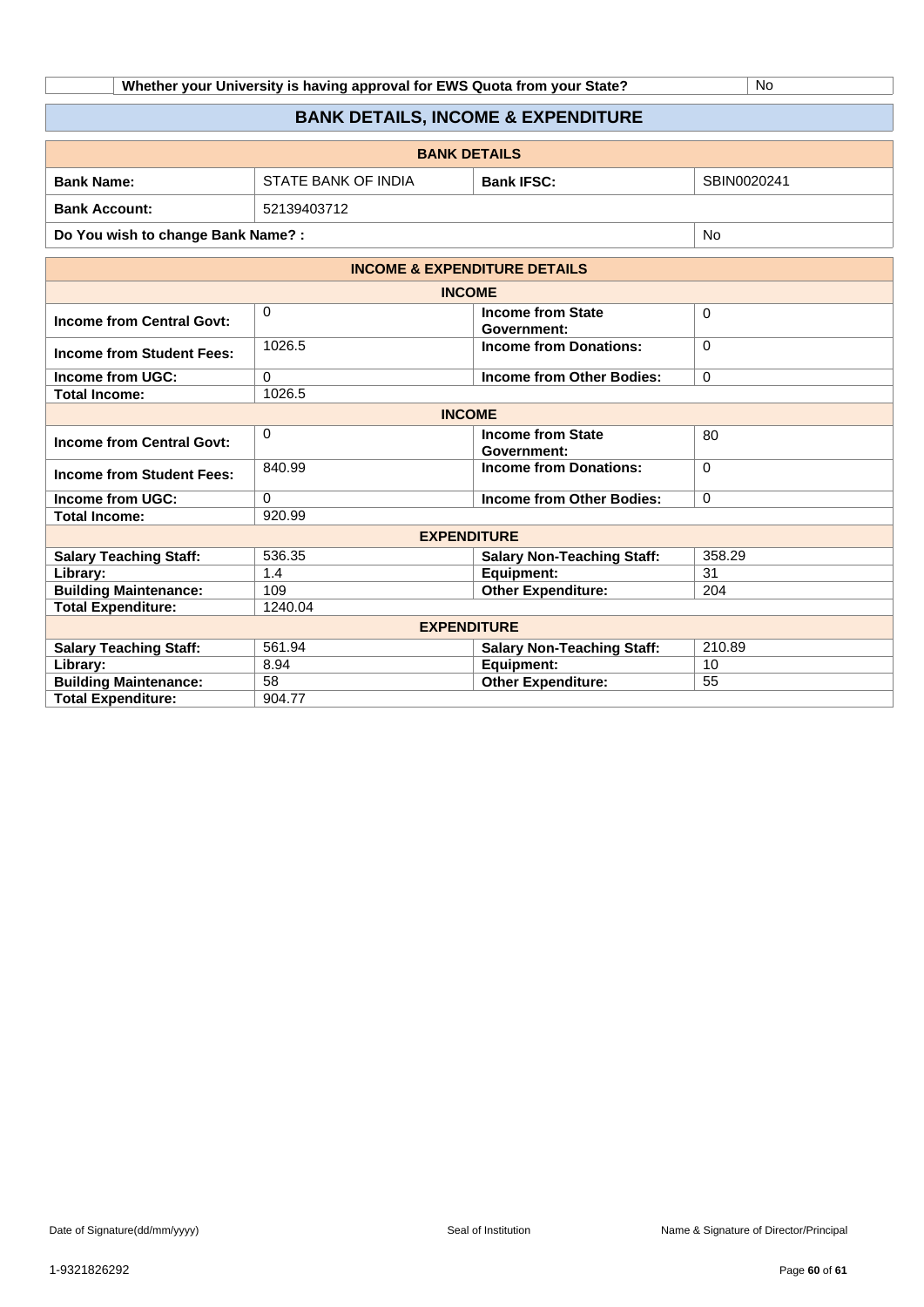### **DECLARATION**

### **BY THE AUTHORIZED SIGNATORY OF THE INSTITUTION DEPARTMENT**

**I, as the Head of the Institution, hereby declare that:**

- a) I have carefully gone through the AICTE Regulations 2021, published in the Gazette of India Extraordinary Part III, Section- 4 dated 04th **February, 2021, also all provisions mentioned in the Approval Process Handbook 2021-22.**
- b) I am fully aware of the data uploaded by me in respect of my Institution on the web portal.
- c) I am aware that there is no provision for correction of data, alteration of data, subsequent editing and appeal etc. for the online application **once submitted on the web portal.**
- d) I am also aware that application for seeking Extension of Approval(EOA), Increase/Reduction of intake, Addition of new courses, Change of site, Closure of course, Supernumerary Seats under FN/Gulf quota Approval status/OCI, NRI, Change of name, and Conversion of women Institution into Co-ed Institution and vice versa (as applicable), shall be processed as per relevant provisions enumerated in the Approval **Process Hand Book 2021-22.**
- e) I am aware of the Deficiencies (if any) pointed out in the Report generated online, based on the factual data uploaded by my Institution on **the portal.**
- f) I am also aware that University is eligible for grant of Extension of Approval to the Existing Institution, Extended EoA(if Applicable as per APH 2021-22), Increase in Intake/ Additional Course(s), Change in name of the Course(s)/ Reduction in Intake/ Closure of Programme(s) and/ or Course(s), only on fulfillment of prescribed norms & requirements as mentioned in the Approval Process Hand Book 2021-22.

**Signature of Authorized Signatory**

**Name :**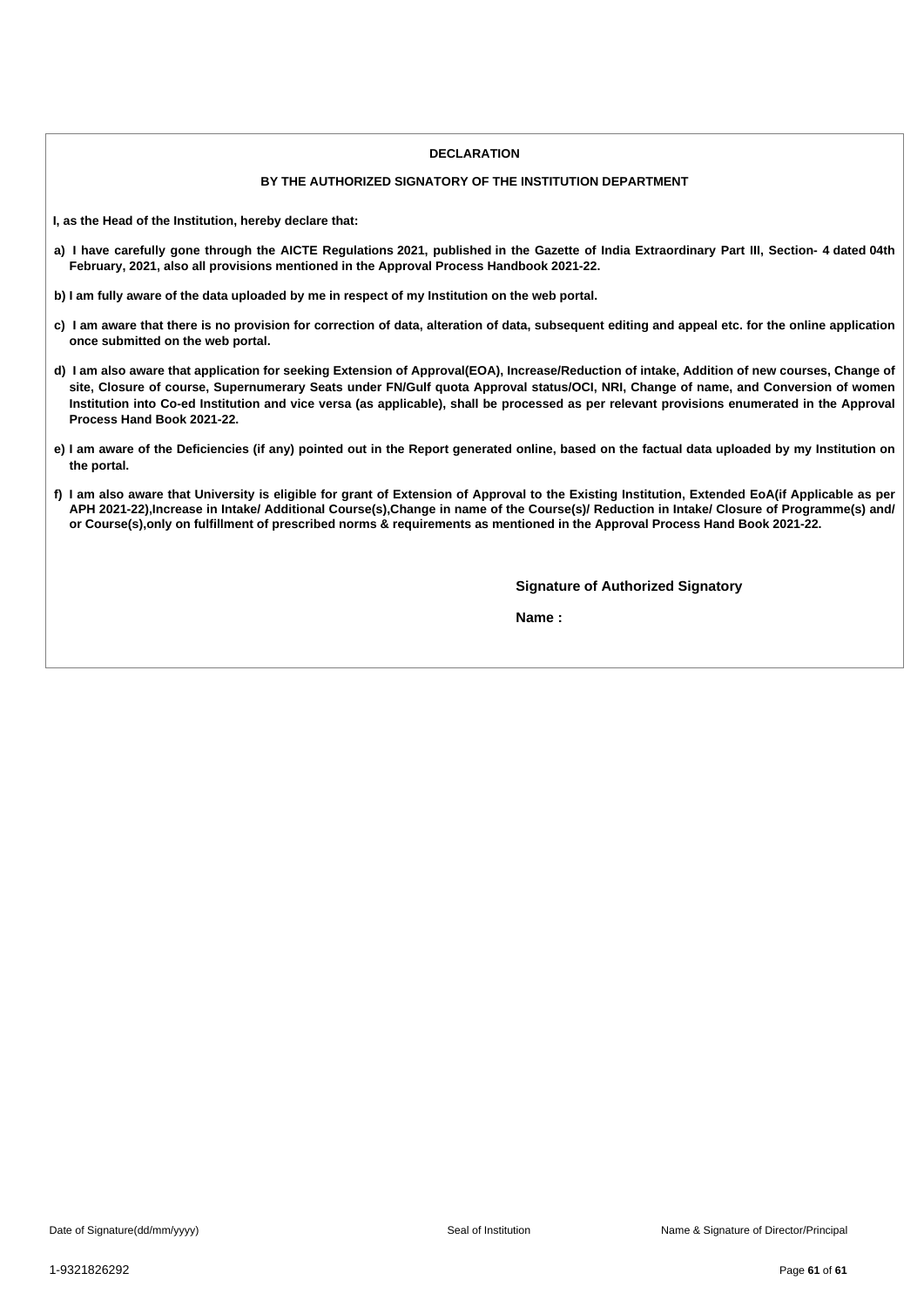Nelson Mandela Marg,Vasant Kunj, New Delhi-110070 Website:<https://www.aicte-india.org>



# **APPROVAL PROCESS 2021-22**

### **APPLICATION REPORT**

## **INSTITUTION DETAILS**

|                                                 | <b>INSTITUTION DETAILS: BASIC DETAILS</b> |                                                 |                             |
|-------------------------------------------------|-------------------------------------------|-------------------------------------------------|-----------------------------|
| <b>Current Application</b><br><b>Number</b>     | 1-9321826292                              | <b>Application Type</b>                         | Extension-Expansion-Closure |
| <b>Current Status</b>                           | Submitted                                 | <b>Sub Status</b>                               | <b>Payment Received</b>     |
| <b>Permanent</b><br><b>Institution ID</b>       | 1-1726621                                 | <b>Academic Year</b>                            | 2021-2022                   |
| <b>Approval Status of</b><br><b>Application</b> | Data Not Available                        | <b>Application Opened</b><br><b>Date</b>        | 15/03/2021                  |
| Application<br><b>Submitted Date</b>            | 10/04/2021                                | <b>Attend Scrutiny</b><br><b>Committee Date</b> | Data Not Available          |
| <b>Appeal Requested</b><br>Date                 | Data Not Available                        | <b>Application</b><br><b>Reopened Date</b>      | Data Not Available          |
| <b>Overall Deficiency</b>                       | N <sub>o</sub>                            |                                                 |                             |

|                                                                                                        | <b>INSTITUTION DETAILS: ADDITIONAL INFORMATION</b> |                                                             |                                                                    |
|--------------------------------------------------------------------------------------------------------|----------------------------------------------------|-------------------------------------------------------------|--------------------------------------------------------------------|
| <b>Name of Institution</b>                                                                             | Bheemanna Khandre Institute Of<br>Technology       | <b>Address of</b><br><b>Institution</b>                     | Bhalki-Humnabad Road,<br>Bhalki-585328<br>Dist. Bidar<br>Karnataka |
| State/ UT                                                                                              | Karnataka                                          | <b>District</b>                                             | <b>Bidar</b>                                                       |
| Town/ City/ Village                                                                                    | <b>Bhalki</b>                                      | <b>AICTE Region</b>                                         | South-West                                                         |
| <b>PIN</b>                                                                                             | 585328                                             | <b>Women's Institution</b>                                  | <b>No</b>                                                          |
| <b>Institution Type</b>                                                                                | <b>Private-Self Financing</b>                      | Any Self-Financed<br><b>Course</b>                          | Yes                                                                |
| <b>Percentage Grant</b><br><b>Received from</b><br>Government                                          | $\Omega$                                           | Are you an<br><b>Institution for PWD</b><br><b>Students</b> | <b>No</b>                                                          |
| <b>Whether Institution</b><br>is NAAC Accredited<br>2                                                  | $\mathsf{N}$                                       | <b>NAAC CGPA</b>                                            | Data Not Available                                                 |
| <b>Letter Grade</b>                                                                                    | Data Not Available                                 | <b>NAAC Status</b>                                          | Data Not Available                                                 |
| <b>Minority Institution</b>                                                                            | <b>No</b>                                          | <b>Type of Minority</b>                                     | <b>NA</b>                                                          |
| <b>Minority Name, if</b><br>Linguistic                                                                 | <b>NA</b>                                          | Name of the<br><b>Minority</b>                              | <b>NA</b>                                                          |
| <b>Minority Certificate</b><br><b>Issued Date</b>                                                      | Data Not Available                                 | <b>Minority Certificate</b><br><b>Valid Till</b>            | Data Not Available                                                 |
| Approval Year of<br><b>First Course</b>                                                                | 1982                                               | <b>Mandatory</b><br><b>Disclosure Link</b>                  | $\overline{a}$                                                     |
| <b>AISHE Prefix</b>                                                                                    | C                                                  | <b>AISHE Numeric</b><br>Code                                | 1261                                                               |
| <b>AISHE Code</b>                                                                                      | $C-1261$                                           | <b>Whether Institution</b><br>is Graded<br><b>Autonomy?</b> | u.                                                                 |
| <b>NBA Accreditation</b><br><b>Points</b>                                                              | Data Not Available                                 | <b>NBA Points Valid</b><br><b>Till</b>                      | Data Not Available                                                 |
| Whether your<br>University has been<br>recognized as an<br>Institute of<br><b>Eminence by</b><br>MHRD? | Data Not Available                                 | <b>PCI Id</b>                                               | Data Not Available                                                 |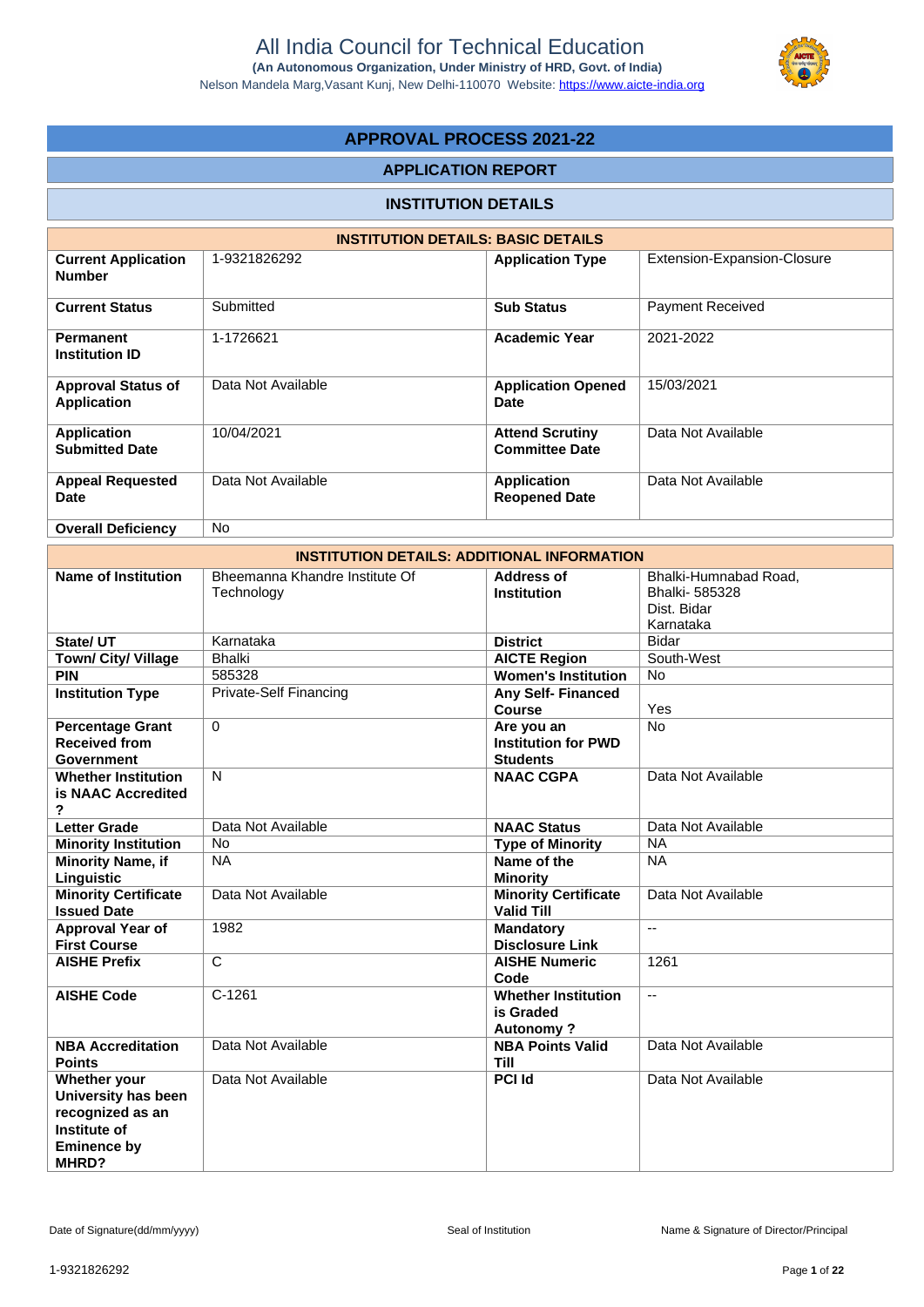|                                                                                                                                                                       | <b>HOI &amp; Faculty Members</b>                                                     |                                                   |                               |  |  |  |  |  |  |  |
|-----------------------------------------------------------------------------------------------------------------------------------------------------------------------|--------------------------------------------------------------------------------------|---------------------------------------------------|-------------------------------|--|--|--|--|--|--|--|
|                                                                                                                                                                       | <b>PRINCIPAL / DIRECTOR</b>                                                          |                                                   |                               |  |  |  |  |  |  |  |
|                                                                                                                                                                       | <b>PERSONAL DETAILS</b>                                                              |                                                   |                               |  |  |  |  |  |  |  |
| <b>Surname/Family name</b>                                                                                                                                            | <b>Biradar</b>                                                                       | <b>First Name</b>                                 | Nagshetteppa                  |  |  |  |  |  |  |  |
| <b>Father's Name</b>                                                                                                                                                  | Malshettappa                                                                         | <b>Mother's Name</b>                              | Vidyavathi                    |  |  |  |  |  |  |  |
| Date of Birth                                                                                                                                                         | 01/01/1976                                                                           | <b>Mobile Number</b>                              | 9449822128                    |  |  |  |  |  |  |  |
| <b>STD code</b>                                                                                                                                                       | 8484                                                                                 | <b>Land Phone Number</b>                          | 262128                        |  |  |  |  |  |  |  |
| Email                                                                                                                                                                 | nmbiradar@gmail.com                                                                  | <b>PAN</b>                                        | AHPPB5285Q                    |  |  |  |  |  |  |  |
|                                                                                                                                                                       | <b>EDUCATIONAL DETAILS</b>                                                           |                                                   |                               |  |  |  |  |  |  |  |
| <b>Doctorate Degree</b>                                                                                                                                               | Yes                                                                                  | <b>Master's Degree</b>                            | <b>Industrial Electronics</b> |  |  |  |  |  |  |  |
| <b>Bachelor's Degree</b>                                                                                                                                              | E&CE                                                                                 | <b>Other Qualifications</b>                       | <b>NA</b>                     |  |  |  |  |  |  |  |
| <b>International Certification (If</b><br>Any)                                                                                                                        | <b>NA</b>                                                                            | <b>Field of Specialization</b>                    | E&CE                          |  |  |  |  |  |  |  |
| <b>DETAILS RELATED TO PROFFESSION</b><br>28/11/2017<br>Date of joining the Institution<br>Regular<br><b>Appointment Type</b><br><b>Exact Designation</b><br>Principal |                                                                                      |                                                   |                               |  |  |  |  |  |  |  |
|                                                                                                                                                                       |                                                                                      |                                                   |                               |  |  |  |  |  |  |  |
| <b>WORK EXPERIENCE DETAILS</b>                                                                                                                                        |                                                                                      |                                                   |                               |  |  |  |  |  |  |  |
|                                                                                                                                                                       |                                                                                      |                                                   |                               |  |  |  |  |  |  |  |
| 21<br><b>Teaching Experience (Years)</b><br><b>Research Experience (Years)</b><br>$\overline{7}$                                                                      |                                                                                      |                                                   |                               |  |  |  |  |  |  |  |
| <b>Industry Experience (Years)</b>                                                                                                                                    | $\Omega$                                                                             |                                                   |                               |  |  |  |  |  |  |  |
|                                                                                                                                                                       | <b>OTHER DETAILS</b>                                                                 |                                                   |                               |  |  |  |  |  |  |  |
| <b>Research Projects Guided - UG</b>                                                                                                                                  | 68                                                                                   | <b>Research Projects Guided -</b><br>PG           | 8                             |  |  |  |  |  |  |  |
| <b>Research Projects Guided -</b><br>PhD                                                                                                                              | 8                                                                                    | <b>Number of Books Published</b>                  | 2                             |  |  |  |  |  |  |  |
| <b>Papers Published - National</b>                                                                                                                                    | 8                                                                                    | <b>Papers Published -</b><br><b>International</b> | 12                            |  |  |  |  |  |  |  |
|                                                                                                                                                                       | <b>FACULTY NORMS AND PAY SCALE</b>                                                   |                                                   |                               |  |  |  |  |  |  |  |
|                                                                                                                                                                       | Are all Approved teaching Faculty Members being paid as per present AICTE pay scale? |                                                   | Yes                           |  |  |  |  |  |  |  |
| Are all the teaching Faculty Members, as per AICTE/UGC Norms?                                                                                                         |                                                                                      |                                                   | Yes                           |  |  |  |  |  |  |  |
|                                                                                                                                                                       | List of Faculty Members and data uploaded on the institution's web portal.           |                                                   | Yes                           |  |  |  |  |  |  |  |

|                          |              |                                  |                                 |              |       |               |              |                          | <b>FACULTY MEMBERS LIST</b><br>Details available as on AICTE Web Portal |                         |           |                    |                                |                                |              |                 |                                                             |                |
|--------------------------|--------------|----------------------------------|---------------------------------|--------------|-------|---------------|--------------|--------------------------|-------------------------------------------------------------------------|-------------------------|-----------|--------------------|--------------------------------|--------------------------------|--------------|-----------------|-------------------------------------------------------------|----------------|
| Sr. No.                  | Faculty ID   | Programme                        | Course                          | Faculty Type | FT/PT | Name<br>First | Surname      | <b>Exact Designation</b> | Date of Joining the<br>Institution                                      | <b>Appointment Type</b> | Doctorate | Degree<br>Master's | Degree<br><u>ي</u><br>Bachelor | Qualifications<br><b>Other</b> | Aadhar Card  | <b>PAN Card</b> | the Last Financial Year<br>Salary for<br><b>Total Gross</b> | Pay Scale      |
| $\overline{\phantom{0}}$ | 1-2188852886 | AND<br>ENGINEERING               | INFORMATION<br>TECHNOLOGY       | $\mathbb{S}$ | 는     | NAGASHETTY    | <b>KOLAR</b> | ASST PROFESSOR           | 04/09/2006                                                              | Regular                 | ş         | M.TECH             | CIVIL ENGINEERING              |                                | 511164225312 | AYIPK2975N      | 355874                                                      | Vith Pay Scale |
| $\sim$                   | 1-2189437603 | AND<br>ENGINEERING<br>TECHNOLOGY | <b>MICROWAVE</b><br>ENGINEERING | ဥ            | ᄂ     | SURYAKANT     | SURYAKANT    | PROFESSOR                | 09/09/1995                                                              | Regular                 | Yes       | ¥                  | 띪                              |                                | 629387854457 | ACLPB7850N      | 1007787                                                     | Vith Pay Scale |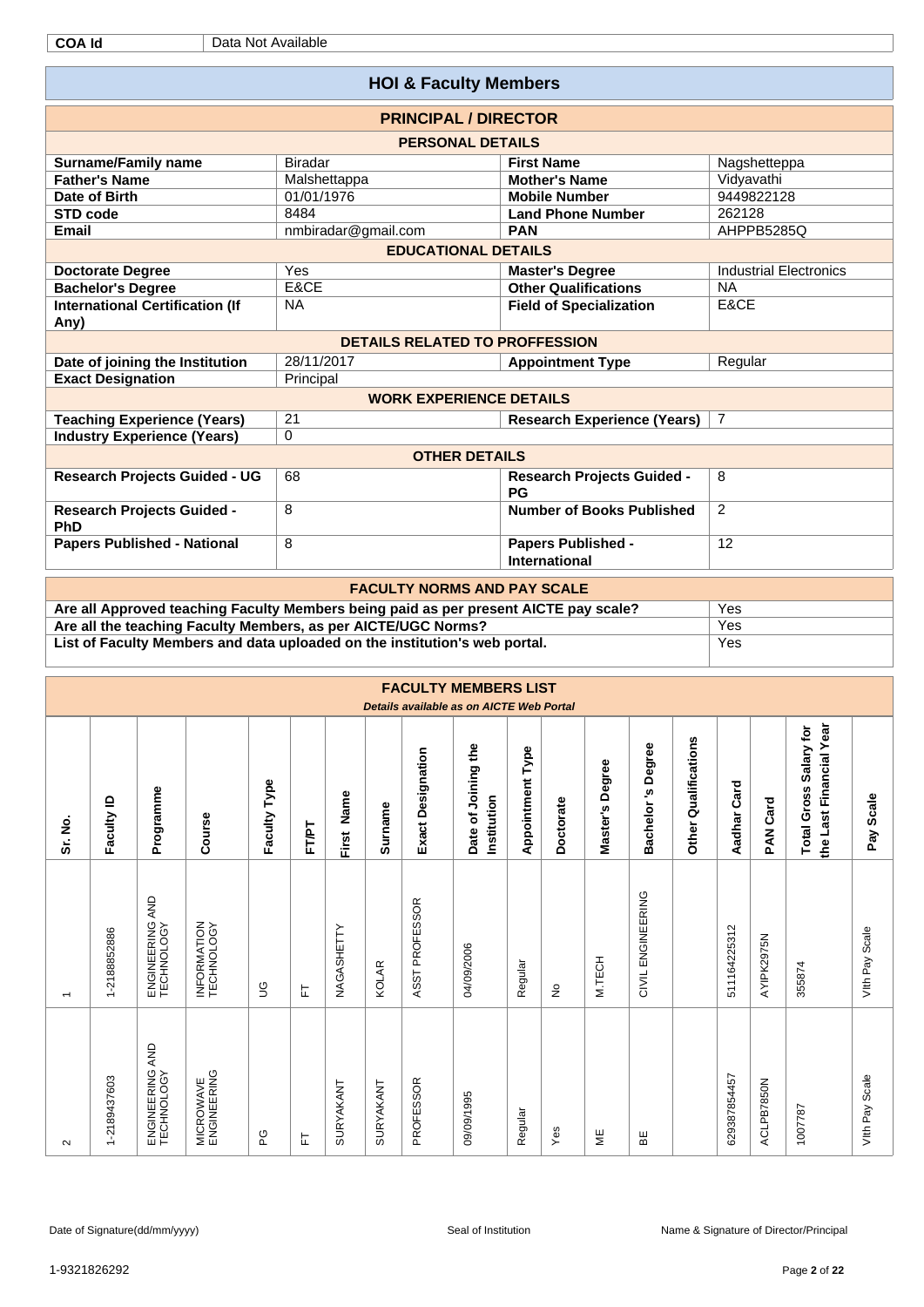| ၜ                             | $\infty$                      | $\overline{ }$                | $\circ$                             | 5                                            | 4                             | S                                 |
|-------------------------------|-------------------------------|-------------------------------|-------------------------------------|----------------------------------------------|-------------------------------|-----------------------------------|
| 1-2506569551                  | 1-2505100326                  | 1-2326449053                  | 1-2195503349                        | 1-2192397936                                 | 1-2191357202                  | 1-2189437609                      |
| ENGINEERING AND<br>TECHNOLOGY | ENGINEERING AND<br>TECHNOLOGY | ENGINEERING AND<br>TECHNOLOGY | ENGINEERING AND<br>TECHNOLOGY       | ENGINEERING AND<br>TECHNOLOGY                | ENGINEERING AND<br>TECHNOLOGY | ENGINEERING AND<br>TECHNOLOGY     |
| STRUCTURAL<br>ENGINEERING     | STRUCTURAL<br>ENGINEERING     | ENVIRONMENTAL<br>ENGINEERING  | COMPUTER SCIENCE<br>AND ENGINEERING | FIBRE OPTICS AND<br>LIGHT WAVE<br>TECHNOLOGY | WATER RESOURCE<br>ENGINEERING | COMPUTER SCIENCE &<br>ENGINEERING |
| $\mathbb S$                   | $\mathbb S$                   | $\mathbb S$                   | ဥ                                   | 9D                                           | 9D                            | PG                                |
| 匸                             | 匸                             | 岀                             | 匸                                   | 匸                                            | 는                             | 匸                                 |
| <b>OMKAR</b>                  | <b>SUREKHA</b>                | <b>ABHISHEKI</b>              | <b>VISHAL</b>                       | SANJAYKUMAR                                  | <b>DILEEPKUMAR</b>            | <b>HANMANTH</b>                   |
| <b>BIRADAR</b>                | <b>SHAKA</b>                  | PANDURANG                     | MORE VISHAL RAMRAO                  | GOWRE                                        | KANNA                         | KULKARNI                          |
| ASSOCIATE<br>PROFESSOR        | ASST PROFESSOR                | ASSOCIATE<br>PROFESSOR        | ASST PROFESSOR                      | PROFESSOR                                    | ASSOCIATE<br>PROFESSOR        | ASSOCIATE<br>PROFESSOR            |
| 28/10/2014                    | 05/02/2015                    | 31/05/2014                    | 15/05/2009                          | 22/11/1999                                   | 31/05/2014                    | 04/10/1991                        |
| Regular                       | Regular                       | Regular                       | Regular                             | Regular                                      | Regular                       | Regular                           |
| $\frac{\circ}{\sim}$          | ş                             | $\stackrel{\mathtt{o}}{z}$    | ş                                   | Yes                                          | ş                             | $\frac{\circ}{\sim}$              |
| <b>MTECH</b>                  | M.TECH.                       | ΨË                            | M.TECH.                             | M.TECH.                                      | M.TECH                        | M.TECH                            |
| 띪                             | 띪                             | ЪË                            | COMPUTER SCIENCE                    | ΒE                                           | 띪                             | 띪                                 |
|                               |                               |                               |                                     |                                              |                               |                                   |
| 660057210965                  | 848532296256                  | 657042519489                  | 756894818038                        | 527423168501                                 | 756127563442                  | 876769062283                      |
| ADAPB6215D                    | FKNPS5355C                    | ABMPA5454H                    | ADWPV2531L                          | AGYPG7184R                                   | AMZPK1914A                    | AJBPK4812E                        |
| 651134                        | 300366                        | 652935                        | 452533                              | 1001324                                      | 672067                        | 669250                            |
| Vith Pay Scale                | Vith Pay Scale                | Scale<br>Vith Pay             | Vith Pay Scale                      | Vith Pay Scale                               | Vith Pay Scale                | Vith Pay Scale                    |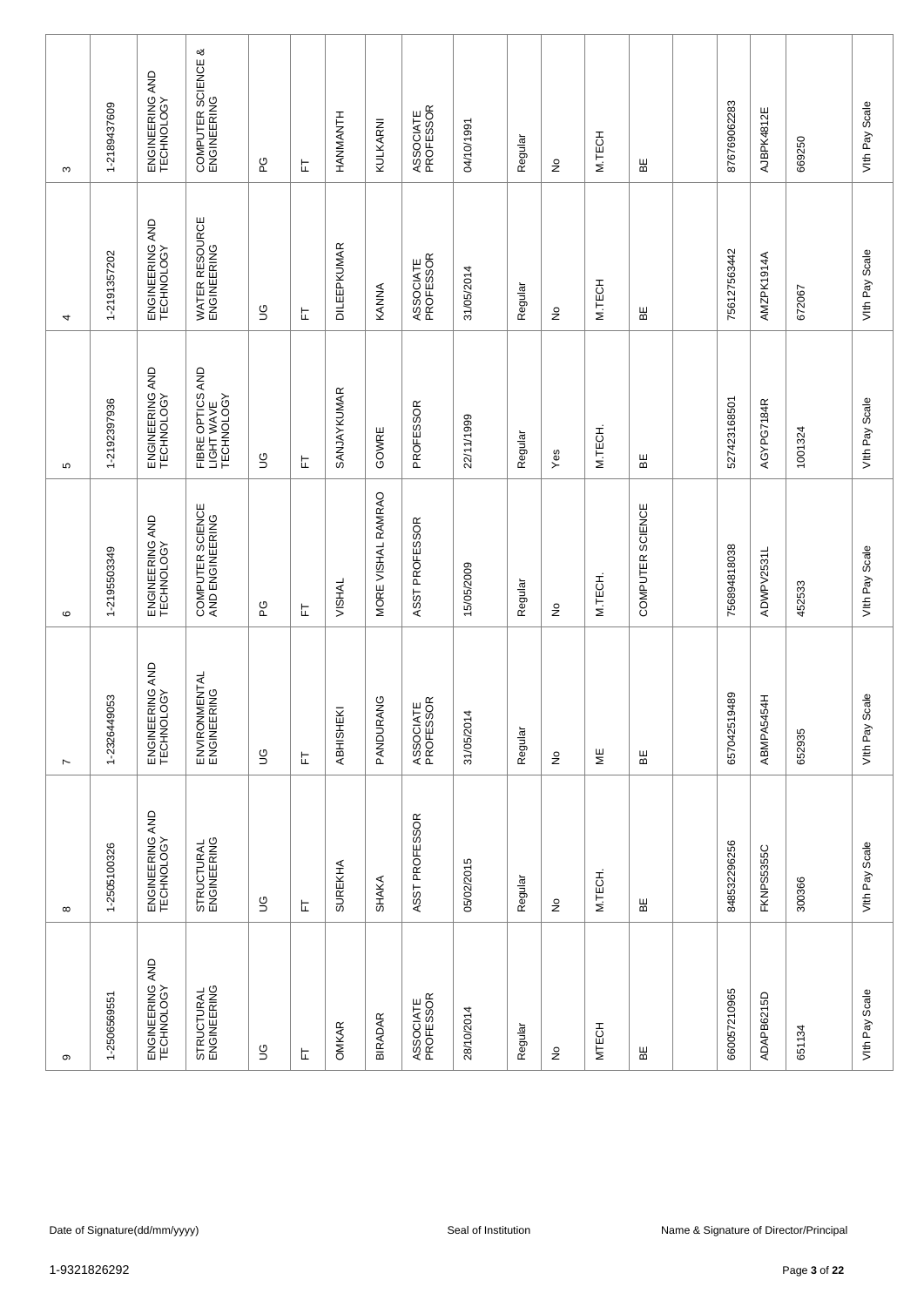| $\frac{6}{5}$                   | 15                            | $\frac{4}{3}$                 | $\frac{3}{2}$                 | $\frac{1}{2}$                                             | $\overline{1}$                     | $\overline{c}$                |
|---------------------------------|-------------------------------|-------------------------------|-------------------------------|-----------------------------------------------------------|------------------------------------|-------------------------------|
| 1-2917990356                    | 1-2917903017                  | 1-2915036006                  | 1-2910953746                  | 1-2910885266                                              | 1-2512960801                       | 1-2511450689                  |
| ENGINEERING AND<br>TECHNOLOGY   | ENGINEERING AND<br>TECHNOLOGY | ENGINEERING AND<br>TECHNOLOGY | ENGINEERING AND<br>TECHNOLOGY | ENGINEERING AND<br>TECHNOLOGY                             | MCA                                | ENGINEERING AND<br>TECHNOLOGY |
| FIRST YEAR/OTHER                | APPLIED MATHEMATICS           | GEOTECHNICAL<br>ENGINEERING   | THERMAL POWER<br>ENGINEERING  | COMPUTER AIDED<br>DESIGN & COMPUTER<br>ADIDED MANUFACTURE | MASTER OF COMPUTER<br>APPLICATIONS | ENERGY SYSTEMS                |
|                                 |                               |                               |                               |                                                           | ဥ                                  | $\mathbb S$                   |
| 匸                               | 匸                             | 눈                             | 눈                             | 匸                                                         | 눈                                  | 匸                             |
| MOHAMMED                        | $\blacksquare$                | <b>SWAMY</b>                  | $\mathbf{r}$                  | SHANTKUMAR                                                | $\blacksquare$                     | SANTOSH                       |
| NADEEM MIYAN                    | <b>SUMASHRI</b>               | <b>HSIGADISH</b>              | AMARKUMAR                     | <b>BOCHARE</b>                                            | VARSHA                             | AMMANNA                       |
| ASST PROFESSOR                  | ASST PROFESSOR                | ASST PROFESSOR                | ASST PROFESSOR                | ASST PROFESSOR                                            | ASST PROFESSOR                     | ASST PROFESSOR                |
| 31/10/2015                      | 08/08/2015                    | $\overline{5}$<br>31/10/20    | 27/07/2015                    | 17/08/2015                                                | 18/11/2014                         | 03/01/2015                    |
| Regular                         | Regular                       | Regular                       | Regular                       | Regular                                                   | Regular                            | Regular                       |
| $\frac{\mathsf{O}}{\mathsf{E}}$ | $\frac{\circ}{\sim}$          | $\stackrel{\mathtt{o}}{z}$    | ş                             | $\stackrel{\circ}{\simeq}$                                | ş                                  | ş                             |
| M.SC.                           | M.SC.                         | M.TECH.                       | M.TECH                        | M.TECH.                                                   | MCA                                | M.TECH.                       |
| B.SC.                           | B.SC. PCM                     | CIVIL ENGINEERING             | MECHANICAL ENGG.              | <b>MECHANICAL</b><br>ENGINEERING                          | ΟS<br>Β                            | 볾                             |
| MATHEMATICS                     |                               |                               |                               |                                                           |                                    |                               |
| 931278780661                    | 473013069906                  | 14628<br>5974777              | 780713076637                  | 518895639085                                              | 903951117961                       | 863324667662                  |
| AZUPN5223F                      | GHCPS9261L                    | DYJPS9323G                    | BKPPA5564B                    | AMUPB5478K                                                | ATXPV0861A                         | AWBPA1027E                    |
| 48000                           | 174581                        | 273240                        | 287374                        | 282600                                                    | 144000                             | 273240                        |
| Consolidated                    | Consolidated                  | Scale<br>Vith Pay             | Vith Pay Scale                | Vith Pay Scale                                            | Vth Pay scale                      | Vith Pay Scale                |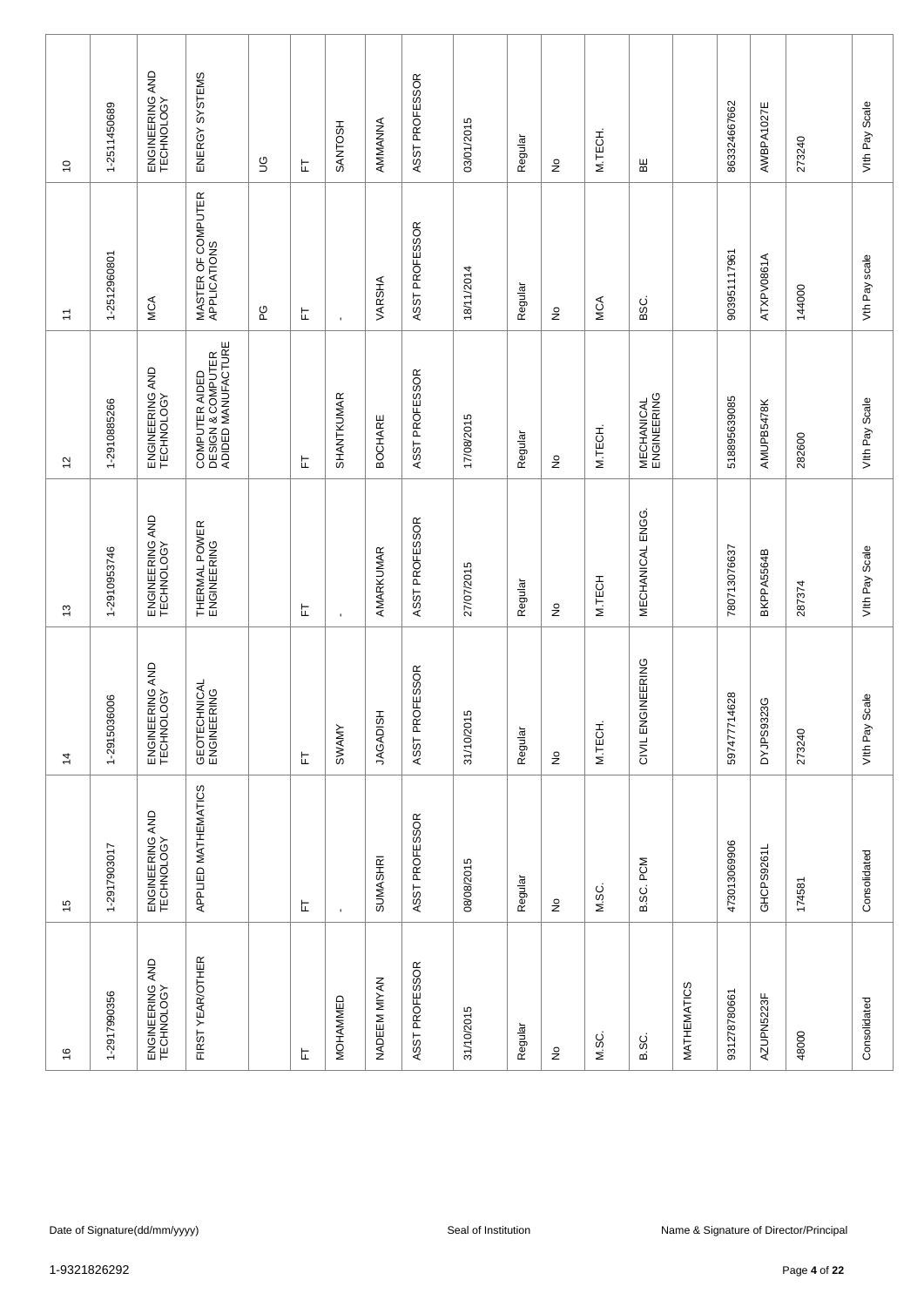| 23                                          | 22                            | $\overline{2}$                    | $\Omega$                          | é,                                | $\overset{\circ}{\phantom{a}}$ | 17                                |
|---------------------------------------------|-------------------------------|-----------------------------------|-----------------------------------|-----------------------------------|--------------------------------|-----------------------------------|
| 1-3589728092                                | 1-3588490876                  | 1-3396166140                      | 1-3357681139                      | 1-3357681132                      | 1-3299317575                   | 1-2918329725                      |
| ENGINEERING AND<br>TECHNOLOGY               | ENGINEERING AND<br>TECHNOLOGY | ENGINEERING AND<br>TECHNOLOGY     | ENGINEERING AND<br>TECHNOLOGY     | ENGINEERING AND<br>TECHNOLOGY     | ENGINEERING AND<br>TECHNOLOGY  | ENGINEERING AND<br>TECHNOLOGY     |
| COMPUTER AIDED<br>STRUCTURAL<br>ENGINEERING | GEOTECHNICAL<br>ENGINEERING   | COMPUTER SCIENCE &<br>ENGINEERING | COMPUTER SCIENCE &<br>ENGINEERING | COMPUTER SCIENCE &<br>ENGINEERING | STRUCTURAL<br>ENGINEERING      | COMPUTER SCIENCE &<br>ENGINEERING |
|                                             |                               |                                   |                                   |                                   |                                |                                   |
| 匸                                           | 上                             | 上                                 | 匸                                 | 匸                                 | 는                              | 눈                                 |
| <b>BIRADAR</b>                              | MANOHAR                       | AJAYKUMAR                         | ASHWINI                           | SATBIGE                           | VINOD KUMAR                    | PRIYANKA                          |
| SHRUTI                                      | <b>VISHAL</b>                 | AJAYKUMAR                         | ASHWINI                           | ASHWINI                           | GAMA                           | PATIL                             |
| ASST PROFESSOR                              | ASST PROFESSOR                | ASST PROFESSOR                    | ASST PROFESSOR                    | ASST PROFESSOR                    | ASST PROFESSOR                 | ASST PROFESSOR                    |
| 11/10/2017                                  | 10/10/2017                    | 16/01/2017                        | 04/01/2017                        | 25/11/2015                        | 03/08/2016                     | 02/12/2015                        |
| Regular                                     | Regular                       | Regular                           | Regular                           | Regular                           | Regular                        | Regular                           |
| £                                           | ş                             | $\stackrel{\circ}{\simeq}$        | $\stackrel{\circ}{\simeq}$        | $\stackrel{\circ}{\simeq}$        | $\stackrel{\circ}{\simeq}$     | ş                                 |
| M.TECH                                      | M.TECH                        | COMPUTER SCIENCE &<br>ENGG.       | M.TECH.                           | M.TECH.                           | M.TECH.                        | M.TECH                            |
| 띪                                           | ₩                             | COMPUTER SCIENCE                  | 띪                                 | BE                                | CIVIL ENGINEERING              | COMPUTER SCIENCE &<br>ENGINEERING |
|                                             |                               |                                   |                                   |                                   |                                |                                   |
| 800731193313                                | 550356227347                  | 733721164822                      | 276626236999                      | 624649377344                      | 316607433240                   | 242283481202                      |
| GGXPS8955M                                  | ARXPV9523B                    | AWPPA2862D                        | BXDPA7073G                        | BCVPA6816J                        | BLJPG8739D                     | CZWPP2707A                        |
| 129401                                      | 111989                        | 273240                            | 273240                            | 273240                            | 277802                         | 273240                            |
| Vith Pay Scale                              | Vith Pay Scale                | Scale<br>Vith Pay                 | Vith Pay Scale                    | Vith Pay Scale                    | Vith Pay Scale                 | Vith Pay Scale                    |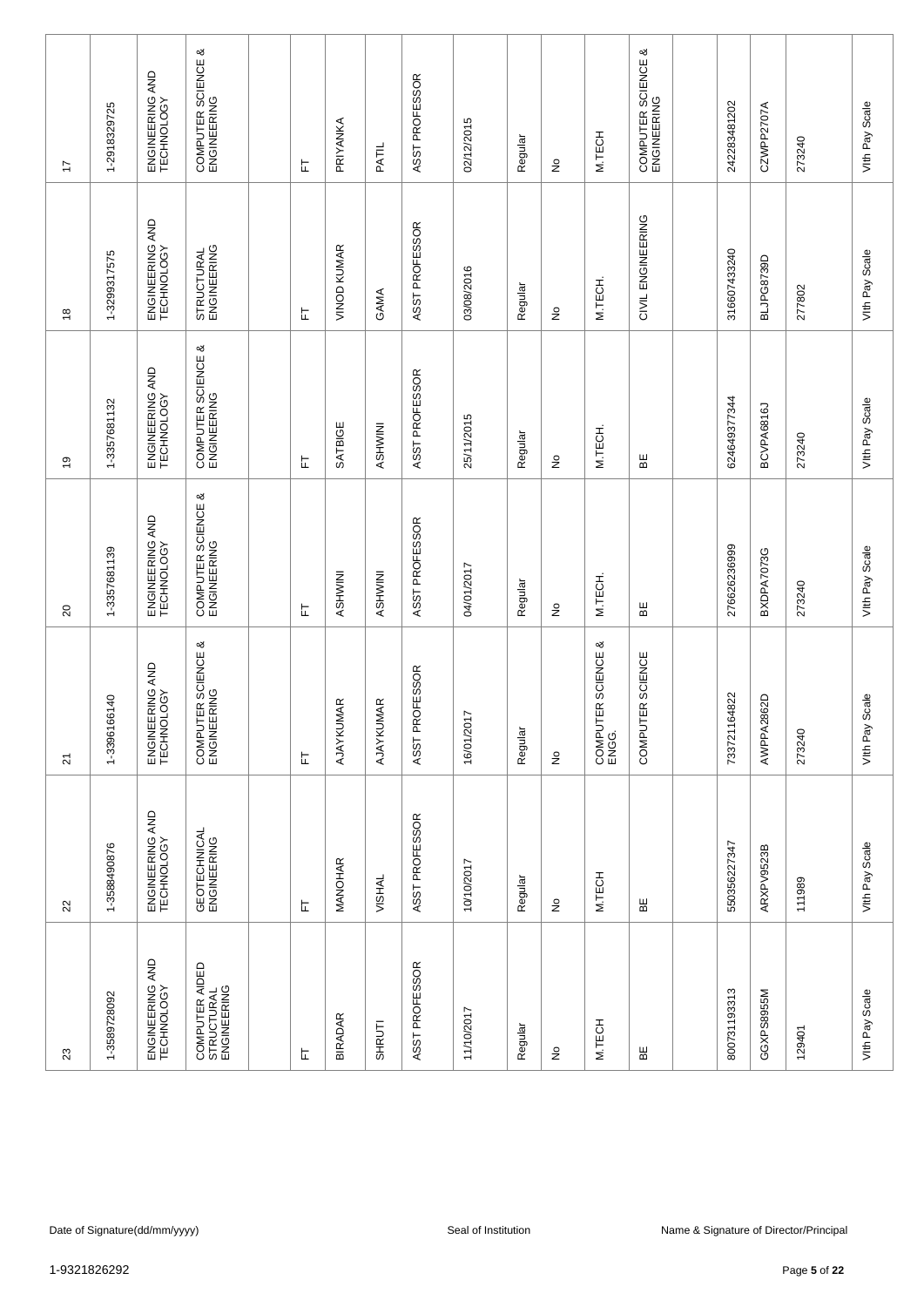| 80                            | $_{29}$                       | 28                                     | 27                                     | 26                                          | 25                                   | $\overline{24}$                      |
|-------------------------------|-------------------------------|----------------------------------------|----------------------------------------|---------------------------------------------|--------------------------------------|--------------------------------------|
| 1-3744439929                  | 1-3743598737                  | 1-3725861954                           | 1-3652286608                           | 1-3651729169                                | 1-3651157295                         | 1-3651125865                         |
| ENGINEERING AND<br>TECHNOLOGY | ENGINEERING AND<br>TECHNOLOGY | MCA                                    | MCA                                    | ENGINEERING AND<br>TECHNOLOGY               | ENGINEERING AND<br>TECHNOLOGY        | ENGINEERING AND<br>TECHNOLOGY        |
| APPLIED CHEMISTRY             | FIRST YEAR/OTHER              | MASTERS IN<br>COMPUTER<br>APPLICATIONS | MASTERS IN<br>COMPUTER<br>APPLICATIONS | DIGITAL<br>COMMUNICATIONS AND<br>NETWORKING | య<br>COMPUTER SCIENCE<br>ENGINEERING | య<br>COMPUTER SCIENCE<br>ENGINEERING |
|                               |                               |                                        |                                        |                                             |                                      |                                      |
| 눈                             | 匸                             | 匸                                      | 匸                                      | 匸                                           | 는                                    | 匸                                    |
| KSWDI                         | $\blacksquare$                | VINAYAK                                | $\blacksquare$                         | $\blacksquare$                              | VIJAYALAXMI TIPPANNA                 | <b>UZMA</b>                          |
| <b>SUSHMA</b>                 | <b>RAHUL</b>                  | $\propto$<br><b>BIRADAF</b>            | SHRUTI                                 | POOJA PATTANE                               | VIJAYALAXMI                          | KHANAM                               |
| ASST PROFESSOR                | ASST PROFESSOR                | ASSOCIATE<br>PROFESSOR                 | ASST PROFESSOR                         | ASST PROFESSOR                              | ASST PROFESSOR                       | ASST PROFESSOR                       |
| 06/03/2017                    | 05/01/2018                    | 22/01/2018                             | 11/10/2017                             | 23/01/2017                                  | 16/01/2017                           | 16/01/2017                           |
| Adhoc                         | Regular                       | Regular                                | Regular                                | Regular                                     | Regular                              | Regular                              |
| $\frac{\circ}{\sim}$          | $\frac{\circ}{\sim}$          | $\stackrel{\mathtt{o}}{z}$             | $\stackrel{\circ}{\simeq}$             | $\stackrel{\mathtt{o}}{z}$                  | $\stackrel{\circ}{\simeq}$           | $\frac{\circ}{\sim}$                 |
| <b>MSC</b>                    | <b>MSC</b>                    | $\overline{\Xi}$                       | MCA                                    | DIGITAL COMM. &<br>NETWORKING               | M.TECH.                              | య<br>COMPUTER SCIENCE<br>ENGINEERING |
| <b>BSC</b>                    | <b>BSC</b>                    | ΒE                                     | i<br>SSC.                              | INSTRUMENTATION<br>TECHNOLOGY               | య<br>COMPUTER SCIENCE<br>ENGINEERING | COMPUTER SCIENCE &<br>ENGINEERING    |
|                               |                               |                                        |                                        |                                             |                                      |                                      |
| 814899211302                  | 650626654056                  | 522806203538                           | 332972480516                           | 505838667609                                | 330902757925                         | 588272553219                         |
| DGQPS8544N                    | BZAPR5080B                    | AGBPB7299K                             | FTXPS2365R                             | CWDPP3643K                                  | BAJPV2130G                           | EMWPK4816C                           |
| $\circ$                       | 28000                         | 75000                                  | 144000                                 | 273240                                      | 273240                               | 273240                               |
| Consolidated                  | Consolidated                  | Consolidated                           | Consolidated                           | Vith Pay Scale                              | Vith Pay Scale                       | Vith Pay Scale                       |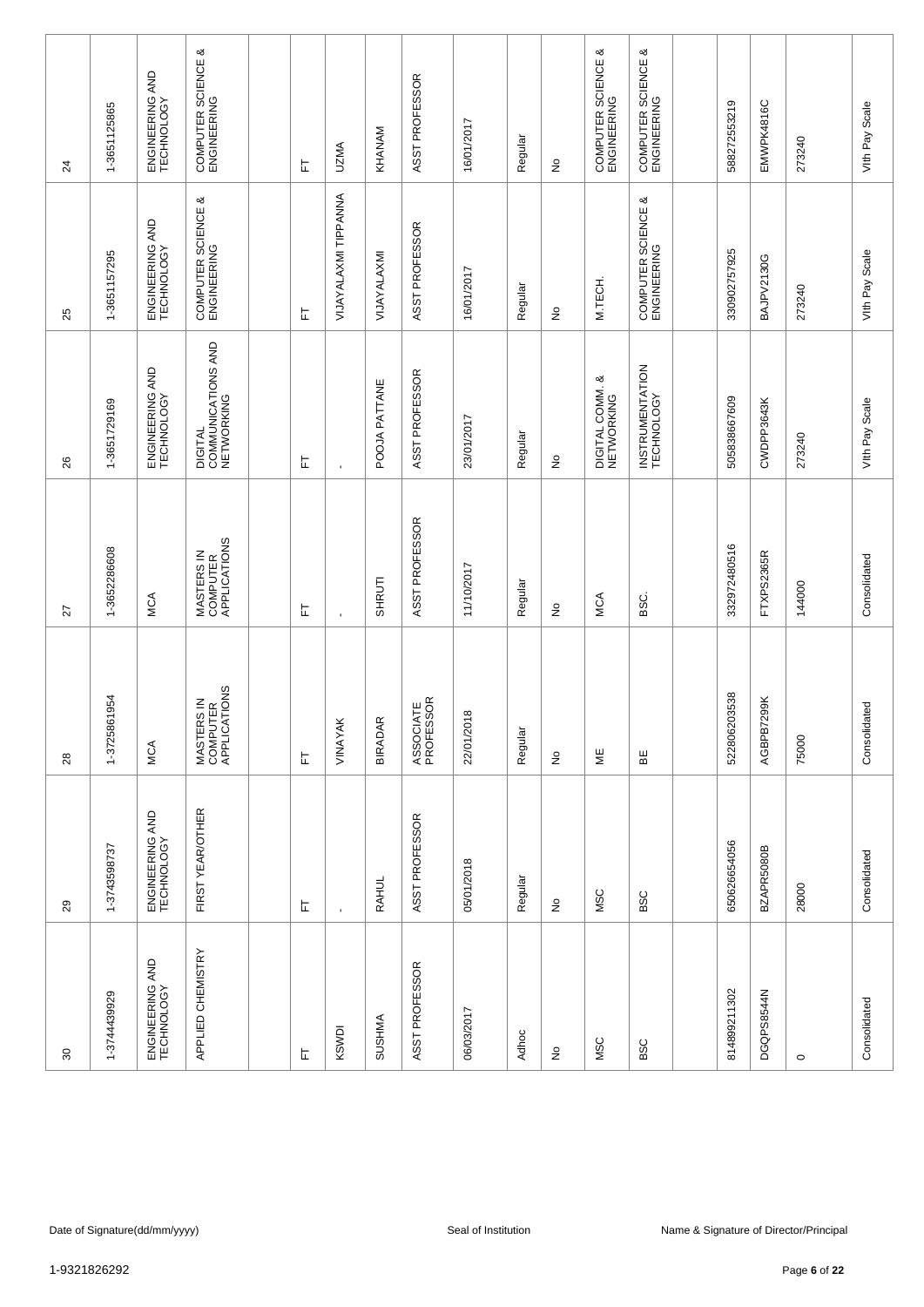| 22                              | 36                            | 35                            | 54                              | 33                            | 32                               | 5                               |
|---------------------------------|-------------------------------|-------------------------------|---------------------------------|-------------------------------|----------------------------------|---------------------------------|
| 1-4764793577                    | 1-4762841875                  | 1-4755109692                  | 1-4753795335                    | 1-4753794858                  | 1-4753794851                     | 1-4753794783                    |
| ENGINEERING AND<br>TECHNOLOGY   | ENGINEERING AND<br>TECHNOLOGY | ENGINEERING AND<br>TECHNOLOGY | ENGINEERING AND<br>TECHNOLOGY   | ENGINEERING AND<br>TECHNOLOGY | ENGINEERING AND<br>TECHNOLOGY    | ENGINEERING AND<br>TECHNOLOGY   |
| POWER ELECTRONICS               | APPLIED ARTS                  | CHEMICAL<br>ENGINEERING       | ENVIRONMENTAL<br>ENGINEERING    | APPLIED PHYSICS               | <b>MECHANICAL</b><br>ENGINEERING | CIVIL ENGINEERING               |
|                                 |                               |                               |                                 |                               |                                  |                                 |
| 匸                               | 匸                             | 匸                             | 匸                               | 匸                             | 뉸                                | 匸                               |
| SANGANAGOUDA                    | ï                             | GIRISH                        | <b>NEHA</b>                     | PRASHANT                      | $\mathbf{r}$                     | <b>VISHNU</b>                   |
| ARVIND BENAL                    | BHARAT                        | DESAI                         | METI                            | MULE                          | SRIKANT                          | <b>VISHNU</b>                   |
| ASST PROFESSOR                  | ASST PROFESSOR                | ASST PROFESSOR                | ASST PROFESSOR                  | ASST PROFESSOR                | ASST PROFESSOR                   | ASST PROFESSOR                  |
| 01/08/2018                      | 23/07/2018                    | 30/07/2018                    | 14/07/2018                      | 01/09/2018                    | 26/02/2018                       | 14/07/2018                      |
| Regular                         | Contract                      | Regular                       | Regular                         | Regular                       | Regular                          | Regular                         |
| $\frac{\mathsf{O}}{\mathsf{E}}$ | $\hat{z}$                     | $\stackrel{\mathtt{o}}{z}$    | $\frac{\mathsf{O}}{\mathsf{E}}$ | $\stackrel{\mathtt{o}}{z}$    | $\stackrel{\mathtt{o}}{z}$       | $\frac{\mathsf{O}}{\mathsf{E}}$ |
| <b>MTECH</b>                    | ≸                             | M.TECH.                       | M.TECH.                         | M.SC                          | M.TECH.                          | M.TECH.                         |
| 띪                               | $\mathbb S$                   | $\mathsf{B}\mathsf{E}$        | BE                              | <b>B.SC</b>                   | BE                               | 볾                               |
|                                 |                               |                               |                                 |                               |                                  |                                 |
| 828630029879                    | 924900506907                  | 219196390017                  | 253747430886                    | 765375698375                  | 726526599674                     | 300280421696                    |
| ADQPA1512Q                      | CGDPB6903L                    | <b>52J</b><br>BAIPD44         | EVAPM9541K                      | DEHPM8891D                    | DMGPS5564C                       | ASUPV8479Q                      |
| $\circ$                         | $\circ$                       | $\circ$                       | $\circ$                         | $\circ$                       | $\circ$                          | $\circ$                         |
| Vith Pay Scale                  | Consolidated                  | Scale<br>Vith Pay             | Vith Pay Scale                  | Consolidated                  | Vith Pay Scale                   | Vith Pay Scale                  |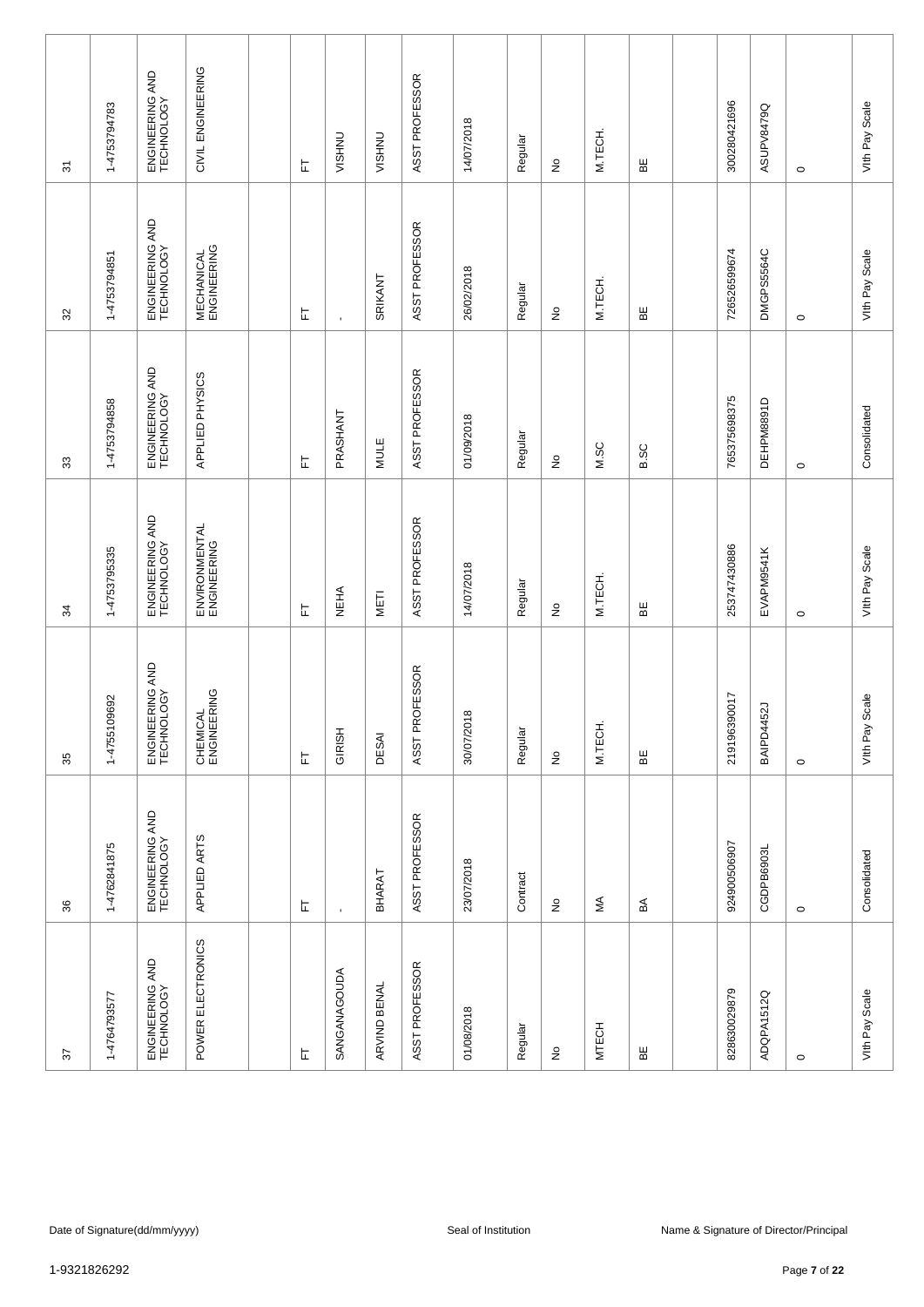| $\frac{4}{3}$                 | 43                                 | 42                            | $\frac{4}{3}$                 | $\overline{a}$                | 39                            | 38                                          |
|-------------------------------|------------------------------------|-------------------------------|-------------------------------|-------------------------------|-------------------------------|---------------------------------------------|
| 1-7402114338                  | 1-7401643128                       | 78258<br>1-739767             | 1-7384853514                  | 1-7376614468                  | 1-4828892684                  | 1-4764793874                                |
| ENGINEERING AND<br>TECHNOLOGY | MCA                                | ENGINEERING AND<br>TECHNOLOGY | ENGINEERING AND<br>TECHNOLOGY | ENGINEERING AND<br>TECHNOLOGY | ENGINEERING AND<br>TECHNOLOGY | ENGINEERING AND<br>TECHNOLOGY               |
| GEOTECHNICAL<br>ENGINEERING   | MASTER OF COMPUTER<br>APPLICATIONS | FIRST YEAR/OTHER              | FIRST YEAR/OTHER              | WATER RESOURCE<br>MANAGEMENT  | CIVIL ENGINEERING             | DIGITAL<br>COMMUNICATIONS AND<br>NETWORKING |
|                               |                                    |                               |                               |                               |                               |                                             |
| 匸                             | 匸                                  | 匸                             | 匸                             | 匸                             | 匸                             | 눈                                           |
| SHARANAKUMAR                  | AMBIKA                             | ANILKUMAR                     | BHANDARI                      | KALLAPPA                      | GIRIDHARI TIWARI              | SHILPA                                      |
| MATHAD                        | AMBIKA                             | PUNNA                         | ASHOK                         | BALAJI                        | GIRIDHARI                     | SHILPA                                      |
| ASST PROFESSOR                | ASST PROFESSOR                     | ASST PROFESSOR                | ASST PROFESSOR                | ASST PROFESSOR                | PROFESSOR                     | ASST PROFESSOR                              |
| 24/09/2016                    | 11/10/2017                         | 21/08/2019                    | 13/08/2019                    | 30/07/2019                    | 14/02/2018                    | 29/08/2018                                  |
| Regular                       | Regular                            | Regular                       | Regular                       | Regular                       | Regular                       | Regular                                     |
| $\frac{\circ}{\sim}$          | $\hat{\mathsf{z}}$                 | $\stackrel{\mathtt{o}}{z}$    | Yes                           | $\stackrel{\mathtt{o}}{z}$    | Yes                           | $\frac{\mathsf{O}}{\mathsf{E}}$             |
|                               |                                    |                               |                               |                               | M.TECH.                       | M.TECH                                      |
|                               |                                    |                               |                               |                               | ЪË                            | 띪                                           |
|                               |                                    |                               |                               |                               |                               |                                             |
|                               |                                    |                               |                               |                               | 814098658887                  | 624102494745                                |
| CAXPM4243E                    | CBYPA6045C                         | BBWPP5444H                    | BOMPA4061G                    | BRCPB6260K                    | ACRPT2017M                    | JPIPS8066G                                  |
|                               |                                    |                               |                               |                               | 60000                         | $\circ$                                     |
|                               |                                    |                               |                               |                               | VIIth Pay Scale               | Vith Pay Scale                              |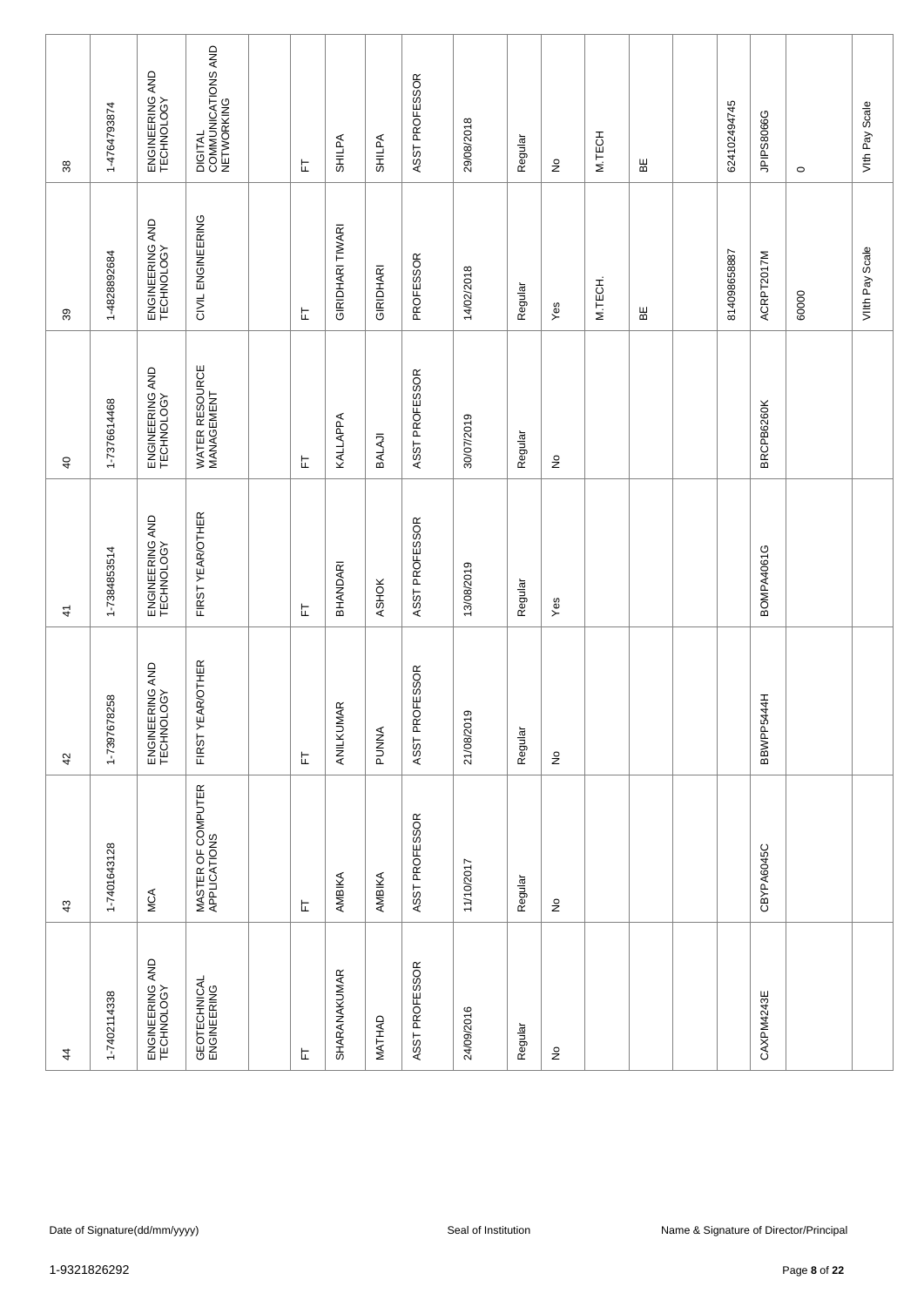|                 |              | ENGINEERING AND<br>TECHNOLOGY |                                           |                         |                    |                  | ASST PROFESSOR         |            |         |                            |  |  |            |  |
|-----------------|--------------|-------------------------------|-------------------------------------------|-------------------------|--------------------|------------------|------------------------|------------|---------|----------------------------|--|--|------------|--|
| 45              | 1-7424689108 |                               | CHEMICAL<br>ENGINEERING                   | 匸                       | HULGUTTE           | <b>SUDHAKAR</b>  |                        | 25/08/2013 | Regular | $\frac{\circ}{\sim}$       |  |  | ACKPH7647C |  |
| 46              | 1-7427790278 | ENGINEERING AND<br>TECHNOLOGY | FIRST YEAR/OTHER                          | 匸                       | KADALE             | <b>OMKAR</b>     | ASST PROFESSOR         | 17/11/2014 | Regular | $\stackrel{\mathtt{o}}{z}$ |  |  | ABEPO7284M |  |
| $\ddot{4}$      | 1-7427790635 | ENGINEERING AND<br>TECHNOLOGY | COMPUTER SCIENCE &<br>ENGINEERING         | 匠                       | MALLIKARJUN        | <b>NUGLI</b>     | ASSOCIATE<br>PROFESSOR | 03/09/2002 | Regular | Yes                        |  |  | AJVPM3402G |  |
| $\frac{48}{5}$  | 1-7428437617 | ENGINEERING AND<br>TECHNOLOGY | COMPUTER AIDED<br>DESIGN OF<br>STRUCTURES | 匸                       | <b>NAGESH</b>      | <b>MUSTAPURE</b> | ASST PROFESSOR         | 05/10/2015 | Regular | $\frac{1}{2}$              |  |  | CTCPM6928E |  |
| $\overline{49}$ | 1-7428601578 | ENGINEERING AND<br>TECHNOLOGY | <b>MECHANICAL</b><br>ENGINEERING          | 岀                       | <b>SUNIL</b>       | <b>KUMAR</b>     | ASST PROFESSOR         | 10/10/2015 | Regular | $\stackrel{\mathtt{o}}{z}$ |  |  | AGYPT3255A |  |
| SO              | 1-7428602029 | ENGINEERING AND<br>TECHNOLOGY | GEOTECHNICAL<br>ENGINEERING               | 上                       | KULKARNI           | <b>VISHNU</b>    | ASST PROFESSOR         | 31/10/2015 | Regular | $\frac{\circ}{\sim}$       |  |  | ALIPV0080A |  |
| 5               | 1-7429833021 | ENGINEERING AND<br>TECHNOLOGY | CHEMICAL<br>ENGINEERING                   | $\overline{\mathbb{L}}$ | <b>RAJESHKUMAR</b> | POLAGANI         | ASSOCIATE<br>PROFESSOR | 17/02/2020 | Regular | Yes                        |  |  | AQUPP4019J |  |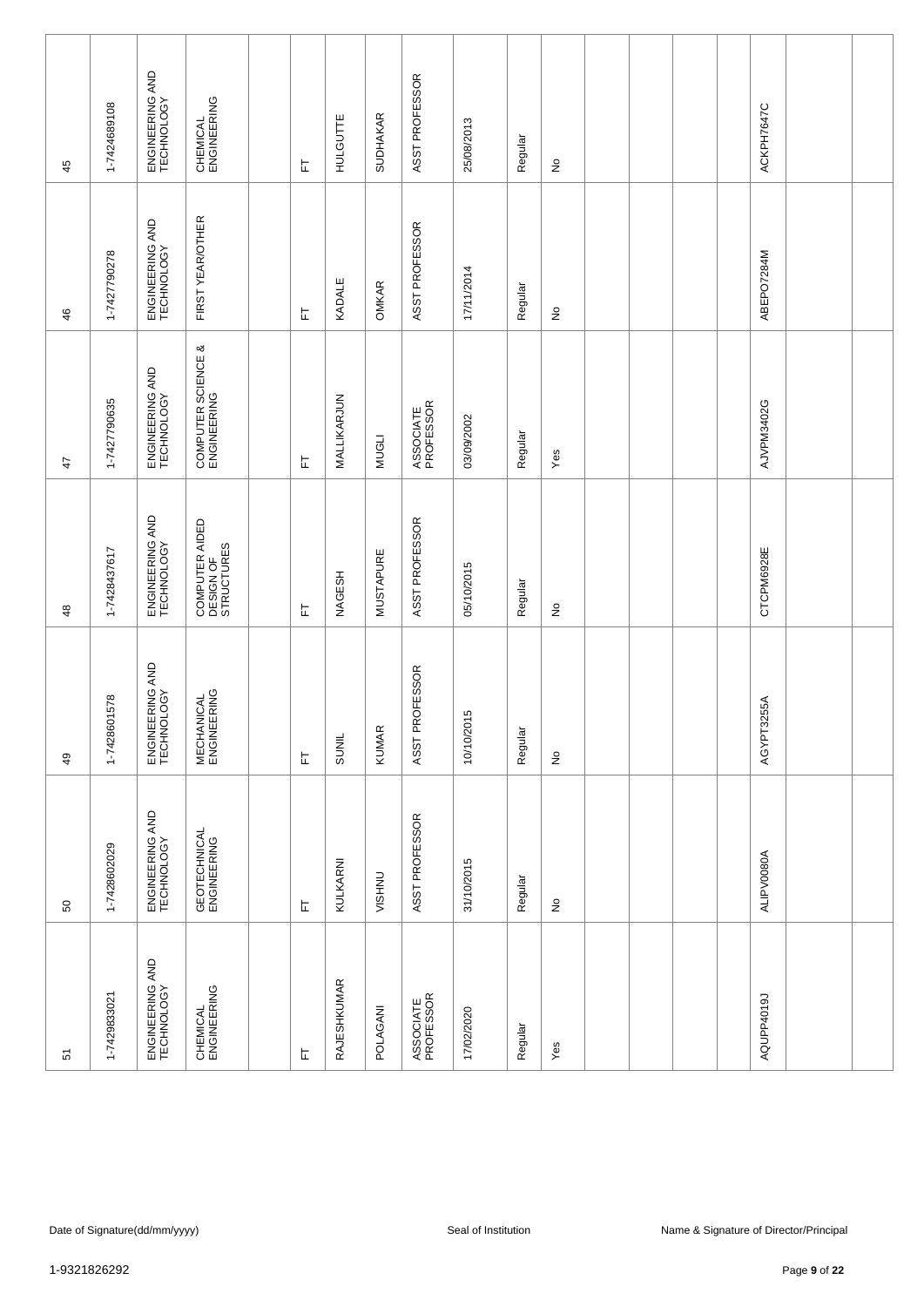| 52           | 1-7429833107      | ENGINEERING AND<br>TECHNOLOGY | CHEMICAL<br>ENGINEERING                            | 匸 | SWATHI         | CHENNA       | ASSOCIATE<br>PROFESSOR | 02/01/2021          | Regular | $\hat{z}$                  |  |  | BJCPC4375E |                                        |  |
|--------------|-------------------|-------------------------------|----------------------------------------------------|---|----------------|--------------|------------------------|---------------------|---------|----------------------------|--|--|------------|----------------------------------------|--|
| 53           | 1-7485236173      | ENGINEERING AND<br>TECHNOLOGY | GEOTECHNICAL<br>ENGINEERING                        | 눈 | NAGARAJ        | <b>BACHA</b> | ASST PROFESSOR         | 14/12/2012          | Regular | $\stackrel{\mathtt{o}}{z}$ |  |  | ARHPB7530J |                                        |  |
| 54           | 1-9319310161      | ENGINEERING AND<br>TECHNOLOGY | ARTIFICIAL<br>INTELLIGENCE AND<br>MACHINE LEARNING |   | $\blacksquare$ | ALLAMAPRABHU | ASST PROFESSOR         | 24/08/2020          | Regular | $\stackrel{\mathtt{o}}{z}$ |  |  | BGKPA0533P |                                        |  |
| 55           | 1-9319310168      | ENGINEERING AND<br>TECHNOLOGY | <b>MECHANICAL</b><br>ENGINEERING                   |   | ÷              | SHRINATH     | ASST PROFESSOR         | 04/06/2010          | Regular | $\hat{z}$                  |  |  | DFUPS9033H |                                        |  |
| 56           | 11151<br>1-931971 | ENGINEERING AND<br>TECHNOLOGY | CHEMICAL<br>ENGINEERING                            |   | $\blacksquare$ | CLINTON      | ASST PROFESSOR         | 30/07/2019          | Regular | $\stackrel{\mathtt{o}}{z}$ |  |  | BCKPC5614H |                                        |  |
| 57           | 1-9449982362      | ENGINEERING AND<br>TECHNOLOGY | DIGITAL<br>COMMUNICATIONS AND<br>NETWORKING        |   | SHIVALEELA     | SHIVALEELA   | ASST PROFESSOR         | 01/03/2021          | Regular | $\hat{z}$                  |  |  | GIWPS4737N |                                        |  |
| 58           | 1-9449982736      | ENGINEERING AND<br>TECHNOLOGY | ELECTRONICS &<br>COMMUNICATION<br>ENGINEERING      |   | RAVINA         | GOURE        | ASST PROFESSOR         | 01/03/2021          | Regular | $\hat{z}$                  |  |  | CGEPG3680C |                                        |  |
|              |                   |                               |                                                    |   |                |              |                        |                     |         |                            |  |  |            |                                        |  |
|              |                   | Date of Signature(dd/mm/yyyy) |                                                    |   |                |              |                        | Seal of Institution |         |                            |  |  |            | Name & Signature of Director/Principal |  |
| 1-9321826292 |                   |                               |                                                    |   |                |              |                        |                     |         |                            |  |  |            | Page 10 of 22                          |  |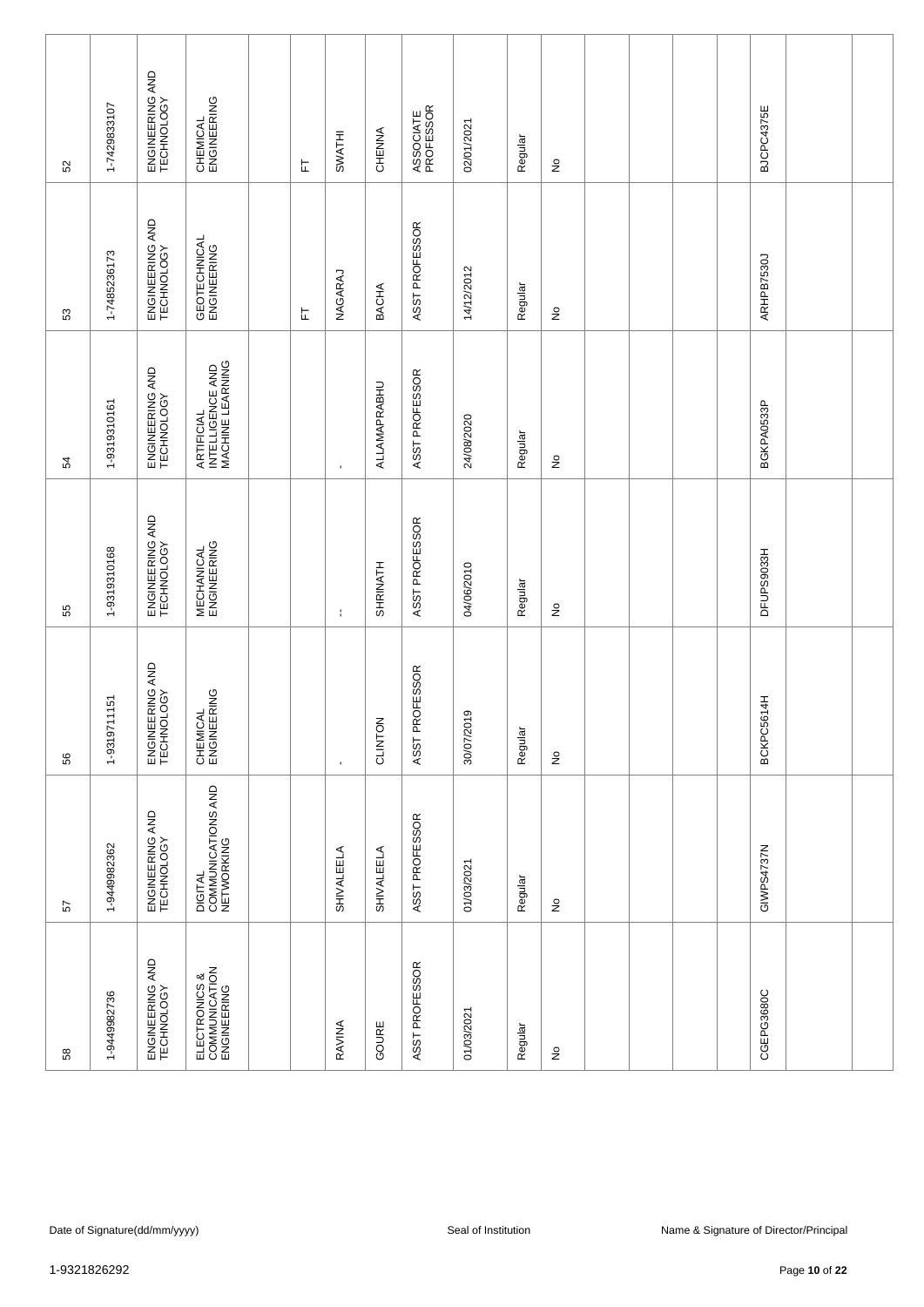| 59             | 1-9450494596 | ENGINEERING AND<br>TECHNOLOGY | MACHINE DESIGN                                        |             |   | VIRESH          | <b>VIRESH</b>  | ASST PROFESSOR | 01/03/2021          | Regular | $\frac{\circ}{\sim}$       |        |   |  |              | ATSPV5817B    |                                        |                |  |
|----------------|--------------|-------------------------------|-------------------------------------------------------|-------------|---|-----------------|----------------|----------------|---------------------|---------|----------------------------|--------|---|--|--------------|---------------|----------------------------------------|----------------|--|
| 60             | 1-9450634636 | ENGINEERING AND<br>TECHNOLOGY | STRUCTURAL<br>ENGINEERING                             |             |   | MANIKRAO        | MANIKRAO       | ASST PROFESSOR | 01/03/2021          | Regular | $\stackrel{\mathtt{o}}{z}$ |        |   |  |              | DFCPM7945L    |                                        |                |  |
| 61             | 1-9453196350 | ENGINEERING AND<br>TECHNOLOGY | COMPUTER SCIENCE<br>AND ENGINEERING<br>(DATA SCIENCE) |             |   | $\blacksquare$  | SHRUTI         | ASST PROFESSOR | 01/03/2021          | Regular | $\stackrel{\mathtt{o}}{z}$ |        |   |  |              | OAZPS8746E    |                                        |                |  |
| 62             | 1-9532704652 | ENGINEERING AND<br>TECHNOLOGY | <b>MECHANICAL</b><br>ENGINEERING                      |             |   | <b>JAGADISH</b> | <b>KUMAR</b>   | ASST PROFESSOR | 01/03/2021          | Regular | $\hat{z}$                  |        |   |  |              | DMJPK3489P    |                                        |                |  |
| 63             | 1-9575543706 | ENGINEERING AND<br>TECHNOLOGY | GEOTECHNICAL<br>ENGINEERING                           |             |   | SANGMESH        | SHEMBELLE      | ASST PROFESSOR | 01/03/2021          | Regular | $\stackrel{\mathtt{o}}{z}$ |        |   |  |              | KNKPS0562J    |                                        |                |  |
| $\mathfrak{g}$ | 1-9578504641 | ENGINEERING AND<br>TECHNOLOGY | MACHINE DESIGN                                        |             |   | <b>SANTOSH</b>  | KULLUR         | ASST PROFESSOR | 07/11/2015          | Regular | $\frac{\circ}{\sim}$       |        |   |  |              | BMUPK5717R    |                                        |                |  |
| 65             | 1-424546995  | ENGINEERING AND<br>TECHNOLOGY | ELECTRONICS &<br>COMMUNICATION<br>ENGINEERING         | $\mathbb S$ | 匸 | NAGSHETTEPPA    | <b>BIRADAR</b> | PROFESSOR      | 27/03/2003          | Regular | Yes                        | M.TECH | 띪 |  | 971604757969 | AHPPB5285Q    | 1013908                                | Vith Pay Scale |  |
|                |              |                               |                                                       |             |   |                 |                |                |                     |         |                            |        |   |  |              |               |                                        |                |  |
|                |              | Date of Signature(dd/mm/yyyy) |                                                       |             |   |                 |                |                | Seal of Institution |         |                            |        |   |  |              |               | Name & Signature of Director/Principal |                |  |
| 1-9321826292   |              |                               |                                                       |             |   |                 |                |                |                     |         |                            |        |   |  |              | Page 11 of 22 |                                        |                |  |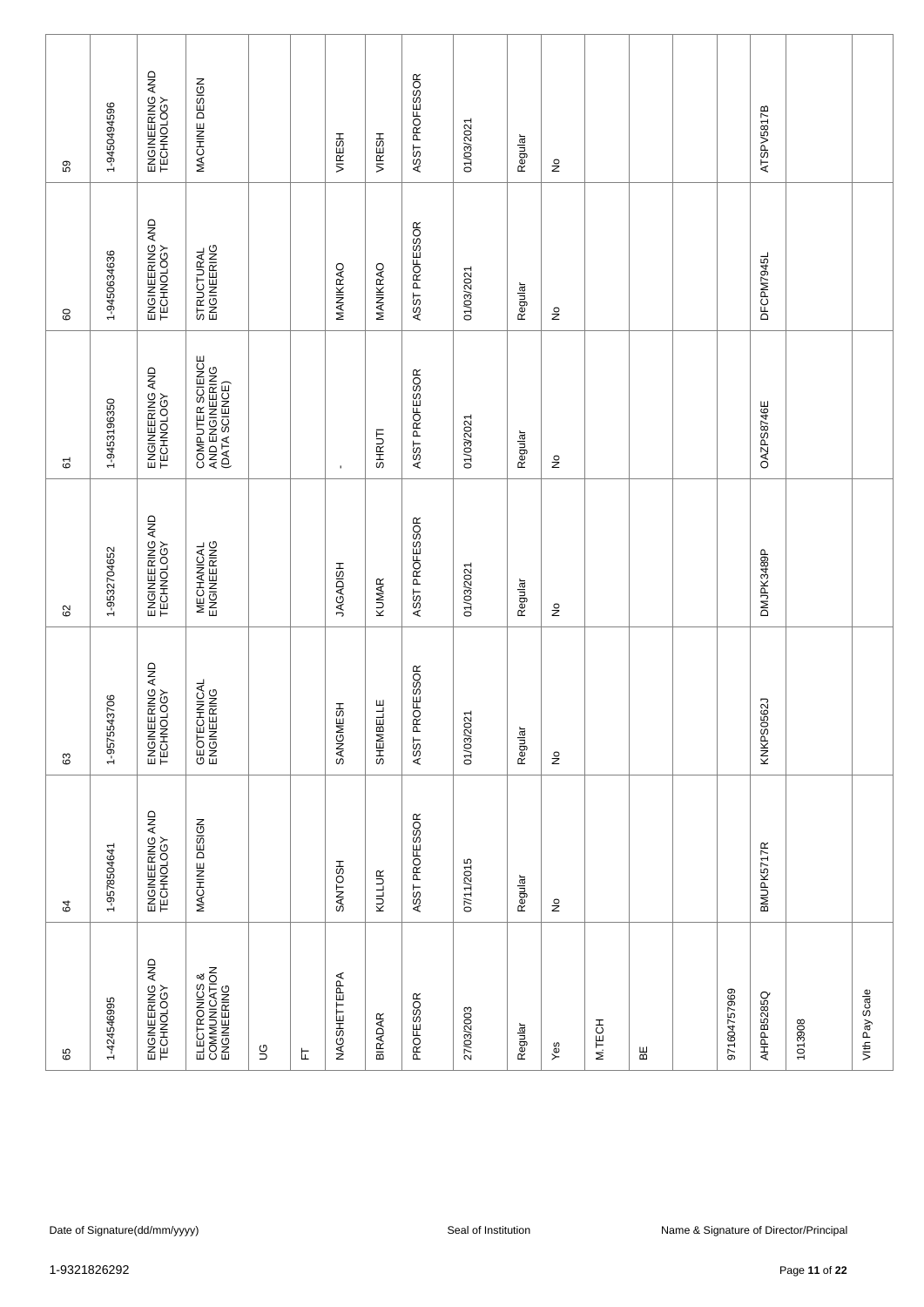| 8                       | 1-424546999  | ENGINEERING AND<br>TECHNOLOGY | DIGITAL SIGNAL<br>PROCESSING        | $\mathbb S$ | 匸 | KALPANA            | CHIKATWAR        | PROFESSOR              | 12/11/1997          | Regular | Yes                        | M.TECH | E&CE |                     | 480890263555 | ADWPC0900G     | 578029                                                  | Vith Pay Scale    |
|-------------------------|--------------|-------------------------------|-------------------------------------|-------------|---|--------------------|------------------|------------------------|---------------------|---------|----------------------------|--------|------|---------------------|--------------|----------------|---------------------------------------------------------|-------------------|
| 57                      | 1-424547133  | ENGINEERING AND<br>TECHNOLOGY | POWER ELECTRONICS                   | 9D          | 눈 | SHARANBASAPPA      | <b>BELAMGI</b>   | ASSOCIATE<br>PROFESSOR | 01/01/2001          | Regular | $\stackrel{\mathtt{o}}{z}$ | M.TECH | ΒE   |                     | 887429532941 | AIEPB0758Q     | 544289                                                  | Vth Pay scale     |
| 89                      | 1-424547323  | ENGINEERING AND<br>TECHNOLOGY | POWER ELECTRONICS                   | 9D          | 匸 | <b>DHIRAJKUMAR</b> | <b>DESHPANDE</b> | ASSOCIATE<br>PROFESSOR | 17/11/1994          | Regular | $\stackrel{\mathtt{o}}{z}$ | M.TECH | 띪    |                     | 912602934718 | AHCPD1990M     | 515637                                                  | Vith Pay Scale    |
| 69                      | 1-424613251  | ENGINEERING AND<br>TECHNOLOGY | CHEMICAL<br>ENGINEERING             | S           | 匸 | MALLAPPA           | <b>DEVANI</b>    | PROFESSOR              | 03/11/2000          | Regular | Yes                        | M.TECH | 볾    |                     | 370949385764 | AGTPD7227M     | 705053                                                  | Vith Pay Scale    |
| $\overline{70}$         | 1-425528105  | ENGINEERING AND<br>TECHNOLOGY | STRUCTURAL<br>ENGINEERING           | 9D          | 匸 | RJUNA<br>MALLIKA   | HONNA            | ASSOCIATE<br>PROFESSOR | 18/12/1995          | Regular | $\stackrel{\mathtt{o}}{z}$ | M.TECH | B.E  |                     | 886679582971 | 168R<br>ABKPH7 | 497424                                                  | Scale<br>Vith Pay |
| $\overline{\mathbf{r}}$ | 1-425528109  | ENGINEERING AND<br>TECHNOLOGY | EARTHQUAKE<br>ENGINEERING           | $\mathbb S$ | 上 | KHAJ               | <b>MONIUDDIN</b> | ASST PROFESSOR         | 30/03/2009          | Regular | $\frac{\circ}{\sim}$       | M.TECH | B.E  |                     | 679998503457 | CNIPM1347K     | 390681                                                  | Vith Pay Scale    |
| $72\,$                  | 1-425556741  | ENGINEERING AND<br>TECHNOLOGY | VLSI DESIGN AND<br>EMBEDDED SYSTEMS | S           | 上 | <b>UDAYKUMAR</b>   | <b>KALYANE</b>   | ASSOCIATE<br>PROFESSOR | 02/09/2002          | Regular | $\frac{\circ}{\sim}$       | M.TECH | 띪    | PGDC IN VLSI DESIGN | 296000970233 | AMEPK4084E     | 517320                                                  | Vith Pay Scale    |
|                         |              |                               |                                     |             |   |                    |                  |                        |                     |         |                            |        |      |                     |              |                |                                                         |                   |
|                         | 1-9321826292 | Date of Signature(dd/mm/yyyy) |                                     |             |   |                    |                  |                        | Seal of Institution |         |                            |        |      |                     |              |                | Name & Signature of Director/Principal<br>Page 12 of 22 |                   |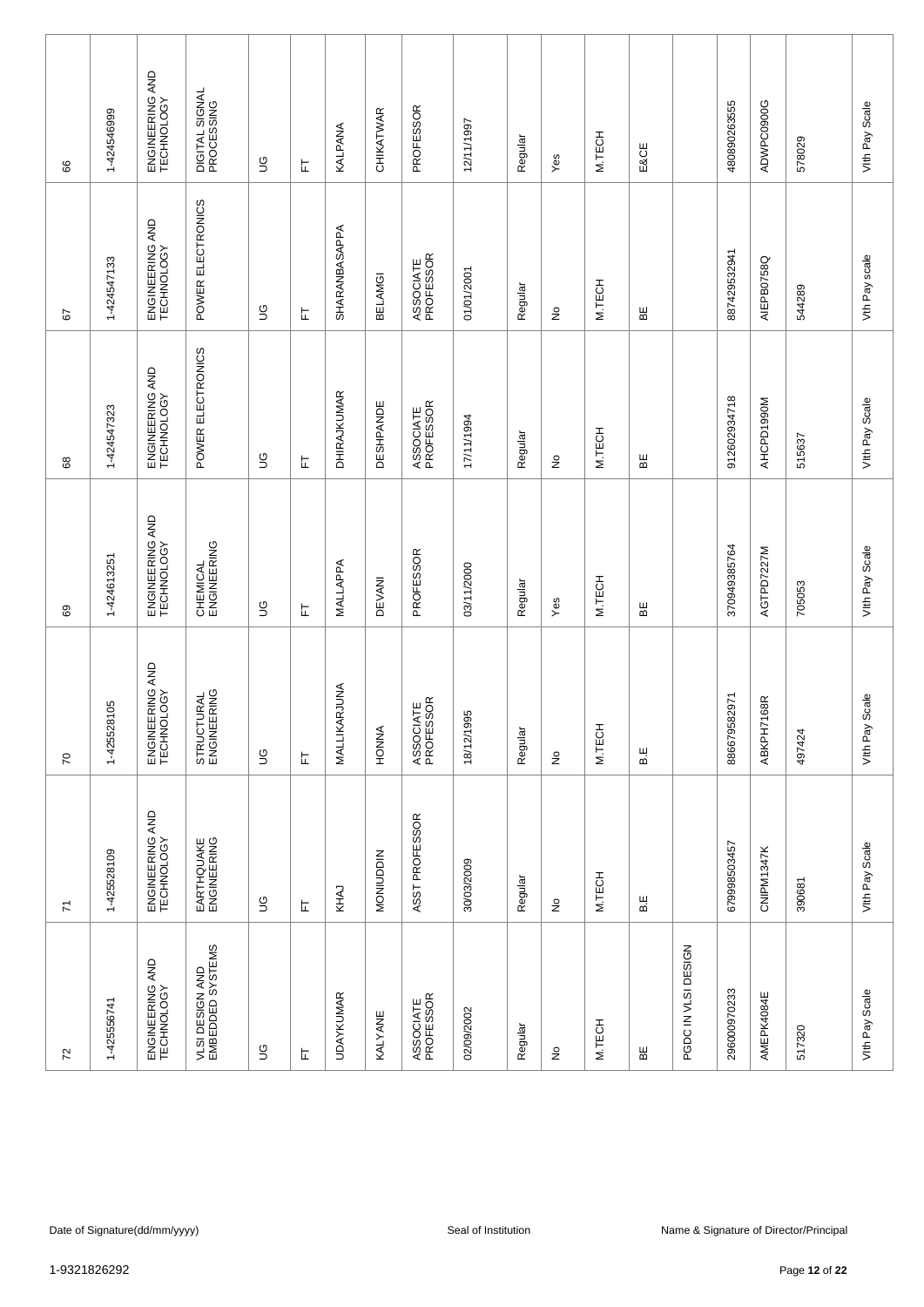| $\mathcal{L}$  | 1-425556745 | ENGINEERING AND<br>TECHNOLOGY | POWER ELECTRONICS                                   | $\mathfrak{S}$ | 匸 | GOGGA           | SANJEEV KUMAR    | ASSOCIATE<br>PROFESSOR | 02/05/2006          | Regular | $\frac{\circ}{\sim}$            | M.TECH | 띪    | 896504581215 | BJWPS3507A        | 531139                                 | Vith Pay Scale    |
|----------------|-------------|-------------------------------|-----------------------------------------------------|----------------|---|-----------------|------------------|------------------------|---------------------|---------|---------------------------------|--------|------|--------------|-------------------|----------------------------------------|-------------------|
| $\overline{7}$ | 1-425556749 | ENGINEERING AND<br>TECHNOLOGY | COMPUTER SCEINCE &<br>ENGINEERING                   | 9D             | 匸 | LAXMIKANT       | <b>DESHPANDE</b> | ASSOCIATE<br>PROFESSOR | 15/09/2004          | Regular | Yes                             | M.TECH | 띪    | 784268117124 | AKSPD7452K        | 571337                                 | Vith Pay Scale    |
| 75             | 1-425556817 | ENGINEERING AND<br>TECHNOLOGY | VLSI DESIGN AND<br>EMBEDDED SYSTEMS                 | 9D             | 匸 | RAIPALLE        | PRAHALLAD        | ASST PROFESSOR         | 01/01/2009          | Regular | ş                               | M.TECH | 띪    | 829378275242 | <b>BOLPP3871G</b> | 452264                                 | Vith Pay Scale    |
| 76             | 1-425556941 | ENGINEERING AND<br>TECHNOLOGY | ARTIFICIAL<br>INTELLIGENCE AND<br>IMACHINE LEARNING | $\mathfrak{S}$ | 匸 | DHANRAJ         | <b>BIRADAR</b>   | ASST PROFESSOR         | 15/01/2009          | Regular | $\frac{\mathsf{O}}{\mathsf{D}}$ | M.TECH | 볾    | 331402763489 | APVPB1822K        | 500018                                 | Vith Pay Scale    |
| 77             | 1-425556945 | ENGINEERING AND<br>TECHNOLOGY | COMMUNICATION<br>SYSTEMS                            | $\mathbb S$    | 上 | VIJAYKUMAR      | KATAGI           | ASST PROFESSOR         | 08/04/2009          | Regular | $\stackrel{\mathtt{o}}{z}$      | M.TECH | E&CE | 493288598440 | BCFPK8490J        | 480930                                 | Scale<br>Vith Pay |
| $78$           | 1-425557027 | ENGINEERING AND<br>TECHNOLOGY | POWER ELECTRONICS                                   | $\mathbb S$    | 上 | HAMEED          | MIYAN            | ASST PROFESSOR         | 26/10/2009          | Regular | $\frac{\circ}{\sim}$            | M.E    | 띪    | 318385820020 | AMBPM0440M        | 522122                                 | Vith Pay Scale    |
| 79             | 1-425622431 | ENGINEERING AND<br>TECHNOLOGY | ENVIRONMENTAL<br>ENGINEERING                        | $\mathbb S$    | 匠 | BABURAO SATBAJI | PATIL            | ASSOCIATE<br>PROFESSOR | 03/10/1997          | Regular | $\frac{\circ}{\sim}$            | M.TECH | 띪    | 848052533626 | AKUPP6571F        | 596286                                 | Vith Pay Scale    |
|                |             |                               |                                                     |                |   |                 |                  |                        |                     |         |                                 |        |      |              |                   |                                        |                   |
|                |             | Date of Signature(dd/mm/yyyy) |                                                     |                |   |                 |                  |                        | Seal of Institution |         |                                 |        |      |              |                   | Name & Signature of Director/Principal |                   |
| 1-9321826292   |             |                               |                                                     |                |   |                 |                  |                        |                     |         |                                 |        |      |              |                   | Page 13 of 22                          |                   |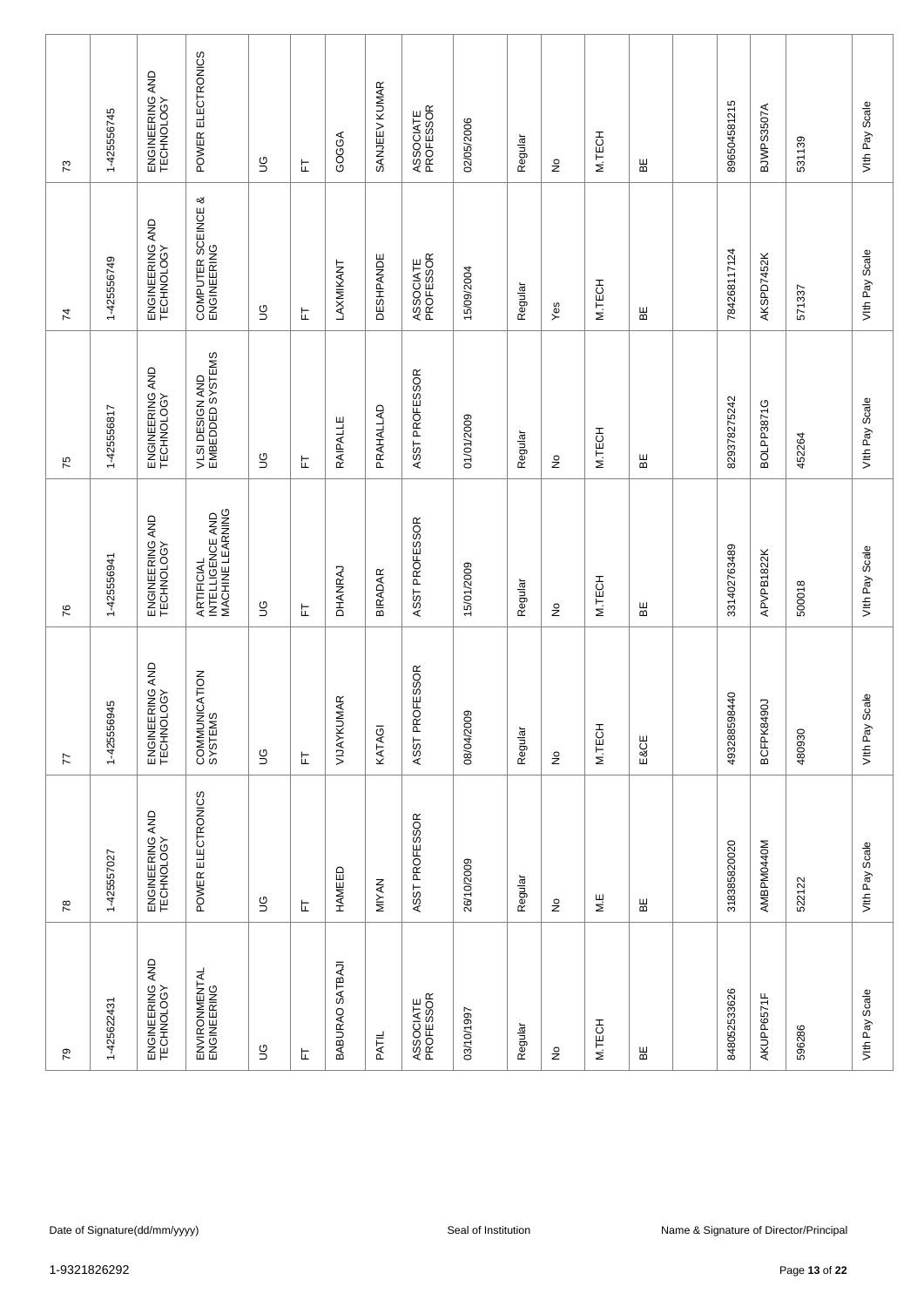| 80           | 1-429434989 | ENGINEERING AND<br>TECHNOLOGY | COMPUTER SCIENCE<br>AND ENGINEERING                | ပြ          | 匸 | RAJKUMAR           | PATIL                        | ASSOCIATE<br>PROFESSOR | 06/12/1999          | Regular | ş                          | M.TECH                | 띪           | 395659954453 | AOBPP6640Q        | 514830                                                  | Vith Pay Scale    |
|--------------|-------------|-------------------------------|----------------------------------------------------|-------------|---|--------------------|------------------------------|------------------------|---------------------|---------|----------------------------|-----------------------|-------------|--------------|-------------------|---------------------------------------------------------|-------------------|
| 5            | 1-429508881 | ENGINEERING AND<br>TECHNOLOGY | ARTIFICIAL<br>INTELLIGENCE AND<br>MACHINE LEARNING | 6D          | 는 | <b>SHIVAKUMAR</b>  | SHIVAKUMAR ANADUR            | ASSOCIATE<br>PROFESSOR | 11/09/2002          | Regular | $\frac{1}{2}$              | M.TECH                | BE          | 674397399116 | <b>BJIPS8765A</b> | 637953                                                  | Vith Pay Scale    |
| 82           | 1-429508885 | ENGINEERING AND<br>TECHNOLOGY | ARTIFICIAL<br>INTELLIGENCE AND<br>MACHINE LEARNING | 6D          | ᄂ | NIJALINGAPPA PATIL | GEETA                        | ASST PROFESSOR         | 16/12/2004          | Regular | ş                          | M.TECH                | ΒE          | 940367636546 | ALJPG2034L        | 417687                                                  | Vith Pay Scale    |
| 33           | 1-429508889 | ENGINEERING AND<br>TECHNOLOGY | COMPUTER SCIENCE &<br>ENGINEERING                  | S           | ᄂ | <b>BAGBAN</b>      | MOHD RAFEEQ                  | ASST PROFESSOR         | 29/08/2005          | Regular | ş                          | M.TECH                | 띪           | 275106941870 | AMMPM9515E        | 482666                                                  | Vith Pay Scale    |
| 84           | 1-429755935 | ENGINEERING AND<br>TECHNOLOGY | COMPUTER SCIENCE &<br>ENGINEERING                  | $\mathbb S$ | 눈 | AMBIKA             | $\overline{\circ}$<br>MANGAL | ASST PROFESSOR         | 27/07/2009          | Regular | $\stackrel{\mathtt{o}}{z}$ | $\mathrel{\mathop:}=$ | ΒE          | 425618237123 | CTXPM3658L        | 68129                                                   | Scale<br>Vith Pay |
| 85           | 1-430191895 | MCA                           | MASTER OF COMPUTER<br>APPLICATIONS                 | ဥ           | 上 | <b>SUNILKUMAR</b>  | SANGAME                      | ASSOCIATE<br>PROFESSOR | 03/10/2002          | Regular | £                          | M.C.A                 | B.SC        | 519242784968 | <b>BBCPS7399G</b> | 586561                                                  | Vith Pay Scale    |
| 86           | 1-430191899 | <b>MCA</b>                    | MASTER OF COMPUTER<br>APPLICATIONS                 | ဥ           | ᄂ | GAYATRI            | BICHKUNDE                    | ASST PROFESSOR         | 29/08/2005          | Regular | £                          | M.C.A                 | <b>B.SC</b> | 472025316349 | AQTPB5696G        | 362488                                                  | Vith Pay Scale    |
|              |             |                               |                                                    |             |   |                    |                              |                        |                     |         |                            |                       |             |              |                   |                                                         |                   |
| 1-9321826292 |             | Date of Signature(dd/mm/yyyy) |                                                    |             |   |                    |                              |                        | Seal of Institution |         |                            |                       |             |              |                   | Name & Signature of Director/Principal<br>Page 14 of 22 |                   |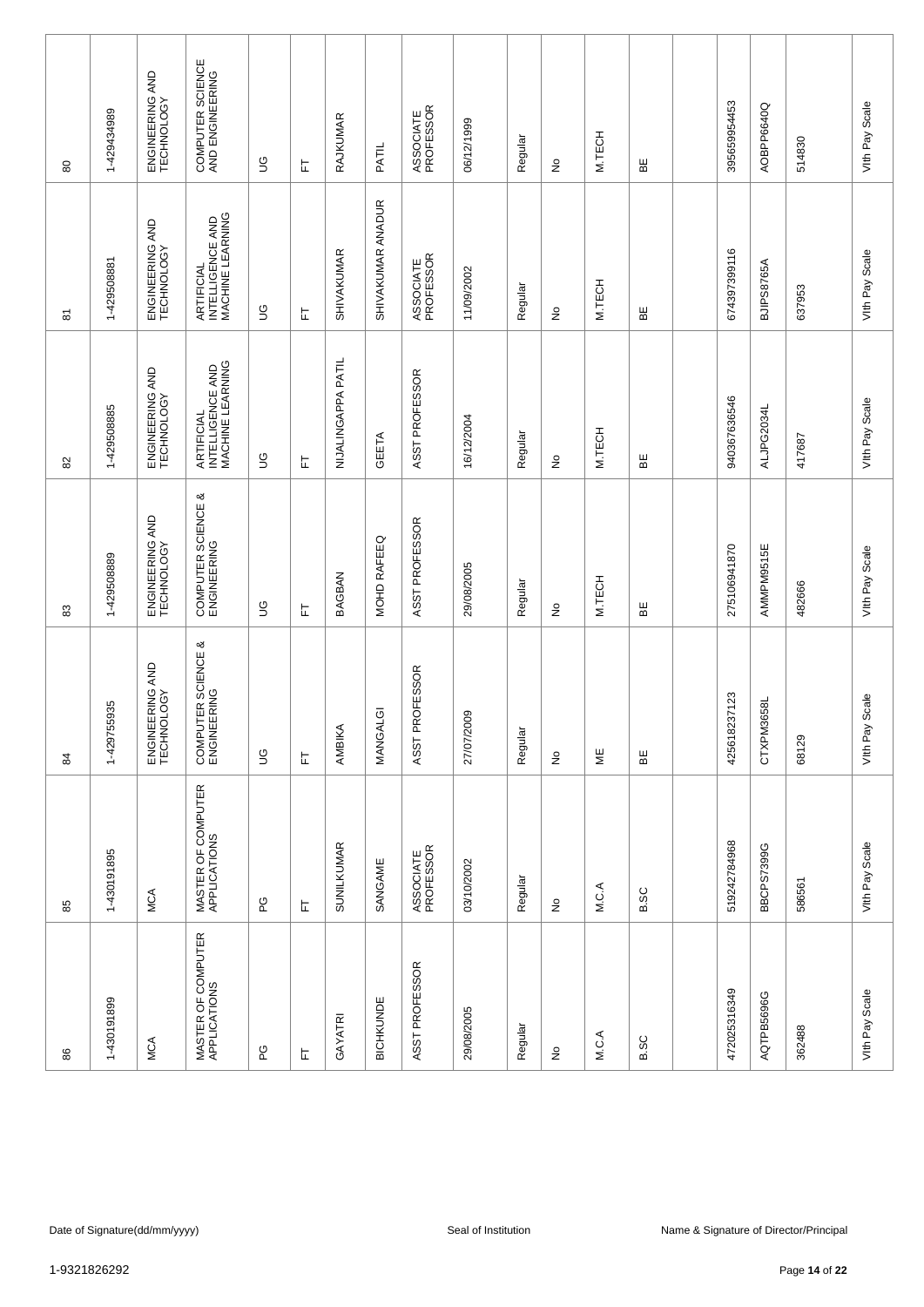| 28           | 1-430191963 | MCA                           | MASTER OF COMPUTER<br>APPLICATIONS | ဥ              | 匸 | YOGESH                | GANDGE         | ASST PROFESSOR         | 17/10/2005          | Regular | $\frac{\circ}{\sim}$            | M.C.A          | <b>B.SC</b> |                | 962234464968 | AOPPG6958N     | 417687                                 | Vith Pay Scale    |
|--------------|-------------|-------------------------------|------------------------------------|----------------|---|-----------------------|----------------|------------------------|---------------------|---------|---------------------------------|----------------|-------------|----------------|--------------|----------------|----------------------------------------|-------------------|
| $88$         | 1-430192201 | ENGINEERING AND<br>TECHNOLOGY | CONTROL SYSTEM<br>ENGINEERING      | 9D             | 匸 | VISHWANATH            | VISHWANATH     | PROFESSOR              | 15/02/1991          | Regular | Yes                             | M.E            | B.E         | $\blacksquare$ | 652219981996 | ABRPT0607L     | 1099492                                | Vith Pay Scale    |
| 89           | 1-430192205 | ENGINEERING AND<br>TECHNOLOGY | INSTRUMENTATION<br>(E&C)           | 9D             | 匸 | RAMESH                | DHAVALEGAR     | ASSOCIATE<br>PROFESSOR | 27/03/1997          | Regular | ş                               | M.TECH         | B.E         |                | 302261300319 | AFIPD6060L     | 291935                                 | Consolidated      |
| 8            | 1-430256175 | ENGINEERING AND<br>TECHNOLOGY | COMPUTER SCIENCE &<br>ENGINEERING  | $\mathfrak{S}$ | 匸 | <b>CHAMUNDESHWARI</b> | CHAMUNDESHWARI | ASST PROFESSOR         | 10/08/2010          | Regular | $\frac{\mathsf{O}}{\mathsf{D}}$ | $\blacksquare$ | 볾           |                | 526612623413 | BEIPC9796N     | 287374                                 | Vith Pay Scale    |
| 5            | 1-430256419 | ENGINEERING AND<br>TECHNOLOGY | COMPUTER SCEINCE &<br>ENGINEERING  | $\mathbb S$    | 上 | <b>JAGADANNA</b>      | KARAMUNGE      | ASST PROFESSOR         | 01/09/2010          | Regular | $\stackrel{\mathtt{o}}{z}$      | M.TECH         | ЪË          |                | 300379413721 | 105P<br>AQAPJ7 | 273240                                 | Scale<br>VIth Pay |
| $\Omega$     | 1-430256507 | ENGINEERING AND<br>TECHNOLOGY | COMPUTER SCIENCE &<br>ENGINEERING  | $\mathbb S$    | 上 | SHILPA                | HARNALE        | ASST PROFESSOR         | 04/12/2009          | Regular | $\frac{\circ}{\sim}$            | M.TECH.        | 띪           |                | 613187518827 | ADFPH5063G     | 296980                                 | Vith Pay Scale    |
| 3            | 1-430833983 | ENGINEERING AND<br>TECHNOLOGY | THERMAL POWER<br>ENGINEERING       | $\mathbb S$    | 上 | PADUVALI              | <b>DIVAKAR</b> | PROFESSOR              | 04/04/1984          | Regular | $\frac{\circ}{\sim}$            | ₩              | 띪           |                | 786802876471 | AFIPD1834Q     | 1047115                                | Vith Pay Scale    |
|              |             |                               |                                    |                |   |                       |                |                        |                     |         |                                 |                |             |                |              |                |                                        |                   |
|              |             | Date of Signature(dd/mm/yyyy) |                                    |                |   |                       |                |                        | Seal of Institution |         |                                 |                |             |                |              |                | Name & Signature of Director/Principal |                   |
| 1-9321826292 |             |                               |                                    |                |   |                       |                |                        |                     |         |                                 |                |             |                |              |                | Page 15 of 22                          |                   |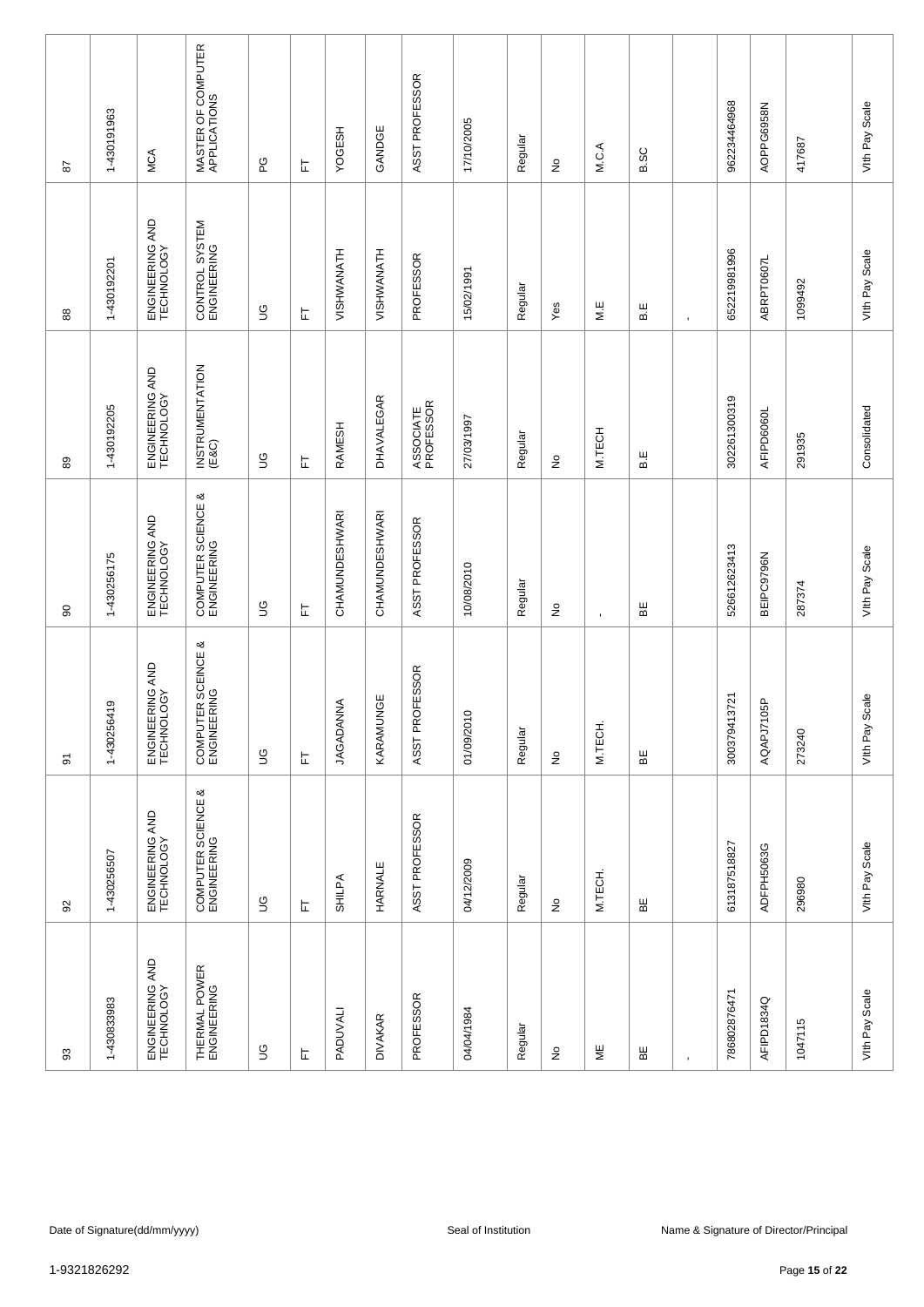| 34           | 1-430834361 | ENGINEERING AND<br>TECHNOLOGY | ADVANCED<br>MANUFACTURING<br>TECHNOLOGY | $\mathbb S$ | ᄂ | $\cdot$     | <b>CHANDRASHEKAR</b> | PROFESSOR      | 16/09/1986          | Regular | Yes       | M.TECH                | 볾     | $\blacksquare$ | 476723117552 | ADZPM9569Q | 942090                                                  | Vith Pay Scale    |
|--------------|-------------|-------------------------------|-----------------------------------------|-------------|---|-------------|----------------------|----------------|---------------------|---------|-----------|-----------------------|-------|----------------|--------------|------------|---------------------------------------------------------|-------------------|
| 95           | 1-430834365 | ENGINEERING AND<br>TECHNOLOGY | HEAT POWER<br>ENGINEERING               | $\mathbb S$ | 는 | SANJEEV     | <b>DOIJODE</b>       | PROFESSOR      | 1/07/1987           | Regular | Yes       | ΨË                    | ЪË    | $\blacksquare$ | 366717028653 | ACCPD7262K | 913804                                                  | Vith Pay Scale    |
| 86           | 1-430834713 | ENGINEERING AND<br>TECHNOLOGY | HEAT POWER<br>ENGINEERING               | 9D          | 匸 | ANILKUMAR   | PATIL                | PROFESSOR      | 22/08/1988          | Regular | Yes       | M TECH.               | ΒË    | $\blacksquare$ | 458310841854 | ACXPP4136D | 812986                                                  | Vith Pay Scale    |
| 50           | 1-430834717 | ENGINEERING AND<br>TECHNOLOGY | DESIGN ENGINEERING                      | S           | 匸 | BASAVARAJ   | KAWDI                | PROFESSOR      | 01/02/1992          | Regular | Yes       | $\mathrel{\mathop:}=$ | 볾     | $\blacksquare$ | 297539797462 | ADHPK6547J | 928900                                                  | Vith Pay Scale    |
| $_{98}$      | 1-431038899 | ENGINEERING AND<br>TECHNOLOGY | APPLIED PHYSICS                         | $\mathbb S$ | 匸 | SANGSHETTY  | ш<br><b>KALYANE</b>  | PROFESSOR      | 30/09/1993          | Regular | Yes       | M.SC.                 | B.SC. |                | 842452485416 | AQYPS3292G | 680984                                                  | Scale<br>Vith Pay |
| 99           | 1-431039153 | ENGINEERING AND<br>TECHNOLOGY | APPLIED PHYSICS                         | $\mathbb S$ | 匸 | NAGRAJ      | PATIL                | ASST PROFESSOR | 01/12/1997          | Regular | $\hat{z}$ | M.SC.                 | B.SC. |                | 990795301047 | AKUPP6572G | 333025                                                  | Vith Pay Scale    |
| 100          | 1-431039157 | ENGINEERING AND<br>TECHNOLOGY | APPLIED CHEMISTRY                       | $\mathbb S$ | 눈 | <b>DURG</b> | VIJAYAKUMAR          | PROFESSOR      | 24/09/1991          | Regular | Yes       | M.SC.                 | B.SC. |                | 556125420735 | ACNPV3486C | 992324                                                  | Vith Pay Scale    |
|              |             |                               |                                         |             |   |             |                      |                |                     |         |           |                       |       |                |              |            |                                                         |                   |
| 1-9321826292 |             | Date of Signature(dd/mm/yyyy) |                                         |             |   |             |                      |                | Seal of Institution |         |           |                       |       |                |              |            | Name & Signature of Director/Principal<br>Page 16 of 22 |                   |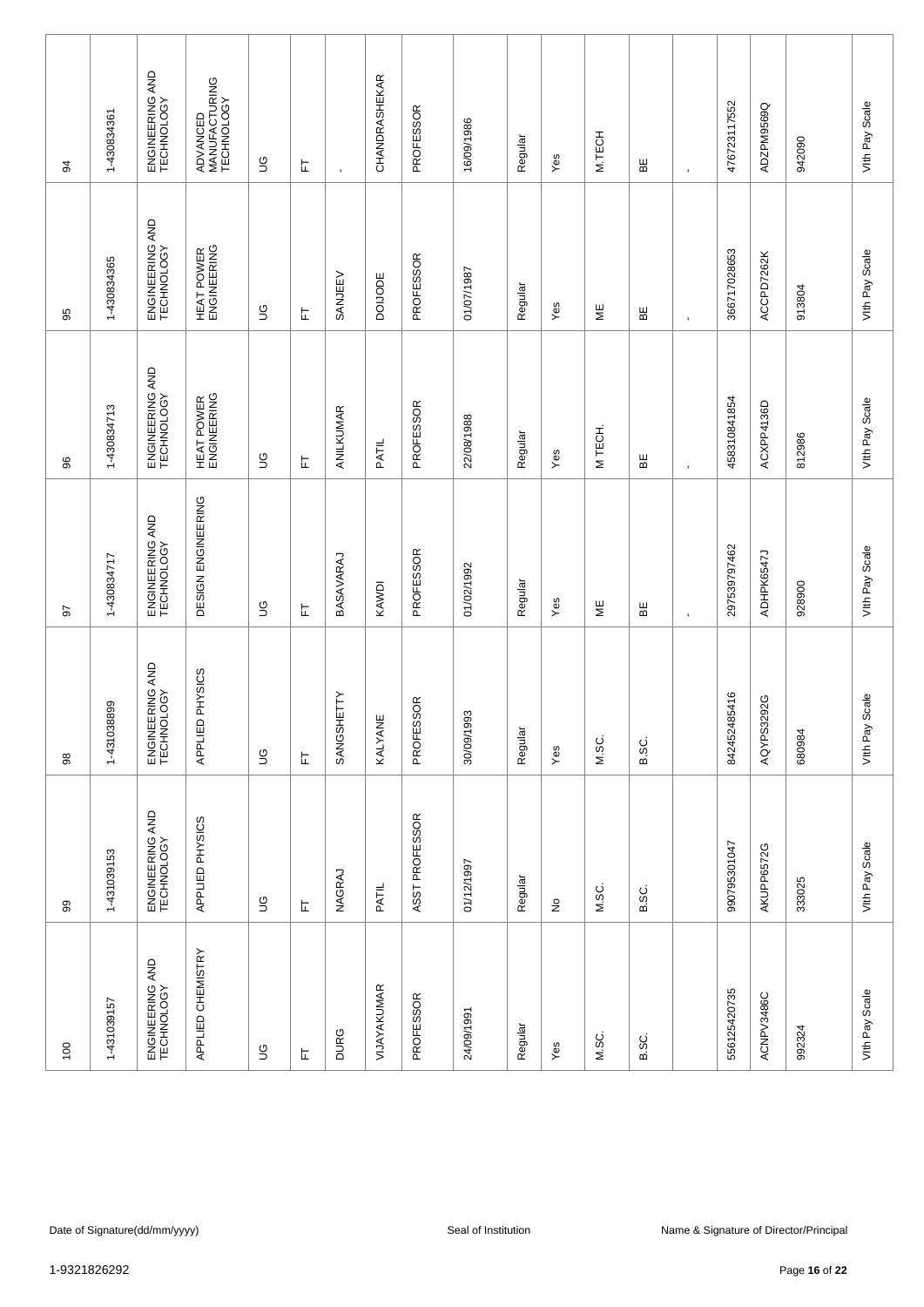| 101          | 1-431039395 | ENGINEERING AND<br>TECHNOLOGY | APPLIED CHEMISTRY                          | $\mathbb S$   | 눈 | ANIL KUMAR         | KODGE          | ASSOCIATE<br>PROFESSOR | 16/07/1997          | Regular | Yes                        | M.SC.                   | B.SC. |                | 831209959919     | AMHPK5137F      | 504812                                                  | Vith Pay Scale    |
|--------------|-------------|-------------------------------|--------------------------------------------|---------------|---|--------------------|----------------|------------------------|---------------------|---------|----------------------------|-------------------------|-------|----------------|------------------|-----------------|---------------------------------------------------------|-------------------|
| 102          | 1-431073031 | ENGINEERING AND<br>TECHNOLOGY | CIVIL ENGINEERING                          | $\mathbb S$   | 됴 | <b>ASHOK</b>       | GANDAGI        | PROFESSOR              | 04/09/1992          | Regular | Yes                        | ΨË                      | ΒE    | $\blacksquare$ | 897079105531     | ACMPG8308H      | 576168                                                  | Vith Pay Scale    |
| 103          | 1-431073039 | ENGINEERING AND<br>TECHNOLOGY | DESIGN ENGINEERING                         | 6D            | 匸 | $rac{1}{\sqrt{1}}$ | <b>BIRADAR</b> | ASSOCIATE<br>PROFESSOR | 21/11/1994          | Regular | $\stackrel{\circ}{\simeq}$ | ⊌E                      | ΒË    | $\blacksquare$ | 954802277053     | ACLPB7847D      | 613882                                                  | Vith Pay Scale    |
| 104          | 1-431224921 | ENGINEERING AND<br>TECHNOLOGY | DESIGN ENGINEERING                         | S             | 匸 | BASAWARAJ          | PATIL          | ASSOCIATE<br>PROFESSOR | 14/11/1995          | Regular | $\stackrel{\circ}{\simeq}$ | ¥                       | 띪     | $\blacksquare$ | 259440283594     | AIHPP5249D      | 603442                                                  | Vith Pay Scale    |
| 105          | 1-431224925 | ENGINEERING AND<br>TECHNOLOGY | <b>MATERIALS<br/>ENGINEERING</b>           | $\mathcal{S}$ | 뉸 | <b>JAYARAJ</b>     | SIDDAN         | ASSOCIATE<br>PROFESSOR | 16/11/1999          | Regular | $\stackrel{\mathtt{o}}{z}$ | M.TECH                  | ΒE    | $\mathbf{r}$   | 36025<br>6266891 | 397A<br>BEFPS53 | 504812                                                  | Scale<br>Vith Pay |
| 106          | 1-431224929 | ENGINEERING AND<br>TECHNOLOGY | CIVIL ENGINEERING                          | $\mathbb S$   | 上 | RAJASHEKAR         | MATPATHI       | ASSOCIATE<br>PROFESSOR | 12/01/2001          | Regular | Yes                        | $\mathsf{M}.\mathsf{E}$ | 띪     | $\blacksquare$ | 454236155059     | ALMPM2591H      | 517621                                                  | Vith Pay Scale    |
| 107          | 1-431272481 | ENGINEERING AND<br>TECHNOLOGY | MICROWAVE AND<br>MILLIMETER<br>ENGINEERING | $\mathbb S$   | ᄂ | <b>SATISHKUMAR</b> | KANNALE        | ASSOCIATE<br>PROFESSOR | 19/09/2007          | Regular | ş                          | M.TECH                  | 띪     |                | 936854096100     | ARKPK7534N      | 497932                                                  | Vith Pay Scale    |
|              |             |                               |                                            |               |   |                    |                |                        |                     |         |                            |                         |       |                |                  |                 |                                                         |                   |
| 1-9321826292 |             | Date of Signature(dd/mm/yyyy) |                                            |               |   |                    |                |                        | Seal of Institution |         |                            |                         |       |                |                  |                 | Name & Signature of Director/Principal<br>Page 17 of 22 |                   |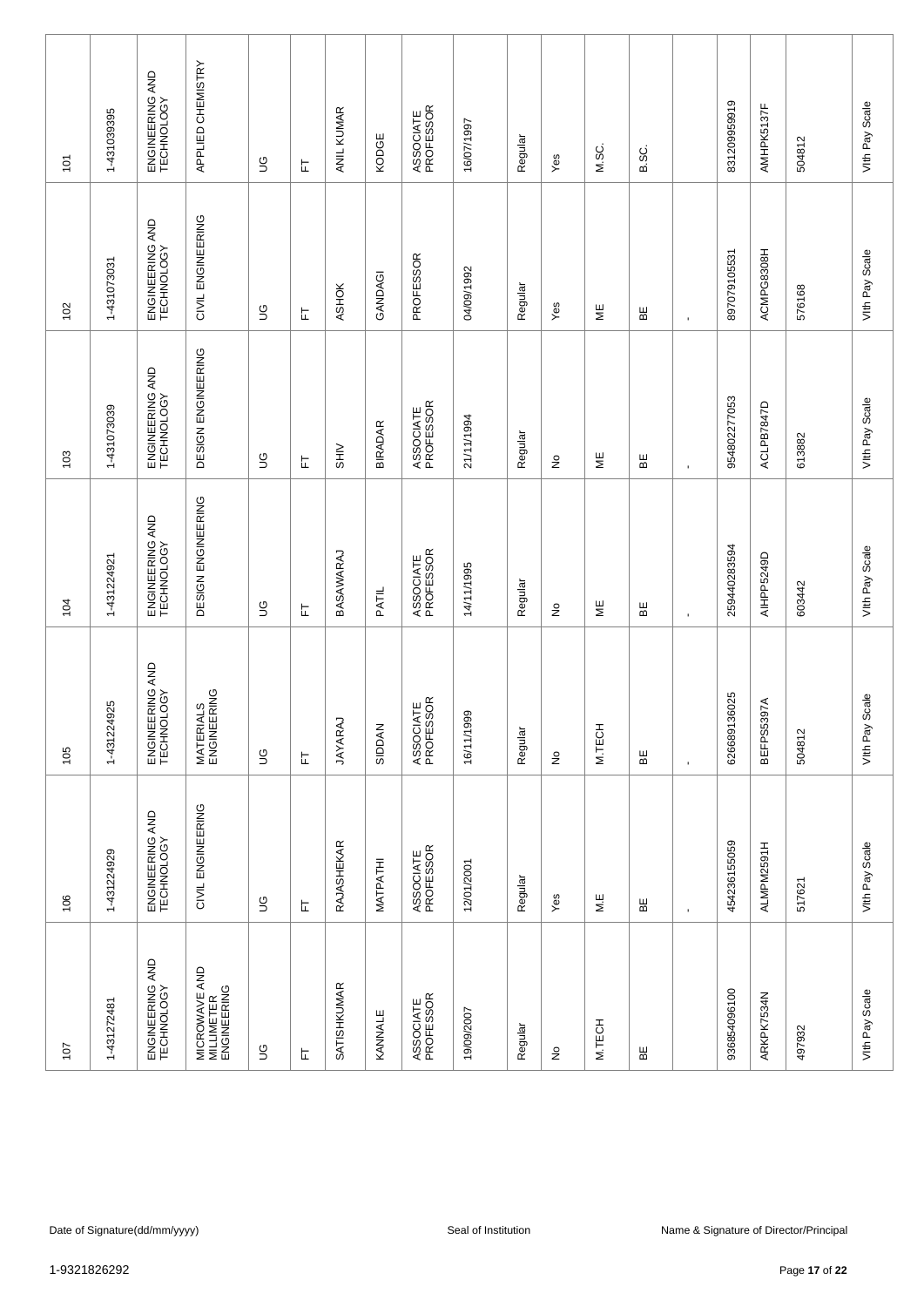| 108 | 1-436332941  | ENGINEERING AND<br>TECHNOLOGY | PRODUCTION<br>ENGINEERING    | $\mathbb S$ | 匸                          | <b>UMAKANT</b>       | MATHAPATI   | ASST PROFESSOR         | 04/08/2008          | Regular | $\frac{\circ}{\sim}$       | M.TECH | 띪           |         | 472736493857 | AJXPM2323A | 500551                                                  | Vith Pay Scale    |
|-----|--------------|-------------------------------|------------------------------|-------------|----------------------------|----------------------|-------------|------------------------|---------------------|---------|----------------------------|--------|-------------|---------|--------------|------------|---------------------------------------------------------|-------------------|
| 109 | 1-436333037  | ENGINEERING AND<br>TECHNOLOGY | THERMAL POWER<br>ENGINEERING | 9U          | 는                          | $\blacksquare$       | JEEVARAJ    | ASST PROFESSOR         | 30/12/2008          | Regular | $\stackrel{\mathtt{o}}{z}$ | M.TECH | 띪           |         | 249664610717 | AOJPJ0006N | 448633                                                  | Vith Pay Scale    |
| 110 | 1-436333185  | ENGINEERING AND<br>TECHNOLOGY | APPLIED MATHEMATICS          | 9D          | 匸                          | KOTI                 | ASHOKKUMAR  | PROFESSOR              | 13/09/1991          | Regular | Yes                        | M.SC.  | B.SC.       | B.ED    | 812984083660 | ABGPA4444F | 1071408                                                 | Vith Pay Scale    |
| 111 | 1-437035403  | ENGINEERING AND<br>TECHNOLOGY | APPLIED MATHEMITICS          | S           | 匸                          | <b>GEETANJALI</b>    | <b>ALLE</b> | ASSOCIATE<br>PROFESSOR | 16/12/1998          | Regular | Yes                        | M.SC   | <b>B.SC</b> | PGDCA   | 325718187658 | AHCPA9281C | 512235                                                  | Vith Pay Scale    |
| 112 | 1-437035407  | ENGINEERING AND<br>TECHNOLOGY | First Year/Other             | $\mathbb S$ | $\overleftarrow{\text{L}}$ | DAYANAND             | KALLURE     | ASSOCIATE<br>PROFESSOR | 03/01/2000          | Regular | Yes                        | M.SC.  | <b>B.SC</b> | M.PHIL. | 788413046514 | BDRPK4766L | 445260                                                  | Scale<br>Vith Pay |
| 113 | 1-437172681  | ENGINEERING AND<br>TECHNOLOGY | DESIGN ENGINEERING           | $\mathbb S$ | 上                          |                      | ANANDKUMAR  | ASST PROFESSOR         | 23/09/2010          | Regular | $\frac{\circ}{\sim}$       | M.E    | ш<br>ഥ      |         | 832112077959 | AVHPA2821P | 392011                                                  | Vith Pay Scale    |
| 114 | 1-469134017  | ENGINEERING AND<br>TECHNOLOGY | ENVIRONMENT<br>ENGINEERING   | $\mathbb S$ | 上                          | <b>CHANDRASHEKER</b> | PATIL       | ASSOCIATE<br>PROFESSOR | 02/03/1987          | Regular | $\frac{\circ}{\sim}$       | M.TECH | 띪           |         | 969578626329 | ADSPP9233F | 777274                                                  | Vith Pay Scale    |
|     |              |                               |                              |             |                            |                      |             |                        |                     |         |                            |        |             |         |              |            |                                                         |                   |
|     | 1-9321826292 | Date of Signature(dd/mm/yyyy) |                              |             |                            |                      |             |                        | Seal of Institution |         |                            |        |             |         |              |            | Name & Signature of Director/Principal<br>Page 18 of 22 |                   |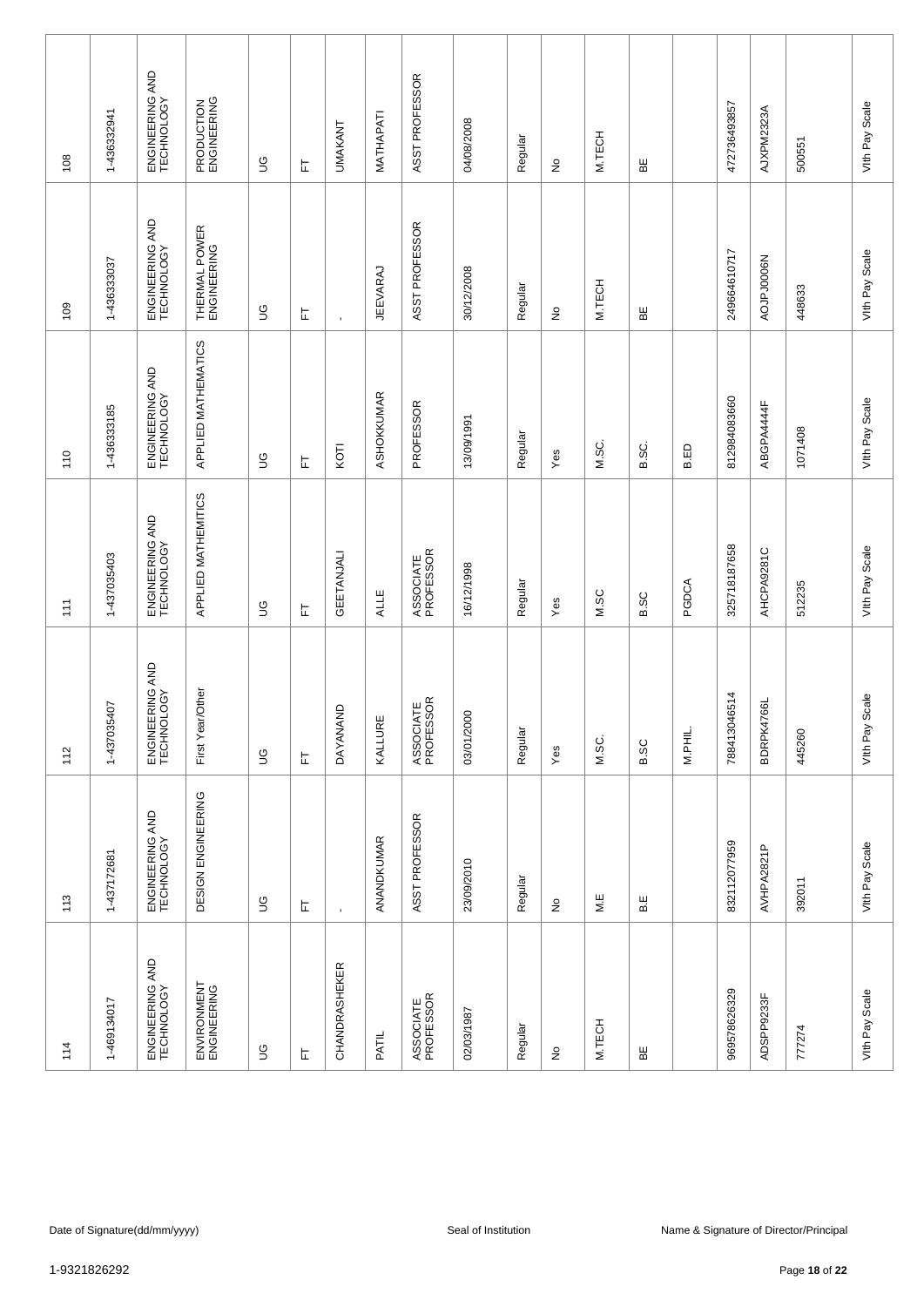| 115          | 1-731849428  | ENGINEERING AND<br>TECHNOLOGY | COMPUTER SCIENCE &<br>ENGINEERING       | S              | 匸 | BASAVARAJ      | PRABHA              | ASSOCIATE<br>PROFESSOR | 23/09/1996          | Regular | $\frac{\circ}{\sim}$            | <b>MTECH</b> | 띪                 | 403359365279      | ALMPP9480E | 672517                                 | Vith Pay Scale    |
|--------------|--------------|-------------------------------|-----------------------------------------|----------------|---|----------------|---------------------|------------------------|---------------------|---------|---------------------------------|--------------|-------------------|-------------------|------------|----------------------------------------|-------------------|
| 116          | 1-732494120  | ENGINEERING AND<br>TECHNOLOGY | DIGITAL<br>COMMUNICATION                | 9D             | 匸 | PRASHANT       | PRASHANT            | ASST PROFESSOR         | 29/06/2011          | Regular | $\stackrel{\mathtt{o}}{z}$      | M.TECH       | ΒË                | 906389532277      | BKLPP5487L | 408611                                 | Vith Pay Scale    |
| 117          | 1-732593788  | ENGINEERING AND<br>TECHNOLOGY | PRODUCTION<br>TECHNOLOGY                | 9D             | 匸 | $\mathbf{r}$   | <b>EBINEZAR</b>     | ASST PROFESSOR         | 25/07/2011          | Regular | ş                               | M.TECH       | 띪                 | 782462649216      | ABRPE3769J | 303692                                 | Vith Pay Scale    |
| 118          | 1-732736924  | ENGINEERING AND<br>TECHNOLOGY | THERMAL POWER<br>ENGINEERING            | $\mathfrak{S}$ | 匸 | $\blacksquare$ | <b>RAJREDDY</b>     | ASST PROFESSOR         | 22/08/2011          | Regular | $\frac{\mathsf{O}}{\mathsf{D}}$ | M.TECH       | 볾                 | 761922827418      | BRFPR1183N | 282375                                 | Vith Pay Scale    |
| 119          | 1-733019685  | ENGINEERING AND<br>TECHNOLOGY | GEOTECHNICAL<br>ENGINEERING             | ပို့           | 岀 | MATHADA        | VAGEESHA            | SOR<br>PROFES          | 23/01/2018          | Regular | Yes                             | M.TECH       | ЪË                | 80989<br>71095618 | AFAPV9576K | 148387                                 | Scale<br>VIth Pay |
| 120          | 1-1477991105 | ENGINEERING AND<br>TECHNOLOGY | STRUCTURAL<br>ENGINEERING               | $\mathbb S$    | 上 | GOUDAPPA       | <b>BIRADAR</b>      | ASST PROFESSOR         | 27/08/2012          | Regular | $\frac{\circ}{\sim}$            | <b>MTECH</b> | CIVIL ENGINEERING | 595658183667      | AQBPB5526B | 306600                                 | Vith Pay Scale    |
| 121          | 1-1479629403 | ENGINEERING AND<br>TECHNOLOGY | COMPUTER<br>INTEGRATED<br>MANUFACTURING | $\mathbb S$    | 匸 | $\mathbf{r}$   | <b>ADARSHADEPPA</b> | ASST PROFESSOR         | 20/07/2012          | Regular | $\frac{\circ}{\sim}$            | M.TECH       | 띪                 | 394928067032      | AQAPA7729G | 310648                                 | Vith Pay Scale    |
|              |              |                               |                                         |                |   |                |                     |                        |                     |         |                                 |              |                   |                   |            |                                        |                   |
|              |              | Date of Signature(dd/mm/yyyy) |                                         |                |   |                |                     |                        | Seal of Institution |         |                                 |              |                   |                   |            | Name & Signature of Director/Principal |                   |
| 1-9321826292 |              |                               |                                         |                |   |                |                     |                        |                     |         |                                 |              | Page 19 of 22     |                   |            |                                        |                   |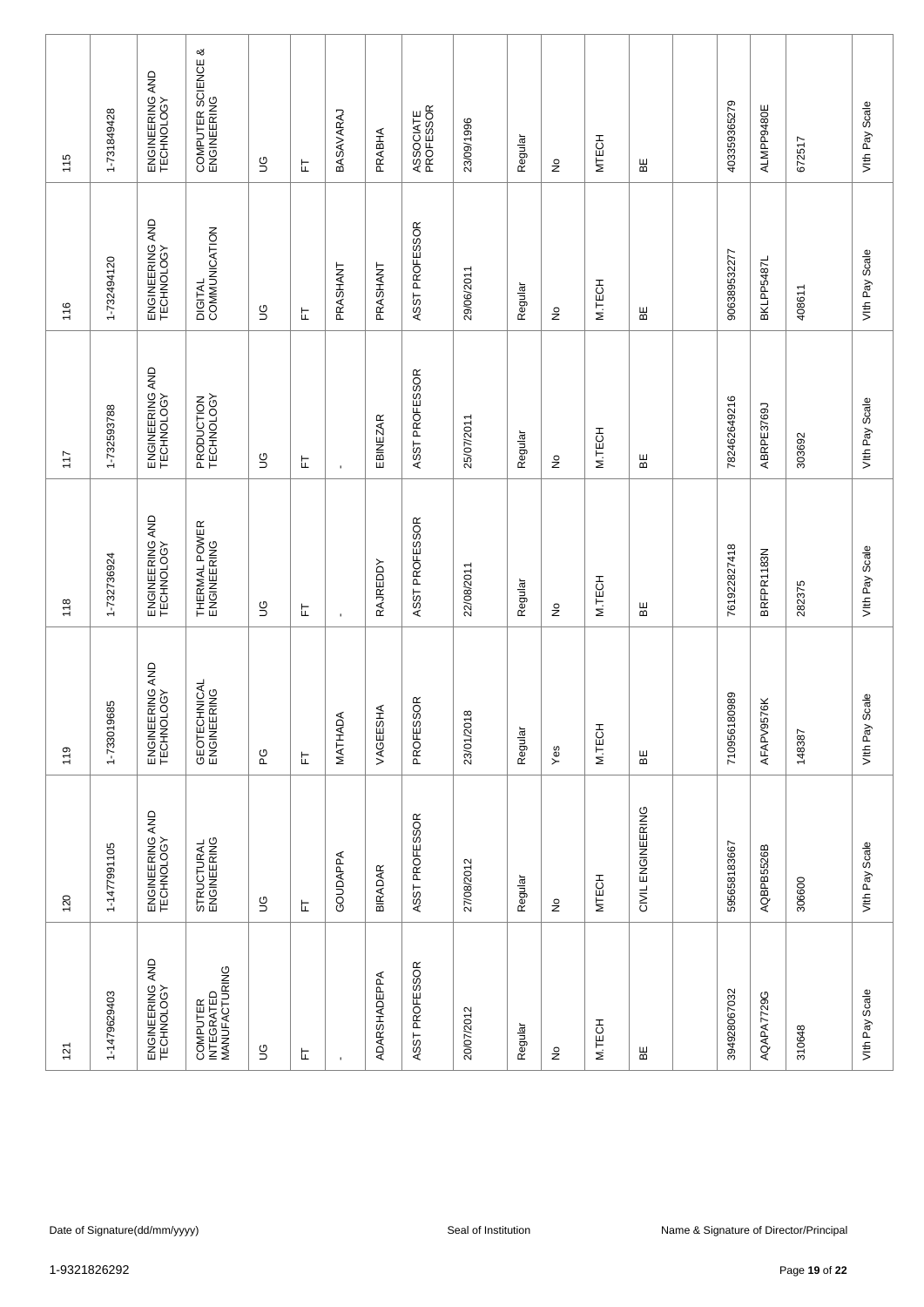| 122          | 1-1480740534 | ENGINEERING AND<br>TECHNOLOGY | VLSI DESIGN AND<br>EMBEDDED SYSTEMS | S              | 匸 | PRASHANT      | KHANDALE       | ASST PROFESSOR         | 03/01/2015          | Regular | $\frac{\circ}{\sim}$            | M.TECH. | 띪  | 456808558133 | BRIPK7585A | 273240                                 | Vith Pay Scale    |
|--------------|--------------|-------------------------------|-------------------------------------|----------------|---|---------------|----------------|------------------------|---------------------|---------|---------------------------------|---------|----|--------------|------------|----------------------------------------|-------------------|
| 123          | 1-1480869689 | ENGINEERING AND<br>TECHNOLOGY | COMPUTER SCIENCE &<br>ENGINEERING   | 9D             | 匸 | SANGAMESH     | <b>KALYANE</b> | ASSOCIATE<br>PROFESSOR | 03/09/2012          | Regular | Yes                             | M.TECH. | ΒË | 280679029575 | AYHPK6572E | 291082                                 | Vith Pay Scale    |
| 124          | 1-1480869929 | ENGINEERING AND<br>TECHNOLOGY | COMPUTER SCIENCE &<br>ENGINEERING   | 9D             | 匸 | $\mathbf{r}$  | SUDARSHAN      | ASST PROFESSOR         | 20/07/2012          | Regular | ş                               | M.TECH. | 띪  | 413015863802 | EGQPS8770B | 305355                                 | Vith Pay Scale    |
| 125          | 1-1480870304 | ENGINEERING AND<br>TECHNOLOGY | COMPUTER SCIENCE &<br>ENGINEERING   | $\mathfrak{S}$ | 匸 | BHIMRAO       | PATIL          | ASST PROFESSOR         | 22/08/2012          | Regular | $\frac{\mathsf{O}}{\mathsf{D}}$ | M.TECH. | 볾  | 986302500260 | BHAPP3583K | 303692                                 | Vith Pay Scale    |
| 126          | 1-1484409889 | ENGINEERING AND<br>TECHNOLOGY | STRUCTURAL<br>ENGINEERING           | $\mathbb S$    | 上 | <b>DHADDE</b> | 美<br>SANTOS    | ASST PROFESSOR         | 21/08/2012          | Regular | $\stackrel{\mathtt{o}}{z}$      | M TECH  | ЪË | 756361118556 | EIOPS4536K | 303692                                 | Scale<br>VIth Pay |
| 127          | 1-1484441734 | ENGINEERING AND<br>TECHNOLOGY | CIVIL ENGINEERING                   | $\mathbb S$    | 上 | <b>ULLAS</b>  | JAJE           | ASST PROFESSOR         | 07/07/2014          | Regular | $\frac{\circ}{\sim}$            | M.TECH. | 띪  | 765346210640 | ALIPJ2402N | 195688                                 | Vith Pay Scale    |
| 128          | 1-1484441739 | ENGINEERING AND<br>TECHNOLOGY | GEOTECHNICAL<br>ENGINEERING         | $\mathbb S$    | 上 | PRAVEEN       | <b>HATKAR</b>  | ASST PROFESSOR         | 20/11/2014          | Regular | $\frac{\circ}{\sim}$            | M.TECH. | 띪  | 839636085068 | AERPH7389Q | 187200                                 | Vith Pay Scale    |
|              |              |                               |                                     |                |   |               |                |                        |                     |         |                                 |         |    |              |            |                                        |                   |
|              |              | Date of Signature(dd/mm/yyyy) |                                     |                |   |               |                |                        | Seal of Institution |         |                                 |         |    |              |            | Name & Signature of Director/Principal |                   |
| 1-9321826292 |              |                               |                                     |                |   |               |                |                        |                     |         |                                 |         |    |              |            | Page 20 of 22                          |                   |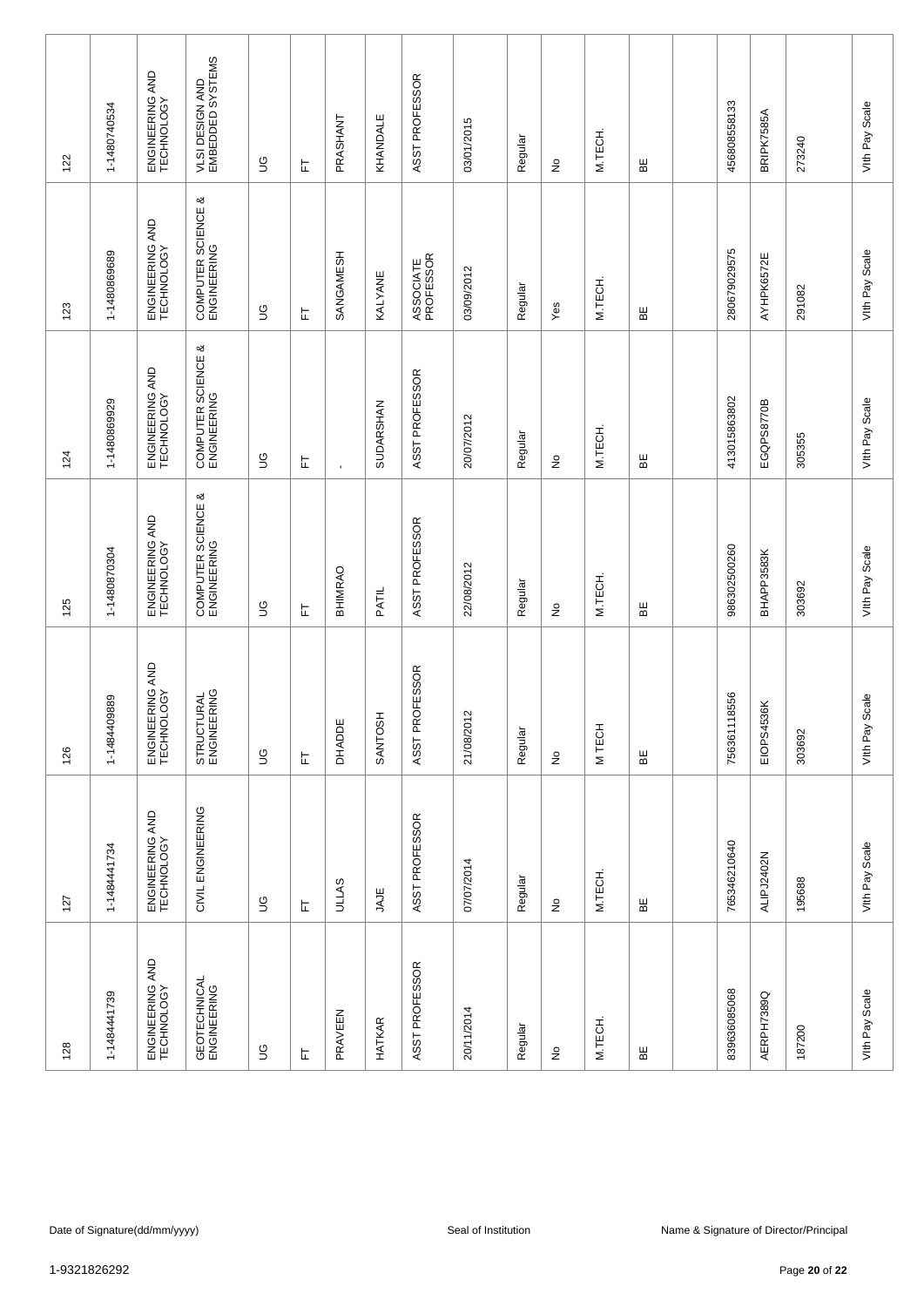| 129 | 1-1511006656 | ENGINEERING AND<br>TECHNOLOGY | POWER ELECTRONICS               | $\mathbb S$ | $\overleftarrow{\text{L}}$ | ARVIND | BHAVIKATTI | PROFESSOR | 25/01/1986                 | Regular | Yes | M.TECH. | E&CE | 455733095179 | ABZPB5533F | 1244017                                | Vith Pay Scale |
|-----|--------------|-------------------------------|---------------------------------|-------------|----------------------------|--------|------------|-----------|----------------------------|---------|-----|---------|------|--------------|------------|----------------------------------------|----------------|
|     |              |                               | Data not entered by Institution |             |                            |        |            |           | <b>ODL FACULTY DETAILS</b> |         |     |         |      |              |            |                                        |                |
|     |              |                               |                                 |             |                            |        |            |           | OL FACULTY DETAILS         |         |     |         |      |              |            |                                        |                |
|     |              |                               | Data not entered by Institution |             |                            |        |            |           |                            |         |     |         |      |              |            |                                        |                |
|     |              |                               |                                 |             |                            |        |            |           |                            |         |     |         |      |              |            |                                        |                |
|     |              |                               |                                 |             |                            |        |            |           |                            |         |     |         |      |              |            |                                        |                |
|     |              |                               |                                 |             |                            |        |            |           |                            |         |     |         |      |              |            |                                        |                |
|     |              |                               |                                 |             |                            |        |            |           |                            |         |     |         |      |              |            |                                        |                |
|     |              |                               |                                 |             |                            |        |            |           |                            |         |     |         |      |              |            |                                        |                |
|     |              |                               |                                 |             |                            |        |            |           |                            |         |     |         |      |              |            |                                        |                |
|     |              |                               |                                 |             |                            |        |            |           |                            |         |     |         |      |              |            |                                        |                |
|     |              |                               |                                 |             |                            |        |            |           |                            |         |     |         |      |              |            |                                        |                |
|     |              |                               |                                 |             |                            |        |            |           |                            |         |     |         |      |              |            |                                        |                |
|     |              |                               |                                 |             |                            |        |            |           |                            |         |     |         |      |              |            |                                        |                |
|     |              |                               |                                 |             |                            |        |            |           |                            |         |     |         |      |              |            |                                        |                |
|     |              |                               |                                 |             |                            |        |            |           |                            |         |     |         |      |              |            |                                        |                |
|     |              |                               |                                 |             |                            |        |            |           |                            |         |     |         |      |              |            |                                        |                |
|     |              |                               |                                 |             |                            |        |            |           |                            |         |     |         |      |              |            |                                        |                |
|     |              |                               |                                 |             |                            |        |            |           |                            |         |     |         |      |              |            |                                        |                |
|     |              |                               |                                 |             |                            |        |            |           |                            |         |     |         |      |              |            |                                        |                |
|     |              |                               |                                 |             |                            |        |            |           |                            |         |     |         |      |              |            |                                        |                |
|     |              |                               |                                 |             |                            |        |            |           |                            |         |     |         |      |              |            |                                        |                |
|     |              |                               |                                 |             |                            |        |            |           |                            |         |     |         |      |              |            |                                        |                |
|     |              |                               |                                 |             |                            |        |            |           |                            |         |     |         |      |              |            |                                        |                |
|     |              | Date of Signature(dd/mm/yyyy) |                                 |             |                            |        |            |           | Seal of Institution        |         |     |         |      |              |            | Name & Signature of Director/Principal |                |
|     | 1-9321826292 |                               |                                 |             |                            |        |            |           |                            |         |     |         |      |              |            | Page 21 of 22                          |                |